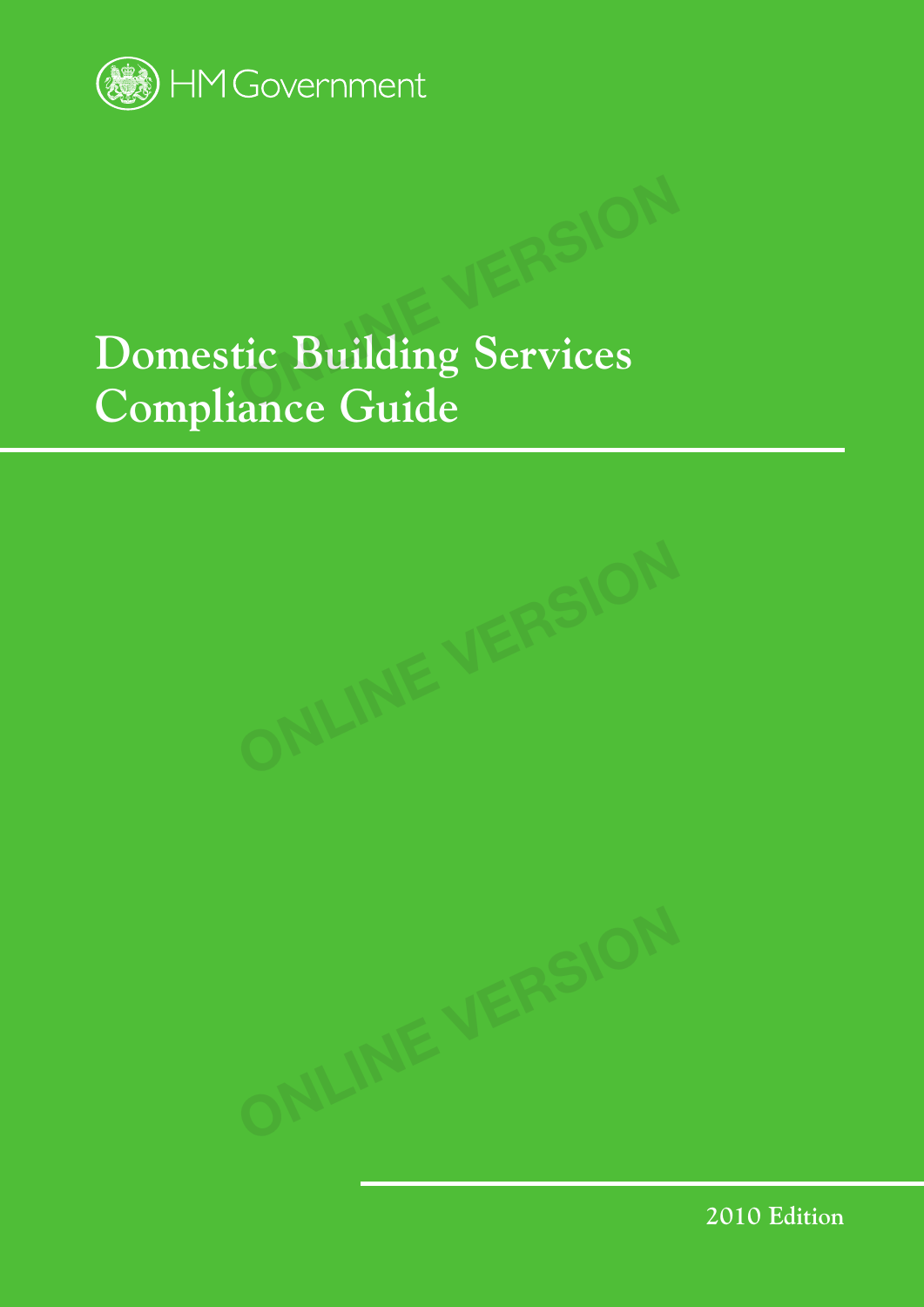

Domestic Building Services Compliance Guide **2010 Edition**<br> **2010 Edition** 

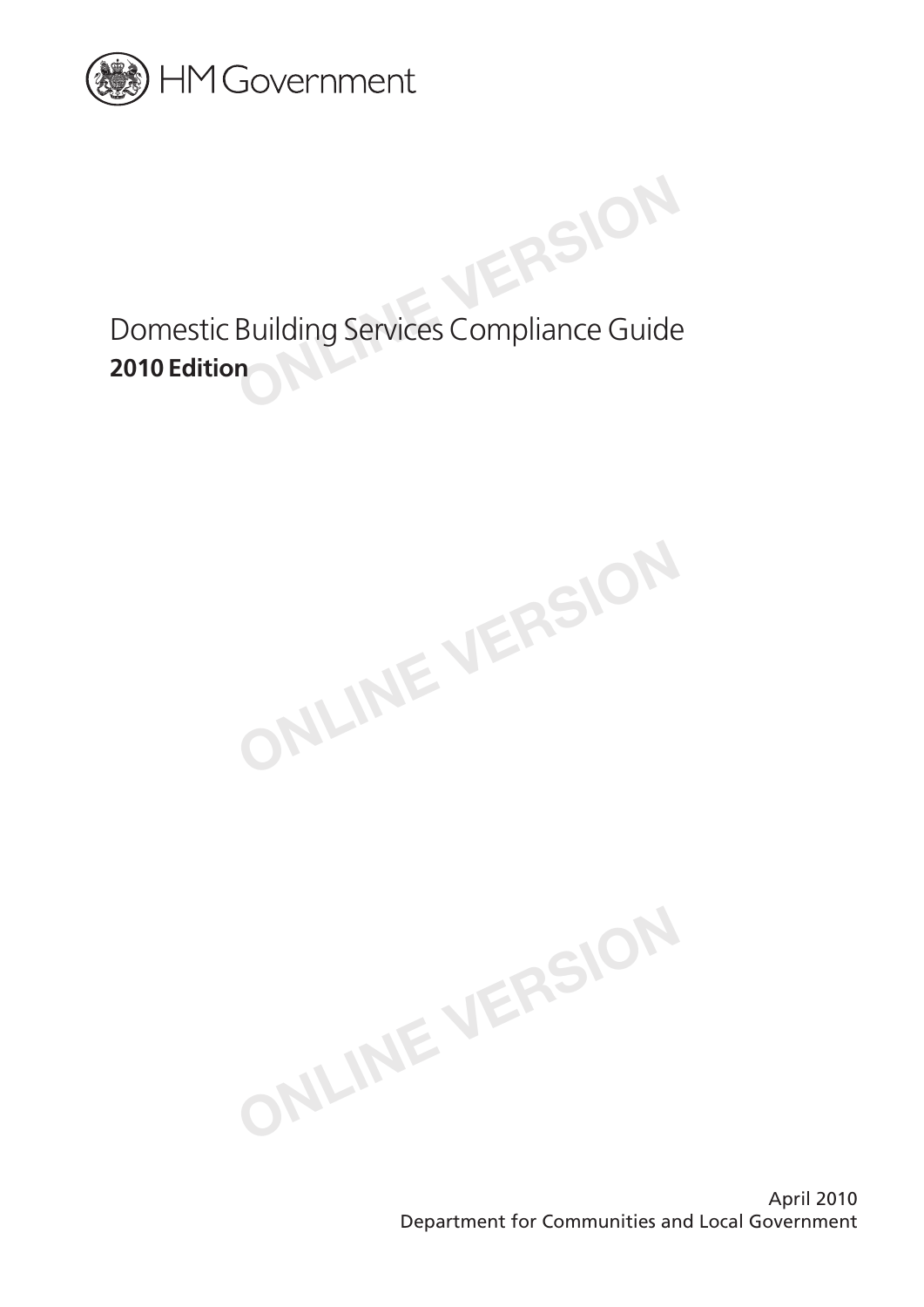Published by NBS, part of RIBA Enterprises Ltd, and available from: **ONLINE VERSION**

#### **RIBA Bookshops Mail Order**

15 Bonhill Street London EC2P 2EA Telephone orders/General enquiries: 020 7256 7222 Fax orders: 020 7374 2737 Email orders: sales@ribabookshops.com Or order online at: www.thenbs.com/buildingregs

#### **RIBA Bookshops**

RIBA, 66 Portland Place, London W1B 1AD. Telephone 020 7256 7222 Birmingham & Midland Institute, Margaret Street, Birmingham B3 3SP. Telephone 0121 233 2321 RSUA, 2 Mount Charles, Belfast BT7 1NZ. Telephone 02890 323 760 CUBE, 113-115 Portland Street, Manchester M1 6DW. Telephone 0161 236 7691 milkandsugar, 82 Wood Street, Liverpool L1 4DQ. Telephone 0151 707 4380

ISBN 978 1 85946 3772 Stock code: 72347

#### **© Crown Copyright, 2010**

*Copyright in the typographical arrangement rests with the Crown*

*This publication, excluding logos, may be reproduced free of charge in any format or medium for research, private study or for internal circulation within an organisation. This is subject to it being reproduced accurately and not used in a misleading context. The material must be acknowledged as Crown copyright and the title of the publication specified.* **ONCOCYCY ASSEM THE SET ASSEM SERVE THE SET AND A DETERMIND THE SET AND A DETERMIN AN Organisation. This is subject to it being reproduced accurately and nerial must be acknowledged as Crown copyright and the title of the** 

**ONLINE VERSION**

Any other use of the contents of this publication would require a copyright licence. Please apply for a Click-Use Licence for core material at www.opsi.gov.uk/click-use/system/online/pLogin.asp, or by writing to the Office of Public Sector Information, Information Policy Team, Kew, Richmond, Surrey TW9 4DU

e-mail: Official.Publishing@nationalarchives.gsi.gov.uk

If you require this publication in an alternative format please email alternativeformats@communities.gsi.gov.uk

Communities and Local Government Publications Tel: 030 0123 1124 Fax: 030 0123 1125

Email: product@communities.gsi.gov.uk Online via the Communities and Local Government website: www.communities.gov.uk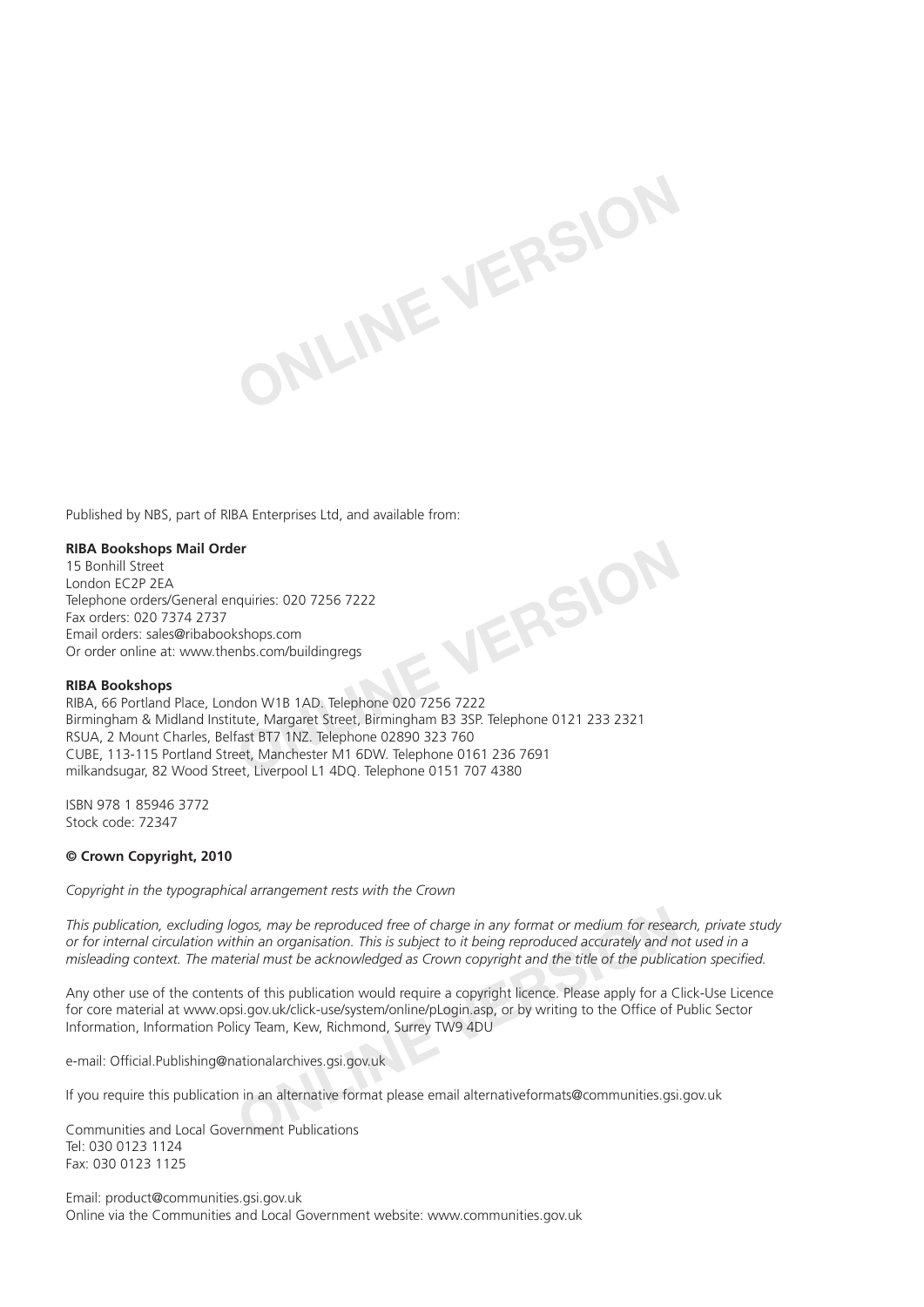### **Contents**

| <b>Section 1</b> |     | ERSION<br><b>Introduction</b>                                                                     | 5              |
|------------------|-----|---------------------------------------------------------------------------------------------------|----------------|
|                  | 1.1 | Scope                                                                                             | 5              |
|                  | 1.2 | Innovative systems                                                                                | 5              |
|                  | 1.3 | <b>European Directives</b>                                                                        | 6              |
|                  | 1.4 | Status of guide                                                                                   | 6              |
|                  | 1.5 | How to use this guide                                                                             | $\overline{7}$ |
|                  | 1.6 | Key terms                                                                                         | $\overline{7}$ |
|                  | 1.7 | Replacement of primary heating appliances                                                         | 8              |
|                  | 1.8 | Energy efficiency standards for compliance with building<br>regulations – summary table           | 9              |
| <b>Section 2</b> |     | Gas-fired space heating and hot water systems                                                     | 14             |
|                  | 2.1 | Scope of guidance                                                                                 | 14             |
|                  | 2.2 | Gas-fired wet central heating systems                                                             | 14             |
|                  | 2.3 | Gas-fired range cookers with integral central heating boiler                                      | 26             |
|                  | 2.4 | Gas-fired warm air heating                                                                        | 26             |
|                  | 2.5 | Gas-fired fixed independent space heating appliances                                              | 30             |
|                  | 2.6 | Gas-fired fixed decorative fuel-effect fires                                                      | 32             |
|                  | 2.7 | Gas fires for secondary space heating provided as part of a<br>combined fire and back boiler unit | 33             |
| <b>Section 3</b> |     | Oil-fired space heating and hot water systems                                                     | 35             |
|                  | 3.1 | Scope of guidance                                                                                 | 35             |
|                  | 3.2 | Oil-fired wet central heating systems                                                             | 35             |
|                  | 3.3 | Oil-fired range cookers with integral central heating boilers                                     | 48             |
|                  | 3.4 | Continually-burning oil-fired vaporising appliances providing<br>secondary heating or hot water   | 49             |
|                  | 3.5 | Oil-fired fixed independent space heating appliances                                              | 49             |
| <b>Section 4</b> |     | <b>Electric heating systems</b>                                                                   | 51             |
|                  | 4.1 | Scope of guidance                                                                                 | 51             |
|                  | 4.2 | Electric boilers serving central heating systems                                                  | 51             |
|                  | 4.3 | Electric heating systems (other than electric boilers for<br>central heating)                     | 60             |
| <b>Section 5</b> |     | <b>Solid fuel heating systems</b>                                                                 | 63             |
|                  | 5.1 | Scope of guidance                                                                                 | 63             |
|                  | 5.2 | Solid fuel appliances for primary heating                                                         | 63             |
|                  | 5.3 | Central heating systems using certain types of solid fuel                                         |                |
|                  |     | appliances                                                                                        | 66             |
|                  | 5.4 | Solid fuel appliances for secondary heating                                                       | 75             |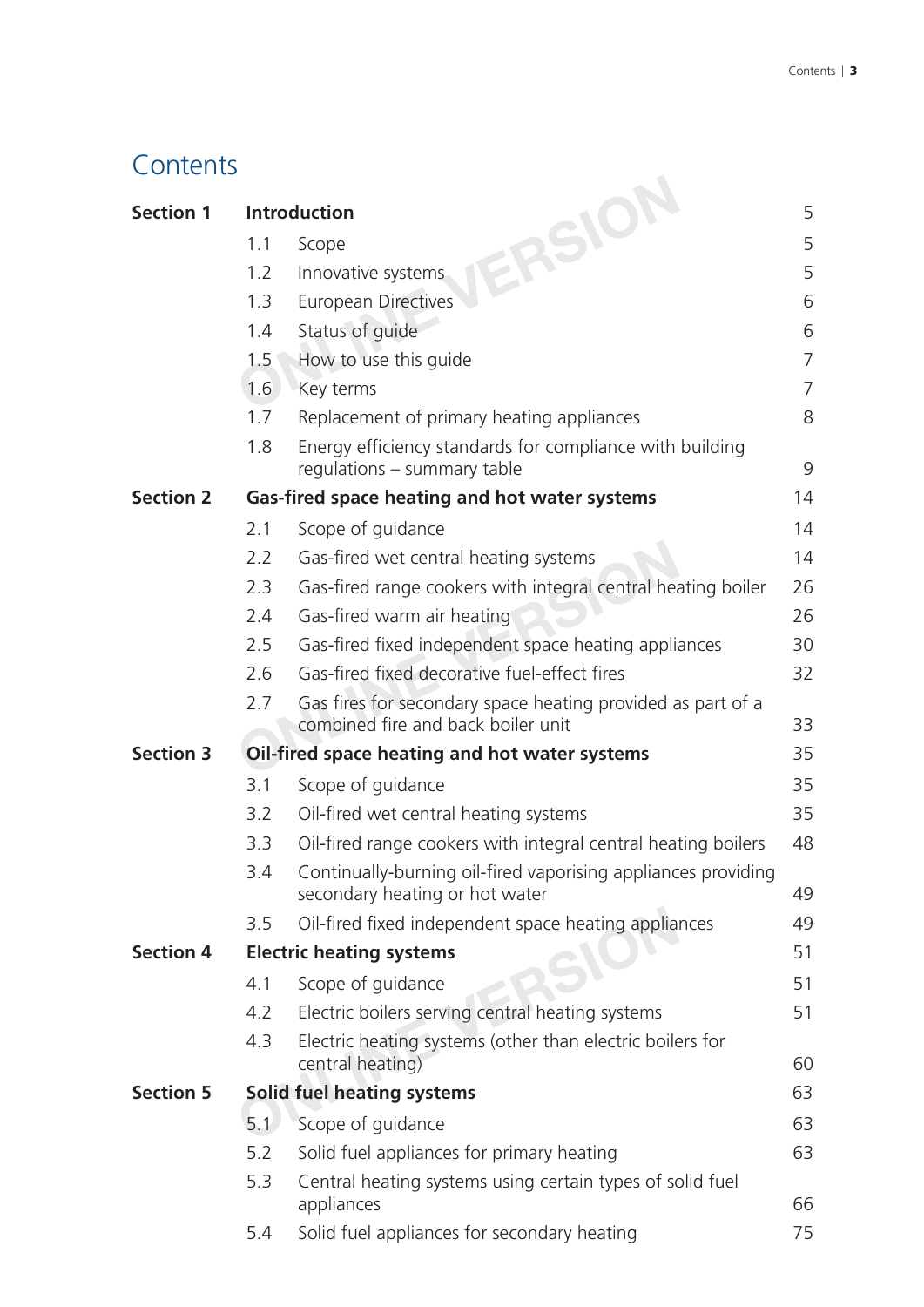| <b>Section 6</b>  |          | <b>Community heating systems</b>                    | 78  |
|-------------------|----------|-----------------------------------------------------|-----|
|                   | 6.1      | Scope of guidance                                   | 78  |
|                   | 6.2      | New and existing community heating schemes          | 78  |
| <b>Section 7</b>  |          | <b>Underfloor heating systems</b>                   | 90  |
|                   | 7.1      | Scope of guidance                                   | 90  |
|                   | 7.2      | Underfloor heating in new dwellings                 | 90  |
| <b>Section 8</b>  |          | <b>Mechanical ventilation systems</b>               | 97  |
|                   | 8.1      | Scope of guidance                                   | 97  |
|                   | 8.2      | Energy efficiency of mechanical ventilation systems | 97  |
| <b>Section 9</b>  |          | <b>Heat pump systems</b>                            | 99  |
|                   | 9.1      | Scope of guidance                                   | 99  |
|                   | 9.2      | Key terms                                           | 101 |
|                   | 9.3      | Warm water and hot water heat pumps                 | 101 |
| <b>Section 10</b> |          | <b>Comfort cooling systems</b>                      | 109 |
|                   | 10.1     | Scope of guidance                                   | 109 |
|                   | 10.2     | Air-cooled and water-cooled air conditioners        | 109 |
| <b>Section 11</b> |          | <b>Solar water heating</b>                          | 111 |
|                   | 11.1     | Scope of guidance                                   | 111 |
|                   |          | 11.2 Indirect systems                               | 111 |
| <b>Section 12</b> | Lighting |                                                     | 122 |
|                   |          | 12.1 Scope of guidance                              | 122 |
|                   | 12.2     | Key terms                                           | 122 |
|                   | 12.3     | Internal and external lighting                      | 122 |
| <b>Section 13</b> |          | Micro-combined heat and power packages              | 125 |
|                   | 13.1     | Scope of guidance                                   | 125 |
|                   | 13.2     | Key terms                                           | 125 |
|                   |          | 13.3 Micro-CHP systems                              | 126 |
| <b>Section 14</b> |          | <b>Heating system circulators</b>                   | 127 |
|                   | 14.1     |                                                     | 127 |
|                   | 14.2     |                                                     | 127 |
|                   |          |                                                     |     |
|                   |          | JNLINE VERSION                                      |     |
|                   |          |                                                     |     |
|                   |          |                                                     |     |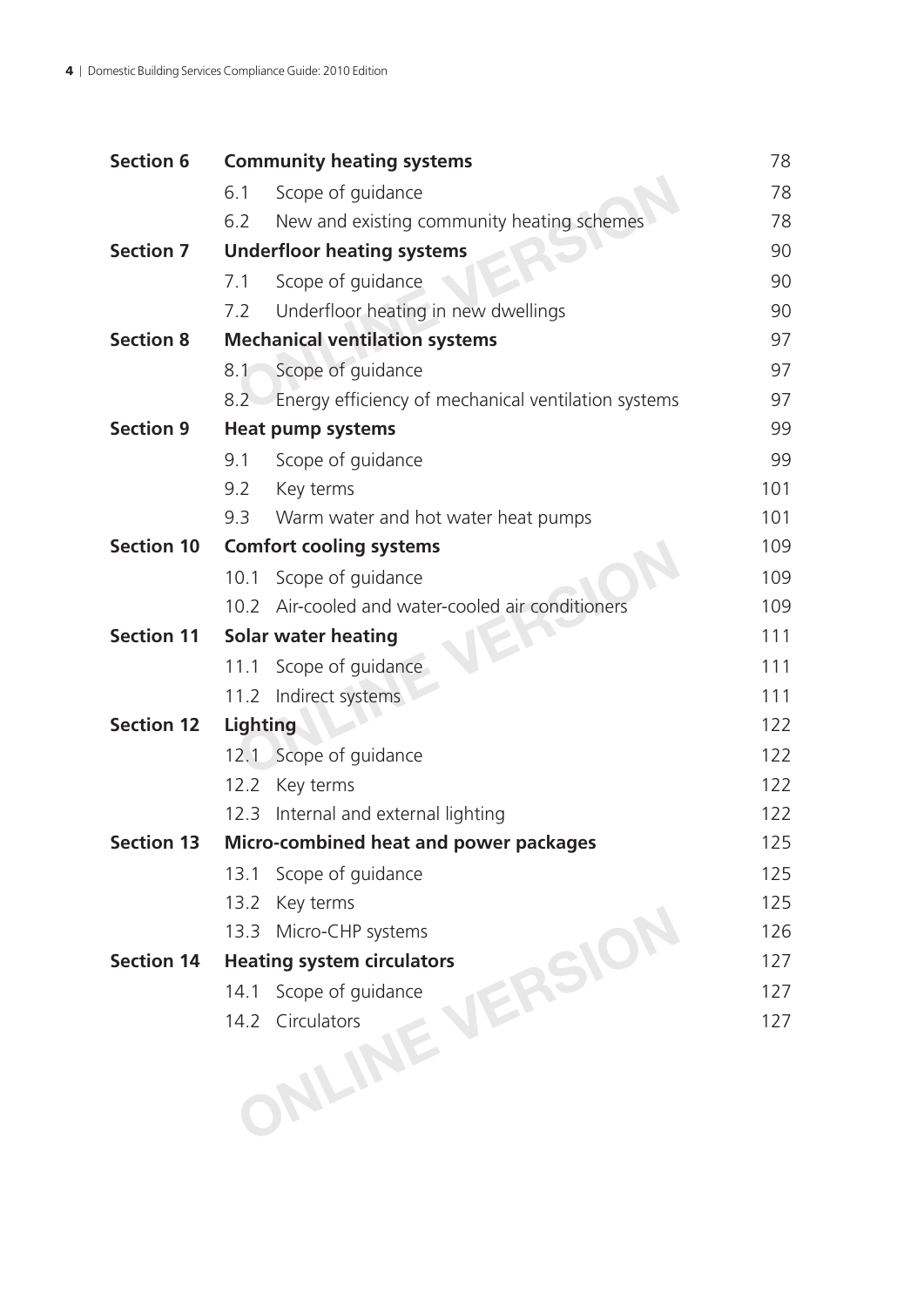### Section 1

### **Introduction**

#### **Note:**

Any reference to building regulations in this guide is to building regulations in England,Wales, Scotland and Northern Ireland.

**ONLINE VERSION**

### 1.1 Scope

This guide provides detailed guidance for persons installing *fi xed building services* in new and existing domestic buildings to help them comply with building regulations. It covers work on both *new systems* and *replacement systems*, identifying the differing requirements where these exist.

This edition of the guide covers conventional means of providing primary space heating, domestic hot water, mechanical ventilation, comfort cooling and interior lighting. In addition, it covers low carbon generation of heat by heat pumps, solar themal panels, and micro-combined heat and power systems. In both **new systems** and **replacement systems**, identifying where these exist.<br>
Fithe guide covers conventional means of providing primary<br>
water, mechanical ventilation, comfort cooling and interior<br>
vers low carbon gene

The guide also refers to publications which include information on good practice for design and installation over and above the recommended minimum standards in this guide.

### 1.2 Innovative systems

It is important to note that this guide covers a range of frequently occurring situations and deals with the most commonly used fixed building services technologies. In doing so it neither endorses these methods and technologies nor excludes other more innovative technologies.

Innovative technologies are not excluded from the compliance process and alternative means of achieving compliance with the functional requirements of building regulations may be possible. Where the technology has been the subject of a recognised testing procedure that assesses its energy performance, this may be used to indicate that the system is adequately efficient. In the most commonly used fixed building services technolog<br>prses these methods and technologies nor excludes other m<br>chnologies are not excluded from the compliance process an<br>leving compliance with the functional require

In the event that there is no recognised testing standard, suitable calculations or modelling methods may be used to show the carbon performance of the system.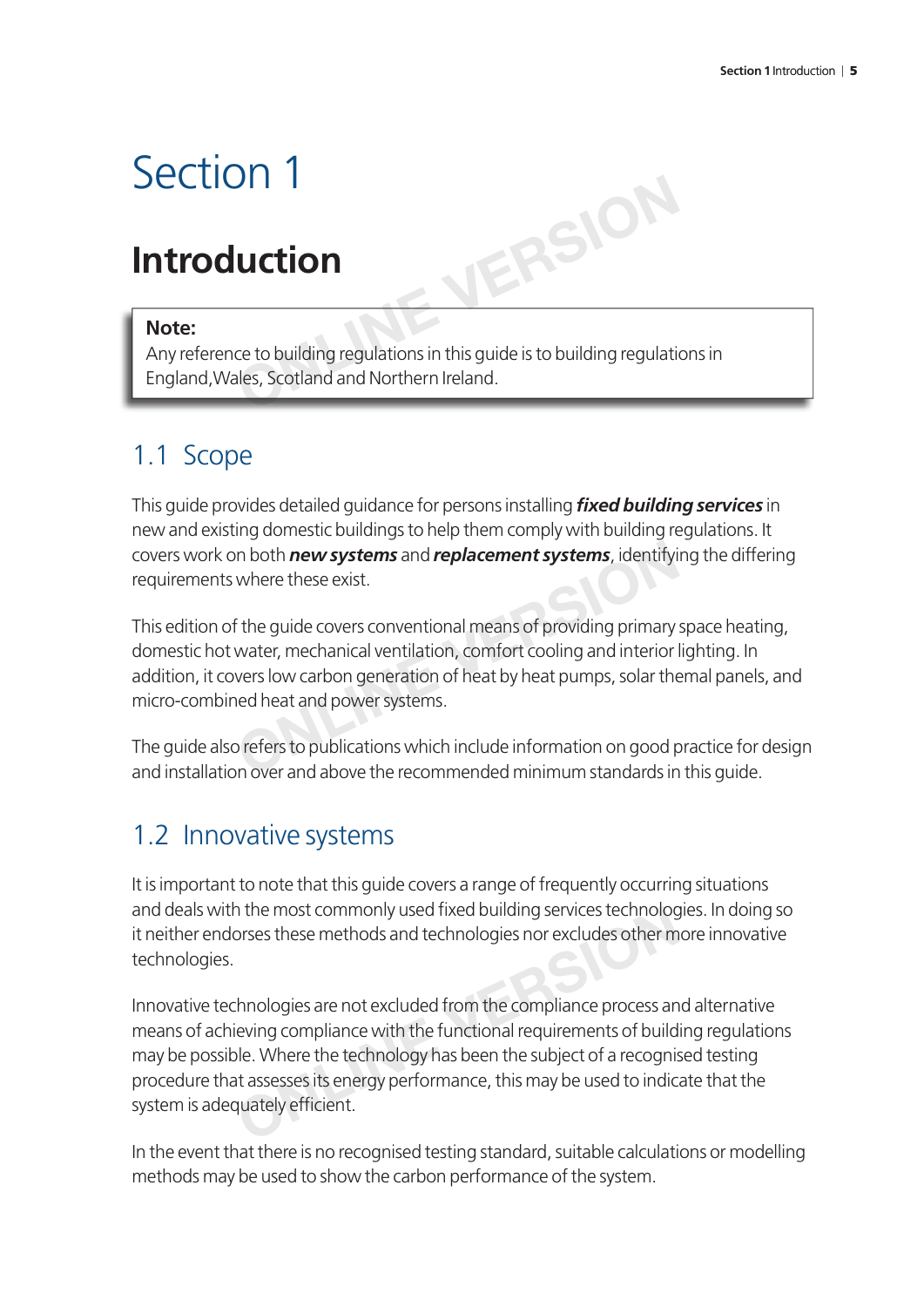### 1.3 European Directives

Fixed building services products such as boilers, circulators and heat pumps shall at the appropriate time comply with all relevant requirements of EU Directives, including the Eco-design of Energy Using Products (EuP) Framework Directive 2005/32/EC and Directive 2009/28/EC on the Promotion of the Use of Energy from Renewable Sources (Renewable Energy Directive). Frances products such as boilers, circulators and heat pumps so comply with all relevant requirements of EU Directives, includergy Using Products (EuP) Framework Directive 2005/32/EC he Promotion of the Use of Energy from

### 1.4 Status of guide

Building regulations contain functional requirements (called standards in Scotland), such as requirements that buildings must be structurally stable, must be constructed and fitted to ensure reasonable levels of fire protection, and must be reasonably energy efficient. These functional requirements are often drafted in broad terms, and so it may not always be immediately clear to a person carrying out work how to comply with the relevant requirements. Consequently, documents are often issued which provide practical guidance on ways of complying with specific aspects of building regulations in some of the more common building situations. Those documents are called Approved Documents in England and Wales, Technical Handbooks in Scotland and Technical Booklets in Northern Ireland.

Approved Documents, Technical Handbooks and Technical Booklets are intended to provide practical guidance but they are not intended to be comprehensive. Consequently, they may contain references to other documents which will provide more detailed information and assistance on parts of the guidance. This guide is one of those documents. It provides more detailed information on the guidance contained in Approved Documents L1A and L1B, Section 6 of the Domestic Technical Handbook, and Technical Booklet F1 about compliance with the energy efficiency requirements which apply when installing **fixed building services** in new and existing buildings. Discription on the quidance contained in Approve<br>desistance of the provide practice aspects of building regulations in some of<br>g situations. Those documents are called Approved Docume<br>ical Handbooks in Scotland and Technic

Note: Following guidance in an Approved Document, Technical Handbook or Technical Booklet does not guarantee compliance with building regulations. If you follow the relevant guidance in an Approved Document, Technical Handbook or Technical Booklet and in any document referred to (such as this guide) which provides additional information to help you follow that guidance, there is a legal presumption that you have complied with building regulations. However, in every case it is for the building control body to decide whether work complies with building regulations. So, you should always check with the building control body before you start work what they consider it is necessary for you to do to comply with building regulations. If guarantee compliance with building regulations. If you folle in an Approved Document, Technical Handbook or Technicant referred to (such as this guide) which provides addition w that guidance, there is a legal presumpti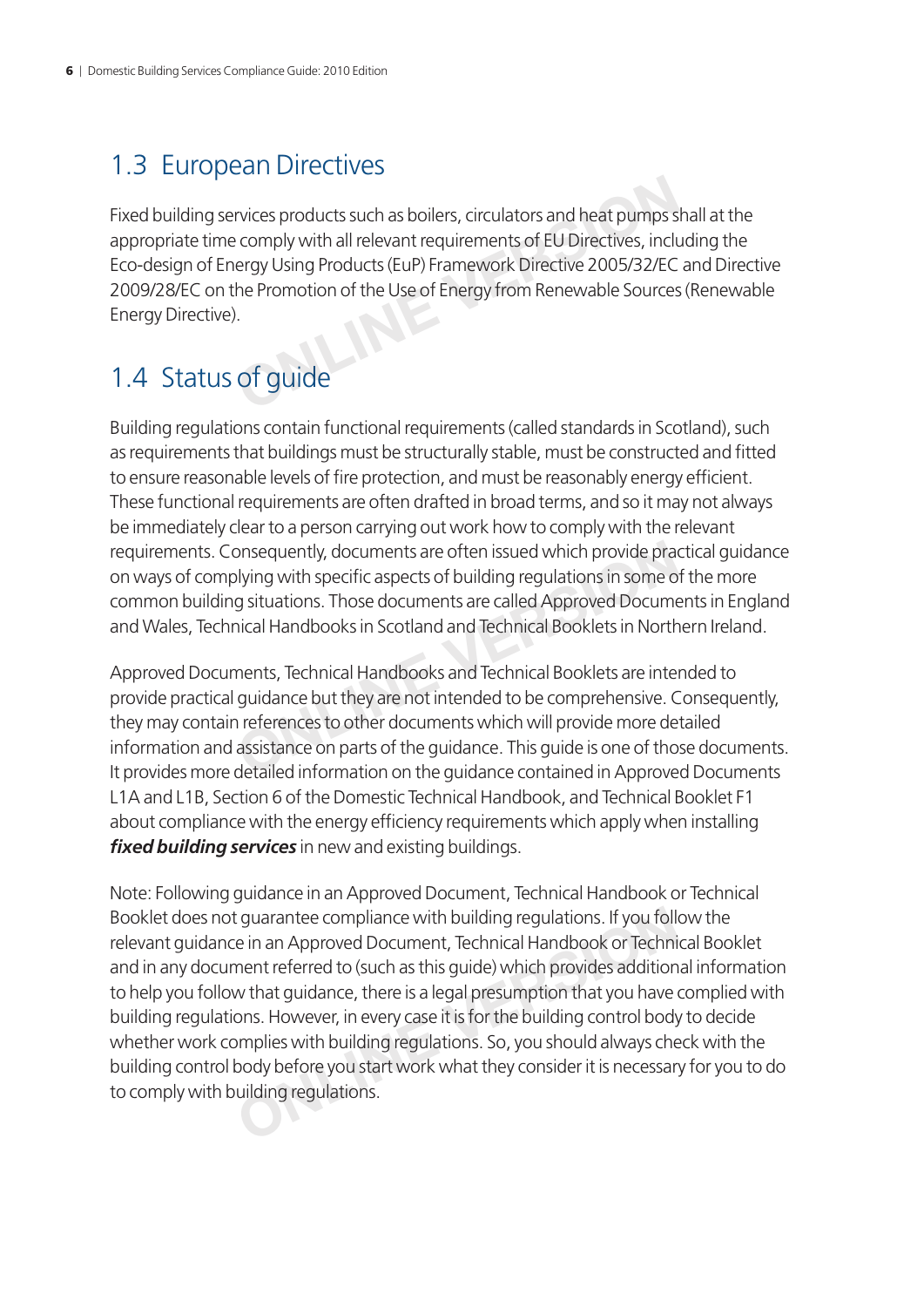### 1.5 How to use this guide

The guide comprises four self-contained fuel-based sections, and nine technology-specific sections:

• Fuel-based sections:

Section 2: Gas-fired primary and secondary space heating and hot water Section 3: Oil-fired primary and secondary space heating and hot water Section 4: Electric primary and secondary space heating and hot water Section 5: Solid fuel primary and secondary space heating and hot water mprises four self-contained fuel-based sections, and nine tec<br>d sections:<br>Cas-fired primary and secondary space heating and hot wate<br>Oil-fired primary and secondary space heating and hot wate<br>Electric primary and secondary

Technology-specific sections: Section 6: Community heating Section 7: Underfloor heating Section 8: Mechanical ventilation Section 9: Heat pumps Section 10: Comfort cooling Section 11: Solar water heating Section 12: Lighting Section 13: Micro-combined heat and power Section 14: Heating system circulators **ONLINE VERSION**

For any particular application, reference may need to be made to more than one section.

"Supplementary information" that may help with interpreting the minimum energy efficiency provisions needed to comply with the Building Regulations is in *italic font with a grey background*. In some cases there are links to best practice guidance that goes beyond the recommended minimum requirements.

Key terms are defined immediately below and at appropriate points throughout the quide. They are shown in *italic bold font*. Fig. in some cases there are links to best practice guidance to<br>nded minimum requirements.<br>defined immediately below and at appropriate points throu<br>on in *italic bold font*.<br>**EEPITINE SERIES** the ans any part of , or an

### 1.6 Key terms

*Fixed building services* means any part of, or any controls associated with:

- a. fixed internal or external lighting systems, but does not include emergency escape lighting or specialist process lighting; or
- b. fixed systems for heating, hot water, air conditioning or mechanical ventilation.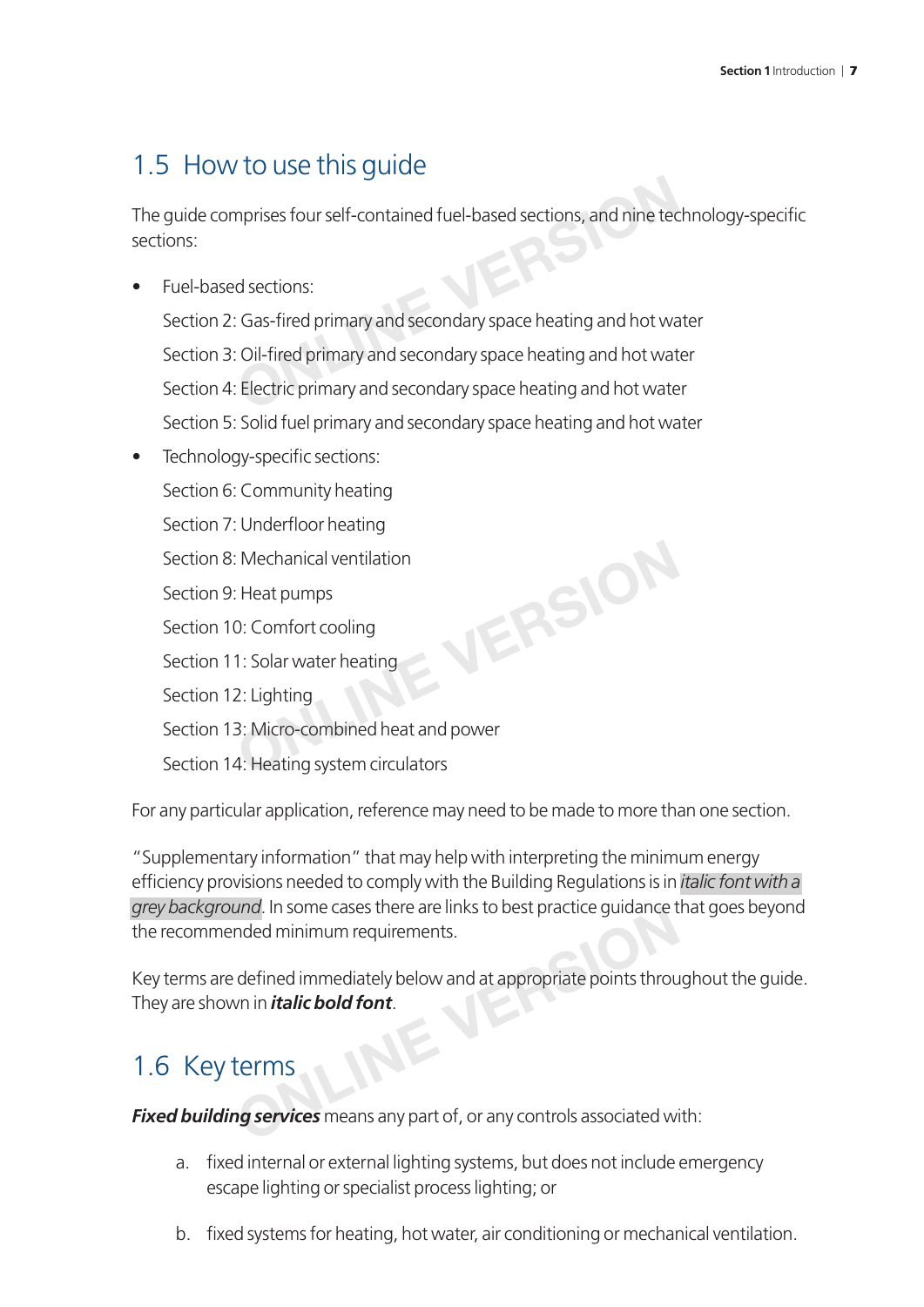**New system** means fixed building services installed in a new building or for the first time in an existing building.

**Replacement system** means fixed building services installed as a replacement for a system in an existing building.

**Seasonal efficiency** means the annual efficiency value used by SAP for a heating appliance. For gas, LPG and oil boilers that have been tested for efficiency, this is SEDBUK<sup>1</sup>. in an existing building.<br> **Replacement system** means fixed building services installed as a replaceme<br>
system in an existing building.<br> **Seasonal efficiency** means the annual efficiency value used by SAP for a he<br>
applianc

When replacing an existing appliance, the efficiency of the new appliance should not be significantly less than the efficiency of the appliance being replaced. If the replacement involves a fuel switch, then the relative carbon emissions associated with the new and existing fuels should be considered when assessing the reasonableness of the proposed new appliance. The aim is to discourage replacement of an existing appliance by a significantly less carbon efficient one.

The minimum requirements are:

#### **Replacement not involving fuel or energy switch**

Where the primary heating appliance is replaced by one using the same fuel or energy supply, the seasonal efficiency of the new equipment should be: The aim is to discourage replacement of an existing appliant<br>carbon efficient one.<br>quirements are:<br>**not involving fuel or energy switch**<br>try heating appliance is replaced by one using the same fuel<br>and efficiency of the ne

- a. as stated in the relevant fuel-based section of this guide; and
- b. not worse than two percentage points lower than the seasonal efficiency of the controlled service being replaced. If the efficiency of the appliance to be replaced is not known, efficiency values may be taken from Table 4a or 4b of SAP 2009.

#### **Replacement involving fuel or energy switch**

If the new heating appliance uses a different fuel, the efficiency of the new service should be multiplied by the ratio of the CO $_{\textrm{\tiny{2}}}$  emission factor of the fuel used in the service being replaced to that of the fuel used in the new service, to obtain the "carbon equivalent efficiency". The checks described in paragraphs a. and b. above should then be made. The  $\mathsf{CO}_2$  emission factors should be taken from Table 12 of SAP 2009. **ONLINE VERSION**

<sup>1</sup> The Boiler Efficiency Database is at www.sedbuk.com. Note: The database will give separate winter and summer (i.e. hot water) efficiencies for boilers, which SAP 2009 (at www.bre.co.uk/sap2009) uses to calculate carbon dioxide emission rates for dwellings. To avoid confusion with a prospective EuP Directive labelling scheme, the database no longer shows A to G efficiency bands for boilers.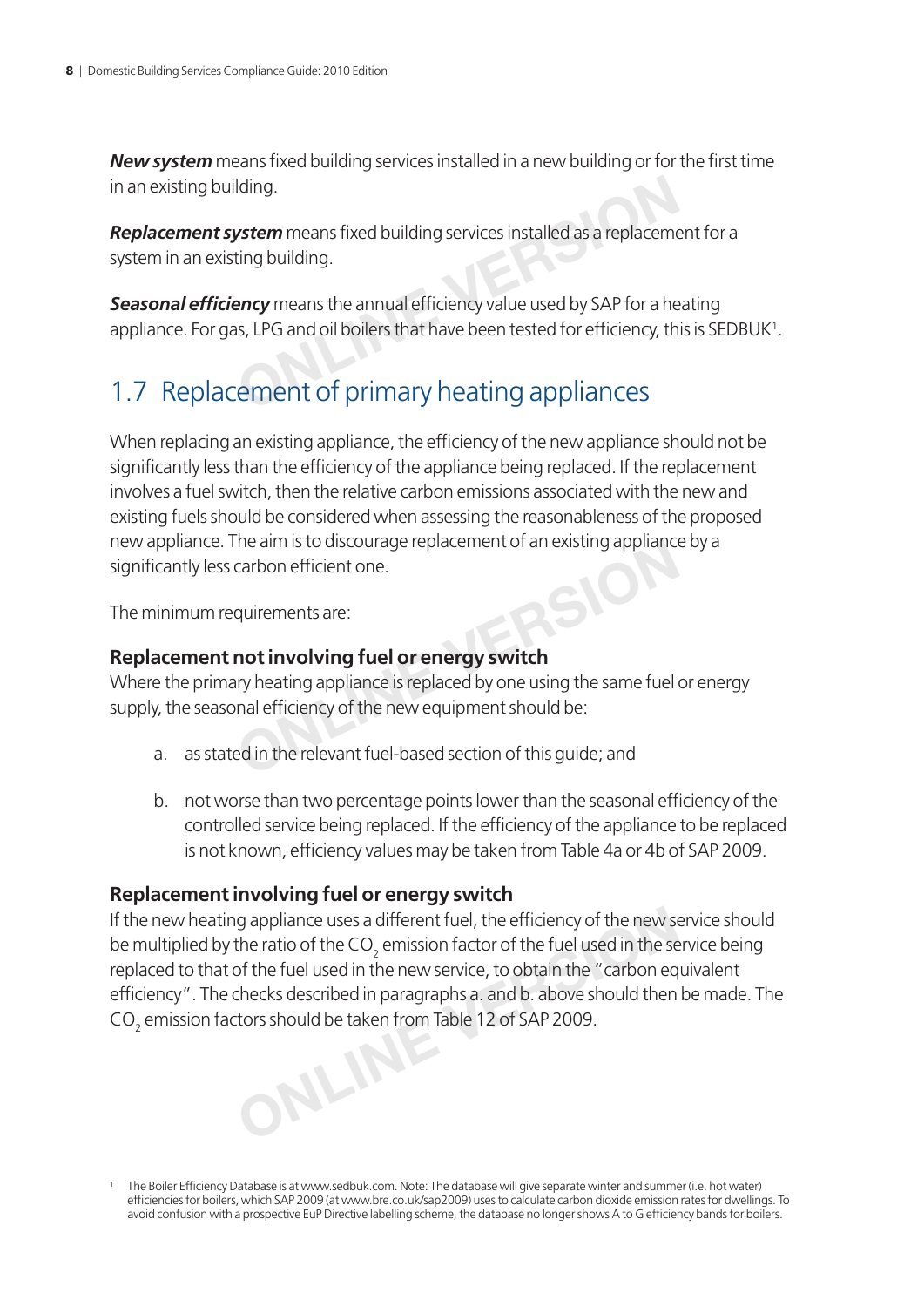#### **Examples**

- 1. An old oil-fired boiler with a seasonal efficiency of 72 per cent is to be replaced by a dual solid fuel boiler. The new dual solid fuel boiler should have: Fired boiler with a seasonal efficiency of 72 per cent is to be fuel boiler. The new dual solid fuel boiler should have:<br>sonal efficiency not less than 65 per cent (from Table 18 in th<br>bon equivalent efficiency not less th
	- a. a seasonal efficiency not less than 65 per cent (from Table 18 in this quide); and
	- b. a carbon equivalent efficiency not less than 70 per cent.

A dual solid fuel boiler with a seasonal efficiency of 65 per cent will meet condition b. as its carbon equivalent efficiency is:

65% x (0.274  $\div$  0.206) = 86.5%

where 0.274 and 0.206 kgCO<sub>2</sub>/kWh are the emission factors for oil and dual solid fuels respectively.

- 2. An LPG-fired boiler of 83 per cent efficiency is to be replaced with an oil boiler. The new oil boiler should have:
	- a. a seasonal efficiency not less than 90 per cent (from Table 9); and
	- b. a carbon equivalent efficiency not less than 81 per cent.

To meet condition b., the seasonal efficiency of the proposed new oil boiler should therefore be at least: red boller of 83 per cent efficiency is to be replaced with an original<br>
should have:<br>
sonal efficiency not less than 90 per cent (from Table 9); and<br>
bon equivalent efficiency not less than 81 per cent.<br>
ondition b., the

 $81\% \div (0.245 \div 0.274) = 90.59\%$ 

where 0.245 and 0.274 kgCO $_{\rm 2}$ /kWh are the emission factors of LPG and oil respectively.

#### 1.8 Energy efficiency standards for compliance with building regulations – summary table

To assist compliance with the relevant energy efficiency requirements in building regulations, this guide sets out recommended minimum energy efficiency standards for space heating, domestic hot water, cooling, ventilation and lighting, and for microgeneration of heat by heat pumps, solar thermal panels and micro-combined heat and power packages. They are summarised in the table below. Using regulations — summary table<br>Dilance with the relevant energy efficiency requirements in b<br>ais guide sets out recommended minimum energy efficiency<br>ting, domestic hot water, cooling, ventilation and lighting, a<br>ion of

The sections that follow the table give guidance on how to meet these standards.

**It is important to note that many of these recommended minimum standards will need to be exceeded if the building regulations target carbon dioxide emission rate (TER) for new dwellings is to be met.**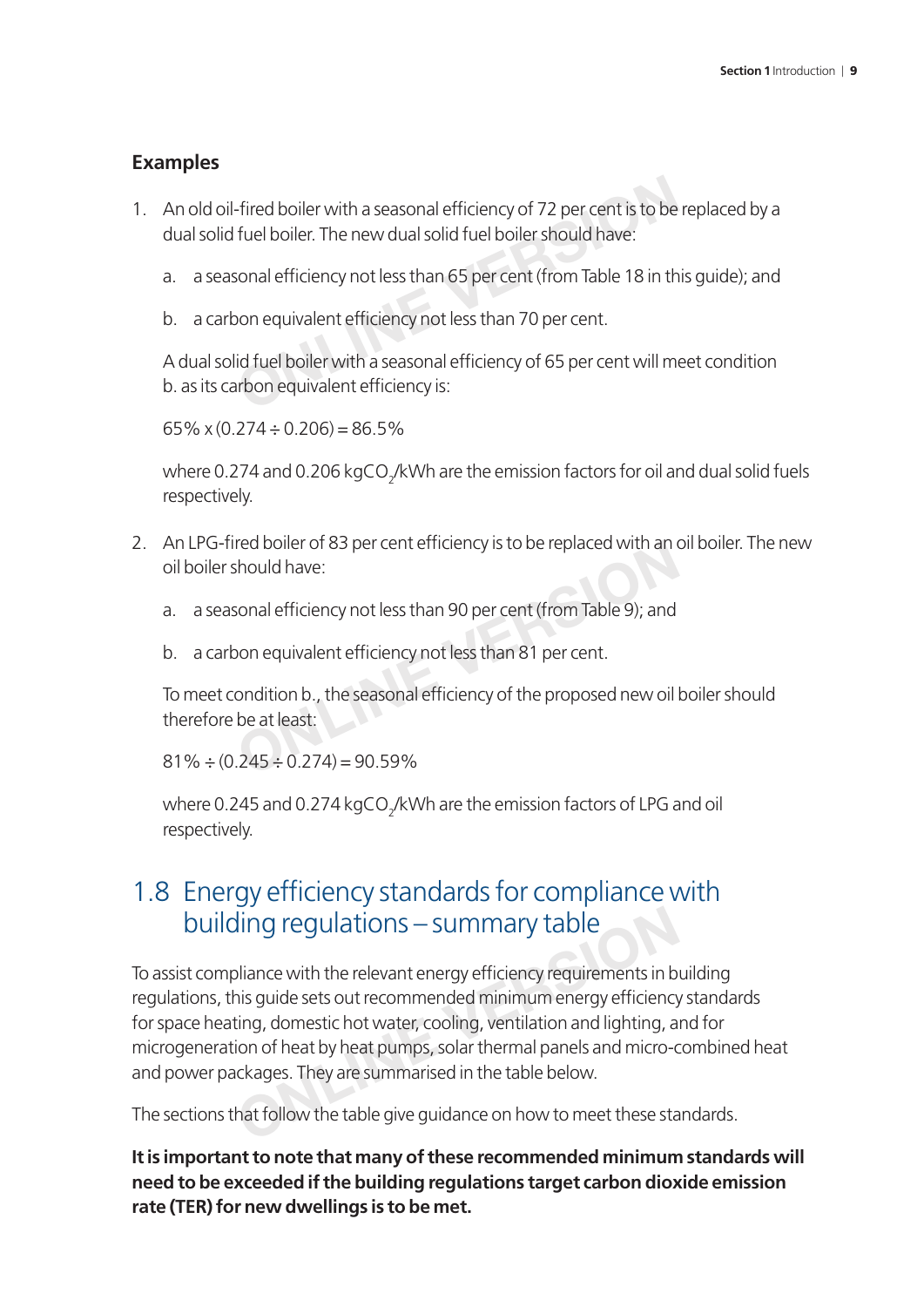#### **Summary of recommended minimum energy efficiency standards for building services**

| <b>services</b>                                                 |                                           |                                       |
|-----------------------------------------------------------------|-------------------------------------------|---------------------------------------|
| <b>Building service</b>                                         |                                           | Standard <sup>2</sup>                 |
| <b>Gas-fired wet central heating systems</b>                    |                                           | <b>Seasonal efficiency</b>            |
|                                                                 | <b>SEDBUK 20053</b>                       | <b>SEDBUK 2009</b>                    |
| Condensing boilers                                              | 90%                                       | 88%                                   |
| Non-condensing boilers (where permitted)                        | 78%                                       | 78%                                   |
| Range cooker boilers                                            | 75%                                       | 75%                                   |
| <b>Gas-fired warm air heating</b>                               |                                           | <b>Efficiency</b>                     |
|                                                                 |                                           | See Table 4                           |
| <b>Gas-fired fixed independent space heaters</b>                |                                           | <b>Efficiency (gross)<sup>4</sup></b> |
| Gas and LPG primary                                             | 63%                                       |                                       |
| Gas and LPG secondary heating                                   |                                           | 63% (new build) 45% (existing build)  |
| Decorative fuel-effect                                          | Not specified (set to 20% in SAP<br>2009) |                                       |
| <b>Gas fires in combined fire/backboilers</b>                   |                                           | <b>Efficiency (gross)</b>             |
| (replacement systems)                                           | <b>Natural gas</b>                        | <b>LPG</b>                            |
| Inset live fuel-effect                                          | 45%                                       | 46%                                   |
| All types except inset live fuel-effect                         | 63%                                       | 64%                                   |
| Oil-fired space heating and hot water                           |                                           | <b>Seasonal efficiency</b>            |
| systems                                                         | <b>SEDBUK 2005</b>                        | <b>SEDBUK 2009</b>                    |
| Condensing boilers                                              | 90%                                       | 88%                                   |
| Non-condensing boilers (where permitted)                        | 86%                                       | 86%                                   |
| Range cooker boilers                                            | 80%                                       | 80%                                   |
| <b>Electric heating systems</b>                                 |                                           | <b>Efficiency</b>                     |
| Boilers serving central heating systems                         | N/A                                       |                                       |
| Warm air systems                                                | N/A                                       |                                       |
| Panel heaters                                                   | N/A                                       |                                       |
| Storage systems including integrated storage/<br>direct systems | N/A                                       |                                       |

<sup>3</sup> The boiler efficiency should meet either the SEDBUK 2005 or SEDBUK 2009 standard. If the SEDBUK efficiency given in boiler literature is not dated, it should be assumed to be the SEDBUK 2005 value.

 $^4$  Efficiency is heat output divided by calorific value of fuel. The net calorific value of a fuel excludes the latent heat of water vapour in the exhaust, and so is lower than the gross calorific value. Efficiency test results and European standards normally use net calorific values. SAP 2009, which uses gross values, gives factors in Table E4 for converting net efficiency to gross efficiency (e.g. 0.901 for natural gas, 0.921 for LPG, 0.937 for oil).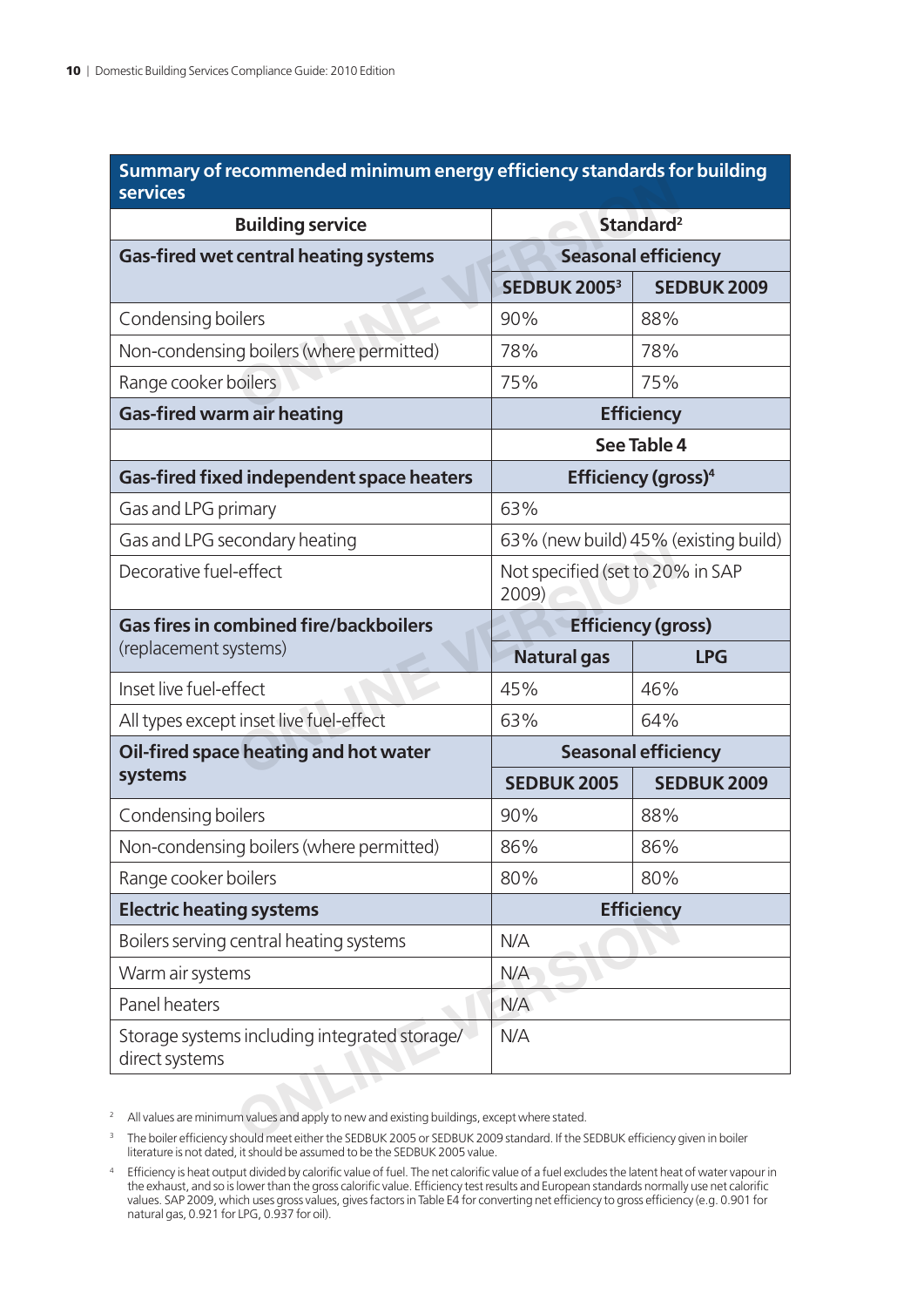| services (continued) |                                                                      |                                                                                                      |                     |
|----------------------|----------------------------------------------------------------------|------------------------------------------------------------------------------------------------------|---------------------|
|                      | <b>Building service</b>                                              | Standard <sup>2</sup>                                                                                |                     |
|                      | <b>Solid fuel heating systems</b>                                    | <b>Efficiency (gross)</b>                                                                            | <b>Feed</b>         |
| <b>B1</b>            | Simple open fire - Inset                                             | 37%                                                                                                  | <b>Batch</b>        |
| B <sub>2</sub>       | Open fire – freestanding convector                                   | 47%                                                                                                  | <b>Batch</b>        |
| B <sub>3</sub>       | Open fire inset convector                                            | 45% mineral fuels<br>43% wood fuels                                                                  |                     |
| C1/C2                | Open fire and boiler (inset or<br>freestanding)                      | 50%                                                                                                  | <b>Batch</b>        |
| D1/D2/D3             | Open fire + high output boiler<br>(trapezium and rectangular grates) | 63%                                                                                                  | <b>Batch</b>        |
| D <sub>4</sub>       | Open fire + high output boiler<br>(rectangle)                        | 63%                                                                                                  | <b>Batch</b>        |
| E <sub>1</sub>       | Dry room heater (often known as<br>dry stove)                        | 65%                                                                                                  | Batch/<br>Automatic |
| E <sub>2</sub>       | Dry room heater - logs only                                          | 65%                                                                                                  | <b>Batch</b>        |
| E3                   | Dry room heater - multi-fuel                                         | 65%                                                                                                  | <b>Batch</b>        |
| E4                   | Dry room heater - pellet stove                                       | 65% part load<br>70% nominal load                                                                    | Auto                |
| F                    | Room heater with boiler                                              | 67% mineral fuels<br>and logs<br>70% wood pellets-<br>part load<br>75% wood pellets-<br>nominal load | Batch/<br>Automatic |
| G1                   | Cooker without boiler not<br>exceeding 3.5 kW                        | 65% mineral fuels<br>55% wood fuels                                                                  | <b>Batch</b>        |
| G <sub>2</sub>       | Cooker with heating boiler<br>exceeding 3.5 kW                       | 65% mineral fuels<br>60% wood fuels                                                                  | <b>Batch</b>        |
| J2                   | Independent boiler (batch-fed)<br>wood logs only                     | 75%                                                                                                  | <b>Batch</b>        |
| J3                   | Independent boiler (batch-fed)<br>multi-fuel                         | 65% mineral fuels<br>75% wood logs                                                                   | <b>Batch</b>        |
| J4                   | Independent boiler - anthracite                                      | 70% up to 20.5 kW<br>75% above 20.5 kW                                                               | Automatic           |
| J5                   | Independent boiler - wood/pellets/<br>chips                          | 75% nominal load<br>70% part load                                                                    | Automatic           |
|                      | Slow heat release appliances                                         | 65%                                                                                                  | Batch               |
|                      | One-off tiled/mortared stoves                                        | 70%                                                                                                  | <b>Batch</b>        |

### **Summary of recommended minimum energy effi ciency standards for building**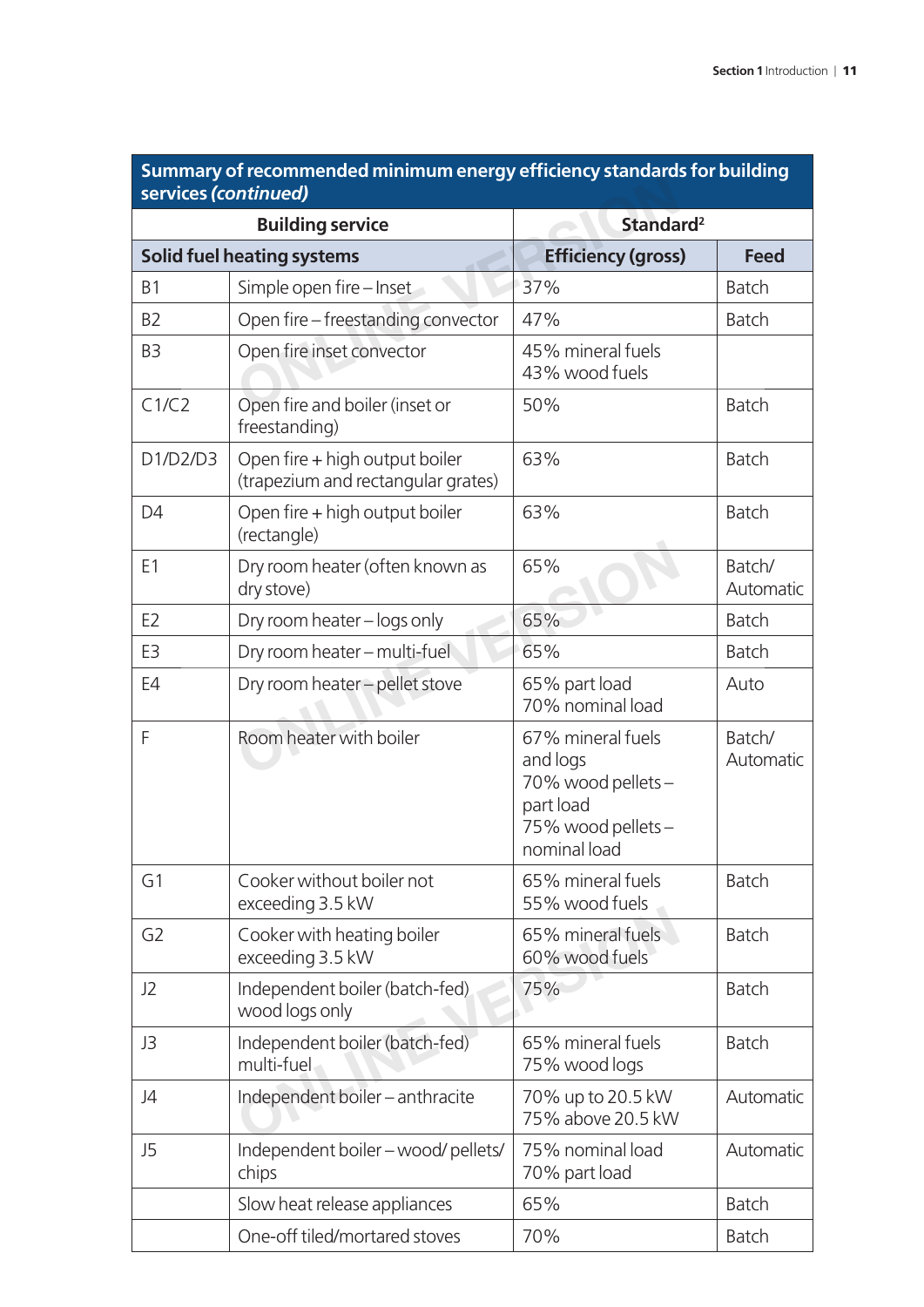| Summary of recommended minimum energy efficiency standards for building |  |
|-------------------------------------------------------------------------|--|
| services (continued)                                                    |  |

| <b>Building service</b>                                                  |                                                                                                                                                     | Standard <sup>2</sup>                       |
|--------------------------------------------------------------------------|-----------------------------------------------------------------------------------------------------------------------------------------------------|---------------------------------------------|
| <b>Community heating systems</b>                                         |                                                                                                                                                     | <b>Seasonal efficiency</b>                  |
| <b>Boilers</b>                                                           | compliance quide                                                                                                                                    | See Non-domestic building services          |
| <b>Mechanical ventilation systems</b>                                    |                                                                                                                                                     | Specific fan power (SFP) (max)              |
| Intermittent extract ventilation systems                                 | 0.5 W/(1/s)                                                                                                                                         |                                             |
| Continuous extract ventilation systems                                   | 0.7 W/(1/s)                                                                                                                                         |                                             |
| Continuous supply ventilation systems                                    | 0.5 W/(1/s)                                                                                                                                         |                                             |
| Continuous supply and extract with heat<br>recovery ventilation systems. | 1.5 W/(1/s)                                                                                                                                         |                                             |
| <b>Heat recovery</b>                                                     |                                                                                                                                                     | Dry heat recovery efficiency                |
| Balanced mechanical ventilation systems                                  | 70%                                                                                                                                                 |                                             |
| <b>Heat pump systems</b><br>(BS EN 15450 Tables C1 & C2)                 |                                                                                                                                                     | <b>Seasonal Performance Factor</b><br>(SPF) |
|                                                                          | <b>New build</b>                                                                                                                                    | <b>Existing build</b>                       |
| Air/water                                                                | 2.7                                                                                                                                                 | 2.5                                         |
| Ground/water                                                             | 3.5                                                                                                                                                 | 3.3                                         |
| Water/water                                                              | 3.8                                                                                                                                                 | 3.5                                         |
| <b>Comfort cooling systems</b>                                           |                                                                                                                                                     | <b>Energy efficiency ratio (EER)</b>        |
| Air-cooled air conditioners working in cooling<br>mode                   | 2.4                                                                                                                                                 |                                             |
| Water-cooled air conditioners working in<br>cooling mode                 | 2.5                                                                                                                                                 |                                             |
| Fixed air conditioners                                                   | > Class C in Schedule 3 of the<br>labelling scheme (The Energy<br>Information (Household Air<br>Conditioners) (No. 2) Regulations,<br>SI 2005/1726) |                                             |
| <b>Solar water heating</b>                                               |                                                                                                                                                     | <b>Circulation pump power</b>               |
|                                                                          | < 50W<br><2% of peak thermal power of<br>collector                                                                                                  |                                             |
|                                                                          |                                                                                                                                                     |                                             |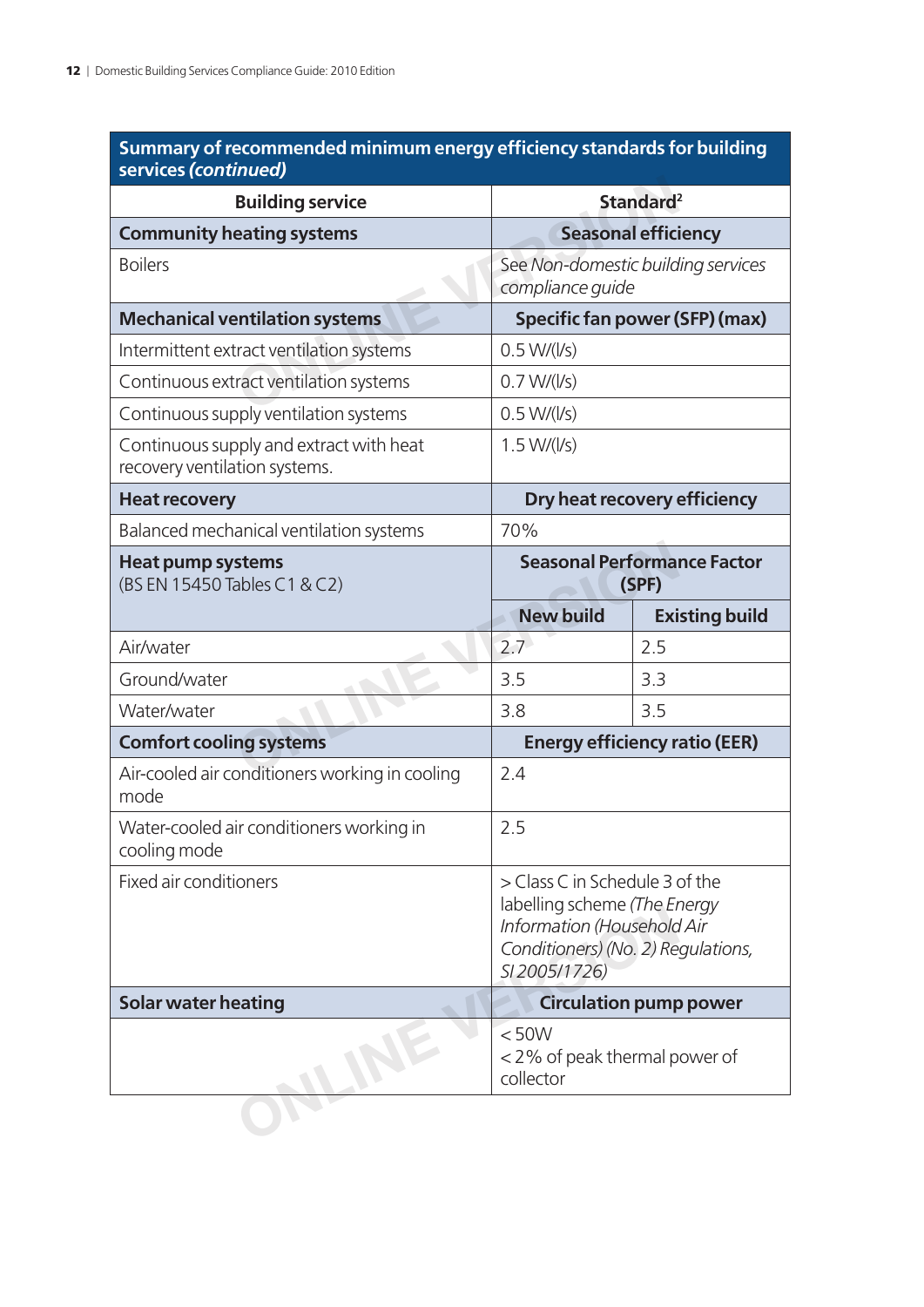| <br>services (continued)                                               | <b>SURVALLEY STATESHOP</b>                                      |
|------------------------------------------------------------------------|-----------------------------------------------------------------|
| <b>Building service</b>                                                | Standard <sup>2</sup>                                           |
| <b>Fixed lighting</b>                                                  | <b>Lighting efficacy</b>                                        |
| Internal light fittings (75%)                                          | 45 lamp lumens per circuit-watt                                 |
| External lighting – automatic presence and<br>daylight control         | $\lambda$ lamp capacity $< 100$ lamp-watts per<br>light fitting |
| External lighting – manual switching and<br>automatic daylight control | 45 lumens per circuit-watt                                      |
| <b>Micro-CHP</b>                                                       | <b>Heating plant emission rate</b><br>(HPER)                    |
|                                                                        | See Section 13.3 a.                                             |
| <b>Heating system circulators</b>                                      | <b>Europump Labelling Scheme</b><br>rating                      |
| Stand-alone, glandless heating system<br>circulators                   | A to G                                                          |
| JLINE VI                                                               |                                                                 |

**ONLINE VERSION**

**Summary of recommended minimum energy efficiency standards for building**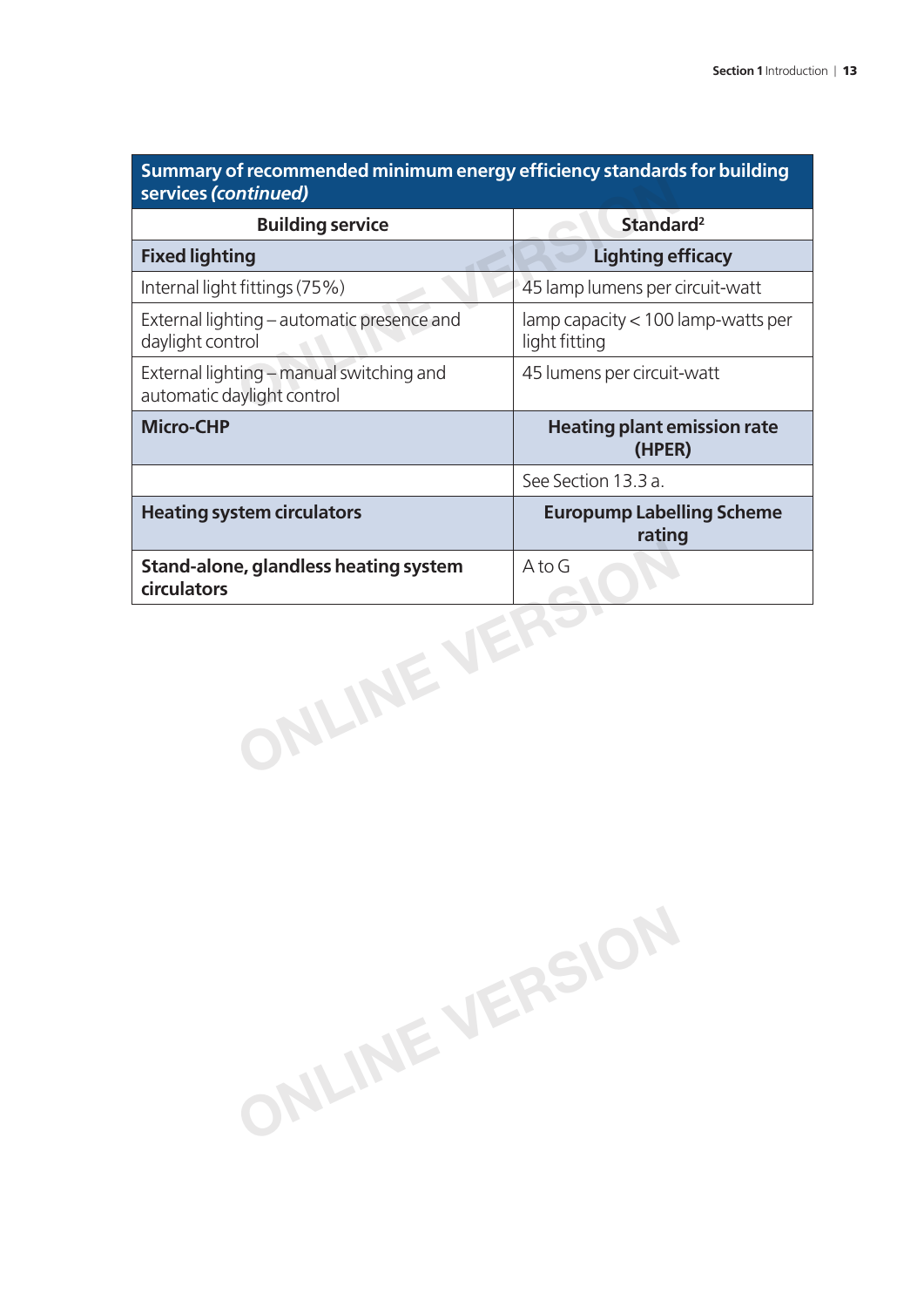### Section 2

# **Gas-fi red space heating and hot water systems Properties Asset Assets**<br> **Properties**<br> **Online**<br> **Only and hot w**<br> **Only and hot w**<br> **Only and hot w**<br> **Only and hot w**

### 2.1 Scope of guidance

This section provides guidance on the specification of gas-fired space heating and hot water systems<sup>5</sup> in dwellings to meet relevant energy efficiency requirements in building regulations. The guidance applies to systems fuelled by natural gas and liquid petroleum gas (LPG) and covers:

- wet central heating systems
- range cookers with integral central heating boilers
- warm air heating systems
- fixed independent space heating devices.

# 2.2 Gas-fired wet central heating systems Frame the acting systems<br>
Frame the acting systems<br>
Sair heating systems<br>
Independent space heating devices.<br>
The divert central heating systems<br>
The divertical heating systems<br>
The divertical heating systems<br>
Intral heati

Gas-fired wet central heating systems for dwellings should meet the minimum standards for:

- a. boiler efficiency, system circulation, hot water storage, system preparation and commissioning in Table 1
- b. boiler interlock, zoning, and time and temperature control of the heating and hot water circuits in Table 2 **ONLINE VERSION**
- c. pipework insulation in Table 3.

<sup>5</sup> All gas appliances must be installed by a competent person in accordance with the current issue of the Gas Safety (Installation and Use) Regulations. The installation should follow the manufacturer's instructions and should comply with all relevant parts of the Building Regulations and, for wet systems, the Water Regulations.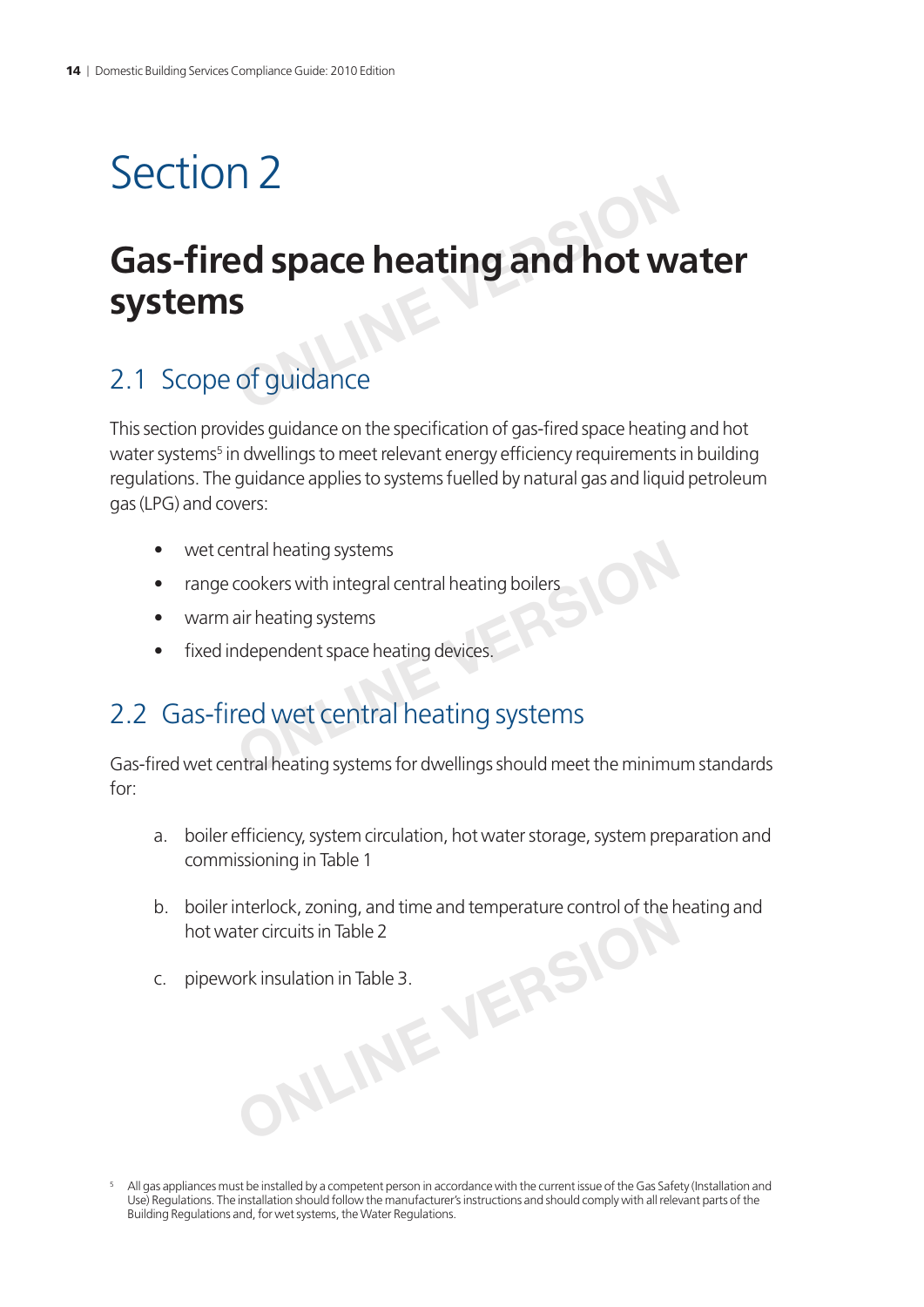|                          | commissioning for gas-fired wet central heating systems            | Table 1: Recommended minimum standards for efficiency, system circulation, hot water storage, system preparation and |                                                                       |
|--------------------------|--------------------------------------------------------------------|----------------------------------------------------------------------------------------------------------------------|-----------------------------------------------------------------------|
| wet heating<br>Gas-fired | New systems                                                        | Replacement systems                                                                                                  | Supplementary information                                             |
| <u>င</u>                 | The boiler SEDBUK 2005 efficiency<br>$\dot{\sigma}$                | Replacements not involving a fuel                                                                                    | The SEDBUK method for determining                                     |
| Efficiency               | should be not less than 90% (or                                    | or energy switch                                                                                                     | efficiency has been revised in SAP                                    |
|                          | 88% as rated by SEDBUK 2009).<br>$\overrightarrow{Q}$              | The boiler seasonal efficiency<br>should be as defined for new<br>$\overline{a}$ .                                   | 2009. SEDBUK 2009 values are                                          |
|                          | exceptional circumstances defined<br>In existing dwellings, in the | systems; and                                                                                                         | Boiler Efficiency Database at www.<br>different from SEDBUK 2005. The |
|                          | in the CLG Guide to the condensing                                 | not worse than two percentage<br>$\overline{\mathsf{C}}$                                                             | sedbuk.com gives both, together                                       |
|                          | boiler installation assessment                                     | points lower than the seasonal                                                                                       | with separate winter and summer                                       |
|                          | procedure for dwellings <sup>6</sup> , the boiler                  | efficiency of the controlled service                                                                                 | (i.e. hot water) efficiencies for boilers                             |
|                          | SEDBUK 2005 (or SEDBUK 2009)                                       | being replaced. If the efficiency                                                                                    | that are used by SAP 2009 to calculate                                |
|                          | efficiency should be not less than                                 | of the system or appliance to be                                                                                     | the carbon dioxide emission rate for                                  |
|                          | 78% if natural gas-fired, or not less                              | replaced is not known, efficiency                                                                                    | dwellings. If the SEDBUK efficiency                                   |
|                          | than 80% if LPG-fired.                                             | values may be taken from Table 4a                                                                                    | given in a boiler manufacturer's                                      |
|                          | The boiler efficiency for heating<br>ن                             | or 4b of SAP 2009.                                                                                                   | literature does not give a date, it should                            |
|                          | boilers that are combined with                                     | Replacements involving fuel or                                                                                       | be assumed to be the SEDBUK 2005                                      |
|                          | range cookers should be as defined                                 | energy switch                                                                                                        | value                                                                 |
|                          | in Section 2.3 Gas-fired range<br>cookers with integral central    | If the new heating system or<br>$\dot{\sigma}$                                                                       | The CLG "Guide to the condensing                                      |
|                          |                                                                    | heat generating appliance uses a                                                                                     | boiler installation assessment                                        |
|                          | heating boiler.                                                    | different fuel, the efficiency of the                                                                                | procedure for dwellings" sets out the                                 |
|                          |                                                                    | new service should be multiplied by                                                                                  | approved procedure for establishing                                   |
|                          |                                                                    | the ratio of the CO <sub>2</sub> emission factor                                                                     | the exceptional circumstances in which                                |
|                          |                                                                    | of the fuel used in the service being                                                                                | boilers may be of the non-condensing                                  |
|                          |                                                                    | replaced to that used in the new                                                                                     | type.                                                                 |
|                          |                                                                    | service before making the checks in                                                                                  |                                                                       |
|                          |                                                                    | factors should be taken from Table<br>a. and b. above. The $CO_2$ emission                                           |                                                                       |
|                          |                                                                    | 12 of SAP 2009.                                                                                                      |                                                                       |
|                          |                                                                    |                                                                                                                      |                                                                       |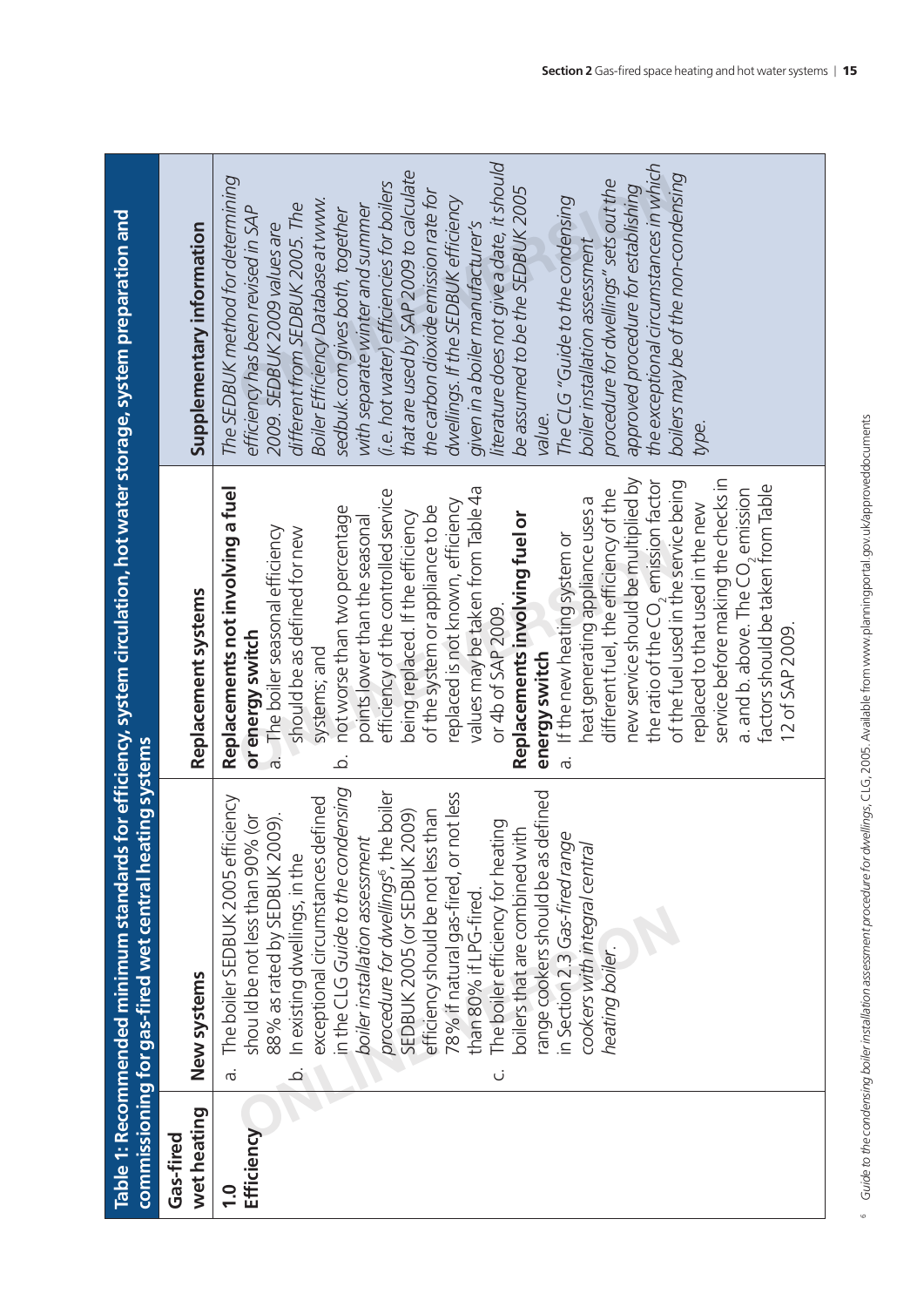|                                                | commissioning for gas-fired wet central heating systems (continued)                                                                                                                                                                                                                                                                        | Table 1: Recommended minimum standards for efficiency, system circulation, hot water storage, system preparation and                                                           |                                                                                                                                                                                                                                                                                                                                                                                  |
|------------------------------------------------|--------------------------------------------------------------------------------------------------------------------------------------------------------------------------------------------------------------------------------------------------------------------------------------------------------------------------------------------|--------------------------------------------------------------------------------------------------------------------------------------------------------------------------------|----------------------------------------------------------------------------------------------------------------------------------------------------------------------------------------------------------------------------------------------------------------------------------------------------------------------------------------------------------------------------------|
| wet heating<br>Gas-fired                       | New systems                                                                                                                                                                                                                                                                                                                                | Replacement systems                                                                                                                                                            | Supplementary information                                                                                                                                                                                                                                                                                                                                                        |
| (continued)<br>Efficiency<br>$\overline{1}$ .0 |                                                                                                                                                                                                                                                                                                                                            |                                                                                                                                                                                | examples of techniques which provide<br>temperatures, preferably less than 55<br>Where condensing boilers are fitted,<br>systems should be designed so as to<br>emitters such as underfloor heating<br>degC, which maximise condensing<br>provide low primary system return<br>operation. Low temperature heat<br>and weather compensation are<br>low return water temperatures. |
| circulation<br>System<br>$\overline{2}.0$      | circuits should have fully pumped<br>valve should be provided and the<br>instructions advise installation of<br>minimum pipe length followed.<br>manufacturer's instructions on<br>a bypass, an automatic bypass<br>Space heating systems and<br>domestic hot water primary<br>If the boiler manufacturer's<br>circulation.<br>.<br>ف<br>ā | circulation should be converted to<br>existing systems with semi-gravity<br>When boilers are replaced,<br>fully pumped circulation.<br>As for new systems.<br>.<br>a<br>.<br>ف |                                                                                                                                                                                                                                                                                                                                                                                  |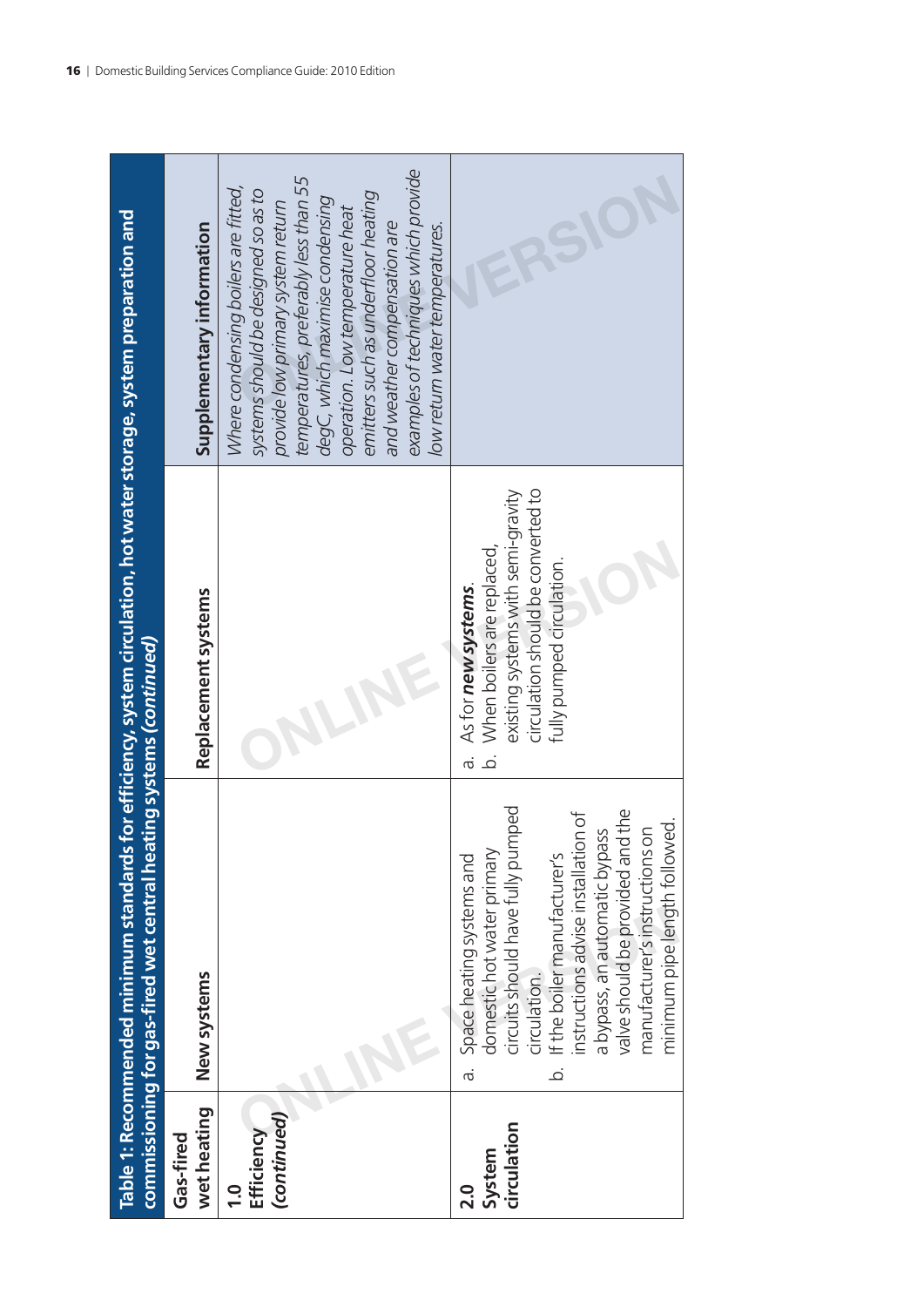|                                       | commissioning for gas-fired wet central heating systems (continued)                                                                                                                                                                                                                                                                                                                                                                                                                                                                                                                                                                                                    | Table 1: Recommended minimum standards for efficiency, system circulation, hot water storage, system preparation and                                                                                                                              |                                                                                                                                                                                                                                                                                                                                                                                                                                                                                                                                                                                                                                                                                    |
|---------------------------------------|------------------------------------------------------------------------------------------------------------------------------------------------------------------------------------------------------------------------------------------------------------------------------------------------------------------------------------------------------------------------------------------------------------------------------------------------------------------------------------------------------------------------------------------------------------------------------------------------------------------------------------------------------------------------|---------------------------------------------------------------------------------------------------------------------------------------------------------------------------------------------------------------------------------------------------|------------------------------------------------------------------------------------------------------------------------------------------------------------------------------------------------------------------------------------------------------------------------------------------------------------------------------------------------------------------------------------------------------------------------------------------------------------------------------------------------------------------------------------------------------------------------------------------------------------------------------------------------------------------------------------|
| wet heating<br>Gas-fired              | New systems                                                                                                                                                                                                                                                                                                                                                                                                                                                                                                                                                                                                                                                            | Replacement systems                                                                                                                                                                                                                               | Supplementary information                                                                                                                                                                                                                                                                                                                                                                                                                                                                                                                                                                                                                                                          |
| Hot water<br>storage<br>$\frac{0}{3}$ | Unvented hot water storage system<br>test body such as the British Board<br>of Agrément, the Water Research<br>combination units should comply<br>meet the insulation requirements<br>a. Vented copper hot water storage<br>EN 12897: 2006 or an equivalent<br>cylinders should comply with the<br>products should comply with BS<br>standard as set by an accredited<br>Primary storage systems should<br>requirements of BS 1566:2002<br>Performance specification for<br>heat loss and heat exchanger<br>of the Hot Water Association<br>b. Copper hot water storage<br>with BS 3198:1981.<br>Council, or KIWA<br>thermal stores.<br>Part 1.<br>$\vec{c}$<br>.<br>ن | cylinders and combination units, the<br>$Q = 1.28 \times (0.2 + 0.051V^{2/3})$ kWh/day,<br>standing loss should not exceed<br>b. for replacement copper vented<br>where V is the volume of the<br>a. As for <b>new systems</b> , but<br>cylinder. | The HWA thermal storage specification<br>vented copper cylinders. Requirements<br>cylinders for domestic purposes. Open<br>accordance with BS EN 12897:2006.<br>BS 3198 "Copper hot water storage<br>If a vented cylinder is made from an<br>alternative material to copper then<br>is available for free download from<br>Specification for indirectly heated<br>characteristics should be tested in<br>unvented (closed) storage water<br>the heat loss and heat exchange<br>BS 1566: 2002 "Copper indirect<br>combination units for domestic<br>BS EN 12897 "Water supply.<br>www.hotwater.org.uk.<br>and test methods".<br><b>British Standards</b><br>purposes".<br>heaters". |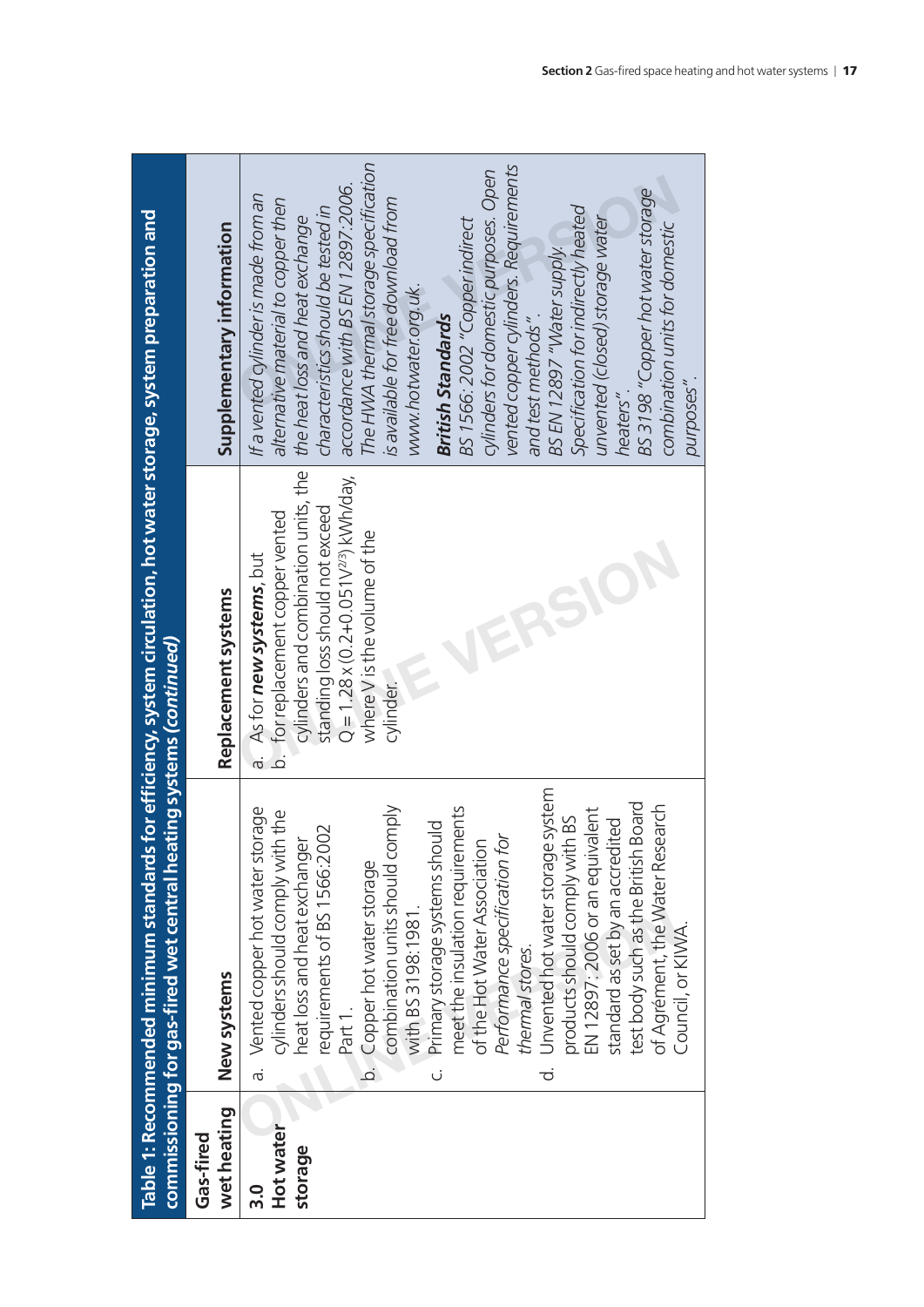|                                                 | commissioning for gas-fired wet central heating systems (continued)<br>Table 1: Recommended minimum standards                                                                                                                                                                                                                                                                                                                                                                                                                                                                                                                                                                                                                                                                       | for efficiency, system circulation, hot water storage, system preparation and |                           |
|-------------------------------------------------|-------------------------------------------------------------------------------------------------------------------------------------------------------------------------------------------------------------------------------------------------------------------------------------------------------------------------------------------------------------------------------------------------------------------------------------------------------------------------------------------------------------------------------------------------------------------------------------------------------------------------------------------------------------------------------------------------------------------------------------------------------------------------------------|-------------------------------------------------------------------------------|---------------------------|
| wet heating<br>Gas-fired                        | New systems                                                                                                                                                                                                                                                                                                                                                                                                                                                                                                                                                                                                                                                                                                                                                                         | Replacement systems                                                           | Supplementary information |
| (continued)<br>Hot water<br>storage<br><u>ი</u> | $Q = 1.15 \times (0.2 + 0.051V^{2/3})$ kWh/day,<br>reference to product compliance<br>accreditation bodies as required.<br>heat exchanger performance in<br>unit or<br>with relevant standard (e.g. BS<br>heat inputs, see relevant sections (e.g.<br>standing heat loss in kWh/day;<br>1566, BS 12897) and logos of<br>hot<br>For labelling requirements for other<br>and d above should not exceed<br>carry a label with the following<br>water storage vessels in a, b, c<br>e. The standing heat loss for all<br>where V is the volume of the<br>nominal capacity in litres,<br>unvented, combination i<br>f. All hot water vessels should<br>type of vessel (vented,<br>thermal store);<br>Section 11 for solar).<br>information:<br>cylinder.<br>$\gtrapprox$<br>$\leq$<br>.≥ |                                                                               |                           |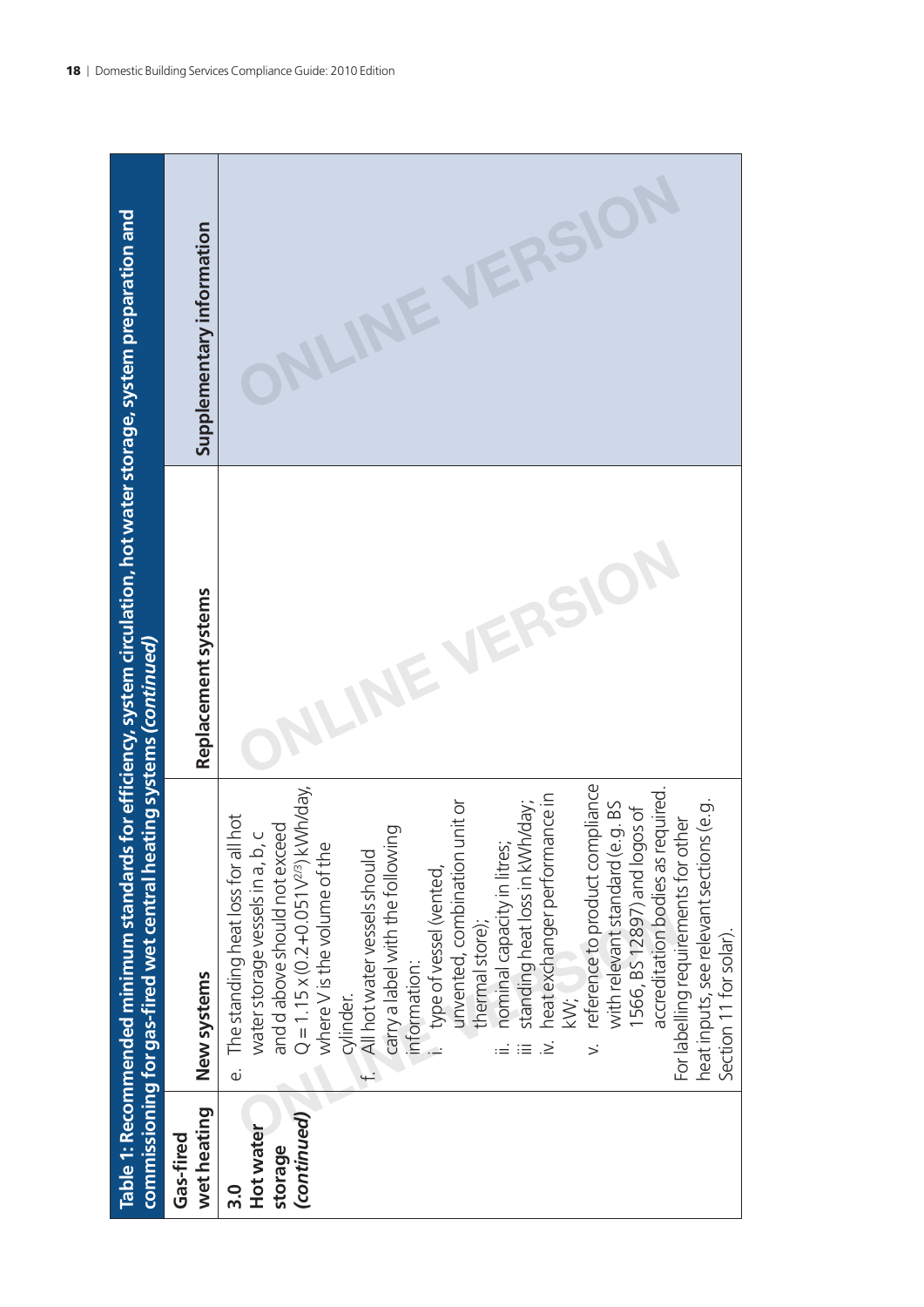|                         | commissioning for gas-fired wet central heating systems (continued) | Table 1: Recommended minimum standards for efficiency, system circulation, hot water storage, system preparation and |                                            |
|-------------------------|---------------------------------------------------------------------|----------------------------------------------------------------------------------------------------------------------|--------------------------------------------|
| wetheating<br>Gas-fired | New systems                                                         | Replacement systems                                                                                                  | Supplementary information                  |
|                         |                                                                     |                                                                                                                      |                                            |
| $\mathbf{q}$ .          | Central heating systems should be<br>$\dot{\sigma}$                 | As for new systems.<br>à.                                                                                            | Inhibitors should as a minimum be          |
| System                  | thoroughly cleaned and flushed                                      |                                                                                                                      | <b>BuildCert approved.</b>                 |
| preparation             | boiler.<br>out before installing a new                              |                                                                                                                      | Limescale can be controlled by the         |
| and water               | During final filling of the system, a<br>.<br>ف                     |                                                                                                                      | use of chemical limescale inhibitors,      |
| treatment               | chemical water treatment inhibitor                                  |                                                                                                                      | combined corrosion and limescale           |
|                         | meeting the manufacturer's                                          |                                                                                                                      | inhibitors, polyphosphate dosing,          |
|                         | specification or other appropriate                                  |                                                                                                                      | electrolytic scale reducers or water       |
|                         | standard should be added to the                                     |                                                                                                                      | softeners.                                 |
|                         | primary circuit to control corrosion                                |                                                                                                                      | The relevant standard for water            |
|                         | and the formation of scale and                                      |                                                                                                                      | treatment is BS 7593:2006 "Code            |
|                         | sludge.                                                             |                                                                                                                      | of practice for treatment of water in      |
|                         | Installers should also refer to the<br>ن                            |                                                                                                                      | domestic hot water central heating         |
|                         | boiler manufacturer's installation                                  |                                                                                                                      | systems".                                  |
|                         | nstructions for appropriate                                         |                                                                                                                      | BS 7593 notes that soft water has          |
|                         | treatment products and special                                      |                                                                                                                      | an increased potential for corrosion,      |
|                         | I boiler<br>requirements for individual                             |                                                                                                                      | and this may influence the choice of       |
|                         | models.                                                             |                                                                                                                      | corrosion inhibitor. Where water is        |
|                         | Where the mains total water<br>ಕ                                    |                                                                                                                      | artificially softened, it is advisable to  |
|                         | hardness exceeds 200 parts per                                      |                                                                                                                      | feed unsoftened water not only to          |
|                         | million, and if required by the                                     |                                                                                                                      | drinking water taps, but also to the       |
|                         | manufacturer, provision should be                                   |                                                                                                                      | boiler primary circuit. In soft water      |
|                         | made to treat the feed water to                                     |                                                                                                                      | areas, the boiler manufacturer should      |
|                         | water heaters and the hot water                                     |                                                                                                                      | be consulted for advice.                   |
|                         | circuit of combination boilers to                                   |                                                                                                                      | In order to avoid loss and consequent      |
|                         | reduce the rate of accumulation of                                  |                                                                                                                      | replacement of circulating fluid and       |
|                         | imescale                                                            |                                                                                                                      | water treatment when removing              |
|                         | For solar thermal systems, see<br>$\dot{\omega}$                    |                                                                                                                      | radiators for service or maintenance,      |
|                         | Section 11                                                          |                                                                                                                      | it is advisable to install radiator valves |
|                         |                                                                     |                                                                                                                      | that can isolate not only the heating      |
|                         |                                                                     |                                                                                                                      | circuit but also seal off the radiators.   |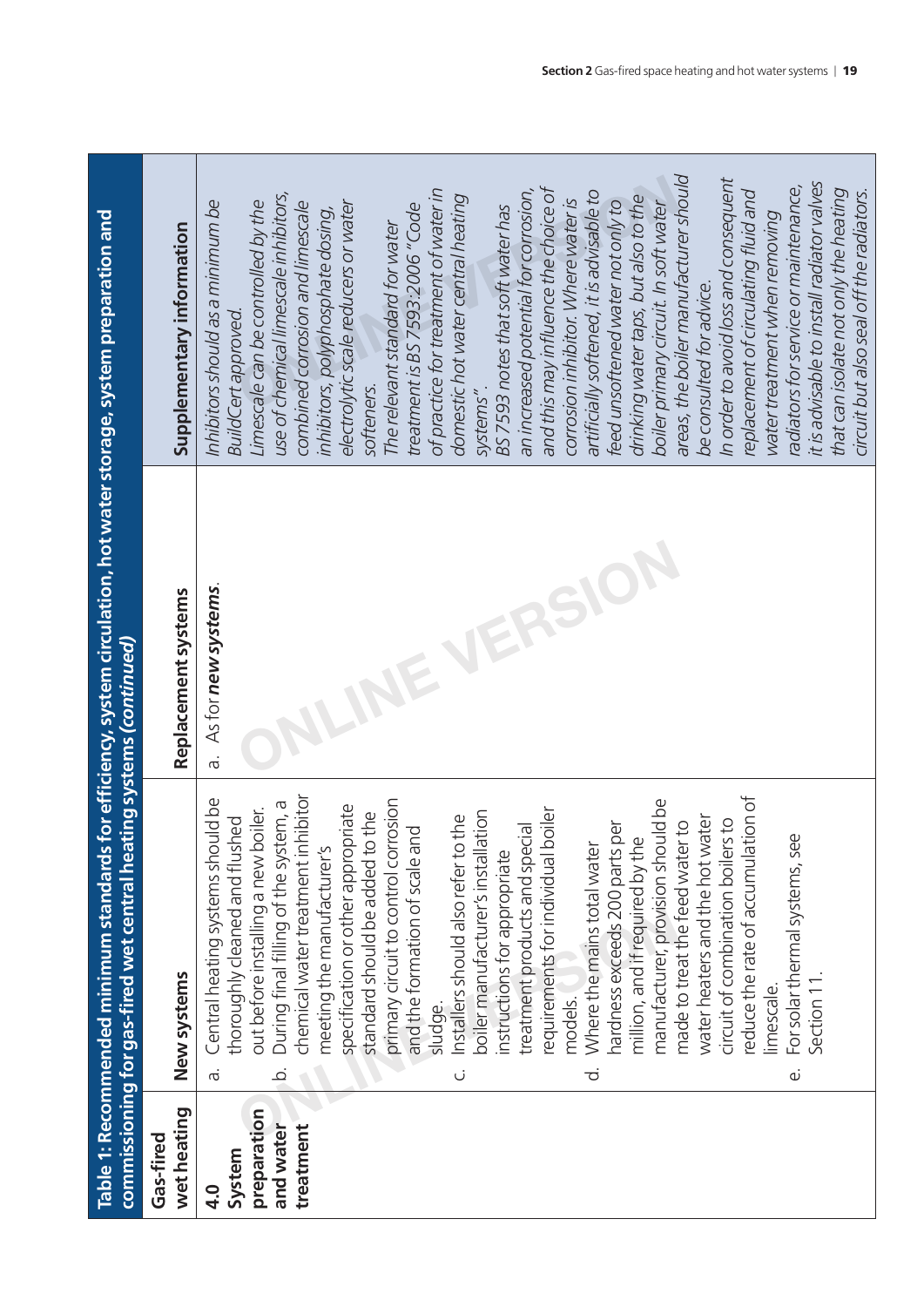|                                                                                                                 | Supplementary information |
|-----------------------------------------------------------------------------------------------------------------|---------------------------|
| ds for efficiency, system circulation, hot water storage, system preparation and<br>leating systems (continued) | Replacement system:       |
| missioning for gas-fired wet central h<br>le 1: Recommended minimum standar                                     | New systems               |
|                                                                                                                 | theating<br>-fired        |

|                          | Table 1: Recommended minimum standards for efficiency, system circulation, hot water storage, system preparation and<br>commissioning for gas-fired wet central heating systems (continued) |                                |                                                                          |
|--------------------------|---------------------------------------------------------------------------------------------------------------------------------------------------------------------------------------------|--------------------------------|--------------------------------------------------------------------------|
| wet heating<br>Gas-fired | New systems                                                                                                                                                                                 | Replacement systems            | Supplementary information                                                |
| 5.0                      | Illation<br>On completion of the instal<br>$\dot{\sigma}$                                                                                                                                   | As for new systems.<br>a.<br>O | The Benchmark System                                                     |
| Commiss-<br>ioning       | storage system, together with<br>of a boiler or hot water                                                                                                                                   |                                | Checklist can be used to show that<br>The Benchmark Commissioning        |
|                          | pipework, pumps and controls,<br>associated equipment such as                                                                                                                               |                                | commissioning has been carried out<br>satisfactorily. Benchmark licence- |
|                          | the equipment should be                                                                                                                                                                     |                                | holders provide a checklist with the                                     |
|                          | commissioned in accordance with                                                                                                                                                             |                                | appliance for completion by the                                          |
|                          | the manufacturer's instructions.                                                                                                                                                            |                                | persons commissioning the system                                         |
|                          | to the particular boiler or hot water<br>These instructions will be specific                                                                                                                |                                | so that they can record that all the<br>checks have been made and the    |
|                          | storage system.                                                                                                                                                                             |                                | results show efficient operation of the                                  |
|                          | The installer should give a full<br>.<br>ف                                                                                                                                                  |                                | equipment in compliance with building                                    |
|                          | explanation of the system and its                                                                                                                                                           |                                | regulations. The Benchmark checklist                                     |
|                          | ding the<br>operation to the user, inclu                                                                                                                                                    |                                | should be provided to the builder, or                                    |
|                          | manufacturer's User Manual where                                                                                                                                                            |                                | the householder in the case of work                                      |
|                          | provided                                                                                                                                                                                    |                                | in existing dwellings, an appointed                                      |
|                          |                                                                                                                                                                                             |                                | agent, or the end user.                                                  |
|                          |                                                                                                                                                                                             |                                | A Benchmark Commissioning Checklist                                      |
|                          |                                                                                                                                                                                             |                                | will be included in all HHIC gas boiler                                  |
|                          |                                                                                                                                                                                             |                                | manufacturer members' installation                                       |
|                          |                                                                                                                                                                                             |                                | manuals to help installers record                                        |
|                          |                                                                                                                                                                                             |                                | information about the installation                                       |
|                          |                                                                                                                                                                                             |                                | in order to assist with servicing                                        |
|                          |                                                                                                                                                                                             |                                | and repairs. For example, details of                                     |
|                          |                                                                                                                                                                                             |                                | system cleaners and inhibitors can be                                    |
|                          |                                                                                                                                                                                             |                                | recorded.                                                                |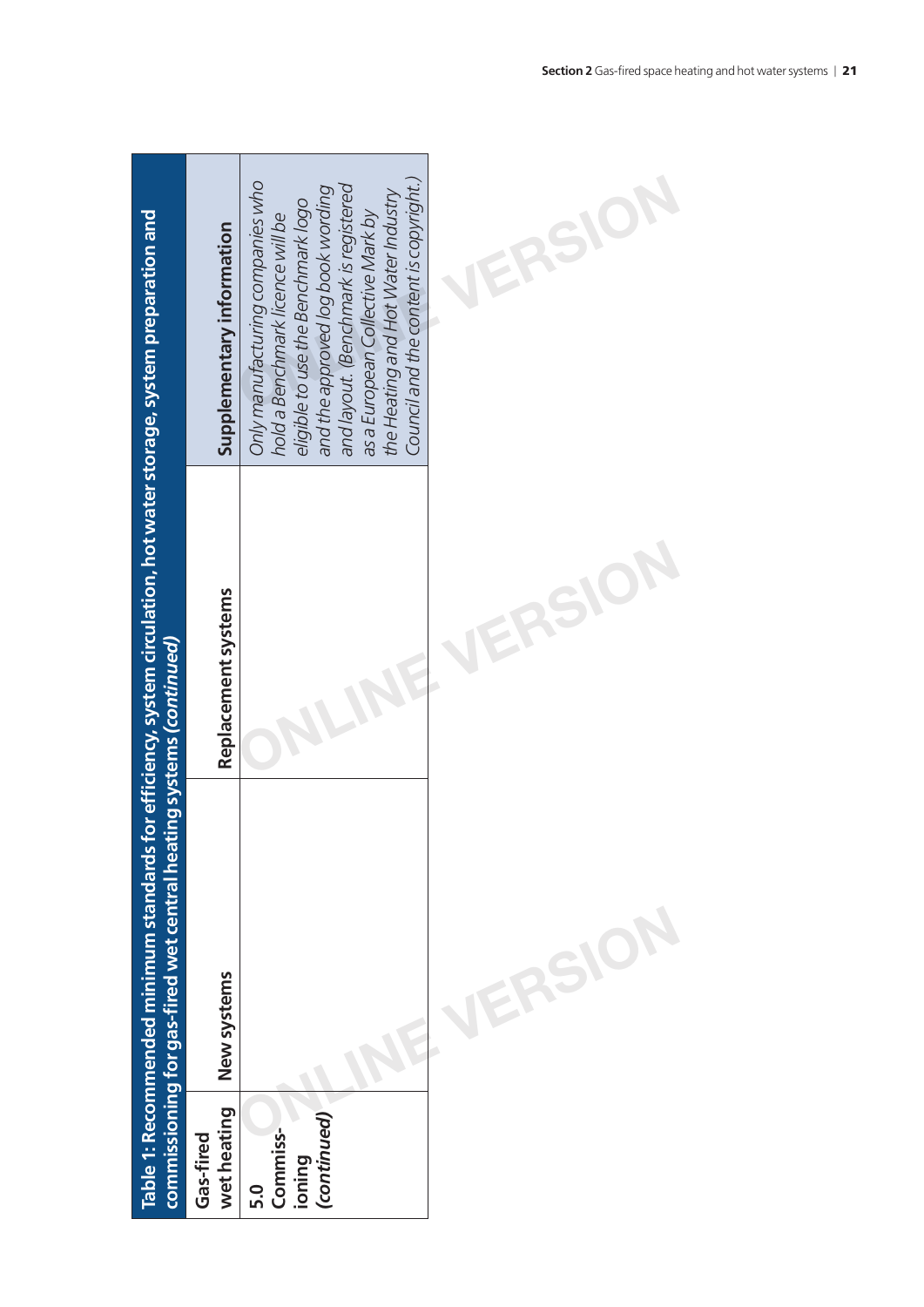| Table 2: Recommended minimum standards for control of gas-fired wet central<br>heating systems |                                                                                                                                                                                                                                                                                                                                                                                                                                                                                                                                                                                                                         |                                  |  |
|------------------------------------------------------------------------------------------------|-------------------------------------------------------------------------------------------------------------------------------------------------------------------------------------------------------------------------------------------------------------------------------------------------------------------------------------------------------------------------------------------------------------------------------------------------------------------------------------------------------------------------------------------------------------------------------------------------------------------------|----------------------------------|--|
| <b>Gas-fired</b><br>wet heating                                                                | <b>New systems</b>                                                                                                                                                                                                                                                                                                                                                                                                                                                                                                                                                                                                      | <b>Replacement</b><br>systems    |  |
| 1.0<br><b>Boiler</b><br>interlock                                                              | a. Boiler-based systems should have a boiler<br>control interlock in which controls are wired<br>so that when there is no demand for either<br>space heating or hot water, the boiler and<br>pump are switched off.<br>b. The use of thermostatic radiator valves<br>(TRVs) alone does not provide interlock.                                                                                                                                                                                                                                                                                                           | a. As for <b>new</b><br>systems. |  |
| 2.0<br><b>Space</b><br>heating<br>zones                                                        | a. Dwellings with a total usable floor area up<br>to 150 m <sup>2</sup> should be divided into at least<br>two space heating zones with independent<br>temperature control, one of which is<br>assigned to the living area.<br>b. Dwellings with a total usable floor area<br>greater than 150 m <sup>2</sup> should be provided<br>with at least two space heating zones, each<br>having separate timing and temperature<br>controls.<br>c. For single-storey open-plan dwellings in<br>which the living area is greater than 70%<br>of the total floor area, sub-zoning of<br>temperature control is not appropriate. | a. As for <b>new</b><br>systems. |  |
| 3.0<br><b>Water</b><br>heating<br>zones                                                        | a. All dwellings should have a separate hot<br>water zone in addition to space heating<br>zones.<br>b. A separate hot water zone is not required if<br>the hot water is produced instantaneously,<br>such as with a combination boiler.                                                                                                                                                                                                                                                                                                                                                                                 | a. As for <b>new</b><br>systems. |  |

**ONLINE VERSION**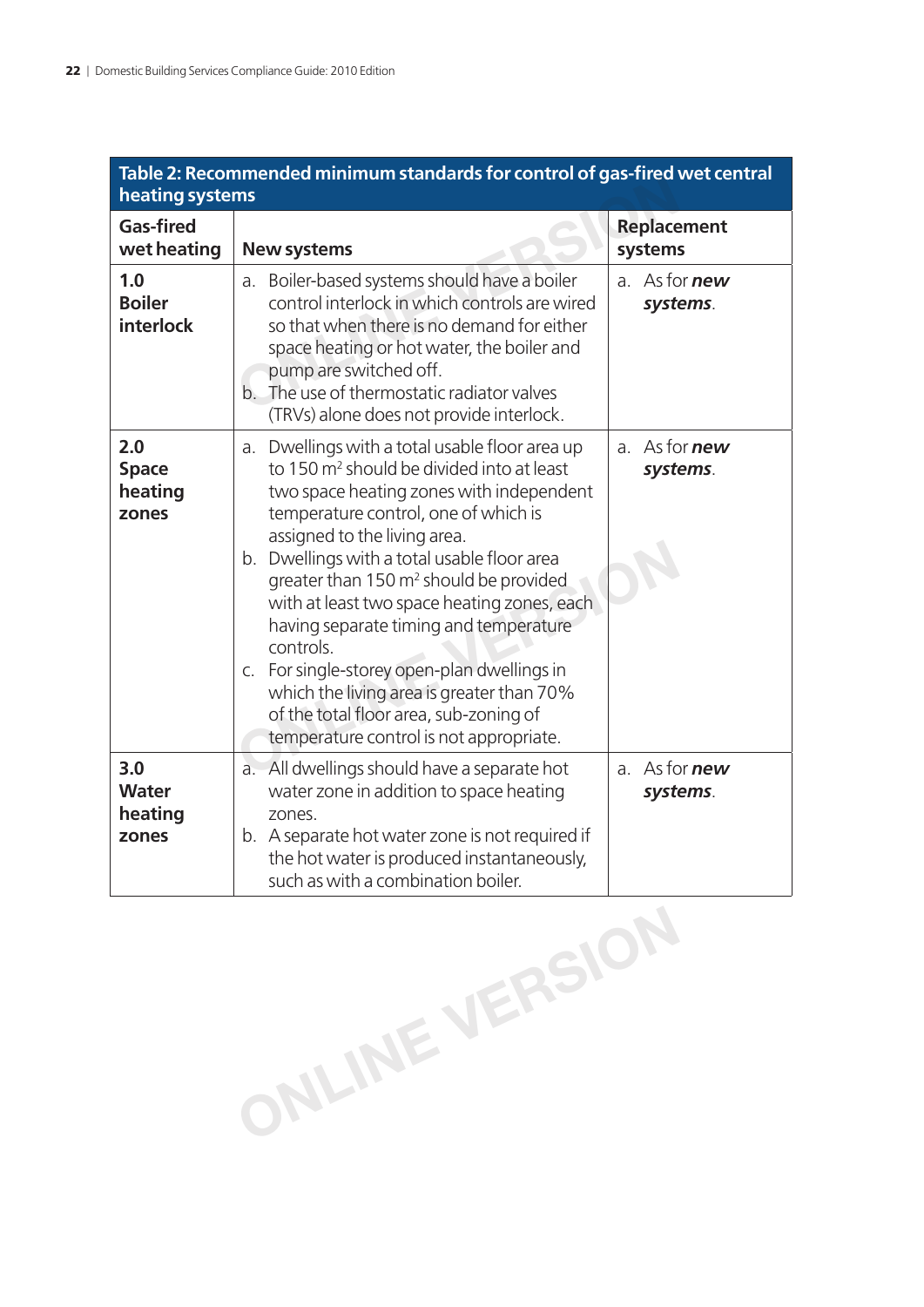| Table 2: Recommended minimum standards for control of gas-fired wet central<br>heating systems (continued) |                                                                                                                                                                                                                                                                                                                                                                                                                                                                                                                                                                                                                                                                                                                                                                                                                                                                                                                |                                                                                                                                                                                                                                                                                                        |  |
|------------------------------------------------------------------------------------------------------------|----------------------------------------------------------------------------------------------------------------------------------------------------------------------------------------------------------------------------------------------------------------------------------------------------------------------------------------------------------------------------------------------------------------------------------------------------------------------------------------------------------------------------------------------------------------------------------------------------------------------------------------------------------------------------------------------------------------------------------------------------------------------------------------------------------------------------------------------------------------------------------------------------------------|--------------------------------------------------------------------------------------------------------------------------------------------------------------------------------------------------------------------------------------------------------------------------------------------------------|--|
| <b>Gas-fired</b><br>wet heating                                                                            | <b>New systems</b>                                                                                                                                                                                                                                                                                                                                                                                                                                                                                                                                                                                                                                                                                                                                                                                                                                                                                             | <b>Replacement</b><br>systems                                                                                                                                                                                                                                                                          |  |
| 4.0<br><b>Time control</b><br>of space<br>and water<br>heating                                             | Time control of space and water heating<br>a.<br>should be provided by:<br>a full programmer with separate timing<br>to each circuit; or<br>two or more separate timers providing<br>ii.<br>timing control to each circuit; or<br>programmable room thermostat(s) to<br>iii.<br>the heating circuit(s), with separate<br>timing of the hot water circuit.<br>b. For dwellings with a total usable floor area<br>greater than 150 m <sup>2</sup> , timing of the separate<br>space heating zones can be achieved by:<br>multiple heating zone programmers; or<br>a single multi-channel programmer; or<br>ii.<br>programmable room thermostats; or<br>iii.<br>iv. separate timers to each circuit; or<br>a combination of (iii) and (iv) above.<br>V.<br>c. Where the hot water is produced<br>instantaneously, such as with a combination<br>boiler, time control is only required for space<br>heating zones. | a. As for <b>new</b><br>systems unless<br>only the hot water<br>cylinder is being<br>replaced and<br>separate time<br>control for the<br>hot water circuit<br>is not present.<br>In this case it is<br>acceptable to<br>have a single<br>timing control<br>for both space<br>heating and hot<br>water. |  |
| 5.0<br><b>Temperature</b><br>control<br>of space<br>heating                                                | Separate temperature control of zones<br>a.<br>within the dwelling should be provided<br>using:<br>room thermostats or programmable<br>room thermostats in all zones; and<br>individual radiator controls such as<br>Ш.<br>thermostatic radiator valves (TRVs) on all<br>radiators other than in reference rooms<br>(with a thermostat) and bathrooms.                                                                                                                                                                                                                                                                                                                                                                                                                                                                                                                                                         | As for <b>new</b><br>a.<br>systems.*                                                                                                                                                                                                                                                                   |  |
| ONLINE VERSI                                                                                               |                                                                                                                                                                                                                                                                                                                                                                                                                                                                                                                                                                                                                                                                                                                                                                                                                                                                                                                |                                                                                                                                                                                                                                                                                                        |  |

### **Table 2: Recommended minimum standards for control of gas-fi red wet central**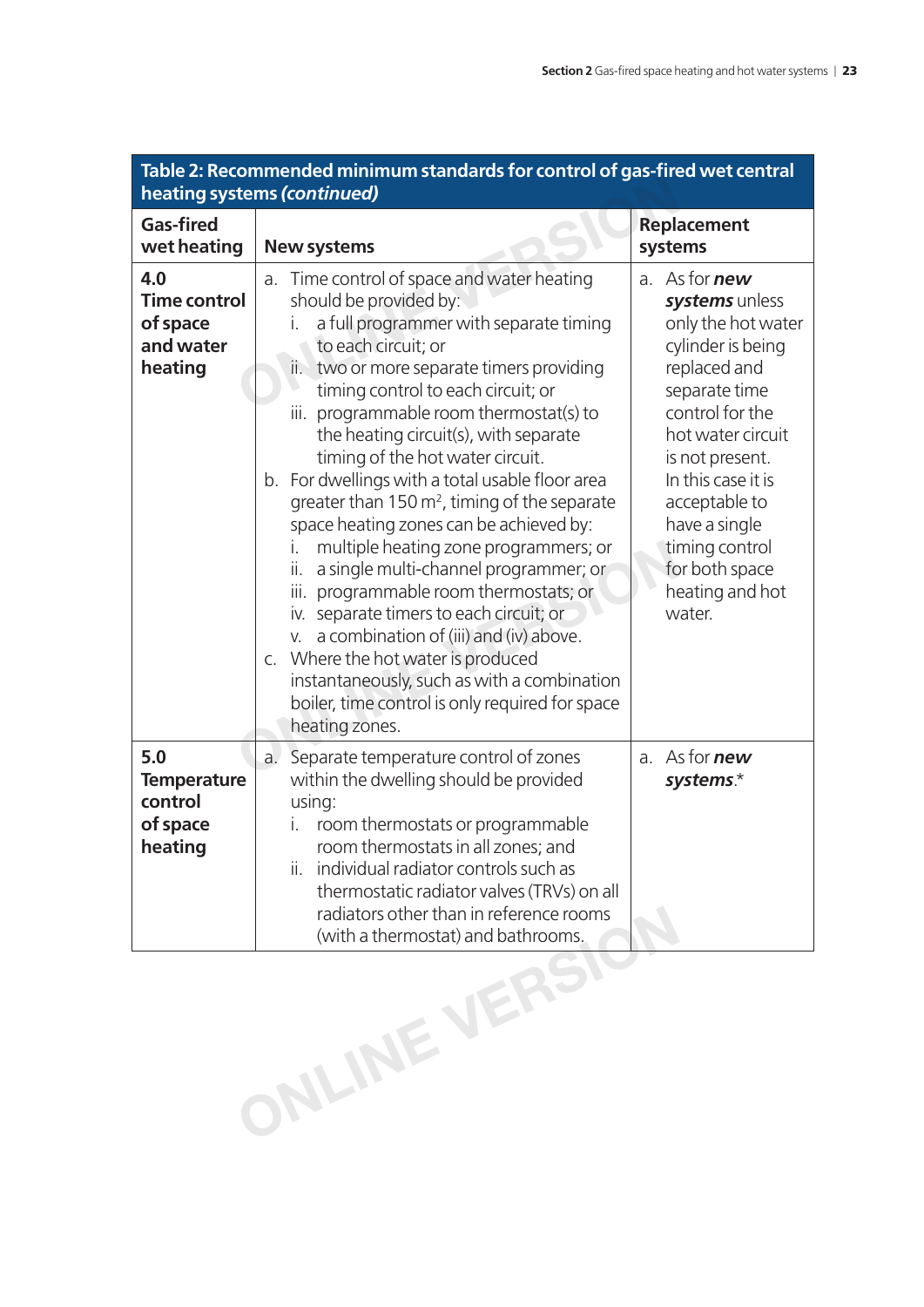| Table 2: Recommended minimum standards for control of gas-fired wet central<br>heating systems (continued) |                                                                                                                                                                                                                                                                                                                                                                                                                                                                                                                                                                                                                                                                                                                                                                                                                         |                                                                                                                                                                                                                                                                                                                                                                                                                                                                                                 |  |
|------------------------------------------------------------------------------------------------------------|-------------------------------------------------------------------------------------------------------------------------------------------------------------------------------------------------------------------------------------------------------------------------------------------------------------------------------------------------------------------------------------------------------------------------------------------------------------------------------------------------------------------------------------------------------------------------------------------------------------------------------------------------------------------------------------------------------------------------------------------------------------------------------------------------------------------------|-------------------------------------------------------------------------------------------------------------------------------------------------------------------------------------------------------------------------------------------------------------------------------------------------------------------------------------------------------------------------------------------------------------------------------------------------------------------------------------------------|--|
| <b>Gas-fired</b><br>wet heating                                                                            | <b>New systems</b>                                                                                                                                                                                                                                                                                                                                                                                                                                                                                                                                                                                                                                                                                                                                                                                                      | <b>Replacement</b><br>systems                                                                                                                                                                                                                                                                                                                                                                                                                                                                   |  |
| 6.0<br><b>Temperature</b><br>control of<br>domestic<br>hot water                                           | Domestic hot water systems should be<br>a.<br>provided with a cylinder thermostat and a<br>zone valve or three-port valve to control the<br>temperature of stored hot water.<br>b. In dwellings with a total floor area greater<br>than 150 m <sup>2</sup> it would be reasonable to<br>provide more than one hot water circuit,<br>each with separate timing and temperature<br>controls. This can be achieved by:<br>multiple heating zone programmers; or<br>İ.<br>ii.<br>a single multi-channel programmer; or<br>Ϊİ<br>separate timers to each circuit.<br>Non-electric hot water controllers should<br>$\mathcal{C}$ .<br>not be used. Also, in some circumstances,<br>such as with thermal stores, a zone valve is<br>not appropriate; a second pump could be<br>substituted for the zone valve.<br><b>NAINE</b> | a. As for <b>new</b><br>systems<br>for planned<br>replacement<br>of hot water<br>cylinders on all<br>fully pumped<br>installations,<br>and on gravity<br>circulation<br>installations.<br>b. In exceptional<br>circumstances,<br>such as<br>emergency<br>replacement or<br>where the cylinder<br>or installation<br>is of a type that<br>precludes the<br>fitting of wired<br>controls, either<br>a wireless or<br>thermomechanical<br>hot water cylinder<br>thermostat would<br>be acceptable. |  |

### **Table 2: Recommended minimum standards for control of gas-fi red wet central**

#### **Supplementary information**

*More details on control systems can be found in manufacturers' literature and on the The Association of Controls Manufacturers (TACMA) website at www.heatingcontrols.org.uk.*

*Controls may be provided by any boiler management control system that meets the*  specified zoning, timing and temperature and boiler interlock control requirements. *\*When an individual system component – such as the boiler or a room thermostat – is being replaced, it is not necessary to upgrade the whole system. However, while not essential for compliance with building regulations, in the case of a boiler replacement, because the system has to be drained down, it would be good practice to install thermostatic radiator valves (or equivalent) on all radiators other than in the room with the main thermostat, provided the radiators are suitable and pipework does not need to be altered.* I control systems can be found in manufacturers' literature a<br>tion of Controls Manufacturers (TACMA) website at<br>photols.org.uk.<br>e provided by any boiler management control system that m<br>g, timing and temperature and boiler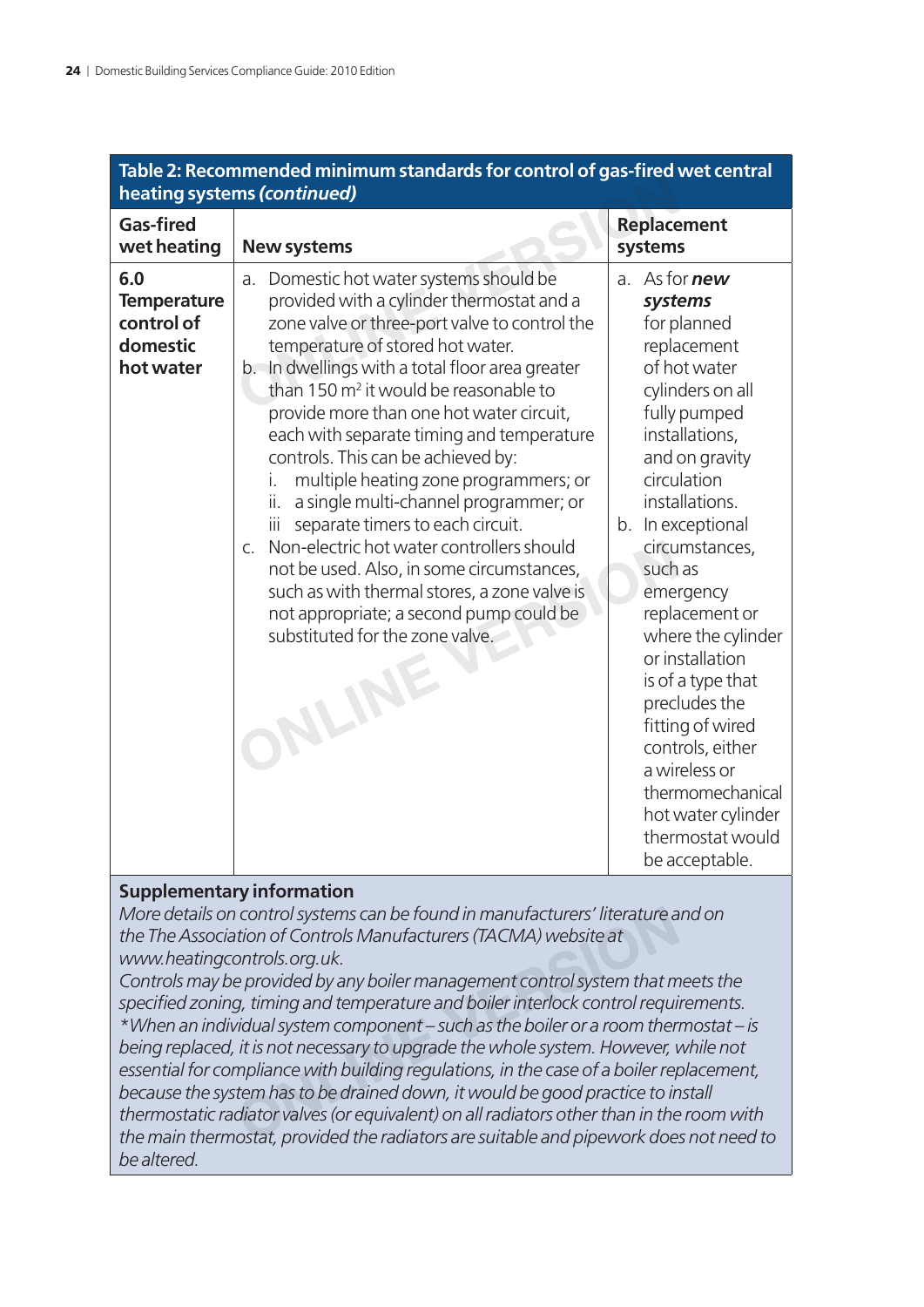#### Table 3: Recommended minimum standards for insulation of pipework in gas-fired wet **central heating systems**

| iable J. Recommended minimum standards for insulation or pipework in gas in ed wet<br>central heating systems                                                                                                                                                                                                                                                                                                                                                                                                                                                                                                                                                                                                                                                                                                                                                                                                                                   |                                                                                                                                                                                                                                                  |                                                                                                                                                                                                                                                                                                                                                                                                                              |  |
|-------------------------------------------------------------------------------------------------------------------------------------------------------------------------------------------------------------------------------------------------------------------------------------------------------------------------------------------------------------------------------------------------------------------------------------------------------------------------------------------------------------------------------------------------------------------------------------------------------------------------------------------------------------------------------------------------------------------------------------------------------------------------------------------------------------------------------------------------------------------------------------------------------------------------------------------------|--------------------------------------------------------------------------------------------------------------------------------------------------------------------------------------------------------------------------------------------------|------------------------------------------------------------------------------------------------------------------------------------------------------------------------------------------------------------------------------------------------------------------------------------------------------------------------------------------------------------------------------------------------------------------------------|--|
| <b>New systems</b>                                                                                                                                                                                                                                                                                                                                                                                                                                                                                                                                                                                                                                                                                                                                                                                                                                                                                                                              | <b>Supplementary information</b>                                                                                                                                                                                                                 |                                                                                                                                                                                                                                                                                                                                                                                                                              |  |
| Pipes should be insulated to comply with the<br>a.<br>maximum permissible heat loss indicated in<br>the Supplementary Information column, and<br>labelled accordingly, as follows:<br>Primary circulation pipes for heating and hot<br>L.<br>water circuits should be insulated wherever<br>they pass outside the heated living space or<br>through voids which communicate with and<br>are ventilated from unheated spaces.<br>ii.<br>Primary circulation pipes for domestic<br>hot water circuits should be insulated<br>throughout their length, subject only to<br>practical constraints imposed by the need<br>to penetrate joists and other structural<br>elements.<br>iii. All pipes connected to hot water storage<br>vessels, including the vent pipe, should be<br>insulated for at least 1 metre from their<br>points of connection to the cylinder (or they<br>should be insulated up to the point where<br>they become concealed). | Extra provision may need to be made to<br>protect central heating and hot water<br>Guidance is available in:<br>$-40^{\circ}$ C to $+700^{\circ}$ C".<br>$\bullet$<br>avoiding risks", 2002 Edition.<br>heat loss levels:<br><b>Pipe outside</b> | Insulation of pipework in unheated areas<br>pipework in unheated areas against freezing.<br>BS 5422:2009 "Method for specifying<br>thermal insulating materials for pipes,<br>tanks, vessels, ductwork and equipment<br>operating within the temperature range<br>BRE Report No 262 "Thermal insulation:<br>Where insulation is labelled as complying with<br>this guide, it must not exceed the following<br><b>Maximum</b> |  |
| iv. If secondary circulation is used, all pipes kept<br>hot by that circulation should be insulated.                                                                                                                                                                                                                                                                                                                                                                                                                                                                                                                                                                                                                                                                                                                                                                                                                                            | diameter                                                                                                                                                                                                                                         | heat loss*                                                                                                                                                                                                                                                                                                                                                                                                                   |  |
| <b>Replacement systems</b>                                                                                                                                                                                                                                                                                                                                                                                                                                                                                                                                                                                                                                                                                                                                                                                                                                                                                                                      | 8mm                                                                                                                                                                                                                                              | 7.06 W/m                                                                                                                                                                                                                                                                                                                                                                                                                     |  |
| a. Whenever a boiler or hot water storage vessel                                                                                                                                                                                                                                                                                                                                                                                                                                                                                                                                                                                                                                                                                                                                                                                                                                                                                                | 10 <sub>mm</sub>                                                                                                                                                                                                                                 | 7.23 W/m                                                                                                                                                                                                                                                                                                                                                                                                                     |  |
| is replaced in an existing system, any pipes that<br>are exposed as part of the work or are otherwise                                                                                                                                                                                                                                                                                                                                                                                                                                                                                                                                                                                                                                                                                                                                                                                                                                           | $12$ mm                                                                                                                                                                                                                                          | 7.35 W/m                                                                                                                                                                                                                                                                                                                                                                                                                     |  |
| accessible should be insulated as recommended                                                                                                                                                                                                                                                                                                                                                                                                                                                                                                                                                                                                                                                                                                                                                                                                                                                                                                   | 15 <sub>mm</sub>                                                                                                                                                                                                                                 | 7.89 W/m                                                                                                                                                                                                                                                                                                                                                                                                                     |  |
| above – or to some lesser standard where                                                                                                                                                                                                                                                                                                                                                                                                                                                                                                                                                                                                                                                                                                                                                                                                                                                                                                        | $22 \, \text{mm}$                                                                                                                                                                                                                                | 9.12 W/m                                                                                                                                                                                                                                                                                                                                                                                                                     |  |
| practical constraints dictate.                                                                                                                                                                                                                                                                                                                                                                                                                                                                                                                                                                                                                                                                                                                                                                                                                                                                                                                  | $28$ mm                                                                                                                                                                                                                                          | 10.07 W/m                                                                                                                                                                                                                                                                                                                                                                                                                    |  |
|                                                                                                                                                                                                                                                                                                                                                                                                                                                                                                                                                                                                                                                                                                                                                                                                                                                                                                                                                 | $35$ mm                                                                                                                                                                                                                                          | 11.08 W/m                                                                                                                                                                                                                                                                                                                                                                                                                    |  |
|                                                                                                                                                                                                                                                                                                                                                                                                                                                                                                                                                                                                                                                                                                                                                                                                                                                                                                                                                 | 42 mm                                                                                                                                                                                                                                            | 12.19 W/m                                                                                                                                                                                                                                                                                                                                                                                                                    |  |
|                                                                                                                                                                                                                                                                                                                                                                                                                                                                                                                                                                                                                                                                                                                                                                                                                                                                                                                                                 | 54 mm                                                                                                                                                                                                                                            | 14.12 W/m                                                                                                                                                                                                                                                                                                                                                                                                                    |  |
| ONLINE                                                                                                                                                                                                                                                                                                                                                                                                                                                                                                                                                                                                                                                                                                                                                                                                                                                                                                                                          | *In assessing the thickness of insulation<br>required, standardised conditions should<br>with Part L of the Building Regulations".                                                                                                               | be assumed in all compliance calculations,<br>based on a horizontal pipe at 60°C in still air<br>at 15°C. Further guidance on converting heat<br>loss limits to insulation thickness for specific<br>thermal conductivities is available in TIMSA<br>"HVAC guidance for achieving compliance                                                                                                                                 |  |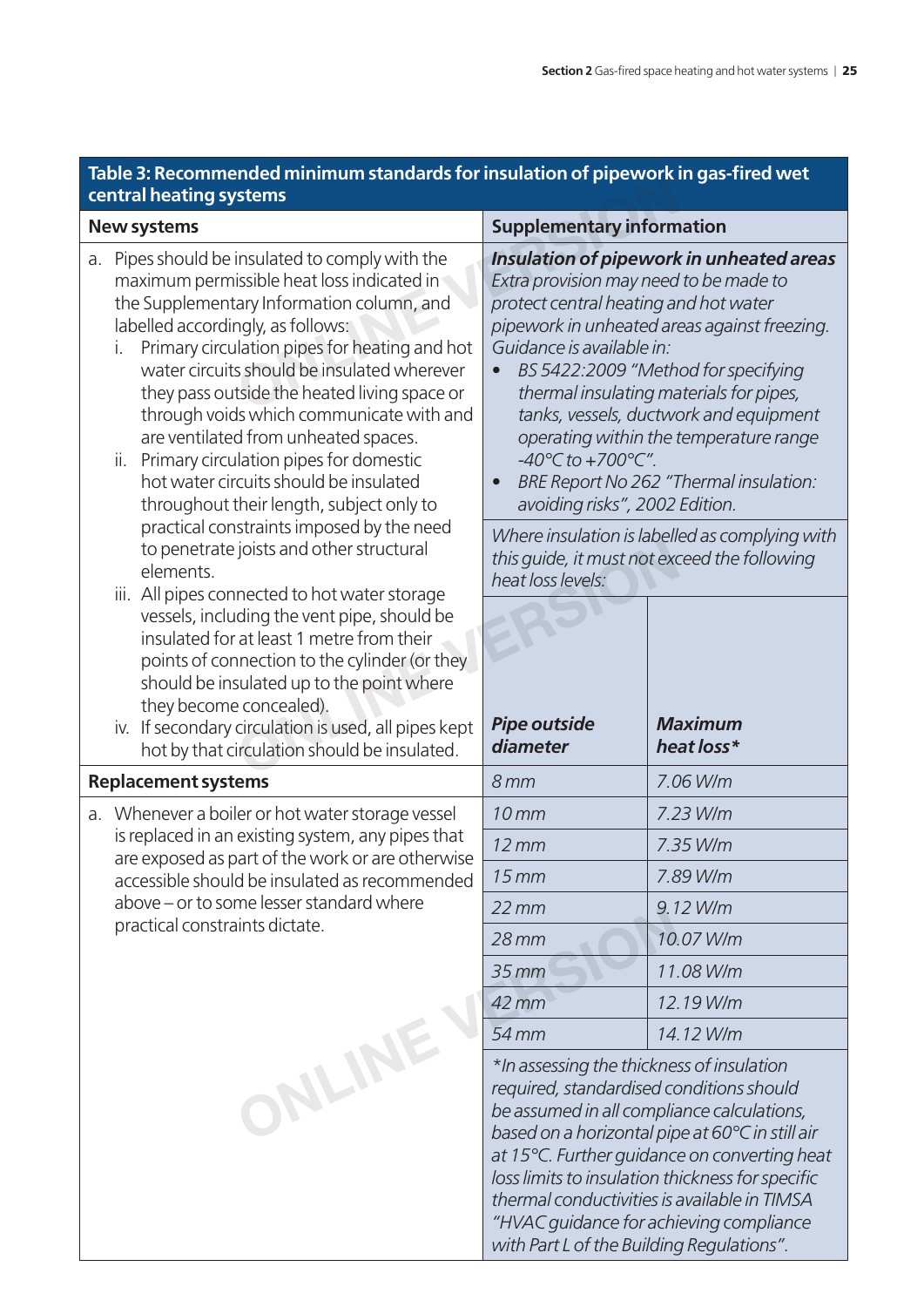### 2.3 Gas-fired range cookers with integral central heating boiler

#### **Note:**

This section does not apply to appliances with fully independent boiler and cooker parts within a shared case. For these, the standards for the boiler are as set out in Section 2.2.

Gas-fired range cookers with integral central heating boiler (within a single appliance body), provided as *new systems* or *replacement systems,* should meet the following standards: **ONLIGE 1988**<br> **ONLIGE 1989**<br> **EXECUTE:**<br> **ONLIGE 1989**<br> **ONLIGE 1989**<br> **ONLIGE 1989**<br> **ONLIGE 1989**<br> **ONLIGE 1989**<br> **ONLIGE 1989**<br> **ONLIGE 1989**<br> **ONLIGE 1989**<br> **ONLIGE 1989**<br> **ONLIGE 1989**<br> **ONLIGE 1989**<br> **ONLIGE 1989**<br>

- a. The appliance should have two independently controlled burners (one for the cooking function and one for the boiler).
- b. The integral boiler should have a seasonal efficiency (SEDBUK 2005 or SEDBUK 2009) in excess of 75%. The manufacturer's declaration of appliance performance and SEDBUK value should include the following words: IK 2009) in excess of 75%. The manufacturer's declaration c<br>mance and SEDBUK value should include the following work<br>asonal efficiency (SEDBUK) = xx %<br>se heat emission value = yy kW<br>at transfer to water at full load = zz k
	- *i.* Seasonal efficiency (SEDBUK) = xx %
	- *ii. Case heat emission value = yy kW*
	- *iii. Heat transfer to water at full load = zz kW*
	- *iv. The values are used in the UK Government's Standard Assessment Procedure (SAP) for the energy rating of dwellings. The test data from which the values*  have been calculated has been certified by *finsert name and/or identification of Notifi ed body}. See: www.rangeeffi ciency.org.uk.*

If the integral boiler is a condensing boiler, the declaration should make clear whether the efficiency has been calculated in accordance with SEDBUK 2005 or SEDBUK 2009. If it does not, then SEDBUK 2005 must be assumed.

c. The integral boiler should meet the minimum standards for system circulation, hot water storage, system preparation, commissioning, controls and insulation in Tables 1, 2 and 3 (gas-fired central heating systems). IK 2009. If it does not, then SEDBUK 2005 must be assumed<br>regral boiler should meet the minimum standards for system<br>tter storage, system preparation, commissioning, controls at<br>1, 2 and 3 (gas-fired central heating system

### 2.4 Gas-fired warm air heating

Gas-fi red warm air heating systems provided as *new systems* and *replacement systems* should meet the minimum standards for:

- a. efficiency and installation in Table 4; and
- b. zoning, time control and temperature control for space heating in Table 5a, and for space heating combined with water heating in Table 5b.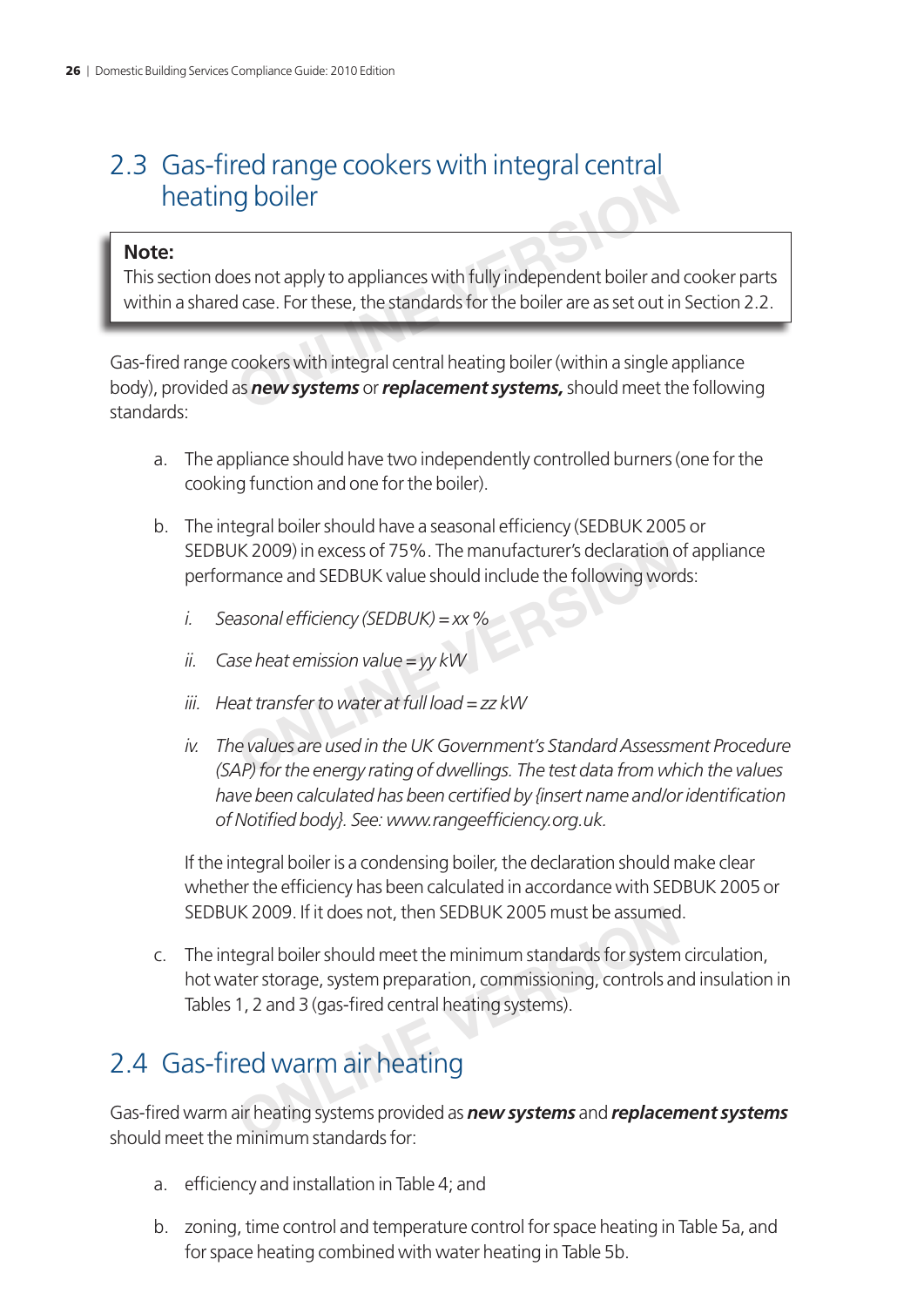|                                         | Table 4: Recommended minimum standards for efficiency and installation for<br>gas-fired warm air heating systems                                                                                                                                                                                                                                                                                                                                                                                                                                                                                                                                                                                                                                                                                                                                                                                                                                                                                                                                                                                                                              |                                                                                                                                                                                                                                                                                                                                                                                                                                                                                                                                                                                         |
|-----------------------------------------|-----------------------------------------------------------------------------------------------------------------------------------------------------------------------------------------------------------------------------------------------------------------------------------------------------------------------------------------------------------------------------------------------------------------------------------------------------------------------------------------------------------------------------------------------------------------------------------------------------------------------------------------------------------------------------------------------------------------------------------------------------------------------------------------------------------------------------------------------------------------------------------------------------------------------------------------------------------------------------------------------------------------------------------------------------------------------------------------------------------------------------------------------|-----------------------------------------------------------------------------------------------------------------------------------------------------------------------------------------------------------------------------------------------------------------------------------------------------------------------------------------------------------------------------------------------------------------------------------------------------------------------------------------------------------------------------------------------------------------------------------------|
| <b>Gas-fired</b><br>warm air<br>heating | New and replacement systems                                                                                                                                                                                                                                                                                                                                                                                                                                                                                                                                                                                                                                                                                                                                                                                                                                                                                                                                                                                                                                                                                                                   | <b>Supplementary</b><br>information                                                                                                                                                                                                                                                                                                                                                                                                                                                                                                                                                     |
| 1.0<br><b>Efficiency</b>                | Gas-fired warm air units should meet<br>a.<br>the requirements, as appropriate to<br>the design of the appliance, of:<br>BS EN 778: 2009; or<br>Ī.<br>ii.<br>BS EN 1319: 2009.<br>If a gas-fired circulator is incorporated<br>b.<br>in the warm air unit to provide<br>domestic hot water, it should be able<br>to deliver full and part load efficiency<br>at least equal to that prescribed by<br>BS EN 483:2000.<br>The manufacturer's declaration<br>$C_{1}$<br>of appliance performance should<br>include the following words:<br><b>Combined warm air unit and</b><br>L.<br>circulator<br>This product has been assessed<br>against the test methods set<br>out in BS EN 778:2009*/BS<br>EN 1319:2009*/BS EN 483*<br>and certified as meeting those<br>minimum requirements by {insert<br>name or identification of Notified<br>Body}.<br>Warm air unit alone<br>ii.<br>This product has been assessed<br>against the test method set out in<br>BS EN 778: 2009* or BS EN 1319:<br>2009* and certified as meeting<br>the minimum requirements by<br>finsert name and/or identification<br>of Notified Body}.<br>*Delete as appropriate | <b>British standards</b><br><b>BS EN 778:2009 "Domestic</b><br>gas-fired forced convection<br>air heaters for space<br>heating not exceeding<br>a net heat input of<br>70 kW, without a fan to<br>assist transportation of<br>combustion air and/or<br>combustion products".<br>BS EN 1319:2009<br>"Domestic gas-fired forced<br>convection air heaters<br>for space heating, with<br>fan-assisted burners not<br>exceeding a net heat input<br>of 70 kW".<br>BS EN 483:2000 "Gas-fired<br>central heating boilers.<br>Type C boilers of nominal<br>heat input not exceeding<br>70 kW". |
|                                         | NLIT                                                                                                                                                                                                                                                                                                                                                                                                                                                                                                                                                                                                                                                                                                                                                                                                                                                                                                                                                                                                                                                                                                                                          |                                                                                                                                                                                                                                                                                                                                                                                                                                                                                                                                                                                         |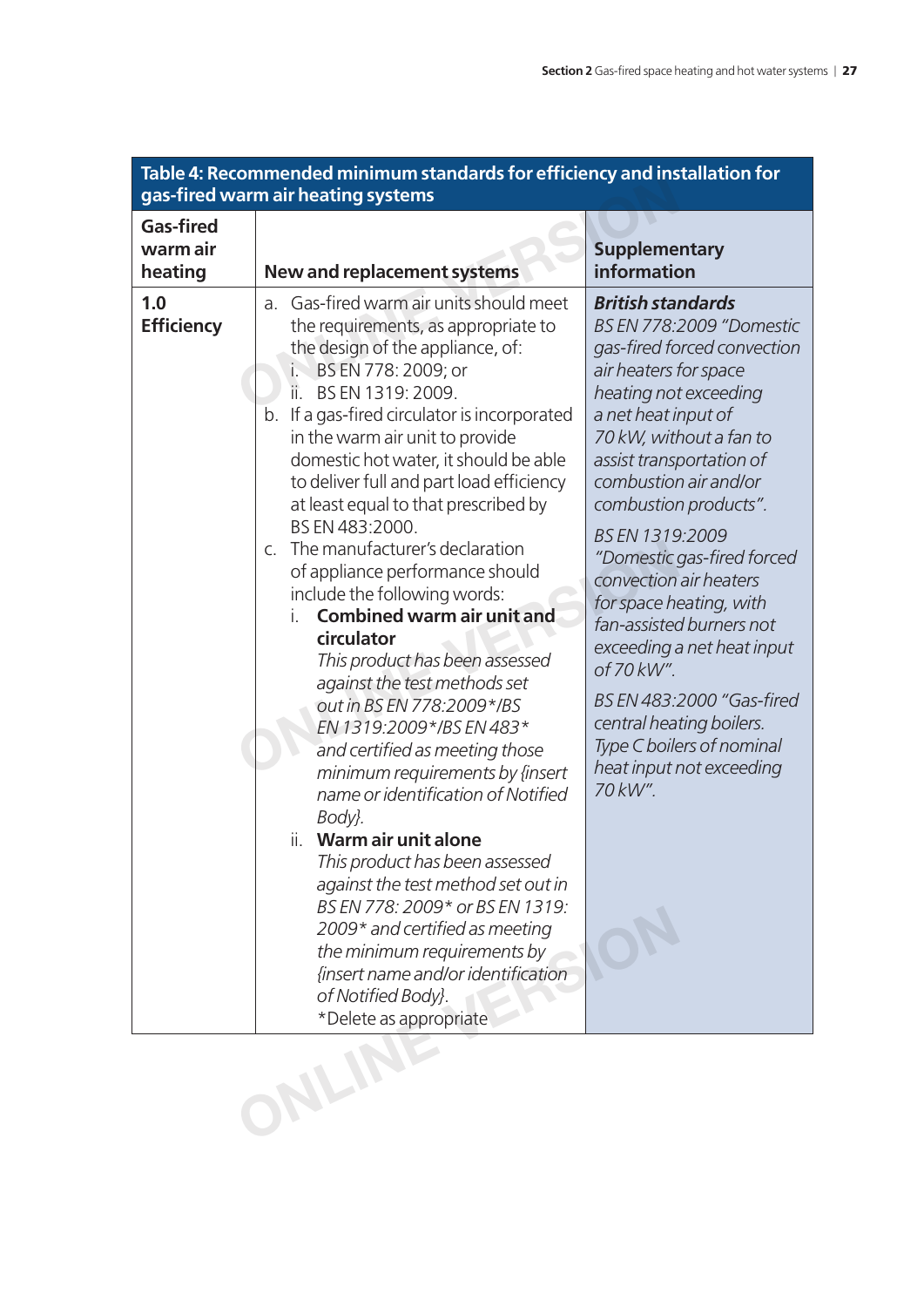| Table 4: Recommended minimum standards for efficiency and installation for<br>gas-fired warm air heating systems (continued) |                                                                                                                                                                                                                  |                                                                                                                                                                                                                                                                                                                                                                                              |  |
|------------------------------------------------------------------------------------------------------------------------------|------------------------------------------------------------------------------------------------------------------------------------------------------------------------------------------------------------------|----------------------------------------------------------------------------------------------------------------------------------------------------------------------------------------------------------------------------------------------------------------------------------------------------------------------------------------------------------------------------------------------|--|
| <b>Gas-fired</b><br>warm air<br>heating                                                                                      | New and replacement systems                                                                                                                                                                                      | <b>Supplementary</b><br>information                                                                                                                                                                                                                                                                                                                                                          |  |
| 2.0<br><b>Installation</b>                                                                                                   | The system should be installed in<br>a.<br>accordance with BS 5864:2004.<br>b. Ductwork that is newly<br>installed or replaced should be<br>insulated in accordance with the<br>recommendations of BS 5422:2009. | BS 5864:2004 "Installation<br>and maintenance of gas-<br>fired ducted air heaters of<br>rated input not exceeding<br>70 kW net (second<br>and third family gases).<br>Specification".<br>BS 5422:2009 "Method<br>for specifying thermal<br>insulating materials for<br>pipes, tanks, vessels,<br>ductwork and equipment<br>operating within the<br>temperature range of -40°C<br>to +700°C". |  |
|                                                                                                                              | NLINE                                                                                                                                                                                                            |                                                                                                                                                                                                                                                                                                                                                                                              |  |

**ONLINE VERSION**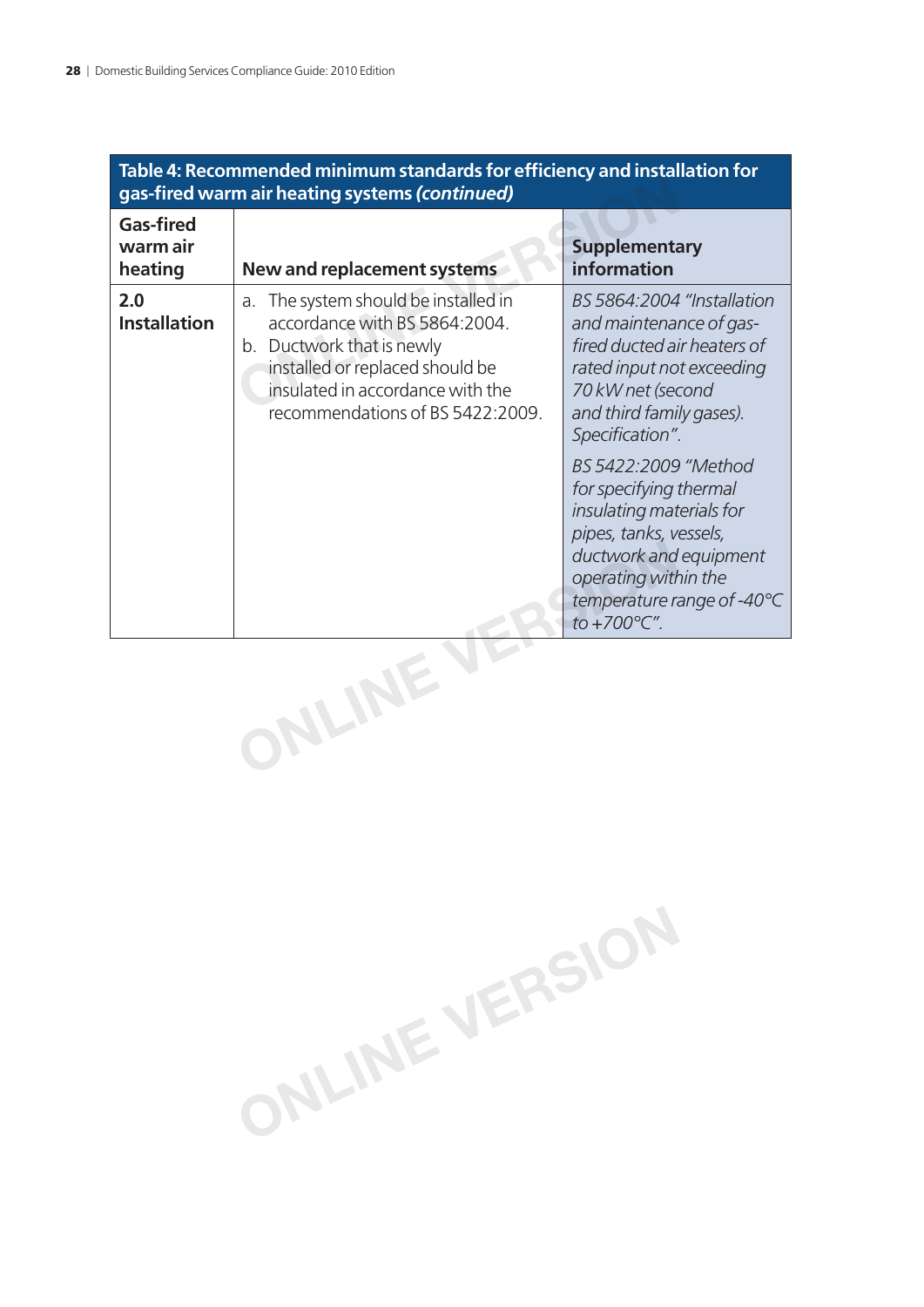|                                                                 | Table 5a: Recommended minimum standards for control of gas-fired warm air<br>heating without water heating                                                                                                                                                                                                                                                                                                                                                                                                                                                                                                                                                                                                                                                                                                                                                                              |
|-----------------------------------------------------------------|-----------------------------------------------------------------------------------------------------------------------------------------------------------------------------------------------------------------------------------------------------------------------------------------------------------------------------------------------------------------------------------------------------------------------------------------------------------------------------------------------------------------------------------------------------------------------------------------------------------------------------------------------------------------------------------------------------------------------------------------------------------------------------------------------------------------------------------------------------------------------------------------|
| <b>Gas-fired</b><br>warm air<br>heating<br>without<br>hot water | <b>New and replacement systems</b>                                                                                                                                                                                                                                                                                                                                                                                                                                                                                                                                                                                                                                                                                                                                                                                                                                                      |
| 1.0<br><b>Time and</b><br>temperature<br>control                | a. Controls external to heater: time switch/programmer and room<br>thermostat, or programmable room thermostat; or<br>b. controls integrated in the heater: time-switch/programmer and<br>room temperature sensor linked to heater firing and fan speed<br>control.                                                                                                                                                                                                                                                                                                                                                                                                                                                                                                                                                                                                                     |
| 2.0<br>Zoning                                                   | New dwellings with a total usable floor area up to 150 $m2$ should<br>а.<br>be divided into at least two space heating zones with independent<br>temperature controls, one of which is assigned to the living area.<br>b. New dwellings with a total usable floor area greater than $150 \text{ m}^2$<br>should be provided with at least two space heating zones, each<br>having separate timing and temperature controls. Timing of the<br>separate space heating zones can be achieved by:<br>multiple heating zone programmers; or<br>İ.<br>a single multi-channel programmer; or<br>ii.<br>iii.<br>programmable room thermostats; or<br>separate timers to each circuit; or<br>İV.<br>a combination of iii) and (iv) above.<br>$V_{\cdot}$<br>c. The provisions for zoning for <b>replacement systems</b> in existing<br>dwellings should be as for new dwellings where practical. |

**ONLINE VERSION**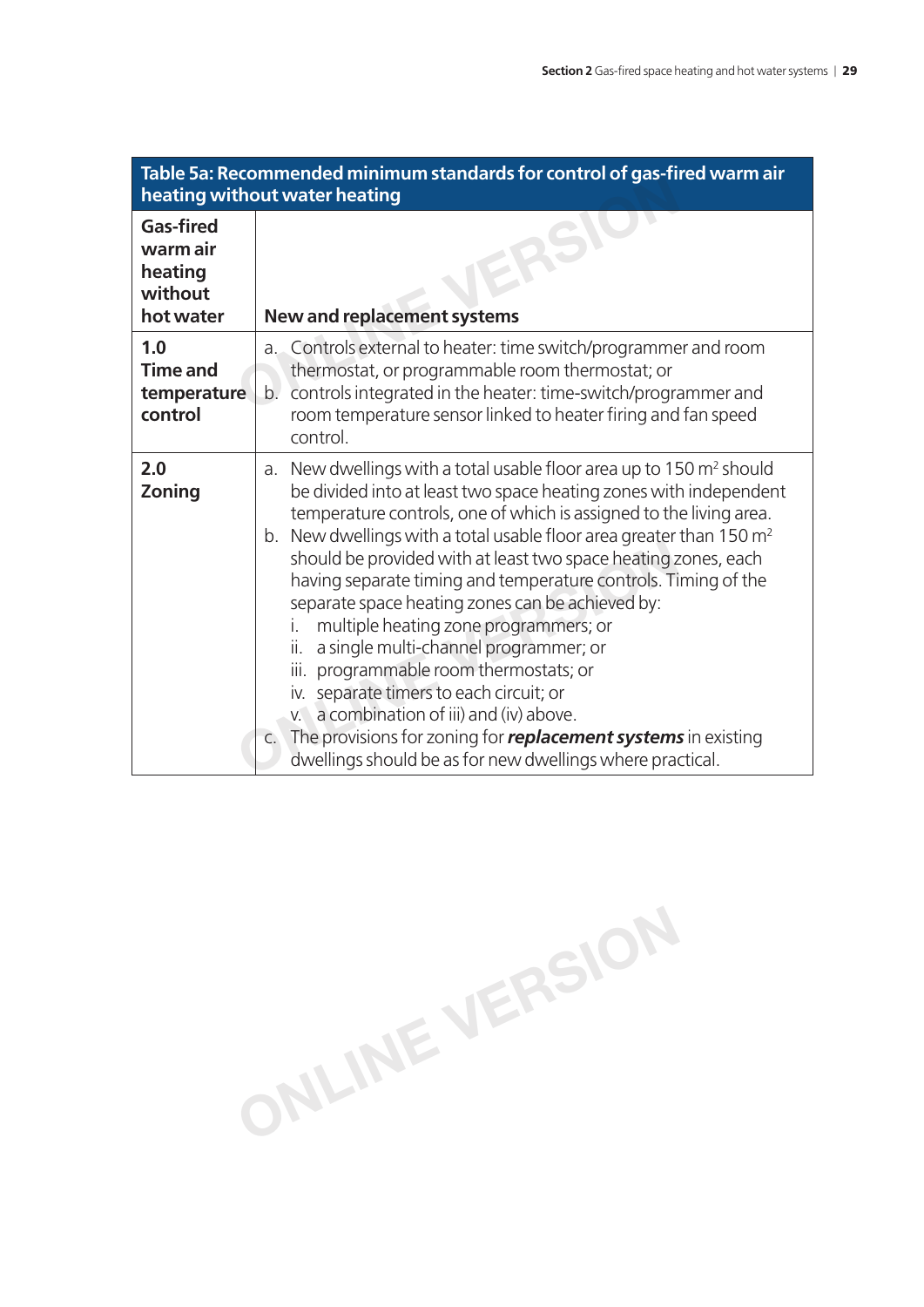|                                                              | Table 5b: Recommended minimum standards for control of gas-fired warm air<br>heating with water heating                                                                                                                                                                                                                                                                                                                                                                                                                                                                                                                                                                                                                                                                                                                                                                                                                                                                                                                                                                                            |
|--------------------------------------------------------------|----------------------------------------------------------------------------------------------------------------------------------------------------------------------------------------------------------------------------------------------------------------------------------------------------------------------------------------------------------------------------------------------------------------------------------------------------------------------------------------------------------------------------------------------------------------------------------------------------------------------------------------------------------------------------------------------------------------------------------------------------------------------------------------------------------------------------------------------------------------------------------------------------------------------------------------------------------------------------------------------------------------------------------------------------------------------------------------------------|
| <b>Gas-fired</b><br>warm air<br>heating<br>with hot<br>water | <b>New and replacement systems</b>                                                                                                                                                                                                                                                                                                                                                                                                                                                                                                                                                                                                                                                                                                                                                                                                                                                                                                                                                                                                                                                                 |
| 1.0<br><b>System</b><br>circulation                          | a. Pumped primary circulation to the hot water cylinder.                                                                                                                                                                                                                                                                                                                                                                                                                                                                                                                                                                                                                                                                                                                                                                                                                                                                                                                                                                                                                                           |
| 2.0<br><b>Time and</b><br>temperature<br>control             | a. Independent time control of both the space heating and hot water<br>circuits.<br>b. Time control should be provided by use of either:<br>a full programmer with separate timing to each circuit; or<br>i.<br>two or more separate timers providing timing control to each<br>ii.<br>circuit; or<br>iii. programmable room thermostat(s) to the heating circuit(s), with<br>separate timing of the hot water; or<br>iv. a time switch/programmer (two channel) and room thermostat.<br>c. For new systems: Independent control of the hot water circuit<br>should be achieved by means of a cylinder thermostat and a timing<br>device, wired such that when there is no demand for hot water both<br>the pump and circulator are switched off.<br>d. For replacement systems: Independent control of the hot water<br>circuit should be achieved, where practicable, for circulator water<br>heaters of less than 6 kW output by means of a cylinder thermostat<br>and a timing device, wired such that when there is no demand for<br>hot water both the pump and circulator are switched off. |
| 3.0<br><b>Space</b><br>heating<br>zoning                     | a. New dwellings with a total usable floor area up to 150 m <sup>2</sup> should<br>be divided into at least two space heating zones with independent<br>timing controls, one of which is assigned to the living area.<br>b. New dwellings with a total usable floor area greater than $150 \text{ m}^2$<br>should be provided with at least two space heating zones, each<br>having separate timing and temperature controls.<br>c. The provisions for zoning for <b>replacement systems</b> in existing<br>dwellings should be as for new dwellings where practical.                                                                                                                                                                                                                                                                                                                                                                                                                                                                                                                              |
| secondary space heating.                                     | 2.5 Gas-fired fixed independent space heating appliances<br>Fixed independent space heating appliances may be installed as a means of primary or                                                                                                                                                                                                                                                                                                                                                                                                                                                                                                                                                                                                                                                                                                                                                                                                                                                                                                                                                   |

### 2.5 Gas-fired fixed independent space heating appliances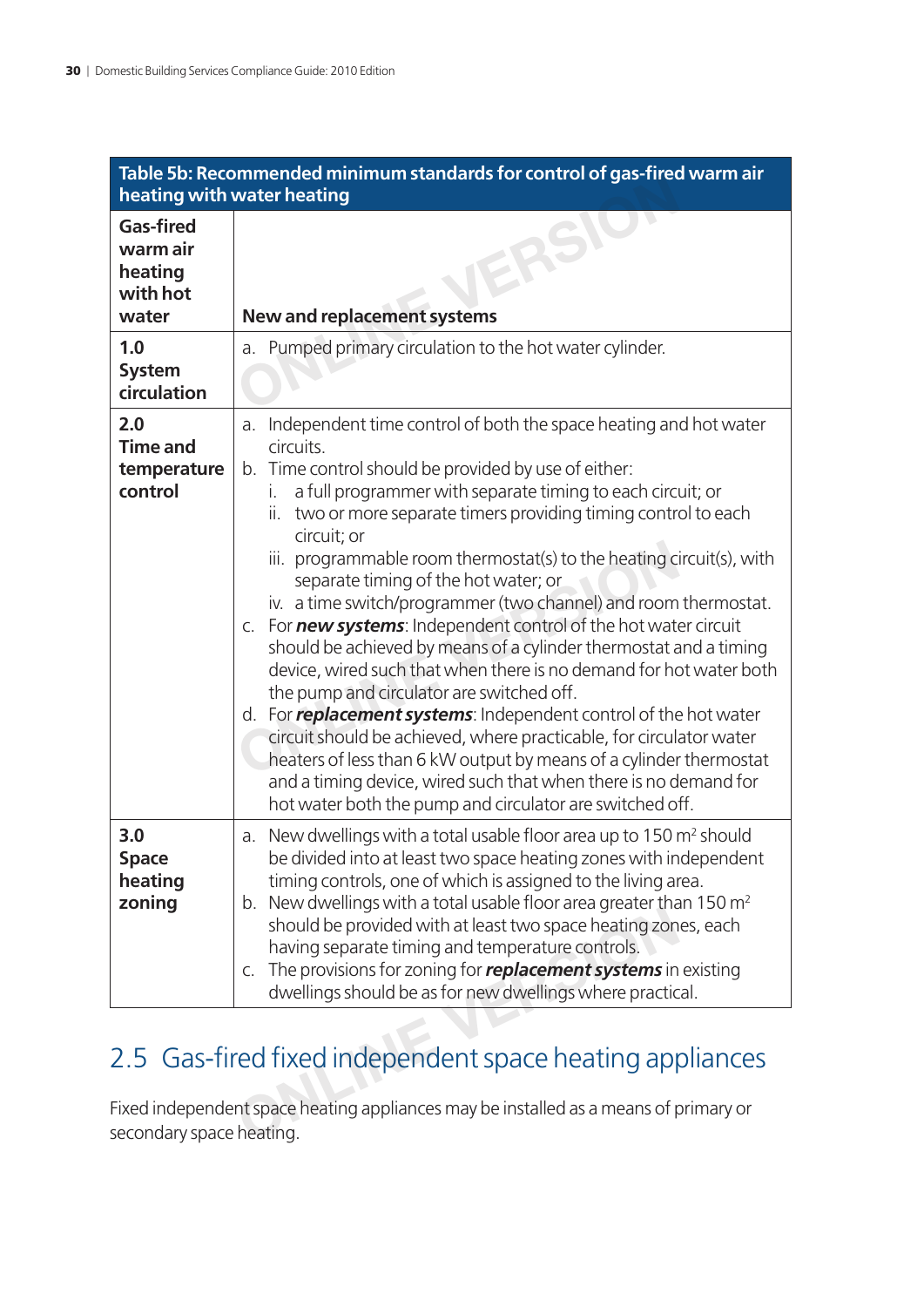#### **Gas-fi red fi xed independent appliances for primary space heating**

Gas-fired fixed independent space heating appliances in new and existing dwellings which are provided as the primary heat source should meet the following conditions:

- a. the appliance should be one of the types described in Table 6
- b. the efficiency of the appliance (gross calorific value) should be not less than 63 per cent (70% net) d independent space heating appliances in new and existing<br>as the primary heat source should meet the following condit<br>appliance should be one of the types described in Table 6<br>efficiency of the appliance (gross calorific
- c. the appliance manufacturer's declaration of appliance performance should include the following words:

The efficiency of this appliance has been measured as specified in *{insert appropriate entry from Table 6} and the result after conversion to gross using the appropriate factor from Table E4 of SAP 2009 is [x] %. The test data has been*  certified by *{insert name and/or identification of Notified Body}. The efficiency value may be used in the UK Government's Standard Assessment Procedure (SAP) for energy rating of dwellings.*

d. in new dwellings, each appliance should be capable, either independently or in conjunction with room thermostats or other suitable temperature sensing devices, of controlling the temperatures independently in areas that have different heating needs (e.g. separate sleeping and living areas). In existing dwellings, wherever practical, temperature controls should be upgraded to the standards required for new dwellings. re may be used in the UK Government's Standard Assessme.<br>P) for energy rating of dwellings.<br>ew dwellings, each appliance should be capable, either inde<br>onjunction with room thermostats or other suitable tempera<br>ices, of co

#### Table 6: Acceptable types of natural gas and LPG-fired fixed independent **appliances for primary space heating**

**British Standard designation (appliance type)**

BS EN 1266:2002 *Independent gas-fi red convection heaters incorporating a fan to assist transportation of combustion air and/or fl ue gases.*

BS 7977-1:2002 *Specification for safety and rational use of energy of domestic gas appliances. Radiant/convectors.*

BS EN 613:2001 *Independent gas-fi red convection heaters.*

BS EN 13278:2003 *Open fronted gas-fi red independent space heaters.*

#### **Gas-fi red fi xed independent appliances for secondary space heating**

Gas-fired fixed independent space heating appliances which are provided as the secondary heat source should meet the following conditions: First compassion an analog mac gases.<br>
002 Specification for safety and rational use of energy of do<br>
Radiant/convectors.<br>
001 Independent gas-fired convection heaters.<br>
3:2003 Open fronted gas-fired independent space heat

a. in new dwellings, the appliance efficiency (gross calorific value) should be not less than 63 per cent (70% net)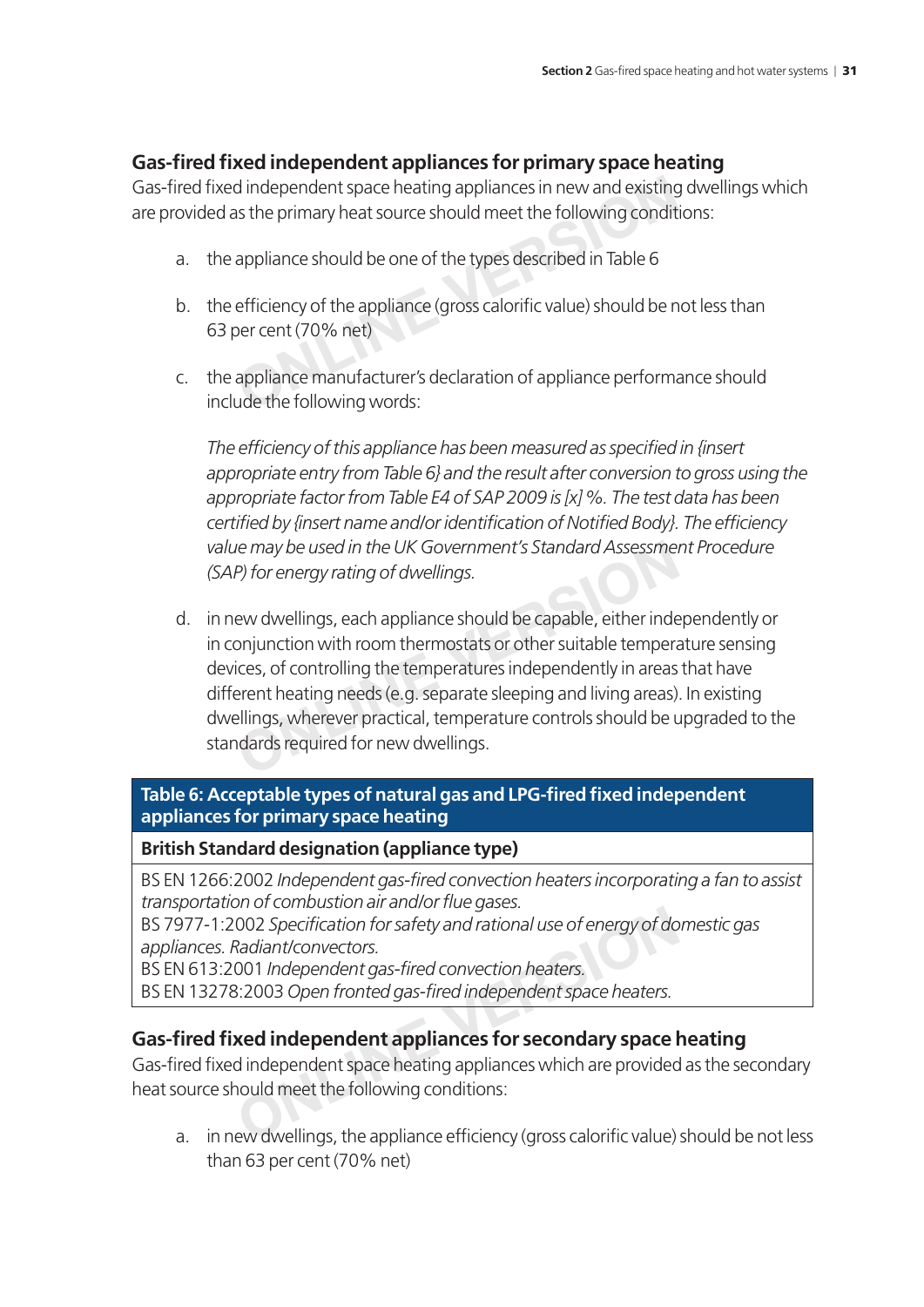- b. in existing dwellings, the appliance efficiency (gross calorific value) should be not less than 45 per cent (50% net)
- c. the appliance manufacturer's declaration of appliance performance should include the following words:

The efficiency of this appliance has been measured as specified in *{insert appropriate entry from Table 7} and the result after conversion to gross using the appropriate factor from Table E4 of SAP 2009 is [x]%. The test data has been*  certified by *{insert name and/or identification of Notified Body}*. The efficiency *value may be used in the UK Government's Standard Assessment Procedure (SAP) for energy rating of dwellings.* **Solution 45 per cent (50% net)**<br>
Soliance manufacturer's declaration of appliance performance<br>
are the following words:<br>
Ficiency of this appliance has been measured as specified in {<br>
priate entry from Table 7} and the r

#### Table 7: Acceptable types of natural gas and LPG-fired fixed independent **appliances for secondary space heating**

BS EN 1266: 2002 *Independent gas-fi red convection heaters incorporating a fan to assist transportation of combustion air and/or fl ue gases*

| transportation of combustion air and/or flue gases                                                                                                                          |                                                                                                                                                                              |  |  |
|-----------------------------------------------------------------------------------------------------------------------------------------------------------------------------|------------------------------------------------------------------------------------------------------------------------------------------------------------------------------|--|--|
| BS 7977-1: 2002 Specification for safety and rational use of energy of domestic gas<br>appliances. Radiant/convectors                                                       |                                                                                                                                                                              |  |  |
| BS EN 613: 2001 Independent gas-fired convection heaters                                                                                                                    |                                                                                                                                                                              |  |  |
| BS EN 13278: 2003 Open fronted gas-fired independent space heaters                                                                                                          |                                                                                                                                                                              |  |  |
| <b>Flueless</b><br>BS EN 14829: 2007 Independent gas-fired<br>flueless space heaters for nominal heat input<br>not exceeding 6 kW                                           | Thermal efficiency requirements for this<br>type of appliance are not specified as all<br>the heat produced by the combustion<br>process is released into the space to be    |  |  |
| BS EN 449: 2002 Specification for dedicated<br>liquefied petroleum gas appliances.<br>Domestic flueless space heaters (including<br>diffusive catalytic combustion heaters) | heated. In SAP 2009 the efficiency of<br>these appliances is classed as 90% and<br>an adjustment is made for ventilation<br>in the space heating requirement<br>calculation. |  |  |

### 2.6 Gas-fired fixed decorative fuel-effect fires

This type of appliance is intended for decorative purposes and therefore a minimum thermal efficiency is not specified. Note that for the purposes of SAP 2009 the efficiency of decorative fuel-effect fires is classed as 20 per cent for use in the space heating requirement calculation. See Table 4a of SAP 2009. The product standards in BS EN 509:2000 Decorative fuel-of<br>the product intended for decorative purposes and therefore a min<br>is is not specified. Note that for the purposes of SAP 2009 the<br>ffect fires is classed as 20 per c

Gas-fired decorative fires in new and existing dwellings should:

- a. meet the product standards in BS EN 509: 2000 *Decorative fuel-effect gas appliances*; and
- b. number not more than one appliance per 100  $m<sup>2</sup>$  of dwelling floor area.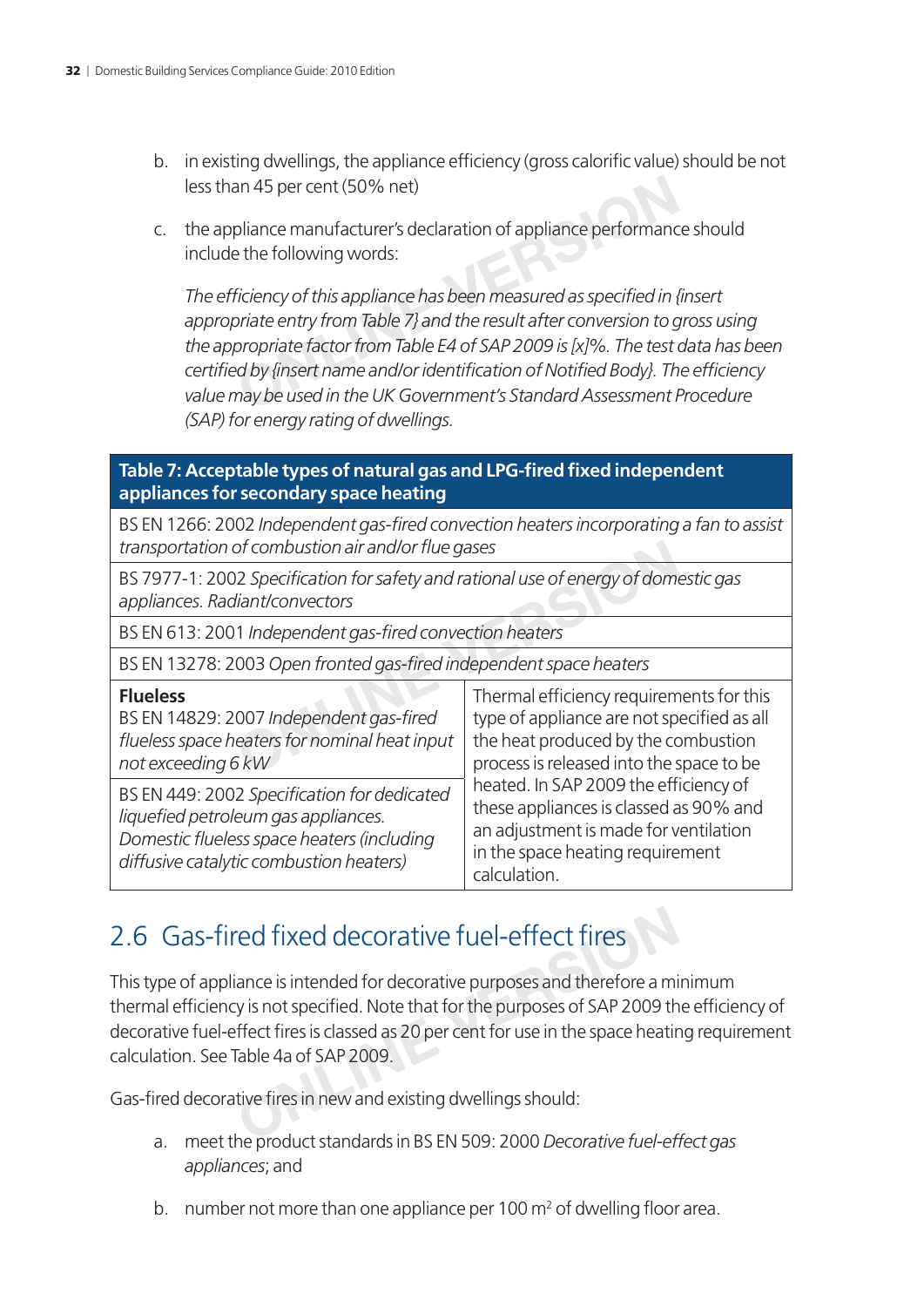#### 2.7 Gas fires for secondary space heating provided as part of a combined fire and back boiler unit

Gas fires provided as a secondary heat source as part of a combined fire and back boiler unit, when provided as a *replacement system* in existing dwellings, should meet the following conditions: **Combined fire and back boiler unit**<br>
ded as a secondary heat source as part of a combined fire an<br>
ovided as a *replacement system* in existing dwellings, should<br>
ditions:<br>
appliance should be one of the types described

- a. the appliance should be one of the types described in Table 8
- b. the efficiency (gross calorific value) of the appliance should be not less than the value in Table 8 for that type of appliance
- c. the appliance manufacturer's declaration of appliance performance should include the following words:

The efficiency of this appliance has been measured as specified in {insert *appropriate entry from Table 8} and the result after conversion to gross using the appropriate factor from Table E4 of SAP 2009 is [x]%. The test data from which it has been calculated has been certified by {insert name and/or identification* of Notified Body}. The efficiency value may be used in the UK Government's *Standard Assessment Procedure (SAP) for energy rating of dwellings.* ropriate entry from Table 8} and the result after conversion to<br>priate factor from Table E4 of SAP 2009 is [x]%. The test a<br>as been calculated has been certified by {insert name and/or<br>lotified Body}. The efficiency value

#### Table 8: Minimum appliance efficiencies for gas fires in a combined fire and back **boiler unit**

|                                                                                                                                                                                            | <b>Minimum efficiency %</b><br>(Gross calorific value) |            |
|--------------------------------------------------------------------------------------------------------------------------------------------------------------------------------------------|--------------------------------------------------------|------------|
| <b>British Standard designation (appliance type)</b>                                                                                                                                       | Natural gas                                            | <b>LPG</b> |
| Inset live fuel-effect<br>BS 7977-2:2003 Specification for safety and rational<br>use of energy of domestic gas appliances. Combined<br>appliances. Gas fire/back boiler.                  | 45                                                     | 46         |
| All types except inset live fuel-effect<br>BS 7977-2:2003 Specification for safety and rational<br>use of energy of domestic gas appliances. Combined<br>appliances. Gas fire/back boiler. | 63                                                     | 64         |
|                                                                                                                                                                                            |                                                        |            |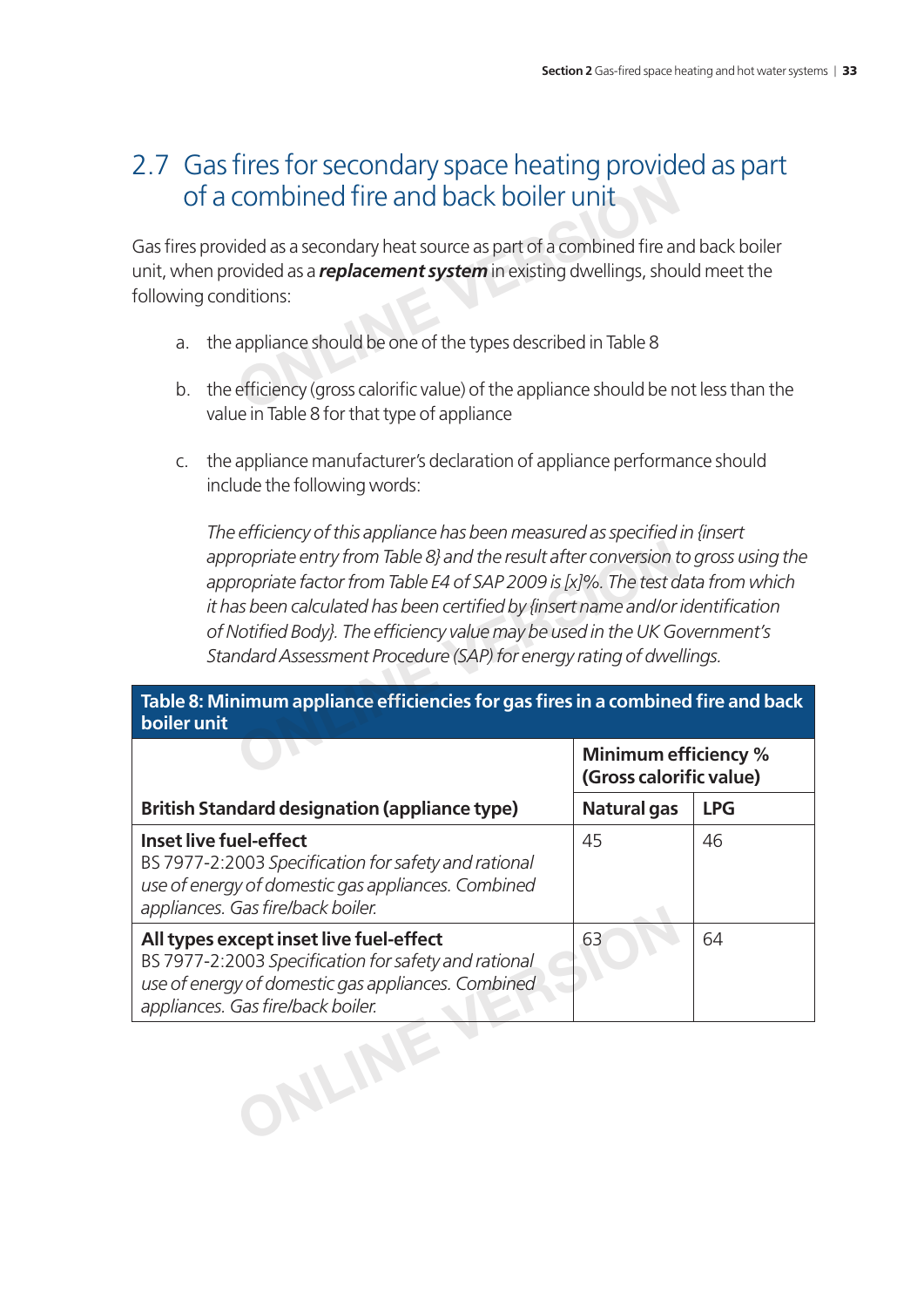# Table 8: Minimum appliance efficiencies for gas fires in a combined fire and back **boiler unit** *(continued)* **Community of the contribution of the control of the article of the article of the contributed)<br>
<b>Contribution of the control of the control of the control of the arting**<br>
cestic heating by gas: boiler systems"<br>
ral heatin

#### **Supplementary information – further guidance on gas-fired heating**

*Energy Efficiency Best Practice in Housing publications:* 

- *CE30 "Domestic heating by gas: boiler systems"*
- CE51 "Central heating system specifications (CHeSS)"
- CE54 "Whole house boiler sizing method for houses and flats".

*SBGI publications on gas boilers and gas fi res under development at the time of writing:*

*• See www.sbgi.org.uk for updates.*

*CORGI Domestic Manual Series:*

- *GID1 "Essential gas safety"*
- *GID2 "Gas cookers and ranges"*
- *GID3 "Gas fi res and space heaters"*
- *GID5 "Water heaters"*
- *GID7 "Central heating wet and dry"*

*CORGI Design Guides:*

- *WCH1 "Wet central heating system design guide"*
- *WAH1 "Warm air heating system design guide".*

#### *British Standards*

*BS 5440-1:2008 "Flueing and ventilation for gas appliances of rated input not exceeding 70 kW net (1st, 2nd and 3rd family gases). Specifi cation for installation of gas appliances to chimneys and for maintenance of chimneys".*

*BS 5440-1:2009 "Flueing and ventilation for gas appliances of rated input not exceeding 70 kW net (1st, 2nd and 3rd family gases). Specifi cation for the installation and maintenance of ventilation provision for gas appliances".* **ONLINE VERSION**

*BS EN 12828:2003 "Heating systems in buildings. Design for water-based heating systems".*

*BS EN 12831:2003 "Heating systems in buildings. Method for calculation of the design heat load".*

*BS EN 14336:2004 "Heating systems in buildings. Installation and commissioning of water-based heating systems".*

*BS 6798:2009 "Specifi cation for installation and maintenance of gas-fi red boilers of rated input not exceeding 70 kW net".*

BS 5871-1:2005 "Specification for the installation and maintenance of gas fires, *convector heaters, fi re/back boilers and decorative fuel effect gas appliances. Gas fi res, convector heaters, fi re/back boilers and heating stoves (2nd and 3rd family gases)".* BS 5871-2:2005 "Specification for the installation and maintenance of gas fires, *convector heaters, fi re/back boilers and decorative fuel effect gas appliances. Inset live*  fuel effect gas fires of heat input not exceeding 15 kW, and fire/back boilers (2nd and *3rd family gases)".* exceeding 70 kW net".<br>5 "Specification for the installation and maintenance of gas<br>ers, fire/back boilers and decorative fuel effect gas appliance<br>ers, fire/back boilers and heating stoves (2nd and 3rd family<br>5 "Specificat

BS 5871-3:2005 "Specification for the installation and maintenance of gas fires, *convector heaters, fi re/back boilers and decorative fuel effect gas appliances. Decorative fuel effect gas appliances of heat input not exceeding 20 kW (2nd and 3rd family gases)".*

BS 5871-4:2007 "Specification for the installation and maintenance of gas fires, *convector heaters, fi re/back boilers and decorative fuel effect gas appliances.*  Independent gas-fired flueless fires, convector heaters and heating stoves of nominal *heat input not exceeding 6 kW (2nd and 3rd family gases)".*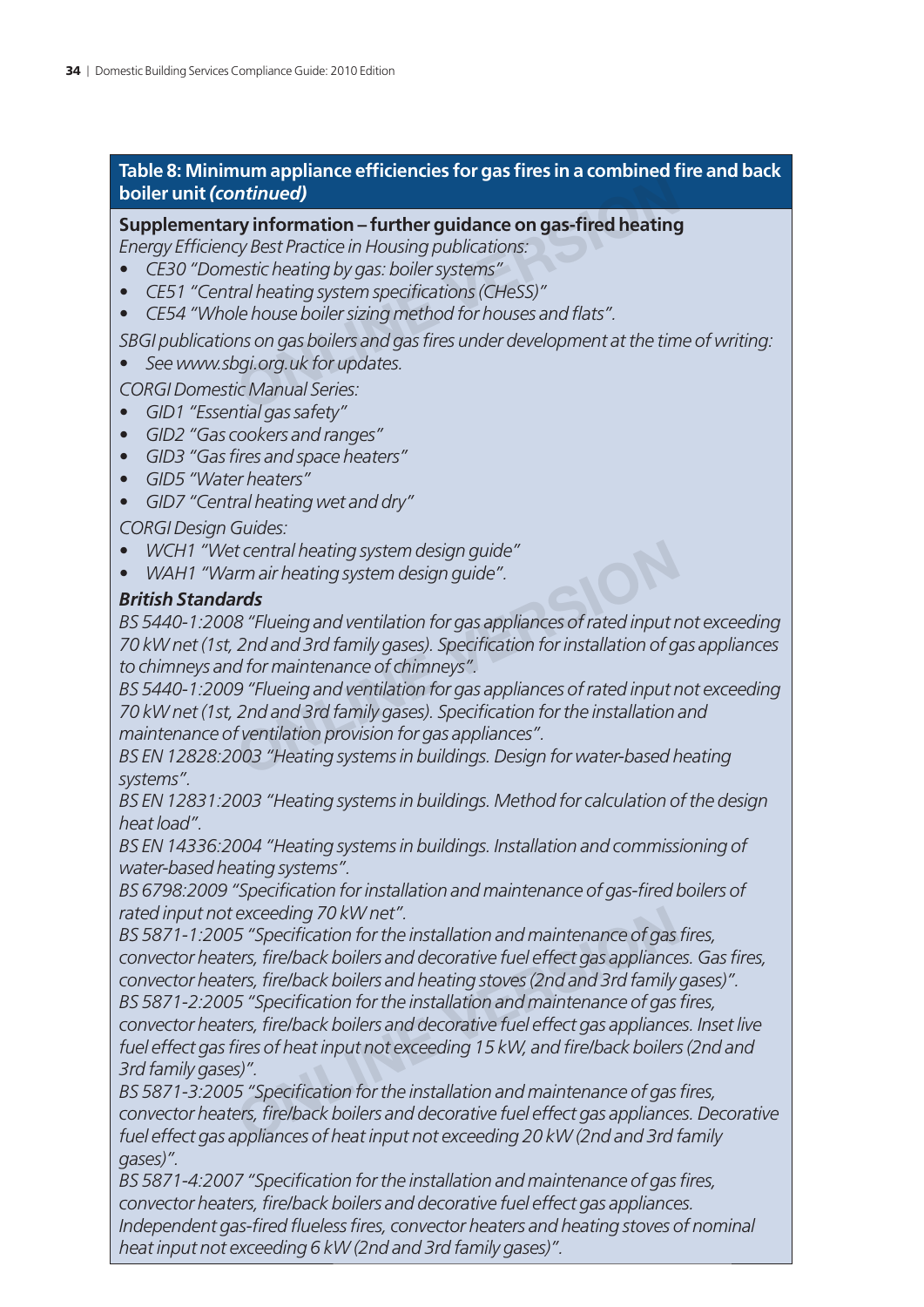### Section 3

# **Oil-fi red space heating and hot water systems ONLINE**<br> **ONLINE**<br> **ONLINE**<br> **ONLINEE**<br> **ONLINEE**<br> **ONLINEE**<br> **ONLINEE**<br> **ONLINEE**<br> **ONLINEE**<br> **ONLINEE**<br> **ONLINEE**

### 3.1 Scope of guidance

This section provides guidance on the specification of oil-fired space heating and hot water systems<sup>7</sup> in dwellings to meet relevant energy efficiency requirements in building regulations. The guidance applies to the following types of oil-fired heating system:

- wet central heating systems
- range cookers with integral central heating boilers
- vaporising appliances providing secondary heating or hot water
- fixed independent space heating devices.

### 3.2 Oil-fired wet central heating systems

Oil-fi red central heating systems which are provided as *new systems* or *replacement systems* in dwellings should meet the minimum standards for: Frame and the minimum standards for:<br>
Secondary appliances providing secondary heating or hot water<br> **ONLINE A SECONDE A PROPERTY SECONDED A SECONDED SECONDED A SECONDED A SECONDED A SUPPOSE All heating systems which are p** 

- a. boiler efficiency, system circulation, hot water storage, system preparation and commissioning in Table 9
- b. boiler interlock, zoning, and time and temperature control of the heating and Properties in Table 10
- c. pipework insulation in Table 11.

<sup>7</sup> All gas appliances must be installed by a competent person in accordance with the current issue of the Gas Safety (Installation and Use) Regulations. The installation should follow the manufacturerís instructions and should comply with all relevant parts of the Building Regulations and, for wet systems, the Water Regulations.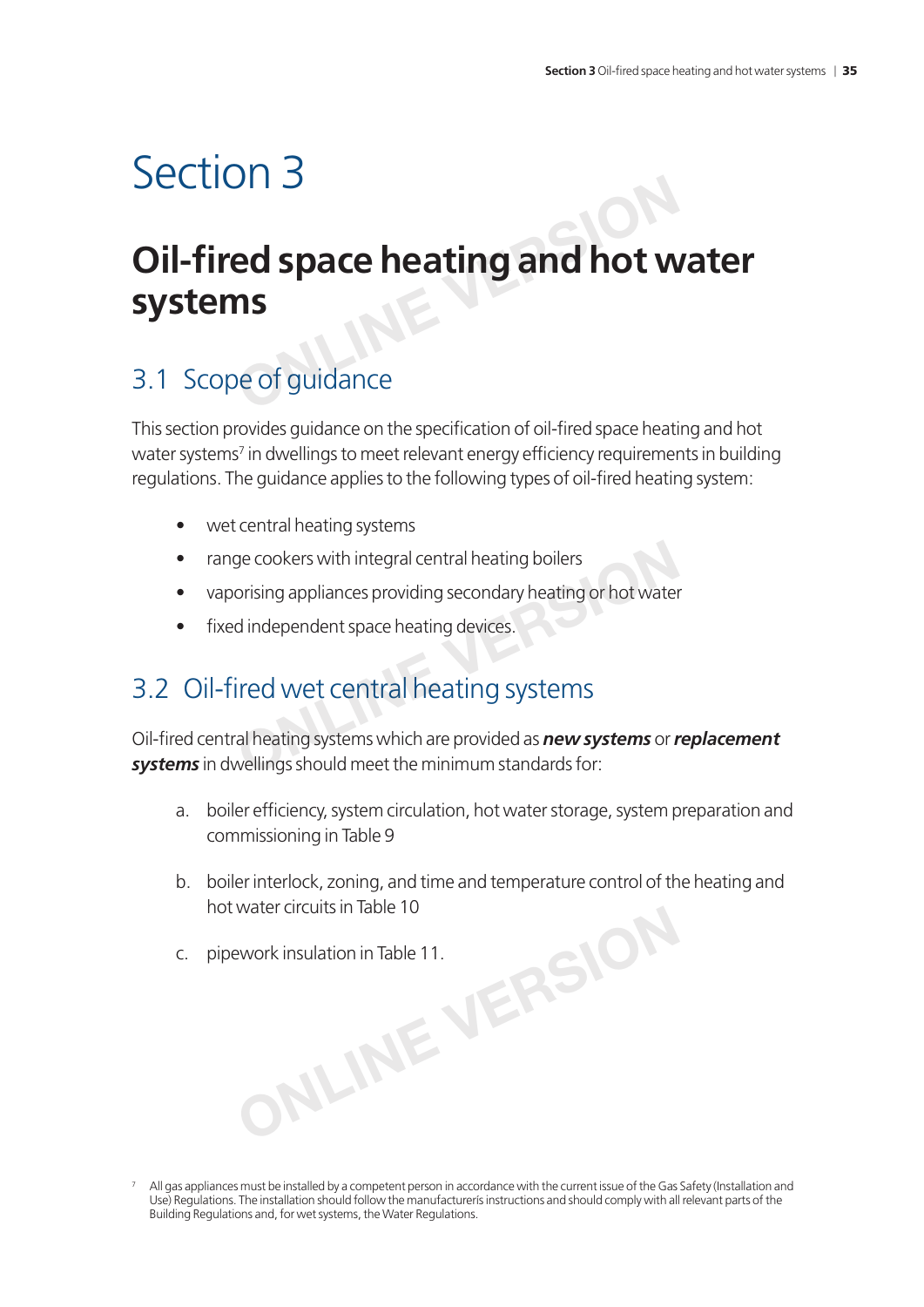|                            | commissioning for oil-fired wet central heating systems                                                                                                                                                                                                                                                                                                                                                                                                                                                                                                                                                                                                                                                                                                                                                                               | Table 9: Recommended minimum standards for efficiency, system circulation, hot water storage, system preparation and                                                                                                                                                                                                                                                                                                                                                                                                                                                                                                                                                                                                                                                                                                                                                                                                                                                    |                                                                                                                                                                                                                                                                                                                                                                                                                                                                                                                                                                                                                                                                                                                                                                                                              |
|----------------------------|---------------------------------------------------------------------------------------------------------------------------------------------------------------------------------------------------------------------------------------------------------------------------------------------------------------------------------------------------------------------------------------------------------------------------------------------------------------------------------------------------------------------------------------------------------------------------------------------------------------------------------------------------------------------------------------------------------------------------------------------------------------------------------------------------------------------------------------|-------------------------------------------------------------------------------------------------------------------------------------------------------------------------------------------------------------------------------------------------------------------------------------------------------------------------------------------------------------------------------------------------------------------------------------------------------------------------------------------------------------------------------------------------------------------------------------------------------------------------------------------------------------------------------------------------------------------------------------------------------------------------------------------------------------------------------------------------------------------------------------------------------------------------------------------------------------------------|--------------------------------------------------------------------------------------------------------------------------------------------------------------------------------------------------------------------------------------------------------------------------------------------------------------------------------------------------------------------------------------------------------------------------------------------------------------------------------------------------------------------------------------------------------------------------------------------------------------------------------------------------------------------------------------------------------------------------------------------------------------------------------------------------------------|
| Oil-fired wet<br>heating   | New systems                                                                                                                                                                                                                                                                                                                                                                                                                                                                                                                                                                                                                                                                                                                                                                                                                           | Replacement systems                                                                                                                                                                                                                                                                                                                                                                                                                                                                                                                                                                                                                                                                                                                                                                                                                                                                                                                                                     | Supplementary information                                                                                                                                                                                                                                                                                                                                                                                                                                                                                                                                                                                                                                                                                                                                                                                    |
| Efficiency<br>$\mathbf{S}$ | SEDBUK 2009) efficiency should be<br>The boiler SEDBUK 2005 efficiency<br>efficiency can be demonstrated by<br>efficiency can be demonstrated by<br>following the guidance in the CLG<br>following the guidance in the CLG<br>installation assessment procedure<br>installation assessment procedure<br>In existing dwellings, compliance<br>c. In existing dwellings, compliance<br>88% as rated by SEDBUK 2009).<br>with the requirements for boiler<br>should be not less than 90% (or<br>with the requirements for boiler<br>Guide to the condensing boiler<br>Guide to the condensing boiler<br>The boiler SEDBUK 2005 (or<br>The boiler should be of the<br><b>Combination boilers</b><br>not less than 86%.<br>condensing type.<br>for dwellings<br>for dwellings<br><b>Boilers</b><br>à.<br>.<br>ف<br>ā<br>$\overline{\circ}$ | new service should be multiplied by<br>the ratio of the CO <sub>2</sub> emission factor<br>in a and b above. The $\mathsf{CO}_2$ emission<br>of the fuel used in the service being<br>factors should be taken from Table<br>values may be taken from Table 4a<br>Replacements not involving a fuel<br>efficiency of the controlled service<br>different fuel, the efficiency of the<br>service before making the checks<br>heat generating appliance uses a<br>replaced is not known, efficiency<br>replaced to that used in the new<br>of the system or appliance to be<br>not worse than two percentage<br>being replaced. If the efficiency<br>Replacements involving fuel or<br>points lower than the seasonal<br>The boiler seasonal efficiency<br>should be as defined for new<br>If the new heating system or<br>or 4b of SAP 2009<br>12 of SAP 2009.<br>or energy switch<br>systems; and<br>energy switch<br>$\dot{\sigma}$<br>$\vec{\sigma}$<br>$\overline{Q}$ | the exceptional circumstances in which<br>manufacturer's literature does not give<br>boilers may be of the non-condensing<br>a date, it should be assumed to be the<br>The SEDBUK method for determining<br>procedure for dwellings" sets out the<br>2009 to calculate the carbon dioxide<br>approved procedure for establishing<br>summer (i.e. hot water) efficiencies<br>The CLG "Guide to the condensing<br>SEDBUK efficiency given in a boiler<br>together with separate winter and<br>different from SEDBUK 2005. The<br>efficiency has been revised in SAP<br>emission rate for dwellings. If the<br>2009. SEDBUK 2009 values are<br>for boilers that are used by SAP<br>www.sedbuk.com gives both,<br>boiler installation assessment<br>Boiler Efficiency Database at<br>SEDBUK 2005 value.<br>type. |
|                            |                                                                                                                                                                                                                                                                                                                                                                                                                                                                                                                                                                                                                                                                                                                                                                                                                                       |                                                                                                                                                                                                                                                                                                                                                                                                                                                                                                                                                                                                                                                                                                                                                                                                                                                                                                                                                                         |                                                                                                                                                                                                                                                                                                                                                                                                                                                                                                                                                                                                                                                                                                                                                                                                              |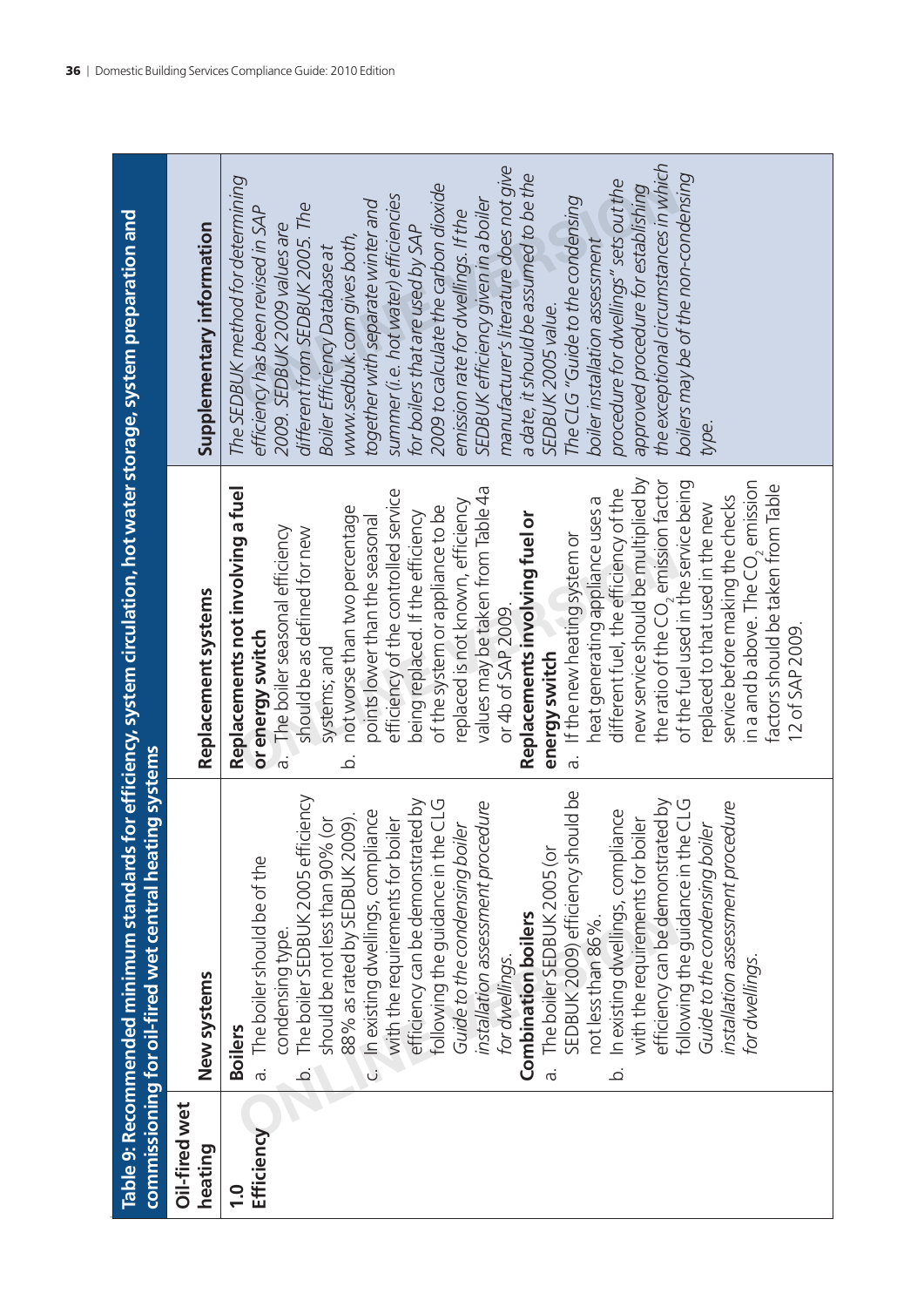|                                                | commissioning for oil-fired wet central heating systems (continued)                                                                                                                                                                                                                                                                        | Table 9: Recommended minimum standards for efficiency, system circulation, hot water storage, system preparation and                                                           |                                                                                                                                                                                                                                                                                                                                                                                |
|------------------------------------------------|--------------------------------------------------------------------------------------------------------------------------------------------------------------------------------------------------------------------------------------------------------------------------------------------------------------------------------------------|--------------------------------------------------------------------------------------------------------------------------------------------------------------------------------|--------------------------------------------------------------------------------------------------------------------------------------------------------------------------------------------------------------------------------------------------------------------------------------------------------------------------------------------------------------------------------|
| Oil-fired wet<br>heating                       | New systems                                                                                                                                                                                                                                                                                                                                | Replacement systems                                                                                                                                                            | Supplementary information                                                                                                                                                                                                                                                                                                                                                      |
| (continued)<br>Efficiency<br>$\overline{1}$ .0 | in Section 3.3 Oil-fired cookers with<br>range cookers should be as defined<br>The boiler efficiency for heating<br>boilers that are combined with<br>integral central heating boilers.<br>Range cooker boilers<br>ā.                                                                                                                      |                                                                                                                                                                                | examples of techniques which provide<br>55 degC, which maximise condensing<br>systems should be designed so as to<br>Where condensing boilers are fitted<br>emitters such as underfloor heating<br>provide low primary system return<br>temperatures, preferably less than<br>operation. Low temperature heat<br>and weather compensation are<br>low retum water temperatures. |
| circulation<br>System<br>$\frac{0}{2}$         | circuits should have fully pumped<br>valve should be provided and the<br>nstructions advise installation of<br>minimum pipe length followed.<br>manufacturer's instructions on<br>a bypass, an automatic bypass<br>Space heating systems and<br>domestic hot water primary<br>If the boiler manufacturer's<br>circulation.<br>.<br>ف<br>ā. | circulation should be converted to<br>existing systems with semi-gravity<br>When boilers are replaced,<br>fully pumped circulation.<br>As for new systems.<br>.<br>O<br>.<br>ف |                                                                                                                                                                                                                                                                                                                                                                                |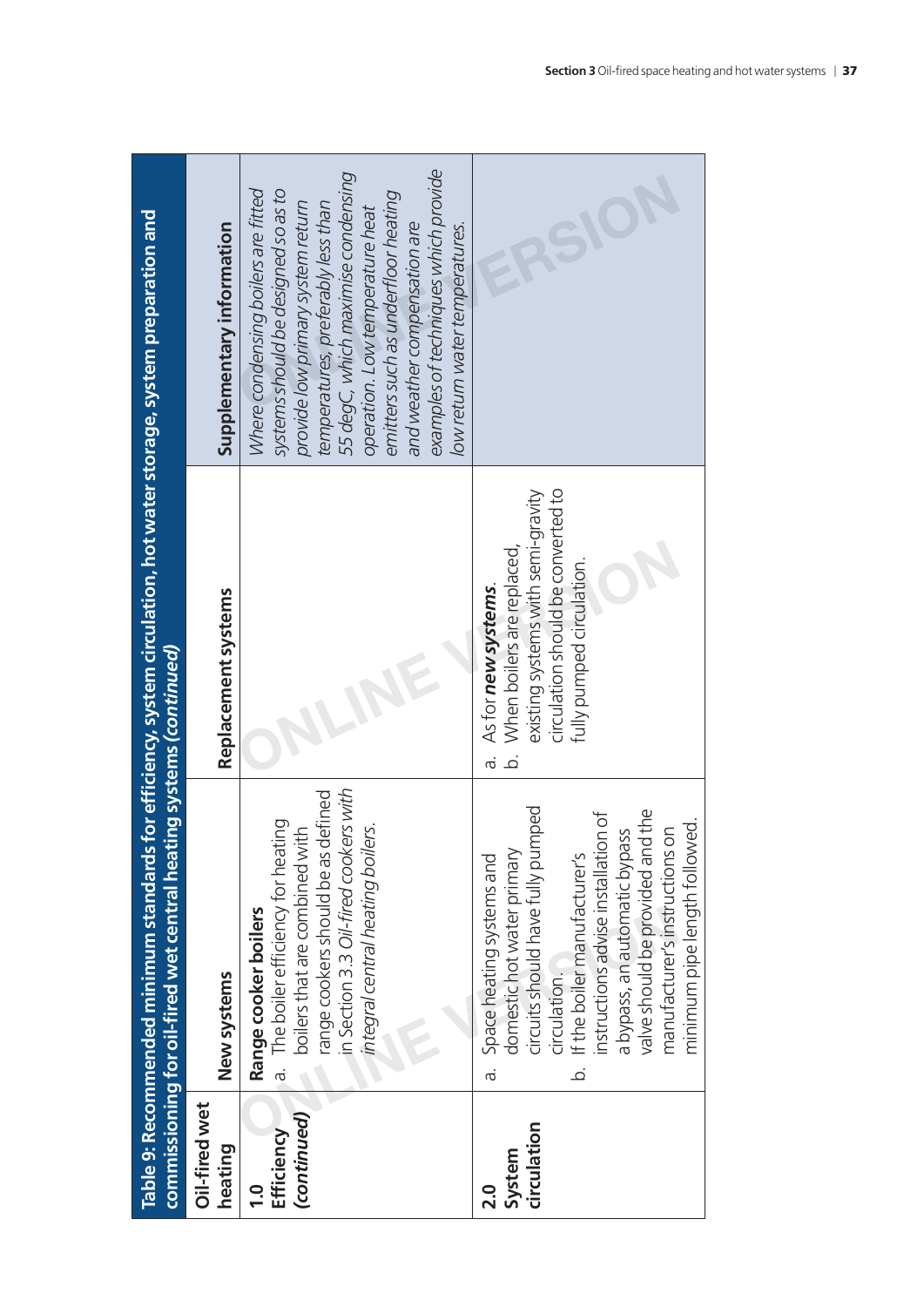|                                                                                                                                                                                             | Supplementary information | The HWA thermal storage specification<br>vented copper cylinders. Requirements<br>cylinders for domestic purposes. Open<br>accordance with BS EN 12897:2006.<br>BS 3198 "Copper hot water storage<br>If a vented cylinder is made from an<br>alternative material to copper then<br>is available for free download from<br>Specification for indirectly heated<br>characteristics should be tested in<br>unvented (closed) storage water<br>the heat loss and heat exchange<br>BS 1566: 2002 "Copper indirect<br>combination units for domestic<br>BS EN 12897 "Water supply.<br>www.hotwater.org.uk.<br>and test methods".<br><b>British Standards</b><br>purposes".<br>heaters".                                                                                                                                                                                                                          |
|---------------------------------------------------------------------------------------------------------------------------------------------------------------------------------------------|---------------------------|-------------------------------------------------------------------------------------------------------------------------------------------------------------------------------------------------------------------------------------------------------------------------------------------------------------------------------------------------------------------------------------------------------------------------------------------------------------------------------------------------------------------------------------------------------------------------------------------------------------------------------------------------------------------------------------------------------------------------------------------------------------------------------------------------------------------------------------------------------------------------------------------------------------|
|                                                                                                                                                                                             | Replacement systems       | $Q = 1.28 \times (0.2 + 0.051V^{2/3})$ kWh/day,<br>the standing loss should not exceed<br>cylinders and combination units,<br>b. for replacement copper vented<br>where V is the volume of the<br>As for new systems, but<br>cylinder.<br>ā.                                                                                                                                                                                                                                                                                                                                                                                                                                                                                                                                                                                                                                                                |
| Table 9: Recommended minimum standards for efficiency, system circulation, hot water storage, system preparation and<br>commissioning for oil-fired wet central heating systems (continued) | New systems               | loss and heat exchanger requirements<br>cylinders should comply with the heat<br>(0.2+0.051V <sup>2/3</sup> ) kVVh/day, where V is<br>above should not exceed $Q = 1.15x$<br>Unvented hot water storage system<br>combination units should comply<br>water storage vessels in a, b, c and d<br>meet the insulation requirements<br>Primary storage systems should<br>test body such as the British Board<br>of Agrément, the Water Research<br>Vented copper hot water storage<br>EN 12897: 2006 or an equivalent<br>products should comply with BS<br>The standing heat loss for all hot<br>standard as set by an accredited<br>for<br>of the Hot Water Association<br>Performance specification<br>Copper hot water storage<br>the volume of the cylinder.<br>of BS 1566:2002 Part 1.<br>with BS 3198:1981.<br>Council, or KIWA.<br>thermal stores.<br>$\overline{Q}$<br>ά,<br>$\overrightarrow{c}$<br>نه |
|                                                                                                                                                                                             | Oil-fired wet<br>heating  | Hot water<br>storage<br>$\frac{0}{3}$                                                                                                                                                                                                                                                                                                                                                                                                                                                                                                                                                                                                                                                                                                                                                                                                                                                                       |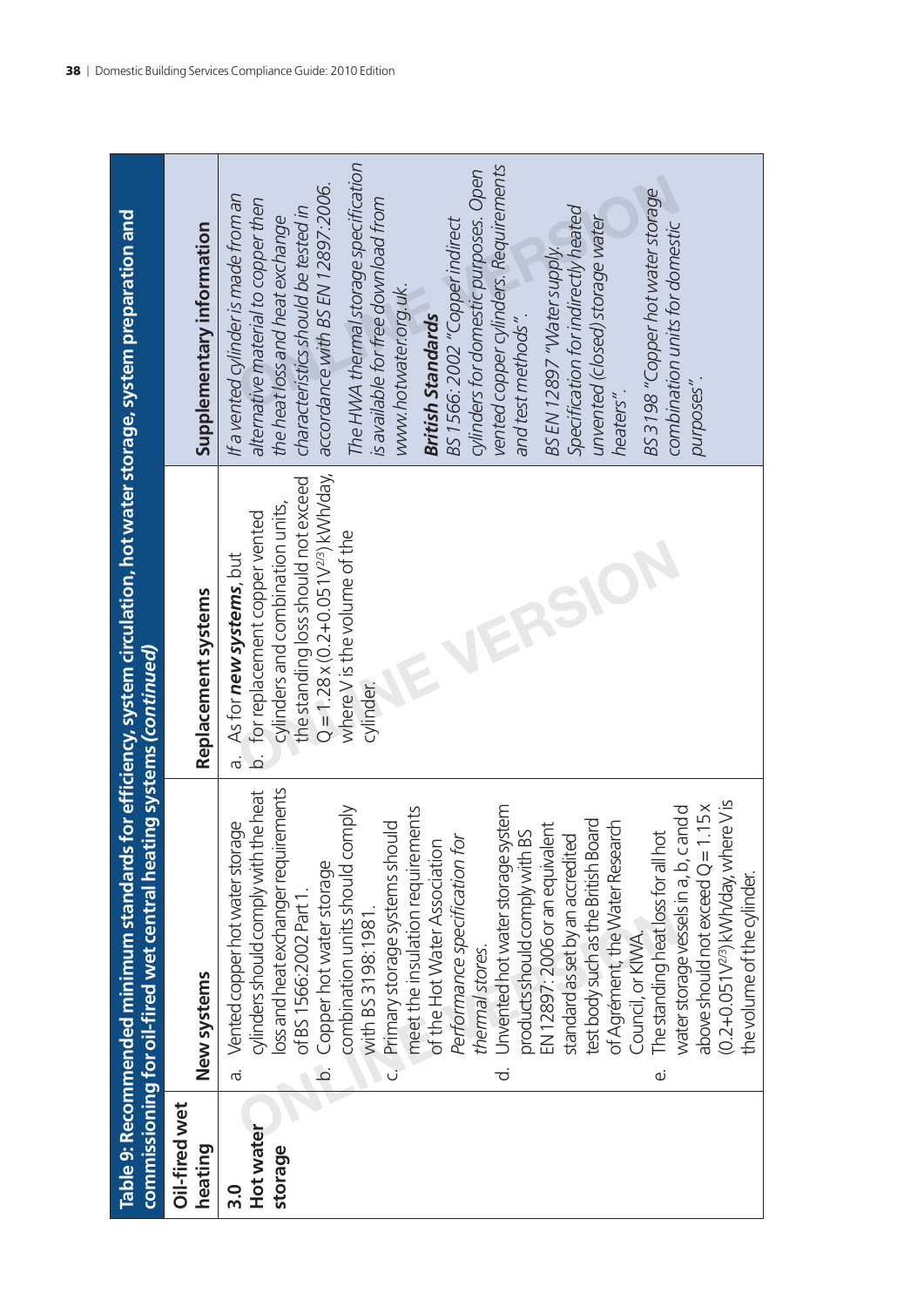|                                                 | commissioning for oil-fired wet central heating systems (continued)                                                                                                                                                                                                                                                                                                                                                                                                                                                                                                        | Table 9: Recommended minimum standards for efficiency, system circulation, hot water storage, system preparation and |                           |
|-------------------------------------------------|----------------------------------------------------------------------------------------------------------------------------------------------------------------------------------------------------------------------------------------------------------------------------------------------------------------------------------------------------------------------------------------------------------------------------------------------------------------------------------------------------------------------------------------------------------------------------|----------------------------------------------------------------------------------------------------------------------|---------------------------|
| Oil-fired wet<br>heating                        | New systems                                                                                                                                                                                                                                                                                                                                                                                                                                                                                                                                                                | Replacement systems                                                                                                  | Supplementary information |
| (continued)<br>Hot water<br>storage<br><u>ი</u> | heat exchanger performance in<br>unvented, combination unit or<br>standing heat loss in kWh/day;<br>heat inputs, see relevant sections (e.g.<br>For labelling requirements for other<br>carry a label with the following<br>nominal capacity in litres;<br>f. All hot water vessels should<br>compliance with relevan<br>standard (e.g. BS 1566,<br>BS 12897) and logos of<br>accreditation bodies as<br>type of vessel (vented,<br>v. reference to product<br>:hermal store);<br>Section 11 for solar).<br>required.<br>information:<br>$\ddot{\lessgtr}$<br>يد<br>=<br>E |                                                                                                                      |                           |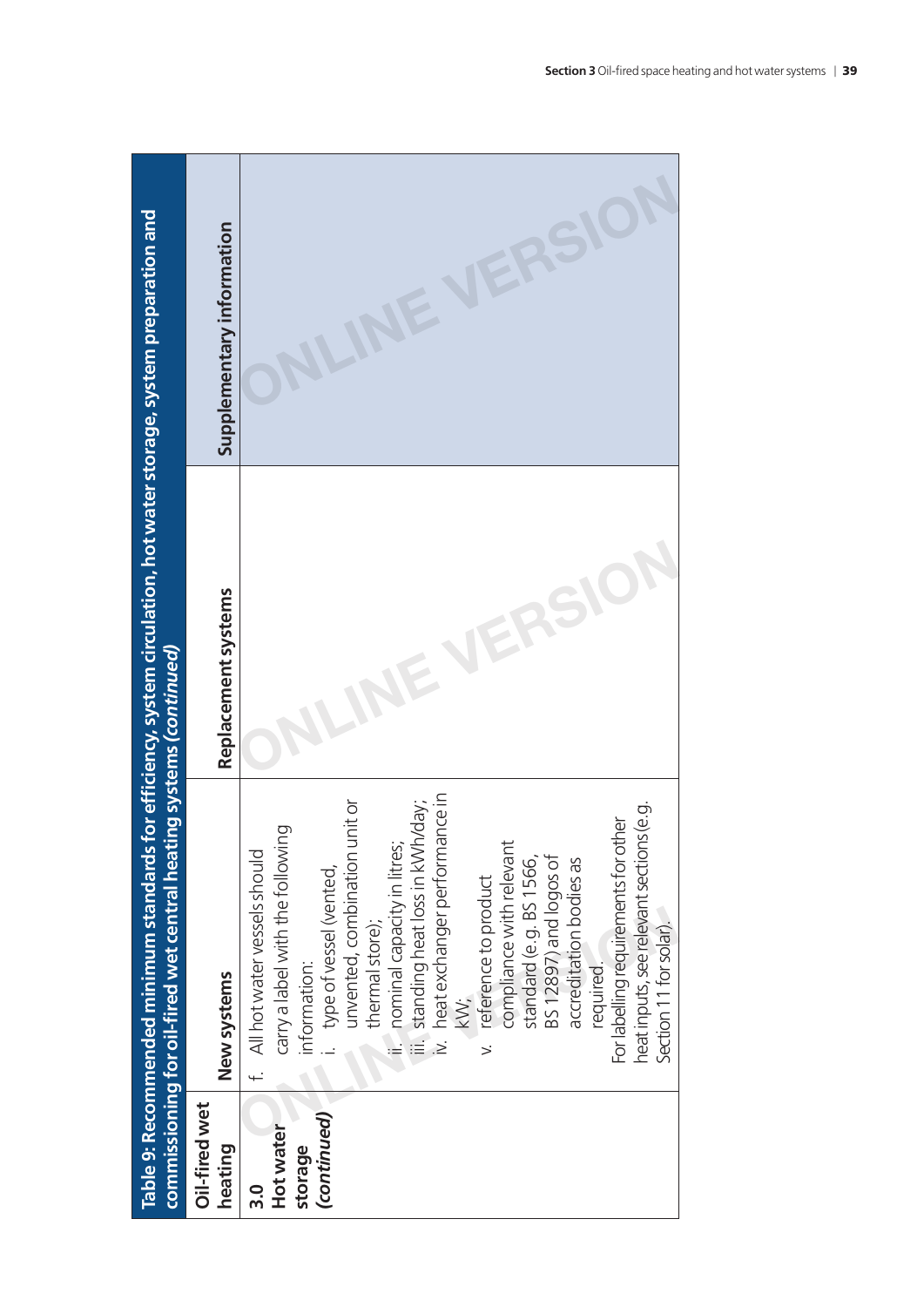|                                                                 | commissioning for oil-fired wet central hea                                                                                                                                                                                                                                                                                                                                                                                                                                                                                                                                                                                                                                                                                                                                                                                                                                                      | Table 9: Recommended minimum standards for efficiency, system circulation, hot water storage, system preparation and<br>ting systems (continued) |                                                                                                                                                                                                                                                                                                                                                                                                                                                                                                                                                                                                                                                                                                                                                                                                                                                      |
|-----------------------------------------------------------------|--------------------------------------------------------------------------------------------------------------------------------------------------------------------------------------------------------------------------------------------------------------------------------------------------------------------------------------------------------------------------------------------------------------------------------------------------------------------------------------------------------------------------------------------------------------------------------------------------------------------------------------------------------------------------------------------------------------------------------------------------------------------------------------------------------------------------------------------------------------------------------------------------|--------------------------------------------------------------------------------------------------------------------------------------------------|------------------------------------------------------------------------------------------------------------------------------------------------------------------------------------------------------------------------------------------------------------------------------------------------------------------------------------------------------------------------------------------------------------------------------------------------------------------------------------------------------------------------------------------------------------------------------------------------------------------------------------------------------------------------------------------------------------------------------------------------------------------------------------------------------------------------------------------------------|
| Oil-fired wet<br>heating                                        | New systems                                                                                                                                                                                                                                                                                                                                                                                                                                                                                                                                                                                                                                                                                                                                                                                                                                                                                      | Replacement systems                                                                                                                              | Supplementary information                                                                                                                                                                                                                                                                                                                                                                                                                                                                                                                                                                                                                                                                                                                                                                                                                            |
| preparation<br>and water<br>treatment<br>System<br>$\mathbf{a}$ | chemical water treatment inhibitor<br>Central heating systems should be<br>be made to treat the feed water to<br>primary circuit to control corrosion<br>During final filling of the system, a<br>specification or other appropriate<br>out before installing a new boiler.<br>boiler<br>lation<br>standard should be added to the<br>water heaters and the hot water<br>Installers should also refer to the<br>manufacturer, provisions should<br>thoroughly cleaned and flushed<br>circuit of combination boilers to<br>nardness exceeds 200 parts per<br>treatment products and special<br>and the formation of scale and<br>million, and if required by the<br>Where the mains total water<br>meeting the manufacturer's<br>nstructions for appropriate<br>boiler manufacturer's install<br>requirements for individual<br>nodels.<br>sludge.<br>$\overline{c}$<br>a.<br>$\overline{Q}$<br>ن | As for new systems.<br>a.<br>O                                                                                                                   | areas, the boiler manufacturer should<br>and this may influence the choice of<br>of practice for treatment of water in<br>an increased potential for corrosion,<br>artificially softened, it is advisable to<br>use of chemical limescale inhibitors,<br>domestic hot water central heating<br>drinking water taps, but also to the<br>feed unsoftened water not only to<br>corrosion inhibitor. Where water is<br>electrolytic scale reducers or water<br>Limescale can be controlled by the<br>Inhibitors should as a minimum be<br>combined corrosion and limescale<br>treatment is BS 7593:2006 "Code<br>boiler primary circuit. In soft water<br>BS 7593 notes that soft water has<br>inhibitors, polyphosphate dosing,<br>The relevant standard for water<br>be consulted for advice.<br><b>BuildCert approved.</b><br>softeners.<br>systems". |

reduce the rate of accumulation of reduce the rate of accumulation of<br>limescale.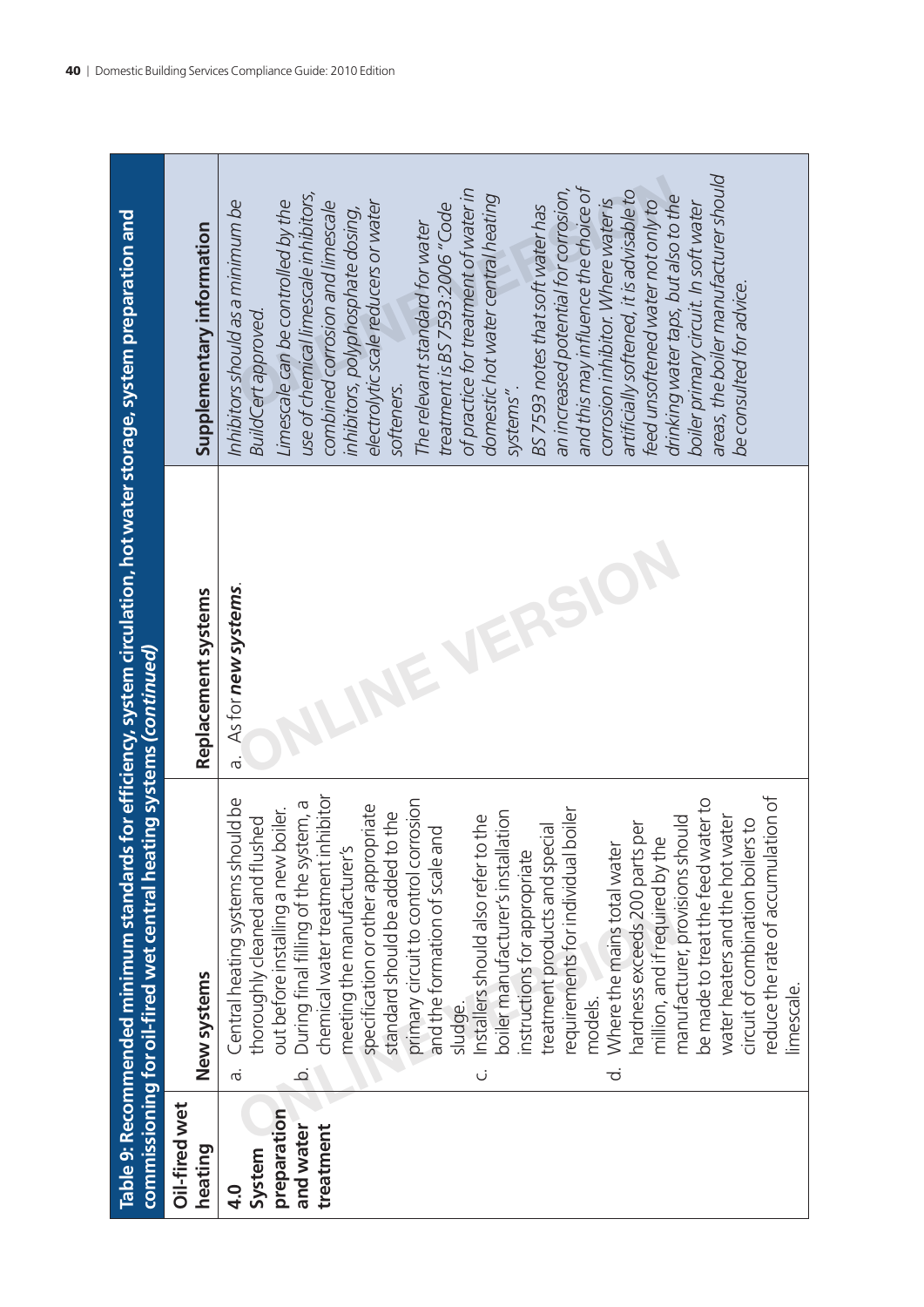|                                                                                 | commissioning for oil-fired wet central hea'                                                                                                                                                                                                                                                                                                                                                                                                                                                                                                                        | Table 9: Recommended minimum standards for efficiency, system circulation, hot water storage, system preparation and<br>ting systems (continued) |                                                                                                                                                                                                                                                                                                                                                                                                                                                                                                                                                                                                              |
|---------------------------------------------------------------------------------|---------------------------------------------------------------------------------------------------------------------------------------------------------------------------------------------------------------------------------------------------------------------------------------------------------------------------------------------------------------------------------------------------------------------------------------------------------------------------------------------------------------------------------------------------------------------|--------------------------------------------------------------------------------------------------------------------------------------------------|--------------------------------------------------------------------------------------------------------------------------------------------------------------------------------------------------------------------------------------------------------------------------------------------------------------------------------------------------------------------------------------------------------------------------------------------------------------------------------------------------------------------------------------------------------------------------------------------------------------|
| Oil-fired wet<br>heating                                                        | New systems                                                                                                                                                                                                                                                                                                                                                                                                                                                                                                                                                         | Replacement systems                                                                                                                              | Supplementary information                                                                                                                                                                                                                                                                                                                                                                                                                                                                                                                                                                                    |
| preparation<br>(continued)<br>and water<br>treatment<br>System<br>$\frac{1}{4}$ | e. For solar thermal systems, see<br>Section 11.                                                                                                                                                                                                                                                                                                                                                                                                                                                                                                                    |                                                                                                                                                  | In order to avoid loss and consequent<br>it is advisable to install radiator valves<br>radiators for service or maintenance,<br>that can isolate not only the heating<br>replacement of circulating fluid and<br>circuit but also seal off the radiators.<br>water treatment when removing                                                                                                                                                                                                                                                                                                                   |
| Commis-<br>sioning<br>5.0                                                       | to the particular boiler or hot water<br>operation to the user, including the<br>manufacturer's user manual where<br>commissioned in accordance with<br>explanation of the system and its<br>lation<br>These instructions will be specific<br>the manufacturer's instructions.<br>pipework, pumps and controls,<br>storage system, together with<br>associated equipment such as<br>The installer should give a full<br>On completion of the install<br>the equipment should be<br>of a boiler or a hot water<br>storage system.<br>provided.<br>.<br>ف<br>$\sigma$ | a. As for new systems.                                                                                                                           | commissioned satisfactorily by listing<br>which are deemed necessary for the<br>the householder or agent for record<br>that oil-fired appliances and related<br>efficient operation of the appliance<br>purposes, and a copy is retained by<br>System (as produced and managed<br>and system in compliance with the<br>and/or Building Control inspection<br>each completed form is left with<br>the issuing installer and engineer.<br>and recording works and checks<br>Building Regulations. A copy of<br>systems have been installed and<br>by OFTEC) can be used to show<br>The Oil Controlled Document |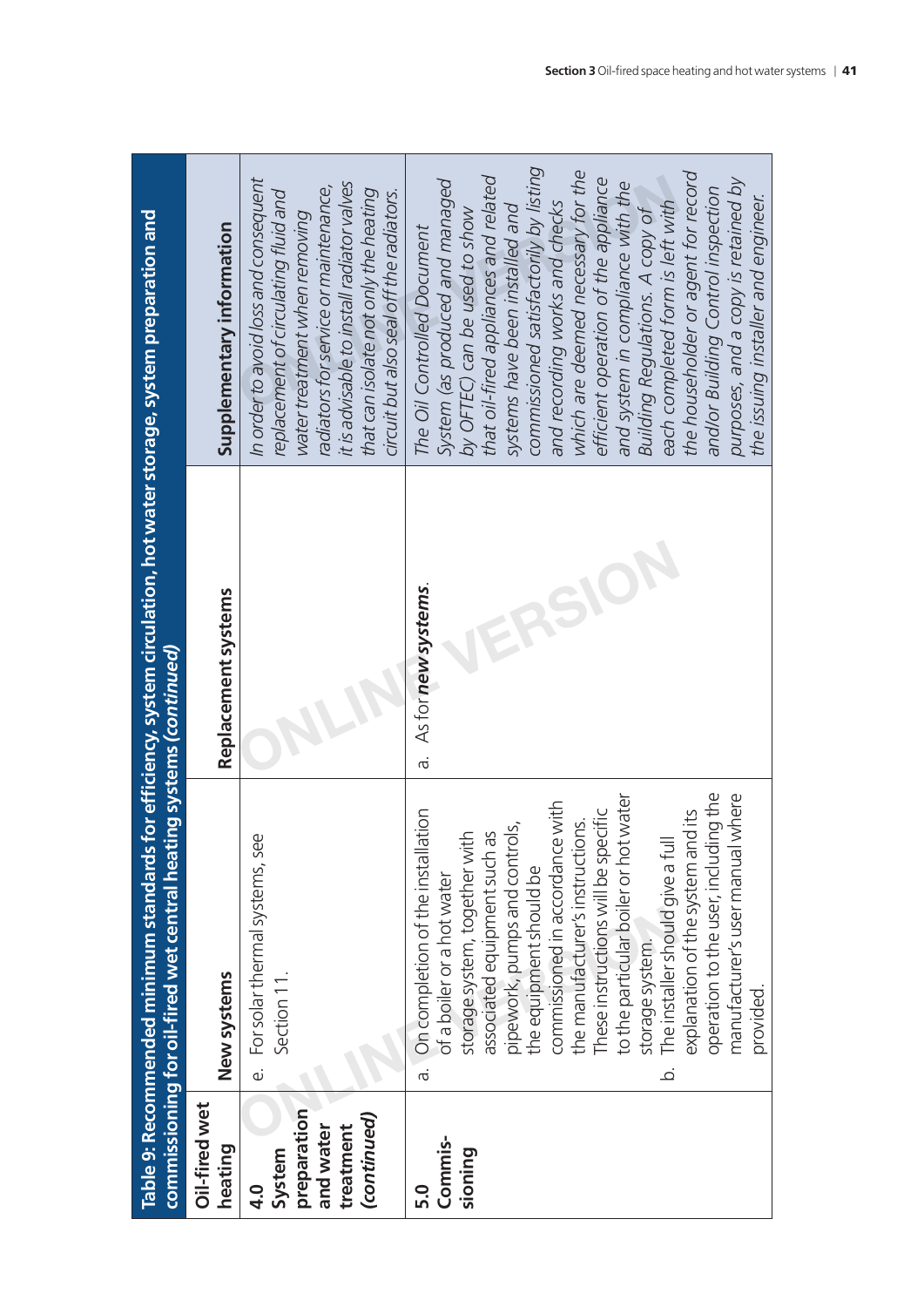| Supplementary information | Installing engineers should complete<br>commissioning of the appliance and<br>show that they have completed the<br>or equivalent "Boiler Passport" with<br>system commissioning prior to final<br>OFTEC branded forms are provided<br>OFTEC branded forms are available<br>that they have left it operating in a<br>works. To assist installers OFTEC oil<br>appliance manufacturing members<br>may provide forms CD/10 & CD/11<br>OFTEC Form CD/11 to record and<br>they have compliantly completed<br>fired appliances should complete<br>OFTEC Form CD/10 to show that<br>appliance and controls, and wet<br>Commissioning engineers of oil-<br>for the use of OFTEC Registered<br>Controlled Document CD/11<br>for others carrying out oil-fired<br>Controlled Document CD/10<br>installation and commissioning<br>Competent Persons and non-<br>the installation of an oil-fired<br>safe and efficient manner.<br>appliance commissioning.<br>their equipment. |
|---------------------------|---------------------------------------------------------------------------------------------------------------------------------------------------------------------------------------------------------------------------------------------------------------------------------------------------------------------------------------------------------------------------------------------------------------------------------------------------------------------------------------------------------------------------------------------------------------------------------------------------------------------------------------------------------------------------------------------------------------------------------------------------------------------------------------------------------------------------------------------------------------------------------------------------------------------------------------------------------------------|
| Replacement systems       |                                                                                                                                                                                                                                                                                                                                                                                                                                                                                                                                                                                                                                                                                                                                                                                                                                                                                                                                                                     |
| New systems               | NE VERSIO<br>(continued)<br>Commis-<br>sioning                                                                                                                                                                                                                                                                                                                                                                                                                                                                                                                                                                                                                                                                                                                                                                                                                                                                                                                      |
|                           | Oil-fired wet<br>heating                                                                                                                                                                                                                                                                                                                                                                                                                                                                                                                                                                                                                                                                                                                                                                                                                                                                                                                                            |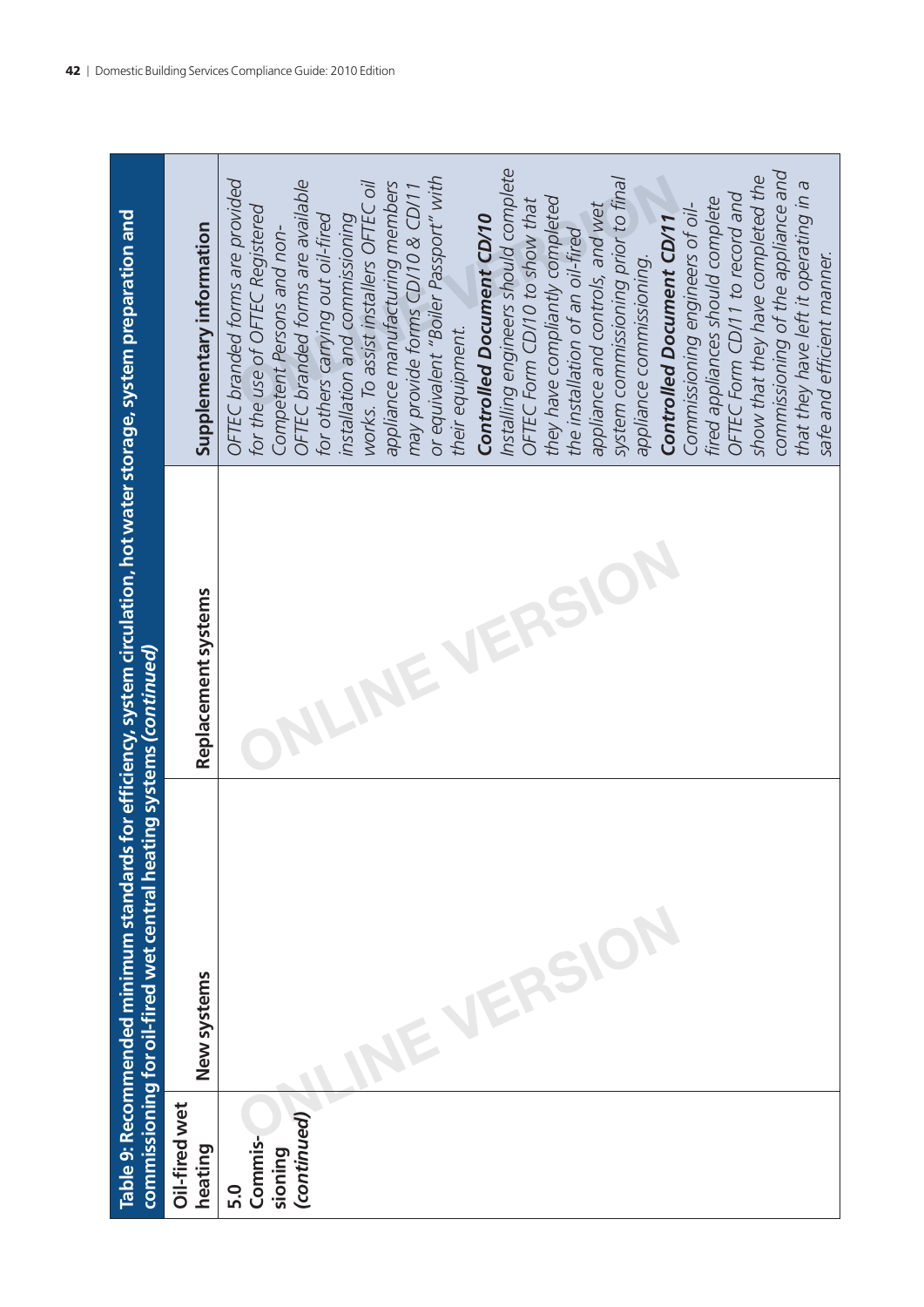|                                               | Table 10: Recommended minimum standards for control of oil-fired wet central heating systems                                                                                                                                                                                                                                                                                                                                                                                                                                                                                                                                            |                                         |
|-----------------------------------------------|-----------------------------------------------------------------------------------------------------------------------------------------------------------------------------------------------------------------------------------------------------------------------------------------------------------------------------------------------------------------------------------------------------------------------------------------------------------------------------------------------------------------------------------------------------------------------------------------------------------------------------------------|-----------------------------------------|
| Oil-fired wet<br>heating                      | New systems                                                                                                                                                                                                                                                                                                                                                                                                                                                                                                                                                                                                                             | Replacement systems                     |
| <b>Boiler interlock</b><br>$\overline{1}$ . O | The use of thermostatic radiator valves (TRVs) alone does<br>there is no demand for either space heating or hot<br>interlock in which controls are wired so that when<br>Boiler-based systems should have a boiler control<br>water, the boiler and pump are switched off.<br>not provide interlock.<br>.<br>ف<br>ā.                                                                                                                                                                                                                                                                                                                    | As for new systems<br>à.                |
| Space heating<br>zones<br>$\frac{0}{2}$       | sub-zoning of temperature control is not appropriate.<br>living area is greater than 70% of the total floor area,<br>zones with independent temperature control, one of<br>Dwellings with a total usable floor area up to 150 m <sup>2</sup><br>should be divided into at least two space heating<br>Dwellings with a total usable floor area greater than<br>For single-storey open-plan dwellings in which the<br>150 m <sup>2</sup> should be provided with at least two space<br>heating zones, each having separate timing and<br>which is assigned to the living area.<br>temperature controls.<br>$\overline{Q}$<br>.<br>ن<br>ā. | As for new systems.<br>ā.               |
| Water heating<br>zones<br><u>ດ</u>            | All dwellings should have a separate hot water zone in<br>A separate hot water zone is not required if the hot<br>water is produced instantaneously, such as with a<br>addition to space heating zones.<br>combination boiler.<br>ā.<br>.<br>ف                                                                                                                                                                                                                                                                                                                                                                                          | As for new systems.<br>$\overline{a}$ . |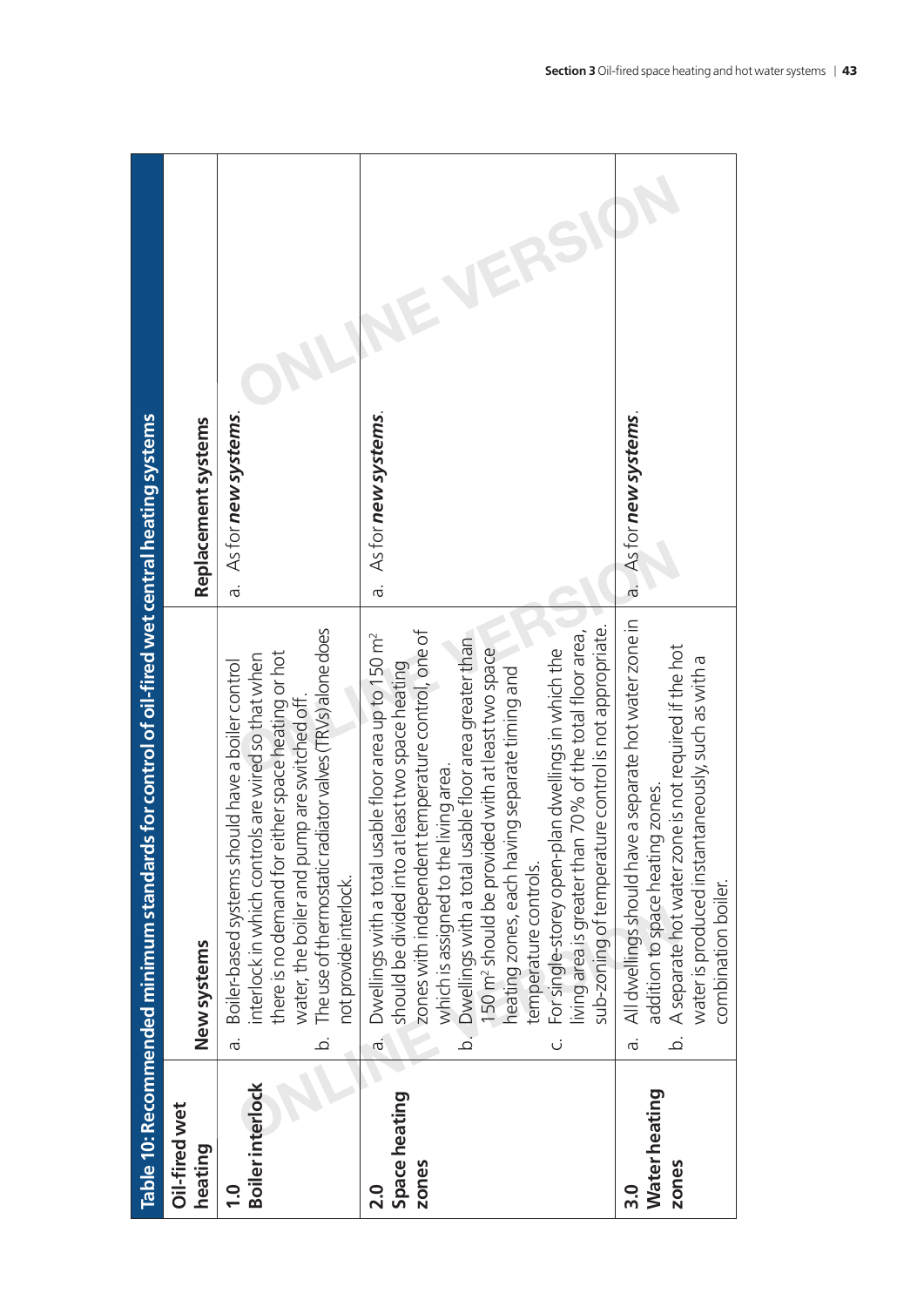| for the hot water circuit is not present. In this case it<br>cylinder is being replaced and separate time control<br>As for <b>new systems</b> unless only the hot water<br>space heating and hot water.<br>Replacement systems<br>ā.<br>a. Time control of space and water heating should be<br>i. a full programmer with separate timing to each<br>te timers providing timing<br>control to each circuit; or<br>two or more separat<br>provided by:<br>New systems<br>circuit;<br>space and water<br>Time control of<br>Oil-fired wet<br>heating<br>heating<br>$\frac{0}{4}$ | Table 10: Recommended minimum standards for control of oil-fired wet central heating systems (continued)               |                                                        |
|---------------------------------------------------------------------------------------------------------------------------------------------------------------------------------------------------------------------------------------------------------------------------------------------------------------------------------------------------------------------------------------------------------------------------------------------------------------------------------------------------------------------------------------------------------------------------------|------------------------------------------------------------------------------------------------------------------------|--------------------------------------------------------|
|                                                                                                                                                                                                                                                                                                                                                                                                                                                                                                                                                                                 |                                                                                                                        |                                                        |
| such as with a combination boiler, time control is only<br>than 150 m <sup>2</sup> , timing of the separate space heating<br>b. For dwellings with a total usable floor area greater<br>Where the hot water is produced instantaneously,<br>iv. multiple heating zone programmers; or<br>v. a single multi-channel programmer; or<br>vi. programmable room thermostats; or<br>vii. separate timers to each circuit; or<br>viii. a combination of (iii) and (iv) above.<br>required for space heating zones.<br>zones can be achieved by:<br>circuit.<br>.<br>ن                  | programmable room thermostat(s) to the heating<br>circuit(s), with separate timing of the hot water<br>$\frac{1}{100}$ | is acceptable to have a single timing control for both |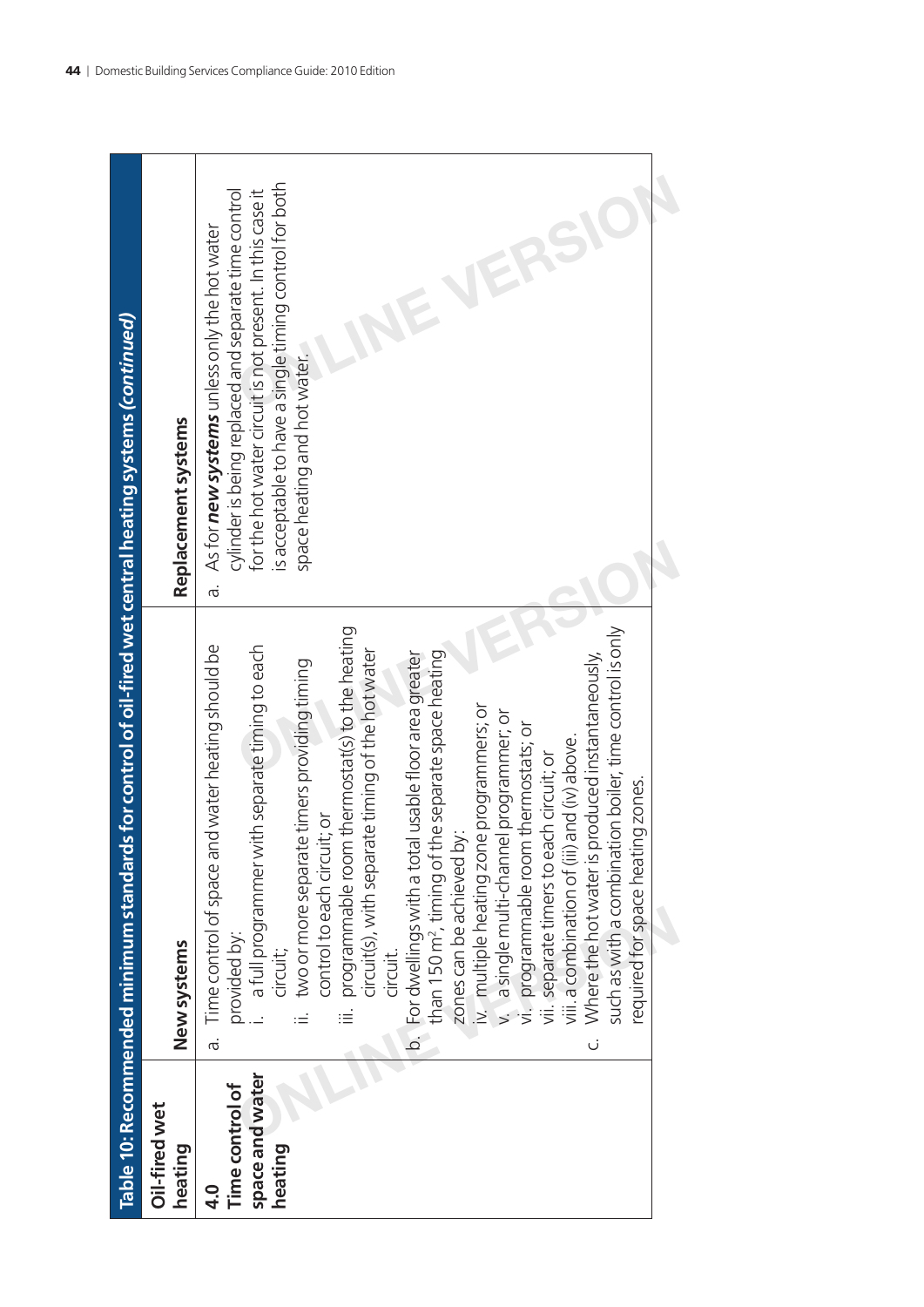|                                                                       | Table 10: Recommended minimum standards for control of oil-fired wet central heating systems (continued)                                                                                                                                                                                                                                                                                                                                                                                                                                                                                                                                                                                                                                                               |                                                                                                                                                                                                                                                                                                                                                                                                                                                  |
|-----------------------------------------------------------------------|------------------------------------------------------------------------------------------------------------------------------------------------------------------------------------------------------------------------------------------------------------------------------------------------------------------------------------------------------------------------------------------------------------------------------------------------------------------------------------------------------------------------------------------------------------------------------------------------------------------------------------------------------------------------------------------------------------------------------------------------------------------------|--------------------------------------------------------------------------------------------------------------------------------------------------------------------------------------------------------------------------------------------------------------------------------------------------------------------------------------------------------------------------------------------------------------------------------------------------|
| Oil-fired wet<br>heating                                              | New systems                                                                                                                                                                                                                                                                                                                                                                                                                                                                                                                                                                                                                                                                                                                                                            | Replacement systems                                                                                                                                                                                                                                                                                                                                                                                                                              |
| control of space<br>Temperature<br>heating<br>5.0                     | individual radiator controls such as thermostatic<br>adiator valves (TRVs) on all radiators other than<br>Separate temperature control of zones within the<br>in the reference rooms (with thermostat) and<br>room thermostats or programmable room<br>dwelling should be provided using:<br>hermostats in all zones; and<br>bathrooms.<br>à.                                                                                                                                                                                                                                                                                                                                                                                                                          | As for new systems.*<br>à.                                                                                                                                                                                                                                                                                                                                                                                                                       |
| domestichot<br>Temperature<br>control of<br>water<br>$\overline{6}.0$ | floor area greater than 150 m <sup>2</sup><br>stores, a zone valve is not appropriate; a second pump<br>Non-electric hot water controllers should not be used.<br>a. Domestic hot water systems should be provided with<br>valve to control the temperature of stored hot water.<br>a cylinder thermostat and a zone valve or three-port<br>Also, in some circumstances, such as with thermal<br>to provide more than one<br>hot water circuit, each with separate timing and<br>temperature controls. This can be achieved by:<br>multiple heating zone programmers; or<br>a single multi-channel programmer; or<br>could be substituted for the zone valve.<br>separate timers to each circuit.<br>b. In dwellings with a total<br>t would be reasonable t<br>.<br>ن | replacement or where the cylinder or installation is of a<br>type that precludes the fitting of wired controls, either<br>As for <b>new systems</b> for planned replacement of hot<br>water cylinders on all fully pumped installations, and<br>a wireless or thermomechanical hot water cylinder<br>In exceptional circumstances, such as emergency<br>on gravity circulation installations.<br>thermostat would be acceptable.<br>.<br>ف<br>ā. |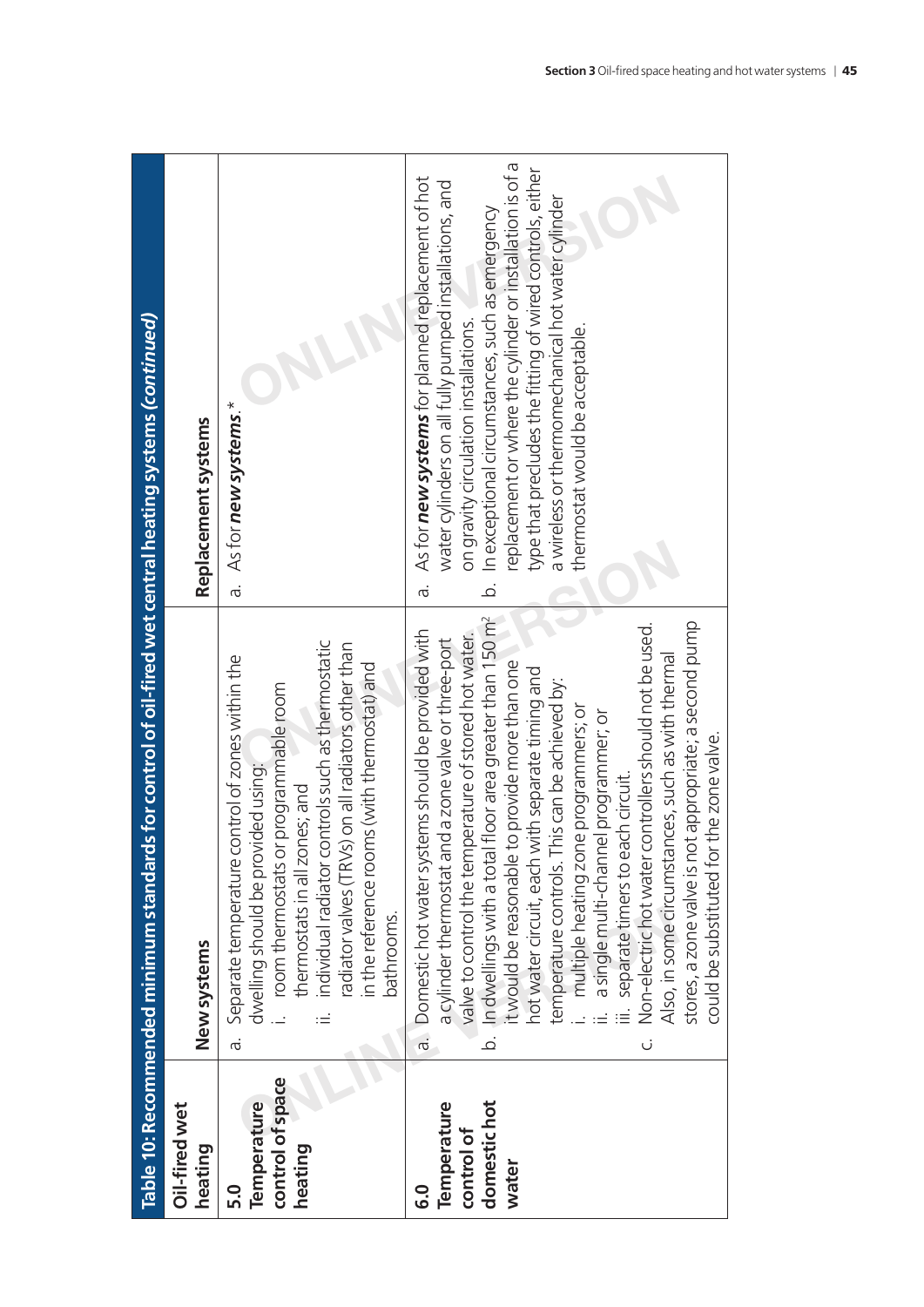|                                                                                                          | Replacement systems                     |                                                                                                                                                                                                                                                                                                                                                                                                                                                                                                                                                                                                                                                                                                                                                                                                                                                                                                                                                      |  |
|----------------------------------------------------------------------------------------------------------|-----------------------------------------|------------------------------------------------------------------------------------------------------------------------------------------------------------------------------------------------------------------------------------------------------------------------------------------------------------------------------------------------------------------------------------------------------------------------------------------------------------------------------------------------------------------------------------------------------------------------------------------------------------------------------------------------------------------------------------------------------------------------------------------------------------------------------------------------------------------------------------------------------------------------------------------------------------------------------------------------------|--|
| Table 10: Recommended minimum standards for control of oil-fired wet central heating systems (continued) | New systems<br>Oil-fired wet<br>heating | system has to be drained down, it would be good practice to install thermostatic radiator valves (or equivalent) on all radiators other than in<br>More details on control systems can be found in manufacturers' literature and on the The Association of Controls Manufacturers (TACMA)<br>Controls may be provided by any boiler management control system that meets the specified zoning, timing and temperature and boiler<br>*When an individual system component – such as the boiler or a room thermostat – is being replaced, it is not necessary to upgrade the<br>whole system. However, while not essential for compliance with building regulations, in the case of a boiler replacement, because the<br>the room with the main thermostat, provided the radiators are suitable and pipework does not need to be altered.<br>Supplementary information<br>interlock control requirements.<br>www.heatingcontrols.org.uk.<br>website at |  |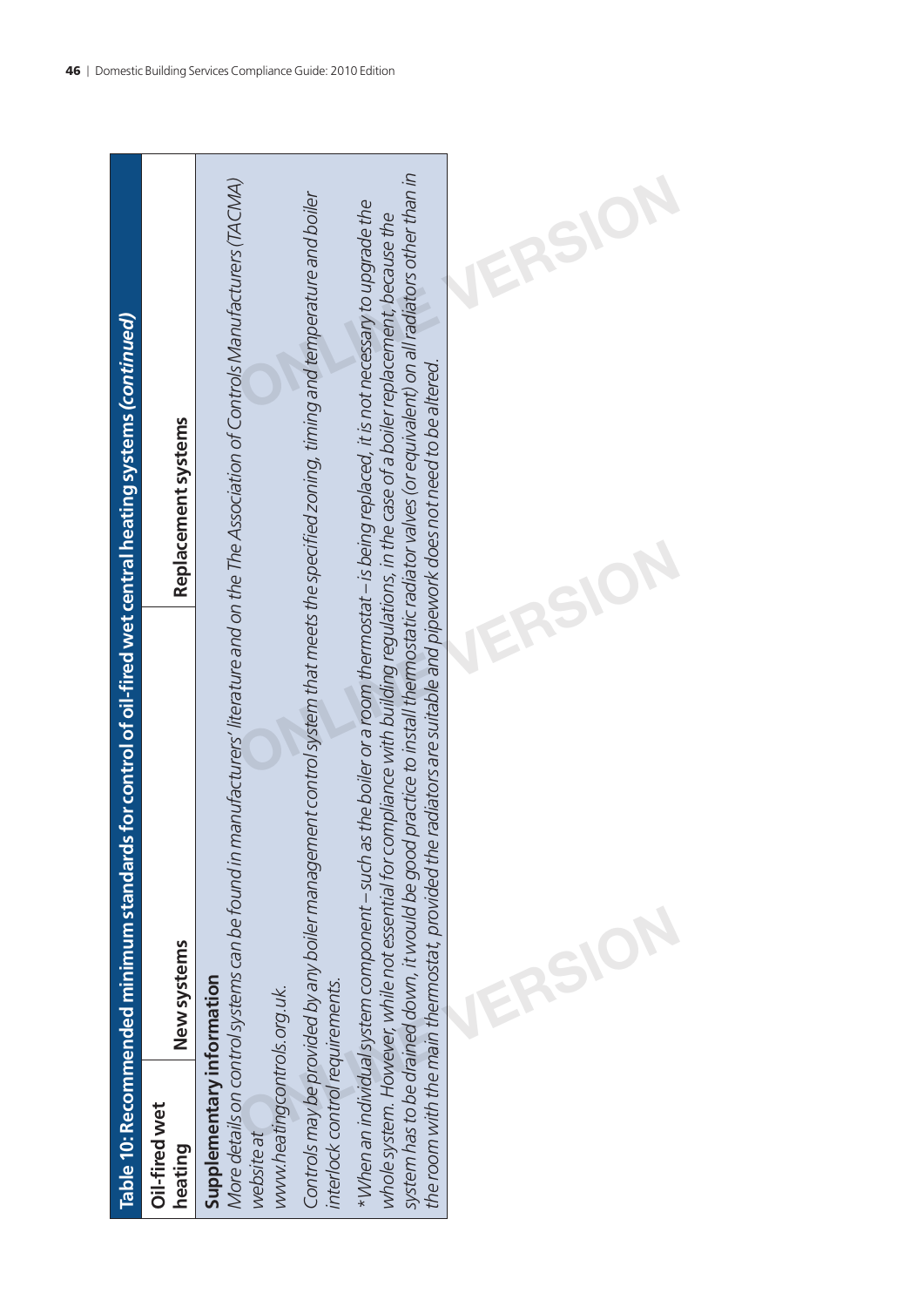| Table 11: Recommended minimum standards for insulation of pipework in oil-fired wet |  |
|-------------------------------------------------------------------------------------|--|
| <b>central heating systems</b>                                                      |  |

|    | iable TimeCommented infilmition standards for insulation or pipework in oir-nieu wet<br>central heating systems                                                                                                                                                                                                                                                                                                                                                                                                                                                                                                                                                  |                                                                                                                                                                                                                                                                                                                                                                                                                                                                                                                                                                                                                     |                                            |  |
|----|------------------------------------------------------------------------------------------------------------------------------------------------------------------------------------------------------------------------------------------------------------------------------------------------------------------------------------------------------------------------------------------------------------------------------------------------------------------------------------------------------------------------------------------------------------------------------------------------------------------------------------------------------------------|---------------------------------------------------------------------------------------------------------------------------------------------------------------------------------------------------------------------------------------------------------------------------------------------------------------------------------------------------------------------------------------------------------------------------------------------------------------------------------------------------------------------------------------------------------------------------------------------------------------------|--------------------------------------------|--|
|    | <b>New systems</b>                                                                                                                                                                                                                                                                                                                                                                                                                                                                                                                                                                                                                                               | <b>Supplementary information</b>                                                                                                                                                                                                                                                                                                                                                                                                                                                                                                                                                                                    |                                            |  |
| a. | Pipes should be insulated to comply with the<br>maximum permissible heat loss indicated in the<br>Supplementary Information column, and labelled<br>accordingly, as follows:<br>Primary circulation pipes for heating and hot<br>I.<br>water circuits should be insulated wherever<br>they pass outside the heated living space or<br>through voids which communicate with and are<br>ventilated from unheated spaces.<br>Primary circulation pipes for domestic hot water<br>ii.<br>circuits should be insulated throughout their<br>length, subject only to practical constraints<br>imposed by the need to penetrate joists and<br>other structural elements. | Insulation of pipework in unheated<br>areas<br>Extra provision may need to be made to<br>protect central heating and hot water<br>pipework in unheated areas against<br>freezing. Guidance is available in:<br>BS 5422:2009 "Method for specifying<br>thermal insulating materials for<br>pipes, tanks, vessels, ductwork and<br>equipment operating within the<br>temperature range -40°C to +700°C".<br><b>BRE Report No 262 "Thermal</b><br>insulation: avoiding risks", 2002<br>Edition.<br>Where insulation is labelled as complying<br>with this quide, it must not exceed the<br>following heat loss levels: |                                            |  |
|    | iii. All pipes connected to hot water storage vessels,<br>including the vent pipe, should be insulated for<br>at least 1 metre from their points of connection<br>to the cylinder (or they should be insulated up to<br>the point where they become concealed).<br>iv. If secondary circulation is used, all pipes kept hot<br>by that circulation should be insulated.                                                                                                                                                                                                                                                                                          |                                                                                                                                                                                                                                                                                                                                                                                                                                                                                                                                                                                                                     |                                            |  |
|    |                                                                                                                                                                                                                                                                                                                                                                                                                                                                                                                                                                                                                                                                  | <b>Pipe outside</b><br>diameter                                                                                                                                                                                                                                                                                                                                                                                                                                                                                                                                                                                     | <b>Maximum</b><br>heat loss*               |  |
|    | <b>Replacement systems</b>                                                                                                                                                                                                                                                                                                                                                                                                                                                                                                                                                                                                                                       | 8mm                                                                                                                                                                                                                                                                                                                                                                                                                                                                                                                                                                                                                 | 7.06 W/m                                   |  |
| a. | Whenever a boiler or hot water storage vessel                                                                                                                                                                                                                                                                                                                                                                                                                                                                                                                                                                                                                    | 10 <sub>mm</sub>                                                                                                                                                                                                                                                                                                                                                                                                                                                                                                                                                                                                    | 7.23 W/m                                   |  |
|    | is replaced in an existing system, any pipes that                                                                                                                                                                                                                                                                                                                                                                                                                                                                                                                                                                                                                | $12 \, \text{mm}$                                                                                                                                                                                                                                                                                                                                                                                                                                                                                                                                                                                                   | 7.35 W/m                                   |  |
|    | are exposed as part of the work or are otherwise<br>accessible should be insulated as recommended                                                                                                                                                                                                                                                                                                                                                                                                                                                                                                                                                                | $15$ mm                                                                                                                                                                                                                                                                                                                                                                                                                                                                                                                                                                                                             | 7.89 W/m                                   |  |
|    | above – or to some lesser standard where practical                                                                                                                                                                                                                                                                                                                                                                                                                                                                                                                                                                                                               | $22 \, \text{mm}$                                                                                                                                                                                                                                                                                                                                                                                                                                                                                                                                                                                                   | 9.12 W/m                                   |  |
|    | constraints dictate.                                                                                                                                                                                                                                                                                                                                                                                                                                                                                                                                                                                                                                             | $28$ mm                                                                                                                                                                                                                                                                                                                                                                                                                                                                                                                                                                                                             | 10.07 W/m                                  |  |
|    |                                                                                                                                                                                                                                                                                                                                                                                                                                                                                                                                                                                                                                                                  | $35$ mm                                                                                                                                                                                                                                                                                                                                                                                                                                                                                                                                                                                                             | 11.08 W/m                                  |  |
|    |                                                                                                                                                                                                                                                                                                                                                                                                                                                                                                                                                                                                                                                                  | 42 mm                                                                                                                                                                                                                                                                                                                                                                                                                                                                                                                                                                                                               | 12.19 W/m                                  |  |
|    |                                                                                                                                                                                                                                                                                                                                                                                                                                                                                                                                                                                                                                                                  | 54 mm                                                                                                                                                                                                                                                                                                                                                                                                                                                                                                                                                                                                               | 14.12 W/m                                  |  |
|    | ONLINE                                                                                                                                                                                                                                                                                                                                                                                                                                                                                                                                                                                                                                                           | *In assessing the thickness of insulation<br>required, standardised conditions<br>should be assumed in all compliance<br>calculations, based on a horizontal<br>pipe at 60°C in still air at 15°C. Further<br>guidance on converting heat loss limits to<br>insulation thickness for specific thermal<br>guidance for achieving compliance with<br>Part L of the Building Regulations".                                                                                                                                                                                                                             | conductivities is available in TIMSA "HVAC |  |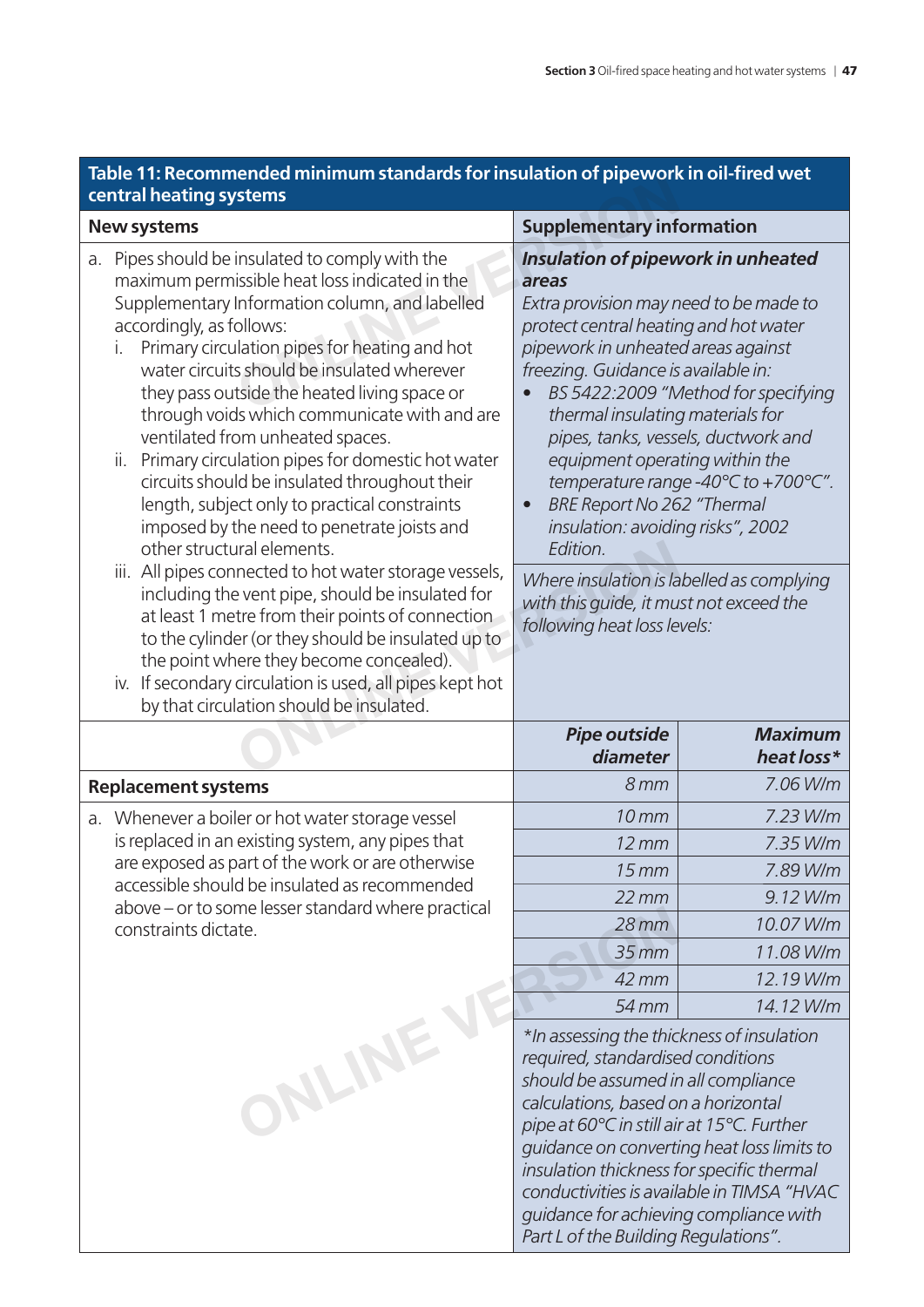### 3.3 Oil-fired range cookers with integral central heating boilers

This section provides guidance on the specification of oil-fired range cookers with integral central heating boilers for space heating and hot water in dwellings.

Note that the guidance applies only to twin-burner cooker boilers, which should not be confused with the type of range cooker described as a single burner "dry heat" range cooker. The latter is intended only to provide a cooking function, is not included in SAP 2009 calculations, and does not come within the scope of building regulations energy efficiency requirements. Ides guidance on the specification of oil-fired range cookers<br>
oilers for space heating and hot water in dwellings.<br>
Idance applies only to twin-burner cooker boilers, which sho<br>
In the type of range cooker described as a

Oil-fired range cookers with an integral central heating boiler which are provided as *new systems* and as *replacement systems* should meet the following conditions:

- a. the appliance should have two independently controlled burners (one for the cooking function and one for the boiler)
- b. the integral boiler should have a seasonal efficiency (SEDBUK 2005 or SEDBUK 2009) in excess of 80 per cent
- c. the manufacturer's declaration of appliance performance and SEDBUK value should include the following words: Individual and one for the boiler)<br>egral boiler should have a seasonal efficiency (SEDBUK 2005<br>in excess of 80 per cent<br>mufacturer's declaration of appliance performance and SED<br>include the following words:<br>asonal efficien
	- *i.* seasonal efficiency (SEDBUK) = xx%
	- *ii. case heat emission value = yy kW*
	- *iii. heat transfer to water at full load = zz kW*
	- iv. the efficiency values may be used in the UK Government's Standard *Assessment Procedure (SAP) for the energy rating of dwellings. The test data*  from which they have been calculated has been certified by *{insert name* and/or identification of Notified body}. See www.rangeefficiency.org.uk.

If the integral boiler is a condensing boiler, the declaration should make clear whether the efficiency has been calculated in accordance with SEDBUK 2005 or SEDBUK 2009. If it does not, then SEDBUK 2005 must be assumed. sessment Procedure (SAP) for the energy rating of dwellings<br>om which they have been calculated has been certified by {in<br>d/or identification of Notified body}. See www.rangeefficier<br>ntegral boiler is a condensing boiler, t

d. the integral boiler should meet the minimum standards for oil-fired central heating systems in Tables 9, 10 and 11 for system circulation, hot water storage, system preparation, commissioning, controls and insulation.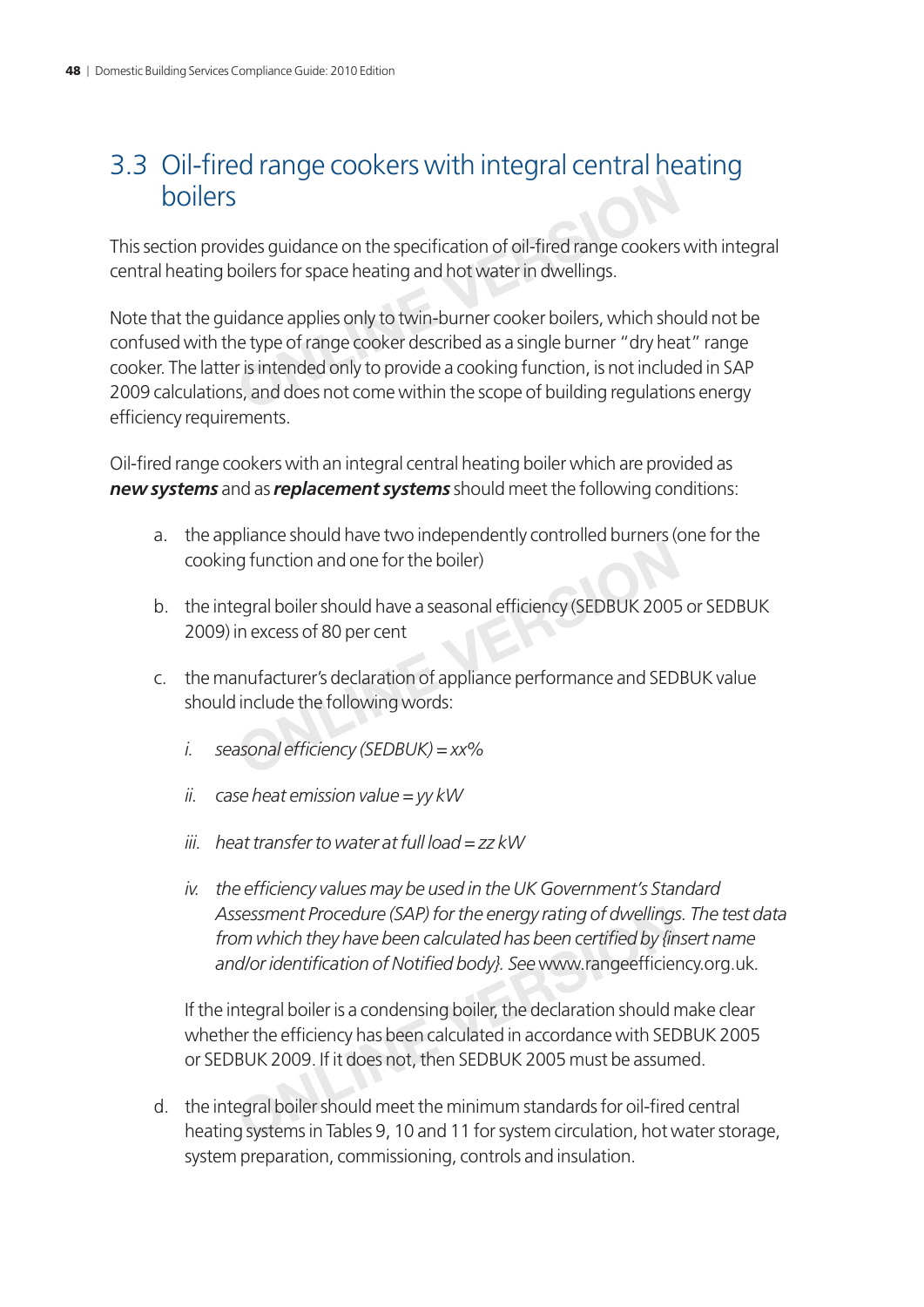### 3.4 Continually-burning oil-fired vaporising appliances providing secondary heating or hot water

This section provides guidance on the specification of oil-fired vaporising appliances providing heating or hot water for dwellings. **ONLINE SECONDARY heating or hot water**<br>
rovides guidance on the specification of oil-fired vaporising a<br>
ting or hot water for dwellings.<br>
does not apply to appliances which have been converted from solid fuel to oil).<br>
F

The guidance does not apply to appliances which have been converted from another fuel (for example from solid fuel to oil).

Oil-fi red vaporising appliances provided as *new systems* or *replacement systems* should meet the minimum standards for controls in Table 12:

|                                        | Table 12: Recommended minimum standards for control of continually-burning<br>oil-fired vaporising appliances |                                                                                                                 |                                                                         |  |  |
|----------------------------------------|---------------------------------------------------------------------------------------------------------------|-----------------------------------------------------------------------------------------------------------------|-------------------------------------------------------------------------|--|--|
|                                        | <b>Appliance type</b>                                                                                         | <b>New and replacement</b><br>systems                                                                           | <b>Supplementary</b><br>information                                     |  |  |
| a.                                     | Manually operated<br>appliance, e.g. room<br>heater.                                                          | The integral manual controls<br>as provided by appliance<br>manufacturer.                                       | Information about the<br>use of controls should<br>be clearly stated in |  |  |
|                                        | b. Electrically operated<br>(modulating) appliance,<br>e.g. room heater.                                      | The integral or remote<br>thermostatic controls as<br>provided (or specified) by the<br>appliance manufacturer. | the manufacturer's<br>literature.                                       |  |  |
| Automatic ON/OFF vaporising appliances |                                                                                                               |                                                                                                                 |                                                                         |  |  |
|                                        | c. Room heater providing<br>(secondary) room space<br>heating.                                                | The integral thermostatic<br>controls as provided by<br>appliance manufacturer.                                 |                                                                         |  |  |
|                                        | d. Room heater providing<br>domestic hot water &<br>(secondary) room space<br>heating.                        | The integral or remote<br>thermostatic controls as<br>provided (or specified) by the<br>appliance manufacturer. |                                                                         |  |  |

### 3.5 Oil-fired fixed independent space heating appliances

This section provides guidance on the specification of oil-fired fixed independent space heating appliances for dwellings. Fracturer.<br>
Suppliance manufacturer.<br>
Fred fixed independent space heating approvides guidance on the specification of oil-fired fixed indep<br>
Fracture space heating appliances may be installed as a means of<br>
Representing a

Fixed independent space heating appliances may be installed as a means of primary or secondary space heating.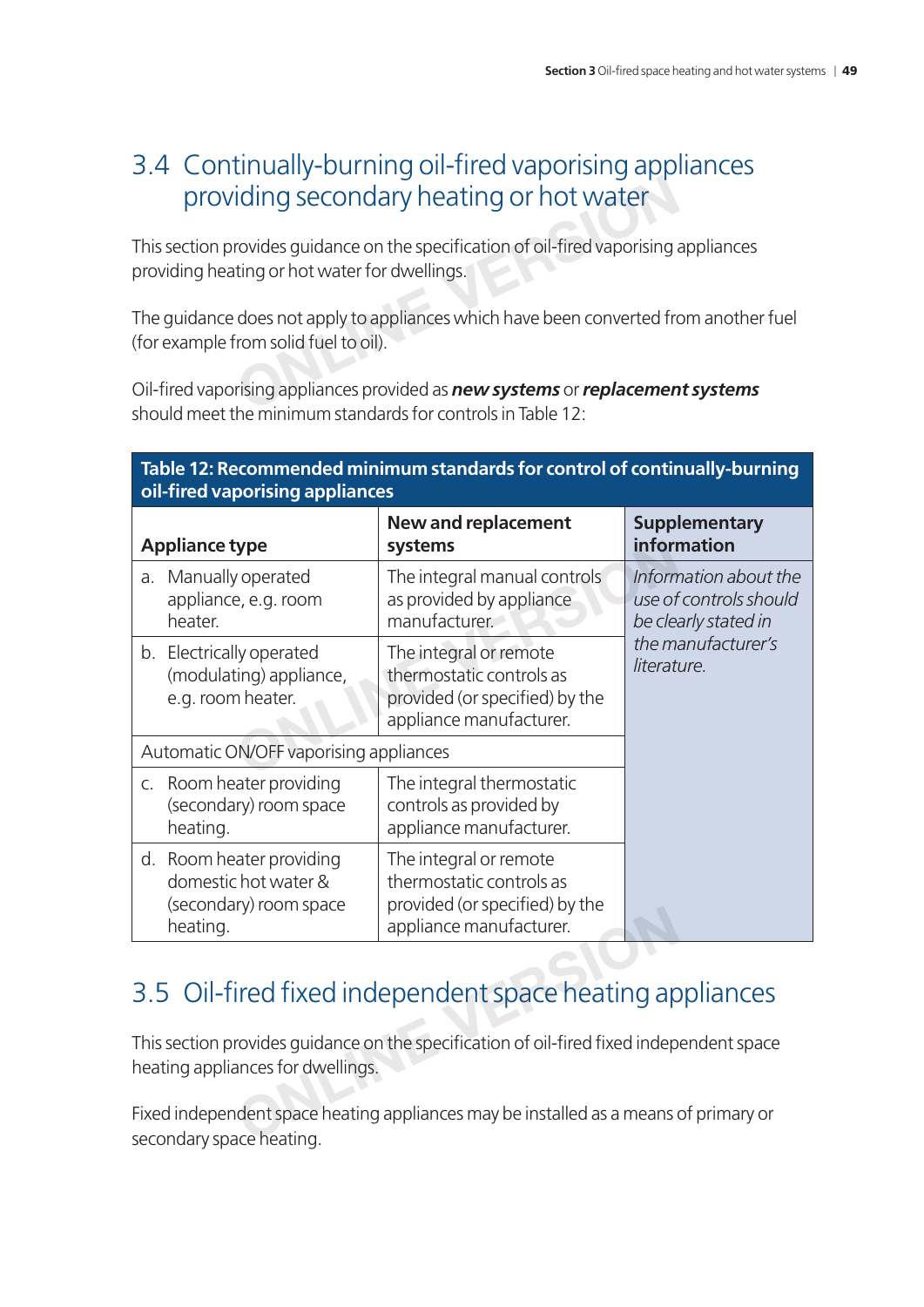### **Oil-fi red fi xed independent appliances for primary heating**

Oil-fired fixed independent space heating appliances in new dwellings which are provided as the primary heat source should meet the following conditions:

a. The efficiency of the appliance (gross calorific value) should be not less than 60%. The appliance manufacturer's declaration of appliance performance should include the following words: dependent space heating appliances in new dwellings which<br>the state source should meet the following conditions:<br>iciency of the appliance (gross calorific value) should be not<br>The appliance manufacturer's declaration of ap

The net efficiency of this appliance has been measured as specified in OFS *A102:2004 and the result after conversion to gross using the appropriate factor*  from Table E4 of SAP 2009 is [x]%. The test data been certified by *finsert name* and/or identification of Notified Body}. The efficiency value may be used in the UK *Government's Standard Assessment Procedure (SAP) for energy rating of dwellings.*

b. Each appliance should be capable, either independently or in conjunction with room thermostats or other suitable temperature sensing devices, of controlling the temperatures independently in areas that have different heating needs (e.g. separate sleeping and living areas).

### **Oil-fi red fi xed independent appliances for secondary heating**

Oil-fired fixed independent space heating appliances in new dwellings which are provided as the secondary heat source should have a minimum efficiency (gross calorific value) of not less than 60 per cent. mperatures independently in areas that have different heating<br>te sleeping and living areas).<br>**d independent appliances for secondary heati**<br>dependent space heating appliances in new dwellings which<br>heat source should have

#### **Supplementary information**

*Further guidance on oil-fi red heating systems is available in the following publications:*

- *Energy Efficiency Best Practice in Housing publications (see www.oftec.org)*
- *CE29 "Domestic heating by oil: boiler systems"*
- CE51 "Central heating system specifications (CHeSS)"
- CE54 "Whole house boiler sizing method for houses and flats"
- *OFTEC Technical Books 2, 3, 4 and 5 (see www.oftec.org)*
- *BS EN 12828*
- *BS 5410 Part 1.* ONLINE VERSIO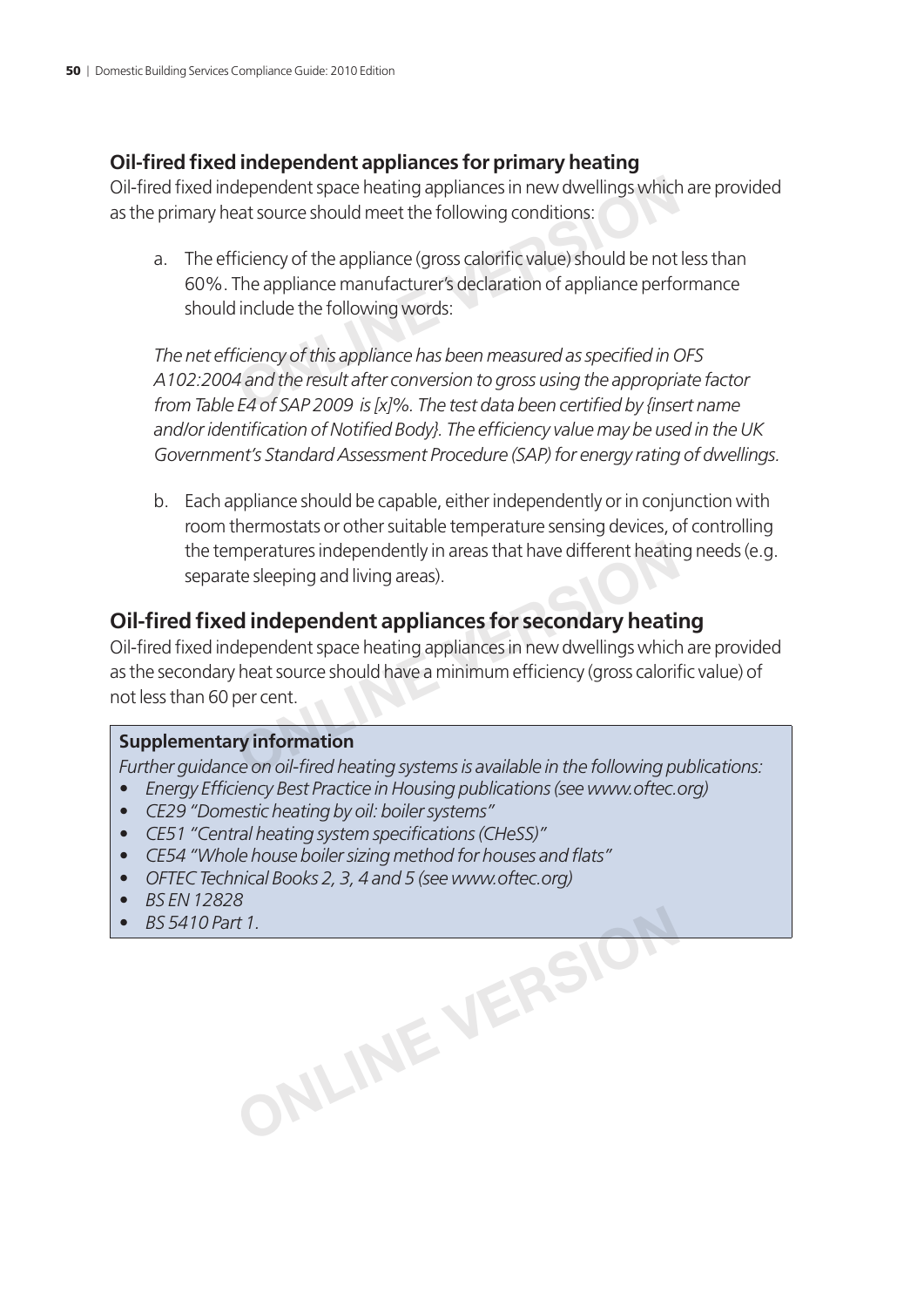# Section 4

# **Electric heating systems**

This section provides guidance on the specification of fixed electric heating systems for dwellings to meet relevant energy efficiency requirements in building regulations. **C heating systems**<br>
rovides guidance on the specification of fixed electric heatin<br>
neet relevant energy efficiency requirements in building regu

### 4.1 Scope of guidance

The guidance given in this section covers the following types of fixed electric heating systems:

- electric boilers serving central heating systems
- electric warm air systems
- electric panel heaters
- electric storage systems including integrated storage/direct systems.

Portable, plug-in appliances are not covered by building regulations or by this guide.

# 4.2 Electric boilers serving central heating systems Firic warm air systems<br>
tric panel heaters<br>
tric storage systems including integrated storage/direct syst<br> **Position**: The appliances are not covered by building regulations or by<br>
Tric boilers serving central heating syst

Electric boilers serving wet central heating provided as *new systems* or *replacement systems* in dwellings should meet the minimum standards for:

- a. system circulation, system preparation and commissioning in Table 13
- b. boiler interlock, zoning, and time control and temperature control of heating and<br>hot water circuits in Table 14<br>c. hot water storage systems in Table 15 hot water circuits in Table 14
- c. hot water storage systems in Table 15
- d. pipework insulation in Table 16. **ONLINER**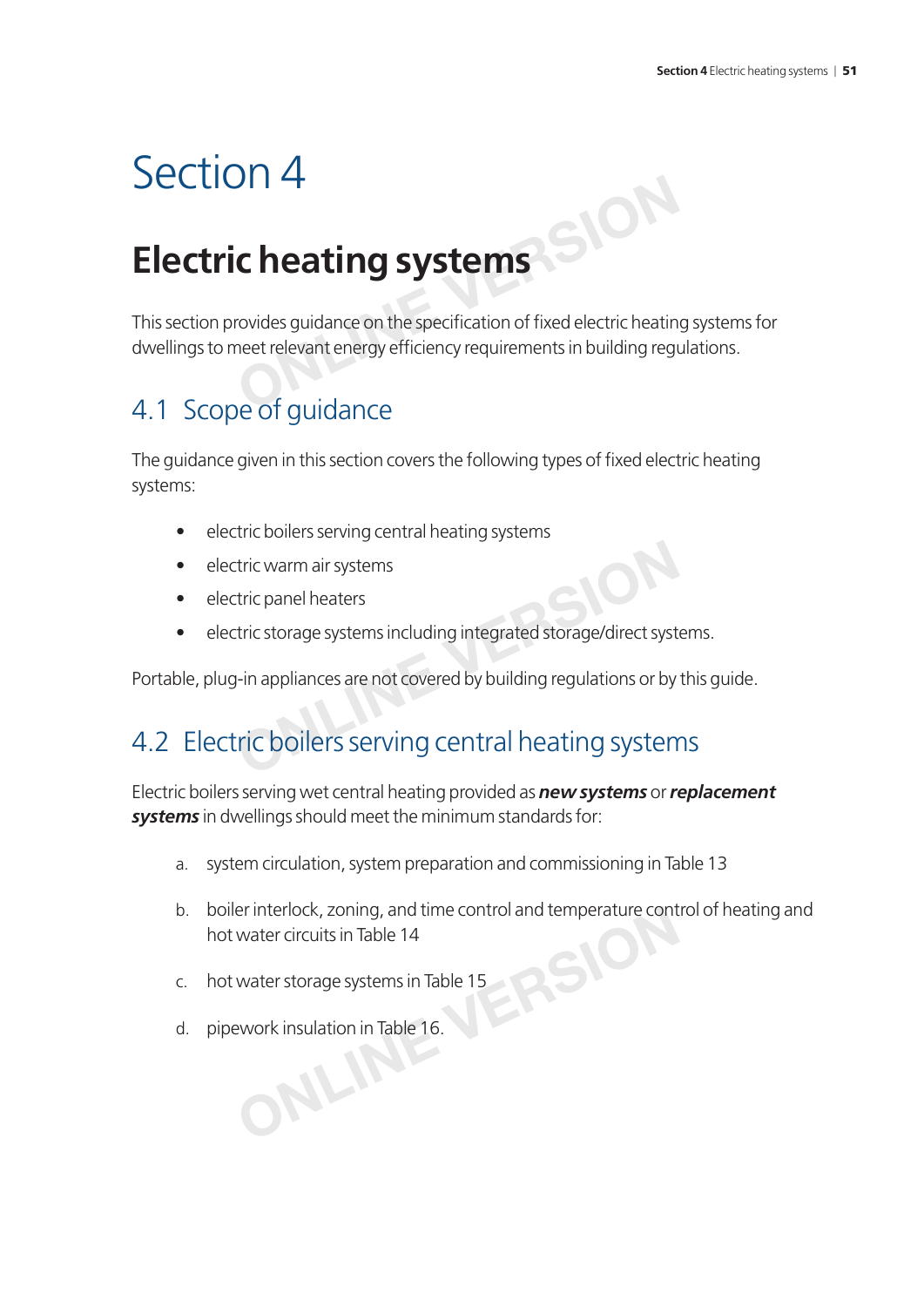| heating systems                                                 |                                                                                                                                                                                                                                                                                                                                                                                                                                                | Table 13: Recommended minimum standards for system circulation, preparation and commissioning for electric wet central                                 |                                                                                                                                                                                                                                                                                                                                                                                                                                                 |
|-----------------------------------------------------------------|------------------------------------------------------------------------------------------------------------------------------------------------------------------------------------------------------------------------------------------------------------------------------------------------------------------------------------------------------------------------------------------------------------------------------------------------|--------------------------------------------------------------------------------------------------------------------------------------------------------|-------------------------------------------------------------------------------------------------------------------------------------------------------------------------------------------------------------------------------------------------------------------------------------------------------------------------------------------------------------------------------------------------------------------------------------------------|
| Electric wet<br>heating                                         | New systems                                                                                                                                                                                                                                                                                                                                                                                                                                    | Replacement systems                                                                                                                                    | Supplementary information                                                                                                                                                                                                                                                                                                                                                                                                                       |
| circulation<br>System<br>1.0                                    | domestic hot water primary circuits<br>nstructions advise installation of a<br>ve fully<br>bypass, then an automatic bypass<br>Systems for space heating and<br>in new dwellings should hav<br>f the boiler manufacturer's<br>valve should be used.<br>pumped circulation.<br>ā.<br>.<br>ف                                                                                                                                                     | should be converted to fully pumped<br>systems with semi-gravity circulation<br>When boilers are replaced, existing<br>As new systems.<br>circulation. |                                                                                                                                                                                                                                                                                                                                                                                                                                                 |
| preparation<br>and water<br>treatment<br>System<br>$\mathbf{S}$ | formulation should be added to the<br>on how to prepare and commission<br>a. Central heating systems should be<br>primary circuit to control corrosion<br>would be to follow the guidance<br>horoughly cleaned and flushed<br>During final filling of the system<br>systems given in BS7593:2006.<br>and the formation of scale and<br>before installing a new boiler.<br>sludge. Reasonable provision<br>a chemical water treatment<br>.<br>ف | As for new systems.                                                                                                                                    | of practice for treatment of water in<br>use of chemical limescale inhibitors,<br>domestic hot water central heating<br>Limescale can be controlled by the<br>electrolytic scale reducers or water<br>Inhibitors should as a minimum be<br>combined corrosion and limescale<br>treatment is BS 7593:2006 "Code<br>inhibitors, polyphosphate dosing,<br>The relevant standard for water<br><b>BuildCert approved.</b><br>sotteners.<br>systems". |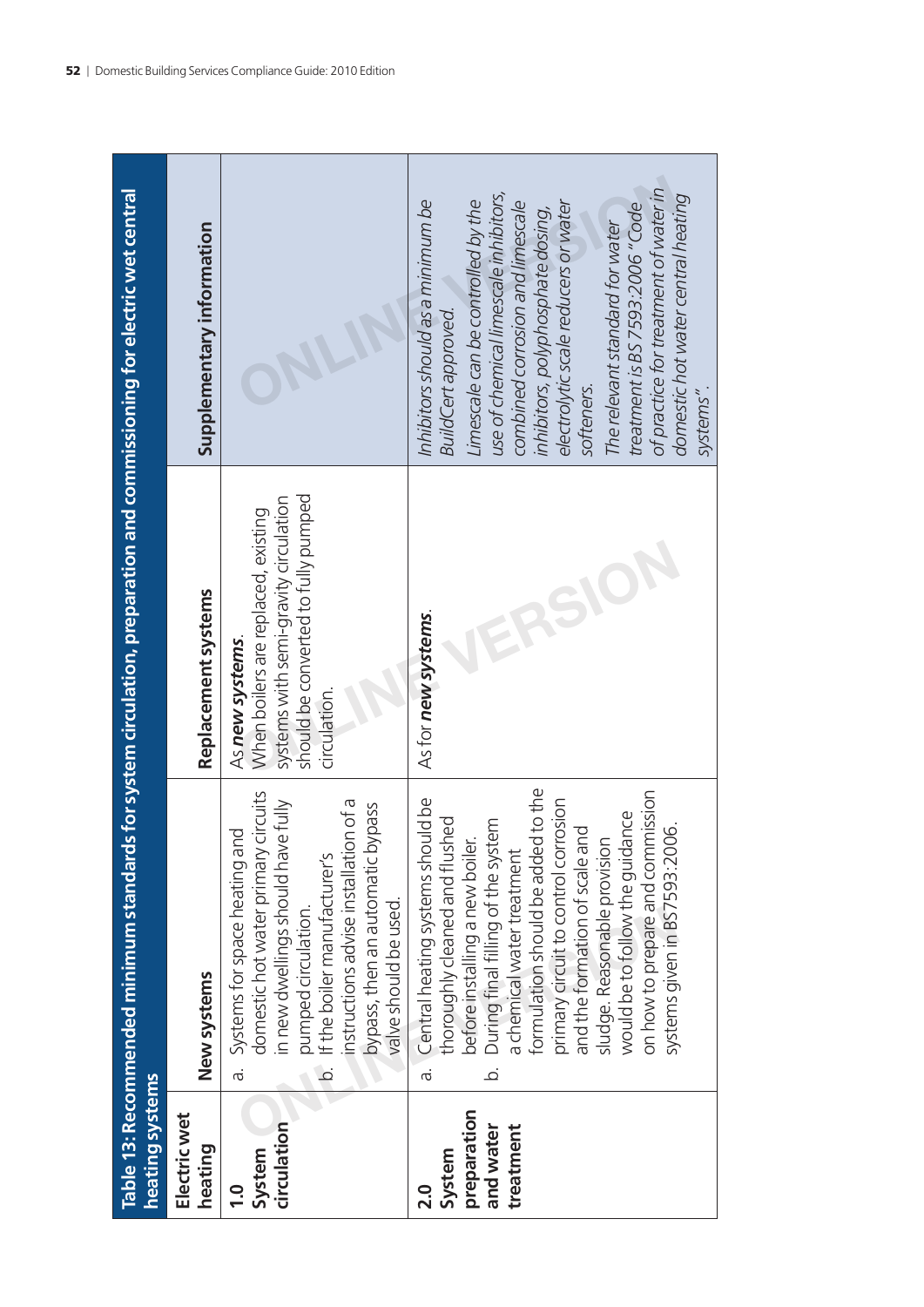|                        | Table 13: Recommended minimum standards for system circulation, preparation and commissioning for electric wet central<br>heating systems (continued) |                     |                                                                                   |
|------------------------|-------------------------------------------------------------------------------------------------------------------------------------------------------|---------------------|-----------------------------------------------------------------------------------|
| Electric wet           |                                                                                                                                                       |                     |                                                                                   |
| heating                | New systems                                                                                                                                           | Replacement systems | Supplementary information                                                         |
| System<br>2.0          | Iation<br>Installers should also refer to the<br>boiler manufacturer's install<br>ن                                                                   |                     | an increased potential for corrosion,<br>BS 7593 notes that soft water has        |
| preparation            | instructions for appropriate                                                                                                                          |                     | and this may influence the choice of                                              |
| and water<br>treatment | boiler<br>treatment products and special<br>requirements for individual                                                                               |                     | artificially softened, it is advisable to<br>corrosion inhibitor. Where water is  |
| (continued)            | models.                                                                                                                                               |                     | feed unsoftened water not only to                                                 |
|                        | d. Where the mains total water                                                                                                                        |                     | drinking water taps, but also to the                                              |
|                        | hardness exceeds 200 parts per<br>million, and if required by the                                                                                     |                     | areas, the boiler manufacturer should<br>boiler primary circuit. In soft water    |
|                        | manufacturer, provisions should                                                                                                                       |                     | be consulted for advice.                                                          |
|                        | be made to treat the feed water to                                                                                                                    |                     | In order to avoid loss and consequent                                             |
|                        | water heaters and the hot water                                                                                                                       |                     | replacement of circulating fluid and                                              |
|                        | circuit of combination boilers to                                                                                                                     |                     | water treatment when removing                                                     |
|                        | reduce the rate of accumulation                                                                                                                       |                     | radiators for service or maintenance,                                             |
|                        | of lime scale and the consequent                                                                                                                      |                     | it is advisable to install radiator valves                                        |
|                        | reduction in energy efficiency.                                                                                                                       |                     | that can isolate not only the heating<br>circuit but also seal off the radiators. |
|                        |                                                                                                                                                       |                     |                                                                                   |
| Commiss-<br>3.0        | commissioning should be followed<br>Manufacturers' instructions for<br>ā.                                                                             | As for new systems. |                                                                                   |
| ioning                 | and a commissioning record should                                                                                                                     |                     |                                                                                   |
|                        | be completed to show compliance.                                                                                                                      |                     |                                                                                   |
|                        | The installer should give a full<br>$\overline{Q}$                                                                                                    |                     |                                                                                   |
|                        | explanation of the system and its                                                                                                                     |                     |                                                                                   |
|                        | operation to the user, including the                                                                                                                  |                     |                                                                                   |
|                        | manufacturer's user manual where                                                                                                                      |                     |                                                                                   |
|                        | provided.                                                                                                                                             |                     |                                                                                   |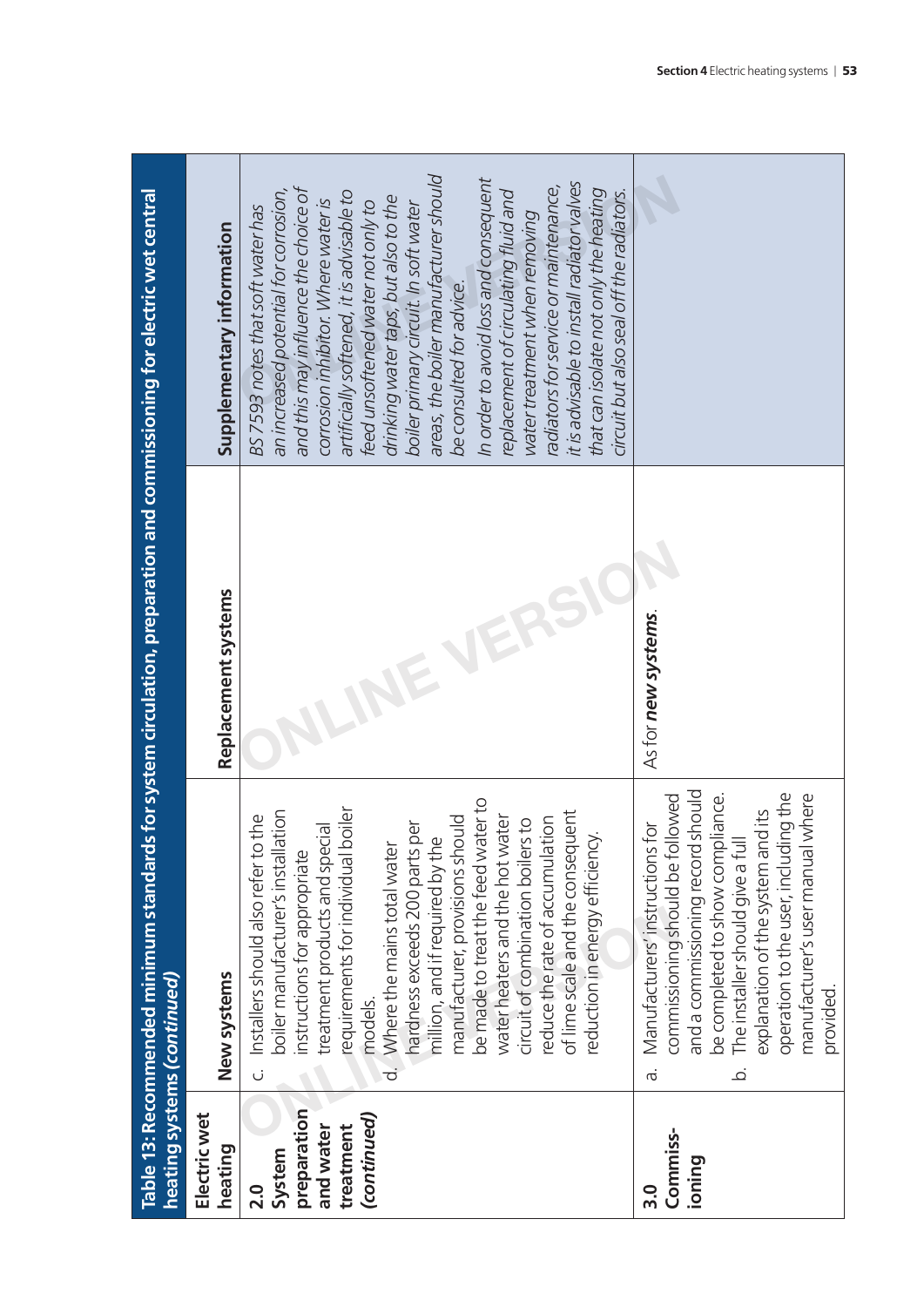|                                                          | Table 14: Recommended minimum standards for control of electric wet central heating systems                                                                                                                                                                                                                                                                                                                                                                                                                                                                                                                                            |                     |
|----------------------------------------------------------|----------------------------------------------------------------------------------------------------------------------------------------------------------------------------------------------------------------------------------------------------------------------------------------------------------------------------------------------------------------------------------------------------------------------------------------------------------------------------------------------------------------------------------------------------------------------------------------------------------------------------------------|---------------------|
| Electric wet<br>heating                                  | New systems                                                                                                                                                                                                                                                                                                                                                                                                                                                                                                                                                                                                                            | Replacement systems |
| temperature<br>control<br><b>Boiler</b><br>$\frac{0}{1}$ | control and be capable of modulating the power input<br>The boiler should be fitted with a flow temperature<br>to the primary water depending on space heating<br>conditions.<br>$\dot{\sigma}$                                                                                                                                                                                                                                                                                                                                                                                                                                        | As for new systems. |
| <b>Boiler interlock</b><br>2.0                           | system should have a boiler interlock in which controls<br>are wired so that when there is no call for heat from<br>thermostatic radiator valves (TRVs) alone does not<br>either the space heating or hot water circuits then<br>If the boiler also supplies domestic hot water, the<br>the boiler and pump are switched off. The use of<br>provide interlock.<br>$\overline{\sigma}$                                                                                                                                                                                                                                                  | As for new systems. |
| Zoning<br>3.0                                            | sub-zoning of temperature control is not appropriate.<br>zones with independent temperature control, one of<br>living area is greater than 70% of the total floor area,<br>m <sup>2</sup> should be divided into at least two space heating<br>Dwellings with a total usable floor area greater than<br>150 m <sup>2</sup> should be provided with at least two space<br>For single-storey open-plan dwellings in which the<br>Dwellings with a total usable floor area up to 150<br>heating zones, each having separate timing and<br>which is assigned to the living area.<br>temperature controls.<br>.<br>ف<br>ن<br>$\vec{\sigma}$ | As for new systems. |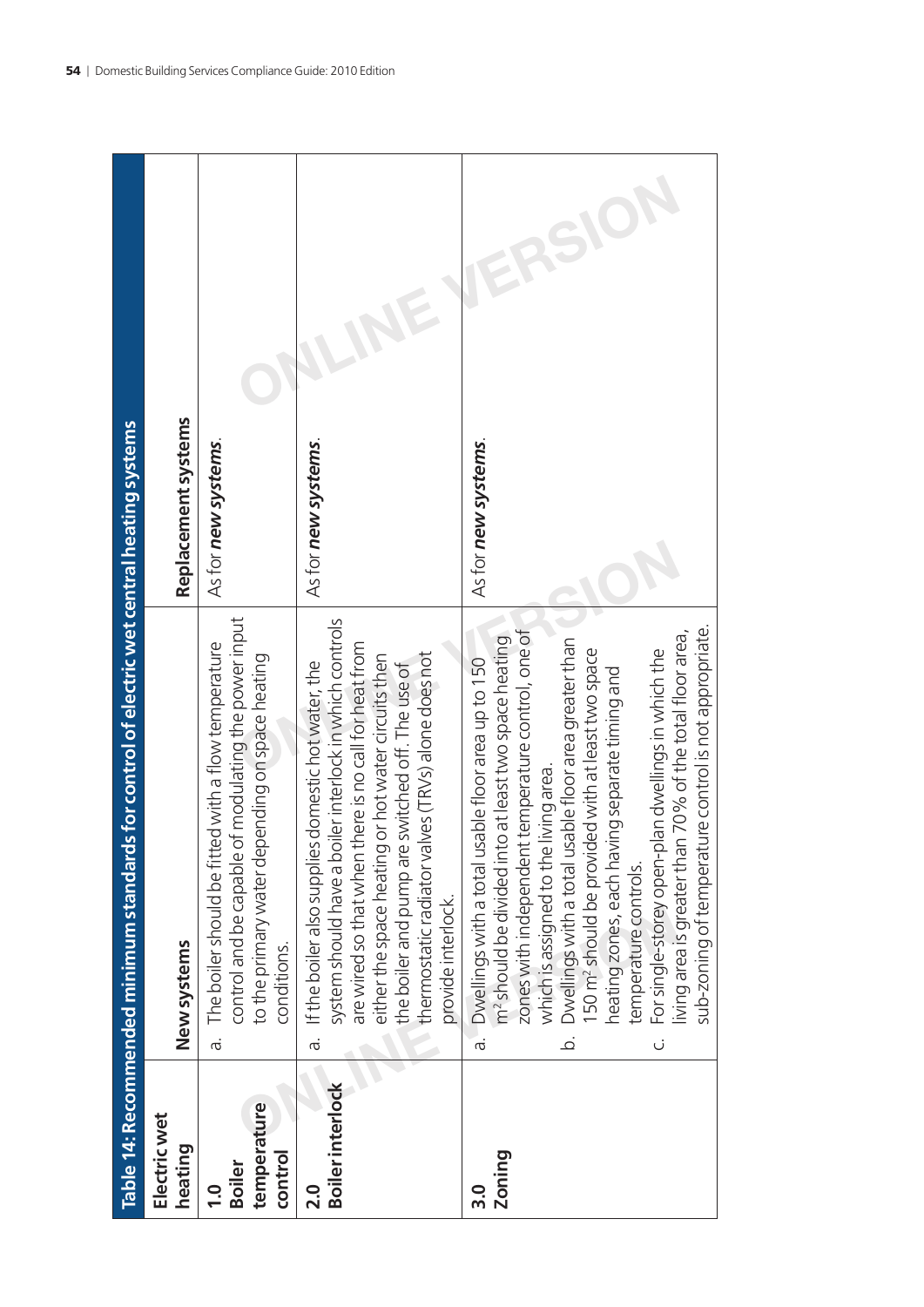|                                                                                                           | Table 14: Recommended minimum standards for control of electric wet central heating systems (continued)                                                                                                                                                                                                                                                                                                                                                                                                                                                                                                                                                                                                                                                                                                                                |                      |
|-----------------------------------------------------------------------------------------------------------|----------------------------------------------------------------------------------------------------------------------------------------------------------------------------------------------------------------------------------------------------------------------------------------------------------------------------------------------------------------------------------------------------------------------------------------------------------------------------------------------------------------------------------------------------------------------------------------------------------------------------------------------------------------------------------------------------------------------------------------------------------------------------------------------------------------------------------------|----------------------|
| Electric wet<br>heating                                                                                   | New systems                                                                                                                                                                                                                                                                                                                                                                                                                                                                                                                                                                                                                                                                                                                                                                                                                            | Replacement systems  |
| control of space<br>Temperature<br>heating<br>4.0                                                         | individual radiator controls such as thermostatic<br>radiator valves (TRVs) on all radiators other than<br>Separate temperature control of zones within the<br>in reference rooms (with a thermostat) and<br>room thermostats or programmable room<br>dwelling should be provided, using:<br>thermostats in all zones; and<br>bathrooms.<br>÷<br>$\dot{\sigma}$                                                                                                                                                                                                                                                                                                                                                                                                                                                                        | As for new systems.* |
| space and water<br>Time control of<br>heating<br>5.0                                                      | programmable room thermostat(s) to the heating<br>a full programmer with separate timing to each<br>Time control of space and water heating should be<br>circuit(s), with separate timing of the hot water<br>two or more separate timers providing itiming<br>control to each circuit; or<br>provided by:<br>circuit;<br>circuit.<br>.<br>≔<br>a.                                                                                                                                                                                                                                                                                                                                                                                                                                                                                     | As for new systems.  |
| Supplementary information<br>interlock control requirements.<br>www.heatingcontrols.org.uk.<br>website at | system has to be drained down, it would be good practice to install thermostatic radiator valves (or equivalent) on all radiators other than in<br>More details on control systems can be found in manufacturers' literature and on the The Association of Controls Manufacturers (TACMA)<br>Controls may be provided by any boiler management control system that meets the specified zoning, timing and temperature and boiler<br>*When an individual system component – such as the boiler or a room thermostat – is being replaced, it is not necessary to upgrade the<br>whole system. However, while not essential for compliance with building regulations, in the case of a boiler replacement, because the<br>the room with the main thermostat, provided the radiators are suitable and pipework does not need to be altered |                      |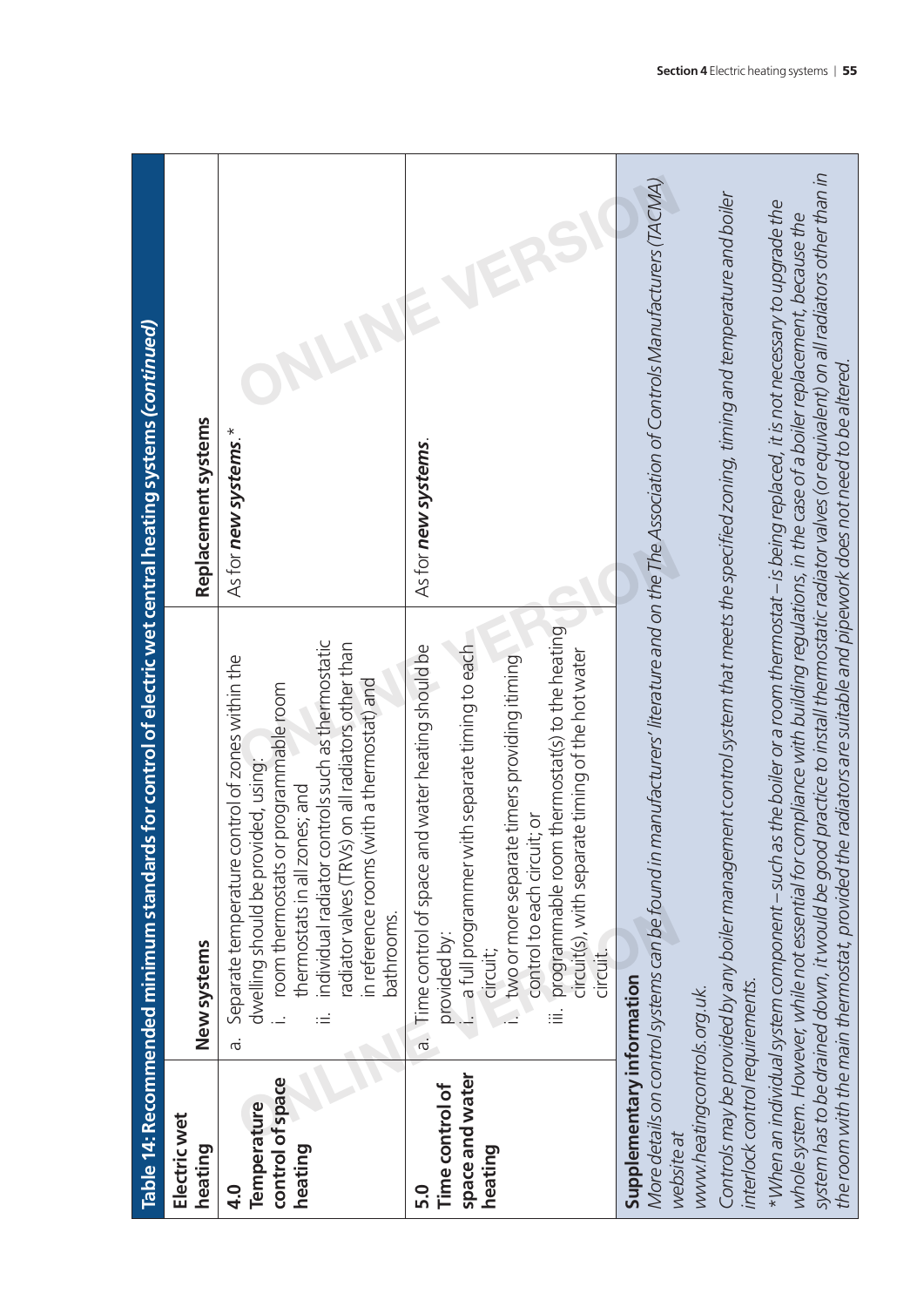|                                                                                                  | Table 15: Recommended minimum standards for hot water storage in electric wet central heating systems                                                                                                                                                                                                                                                                                                                                                                                                                                                                                                                                                                                                                                                                                                                                                                                                                                                                                                     |                                                                                                                                                                                                                                                                                                                                                                                       |
|--------------------------------------------------------------------------------------------------|-----------------------------------------------------------------------------------------------------------------------------------------------------------------------------------------------------------------------------------------------------------------------------------------------------------------------------------------------------------------------------------------------------------------------------------------------------------------------------------------------------------------------------------------------------------------------------------------------------------------------------------------------------------------------------------------------------------------------------------------------------------------------------------------------------------------------------------------------------------------------------------------------------------------------------------------------------------------------------------------------------------|---------------------------------------------------------------------------------------------------------------------------------------------------------------------------------------------------------------------------------------------------------------------------------------------------------------------------------------------------------------------------------------|
| Electric wet<br>heating                                                                          | New and replacement systems                                                                                                                                                                                                                                                                                                                                                                                                                                                                                                                                                                                                                                                                                                                                                                                                                                                                                                                                                                               | Supplementary information                                                                                                                                                                                                                                                                                                                                                             |
| cylinders heated<br>Vented systems<br>primarily by<br>-including<br>electricity<br>$\frac{0}{1}$ | should also be labelled as complying with the heat loss<br>c. For vented replacement systems, electrically heated<br>heated combination units as well as other electrically<br>electrically heated combination units as well as other<br>combination units should be insulated such that the<br>$Q = 1.15 \times (0.2 + 0.051V^{2/3})$ kWh/day, where V is the<br>the heat loss does not exceed the value $Q = 1.28x$<br>cylinder volume in litres. This applies to electrically<br>(0.2+0.051V <sup>223</sup> ) kWh/day, where V is the nominal<br>combination units should be insulated such that<br>Vented copper hot water storage vessels should<br>nominal cylinder volume in litres. This applies to<br>b. Vented cylinders in materials other than copper<br>For vented <b>new systems</b> , electrically heated<br>heat loss does not exceed the value<br>comply with BS 1566 or BS 3198.<br>electrically heated cylinders.<br>requirements of BS 1566.<br>heated cylinders.<br>.<br>க<br>.<br>ರ | purposes. Open vented copper cylinders. Requirements<br>BS EN 12897 "Water supply. Specification for indirectly<br>BS 1566: 2002 "Copper indirect cylinders for domestic<br>BS3198:1981 "Specification for copper hot water<br>storage combination units for domestic purposes"<br>heated unvented (closed) storage water heaters".<br>and test methods".<br><b>British Standards</b> |
|                                                                                                  |                                                                                                                                                                                                                                                                                                                                                                                                                                                                                                                                                                                                                                                                                                                                                                                                                                                                                                                                                                                                           |                                                                                                                                                                                                                                                                                                                                                                                       |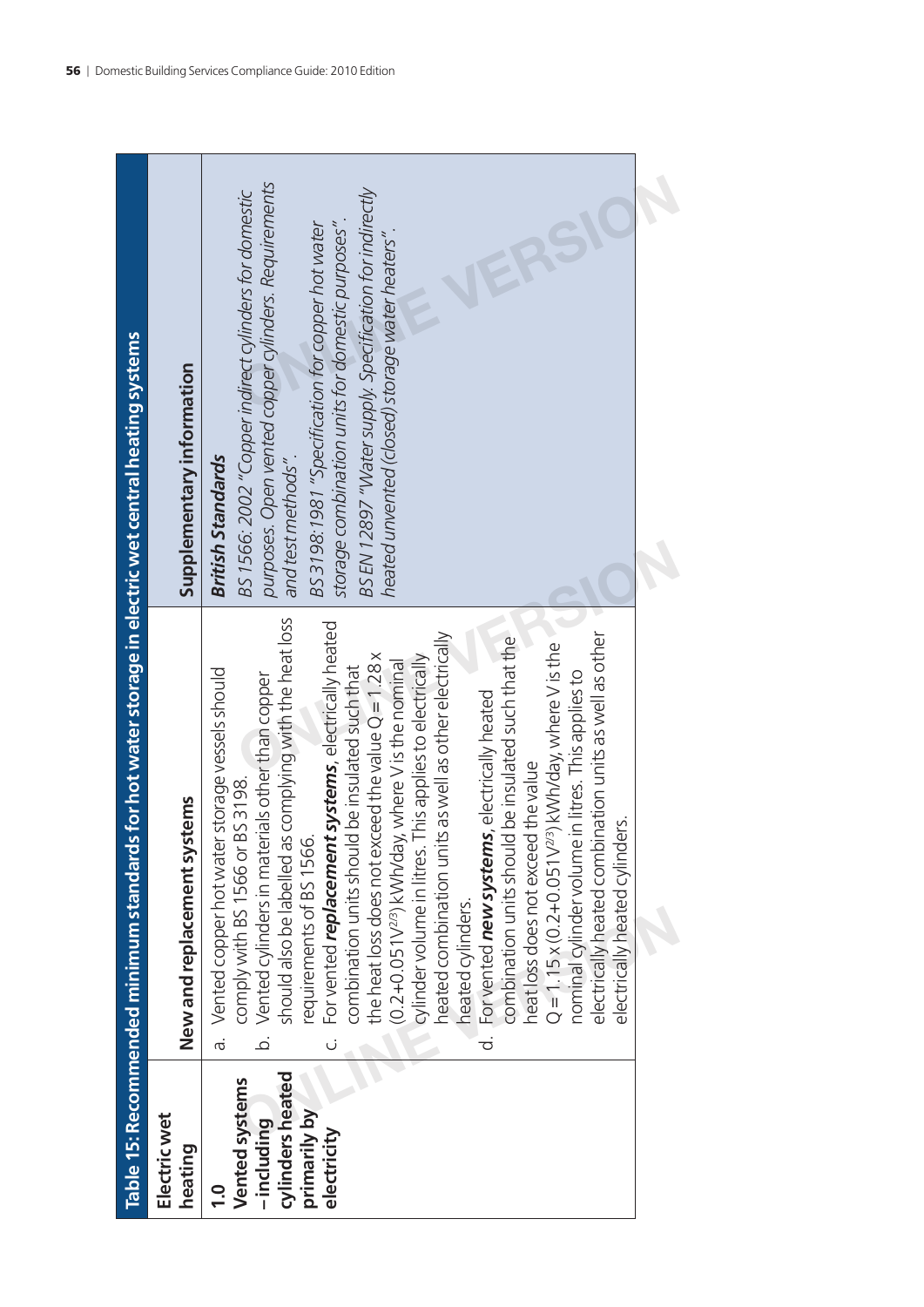|                                                                                                                   | Supplementary information      |                                                                                                                                                                                                                                                                                                                                                                                                                                                                                                                                                              |                                                                                                                                                                                                                                                                                                                                                                                                                                                                                                                                                                                                                                                                                                                                    |
|-------------------------------------------------------------------------------------------------------------------|--------------------------------|--------------------------------------------------------------------------------------------------------------------------------------------------------------------------------------------------------------------------------------------------------------------------------------------------------------------------------------------------------------------------------------------------------------------------------------------------------------------------------------------------------------------------------------------------------------|------------------------------------------------------------------------------------------------------------------------------------------------------------------------------------------------------------------------------------------------------------------------------------------------------------------------------------------------------------------------------------------------------------------------------------------------------------------------------------------------------------------------------------------------------------------------------------------------------------------------------------------------------------------------------------------------------------------------------------|
| Table 15: Recommended minimum standards for hot water storage in electric wet central heating systems (continued) | New and replacement systems    | electrically heated combination units as well as other<br>Water Research Council or other accredited body as<br>$Q = 1.15 \times (0.2 + 0.051V^{2/3})$ kWh/day, where V is the<br>insulated such that their heat loss does not exceed<br>Cylinders heated primarily by electricity should be<br>Products should either comply with BS EN 12897,<br>or be certified by the British Board of Agrément,<br>nominal cylinder volume in litres. This applies to<br>complying with building regulations.<br>electrically heated cylinders.<br>à.<br>$\overline{Q}$ | provision for, two thermostatically controlled electrical<br>The lower element should be capable of heating up at<br>east 85% of the cylinder contents.<br>Cylinders should either be factory fitted with, or have<br>reheating to 60°C from the off peak element, at least<br>The lower element should be connected to utilise the<br>The upper element should be capable of heating at<br>off peak" electricity tariff and the upper for boost<br>The vessel should be designed such that following<br>80% of the contents can be drawn off at 45°C or<br>heating elements or immersion heaters.<br>above at a flow rate of 0.25 l/s.<br>east 60 litres of water.<br>operation.<br>$\overline{\sigma}$<br>.<br>ف<br>ಕ<br>نه<br>ن |
|                                                                                                                   | <b>Electric wet</b><br>heating | cylinders heated<br>primarily by<br>Unvented<br>including<br>electricity<br>systems-<br>$\frac{0}{2}$                                                                                                                                                                                                                                                                                                                                                                                                                                                        | Vented and<br>unvented<br>systems<br><u>ი</u>                                                                                                                                                                                                                                                                                                                                                                                                                                                                                                                                                                                                                                                                                      |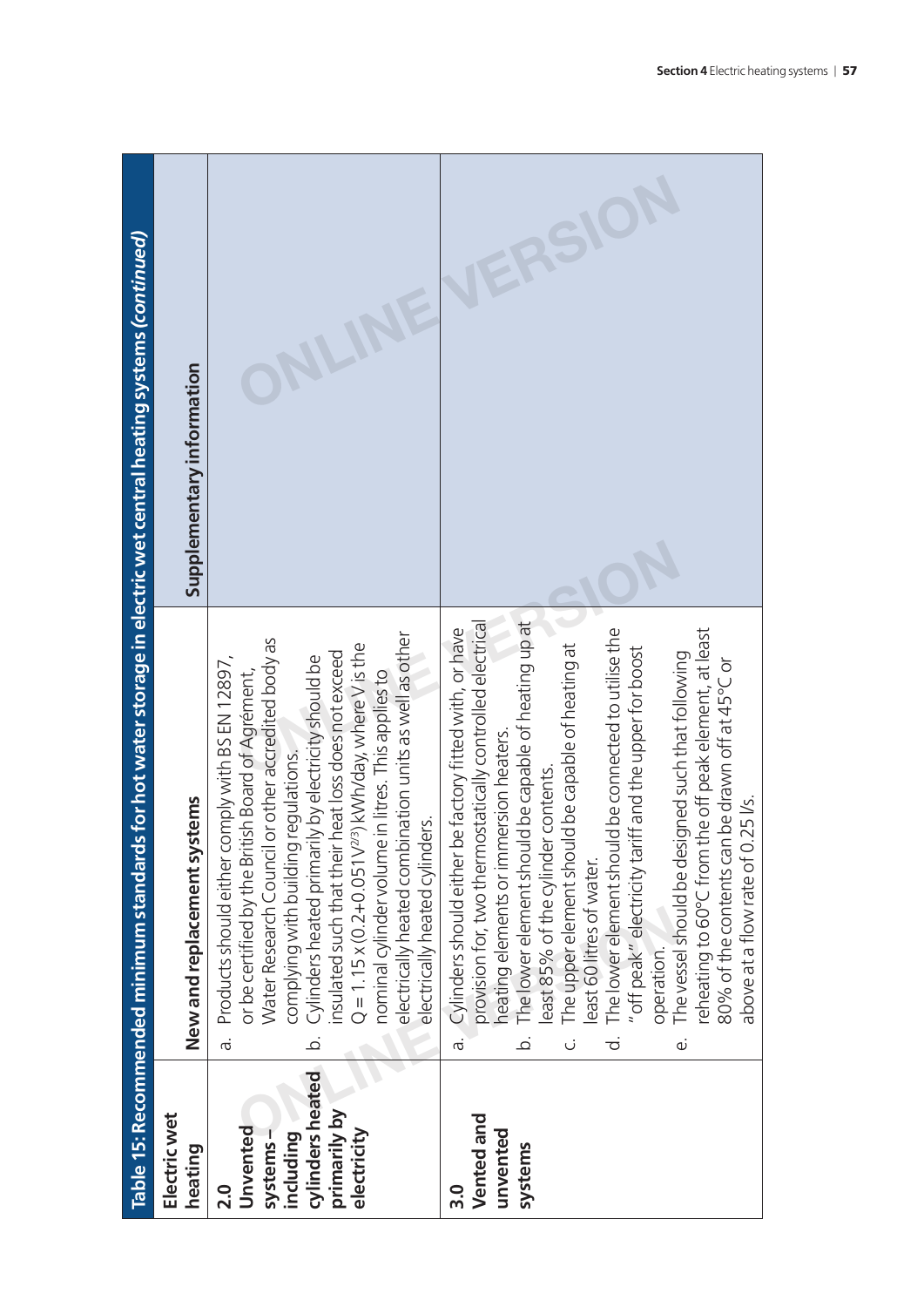|                                | Table 15: Recommended minimum standards for hot water storage in electric wet central heating systems (continued)                                                                                                                                                                                                                                                                                     |                           |
|--------------------------------|-------------------------------------------------------------------------------------------------------------------------------------------------------------------------------------------------------------------------------------------------------------------------------------------------------------------------------------------------------------------------------------------------------|---------------------------|
| Electric wet<br>heating        | New and replacement systems                                                                                                                                                                                                                                                                                                                                                                           | Supplementary information |
| Primary stores<br>$\mathbf{q}$ | Unvented hot water storage system products should<br>Primary storage systems should meet the insulation<br>the British Board of Agrément, the Water Research<br>standard as set by an accredited test body such as<br>comply with BS EN 12897:2006 or an equivalent<br>Performance specification for thermal stores.<br>requirements of the Hot Water Association<br>Council, or KIWA<br>.<br>ف<br>ā. |                           |
| Labelling<br>5.0               | All hot water storage vessels should carry a label with<br>the following information:<br>. type of vessel;<br>$\overline{d}$ .                                                                                                                                                                                                                                                                        |                           |
|                                | Vented copper hot water cylinders should carry clear<br>registered firm status or reference to an equivalent<br>abelling on the product such as a BSI Kitemark,<br>iv. heat exchanger performance in kW.<br>iii. standing heat loss in kWh/day;<br>litres;<br>nominal capacity in<br>.<br>ف                                                                                                           |                           |
|                                | Vented cylinders which are not of copper construction<br>should be labelled as complying with the heat loss and<br>thermal systems, see Section 11, Solar water heating.<br>For labelling of hot water storage vessels in solar<br>heat exchanger requirements of BS 1566.<br>quality control scheme.<br>$\overline{a}$<br>ن                                                                          |                           |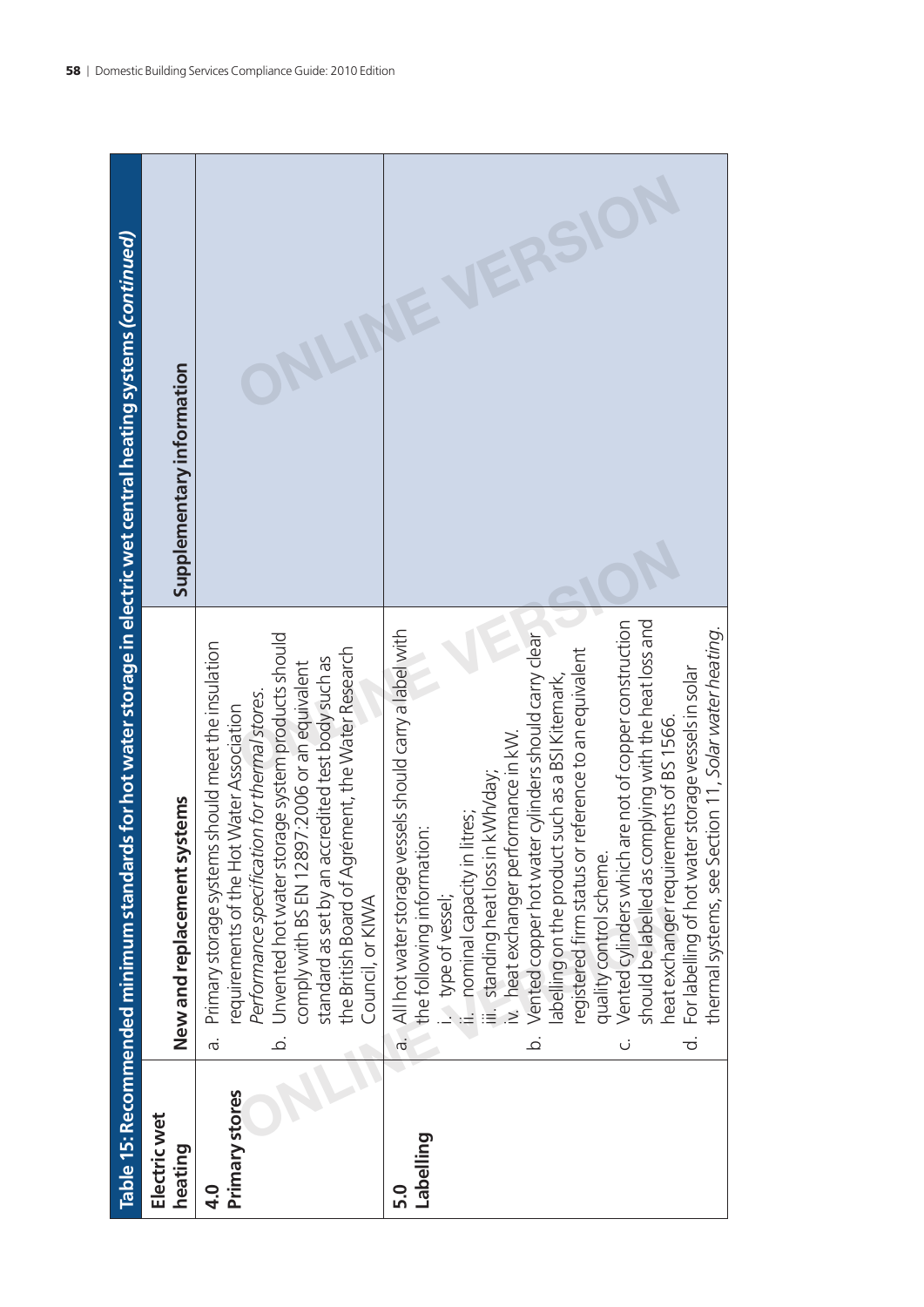# **Table 16: Recommended minimum standards for insulation of pipework in central heating**

|    | ani standards for msalation or pipework in tenti<br>systems with electric boilers                                                                                                                                                                                                                                                                                                                                                                                                                                                                                                                                                                      |                                                                                                                                                                                                                                                                                                                                       |                                                                                                                                                                                                                   |  |  |
|----|--------------------------------------------------------------------------------------------------------------------------------------------------------------------------------------------------------------------------------------------------------------------------------------------------------------------------------------------------------------------------------------------------------------------------------------------------------------------------------------------------------------------------------------------------------------------------------------------------------------------------------------------------------|---------------------------------------------------------------------------------------------------------------------------------------------------------------------------------------------------------------------------------------------------------------------------------------------------------------------------------------|-------------------------------------------------------------------------------------------------------------------------------------------------------------------------------------------------------------------|--|--|
|    | <b>New systems</b>                                                                                                                                                                                                                                                                                                                                                                                                                                                                                                                                                                                                                                     | <b>Supplementary information</b>                                                                                                                                                                                                                                                                                                      |                                                                                                                                                                                                                   |  |  |
| a. | Pipes should be insulated to comply with the<br>maximum permissible heat loss indicated in<br>the Supplementary Information column, and<br>labelled accordingly, as follows:<br>Primary circulation pipes for heating and hot<br>i.<br>water circuits should be insulated wherever<br>they pass outside the heated living space or<br>through voids which communicate with and<br>are ventilated from unheated spaces.<br>Primary circulation pipes for domestic<br>ii.<br>hot water circuits should be insulated<br>throughout their length, subject only to<br>practical constraints imposed by the need<br>to penetrate joists and other structural | Insulation of pipework in unheated<br>areas<br>Extra provision may need to be made to<br>protect central heating and hot water<br>Guidance is available in:<br>thermal insulating materials for pipes,<br>$-40^{\circ}$ C to $+700^{\circ}$ C".<br>avoiding risks", 2002 Edition.                                                     | pipework in unheated areas against freezing.<br>BS 5422:2009 "Method for specifying<br>tanks, vessels, ductwork and equipment<br>operating within the temperature range<br>BRE Report No 262 "Thermal insulation: |  |  |
|    | elements.<br>iii. All pipes connected to hot water storage<br>vessels, including the vent pipe, should be<br>insulated for at least 1 metre from their<br>points of connection to the cylinder (or they<br>should be insulated up to the point where<br>they become concealed).<br>iv. If secondary circulation is used, all pipes kept<br>hot by that circulation should be insulated.                                                                                                                                                                                                                                                                | Where insulation is labelled as complying<br>with this guide, it must not exceed the<br>following heat loss levels:<br><b>Pipe outside</b>                                                                                                                                                                                            |                                                                                                                                                                                                                   |  |  |
|    |                                                                                                                                                                                                                                                                                                                                                                                                                                                                                                                                                                                                                                                        | diameter                                                                                                                                                                                                                                                                                                                              | <b>Maximum</b><br>heat loss*                                                                                                                                                                                      |  |  |
|    | <b>Replacement systems</b>                                                                                                                                                                                                                                                                                                                                                                                                                                                                                                                                                                                                                             | 8 <sub>mm</sub>                                                                                                                                                                                                                                                                                                                       | 7.06 W/m                                                                                                                                                                                                          |  |  |
|    | a. Whenever a boiler or hot water storage vessel                                                                                                                                                                                                                                                                                                                                                                                                                                                                                                                                                                                                       | $10$ mm                                                                                                                                                                                                                                                                                                                               | 7.23 W/m                                                                                                                                                                                                          |  |  |
|    | is replaced in an existing system, any pipes that                                                                                                                                                                                                                                                                                                                                                                                                                                                                                                                                                                                                      | $12 \, \text{mm}$                                                                                                                                                                                                                                                                                                                     | 7.35 W/m                                                                                                                                                                                                          |  |  |
|    | are exposed as part of the work or are otherwise                                                                                                                                                                                                                                                                                                                                                                                                                                                                                                                                                                                                       | $15$ mm                                                                                                                                                                                                                                                                                                                               | 7.89 W/m                                                                                                                                                                                                          |  |  |
|    | accessible should be insulated as recommended<br>above - or to some lesser standard where                                                                                                                                                                                                                                                                                                                                                                                                                                                                                                                                                              | $22$ mm                                                                                                                                                                                                                                                                                                                               | 9.12 W/m                                                                                                                                                                                                          |  |  |
|    | practical constraints dictate.                                                                                                                                                                                                                                                                                                                                                                                                                                                                                                                                                                                                                         | $28$ mm                                                                                                                                                                                                                                                                                                                               | 10.07 W/m                                                                                                                                                                                                         |  |  |
|    |                                                                                                                                                                                                                                                                                                                                                                                                                                                                                                                                                                                                                                                        | $35$ mm                                                                                                                                                                                                                                                                                                                               | 11.08 W/m                                                                                                                                                                                                         |  |  |
|    |                                                                                                                                                                                                                                                                                                                                                                                                                                                                                                                                                                                                                                                        | 42 mm                                                                                                                                                                                                                                                                                                                                 | 12.19 W/m                                                                                                                                                                                                         |  |  |
|    |                                                                                                                                                                                                                                                                                                                                                                                                                                                                                                                                                                                                                                                        | 54 mm                                                                                                                                                                                                                                                                                                                                 | 14.12 W/m                                                                                                                                                                                                         |  |  |
|    | ONLINE                                                                                                                                                                                                                                                                                                                                                                                                                                                                                                                                                                                                                                                 | *In assessing the thickness of insulation<br>required, standardised conditions should<br>be assumed in all compliance calculations,<br>based on a horizontal pipe at 60°C in still air<br>loss limits to insulation thickness for specific<br>thermal conductivities is available in TIMSA<br>"HVAC guidance for achieving compliance | at 15°C. Further quidance on converting heat                                                                                                                                                                      |  |  |

*with Part L of the Building Regulations".*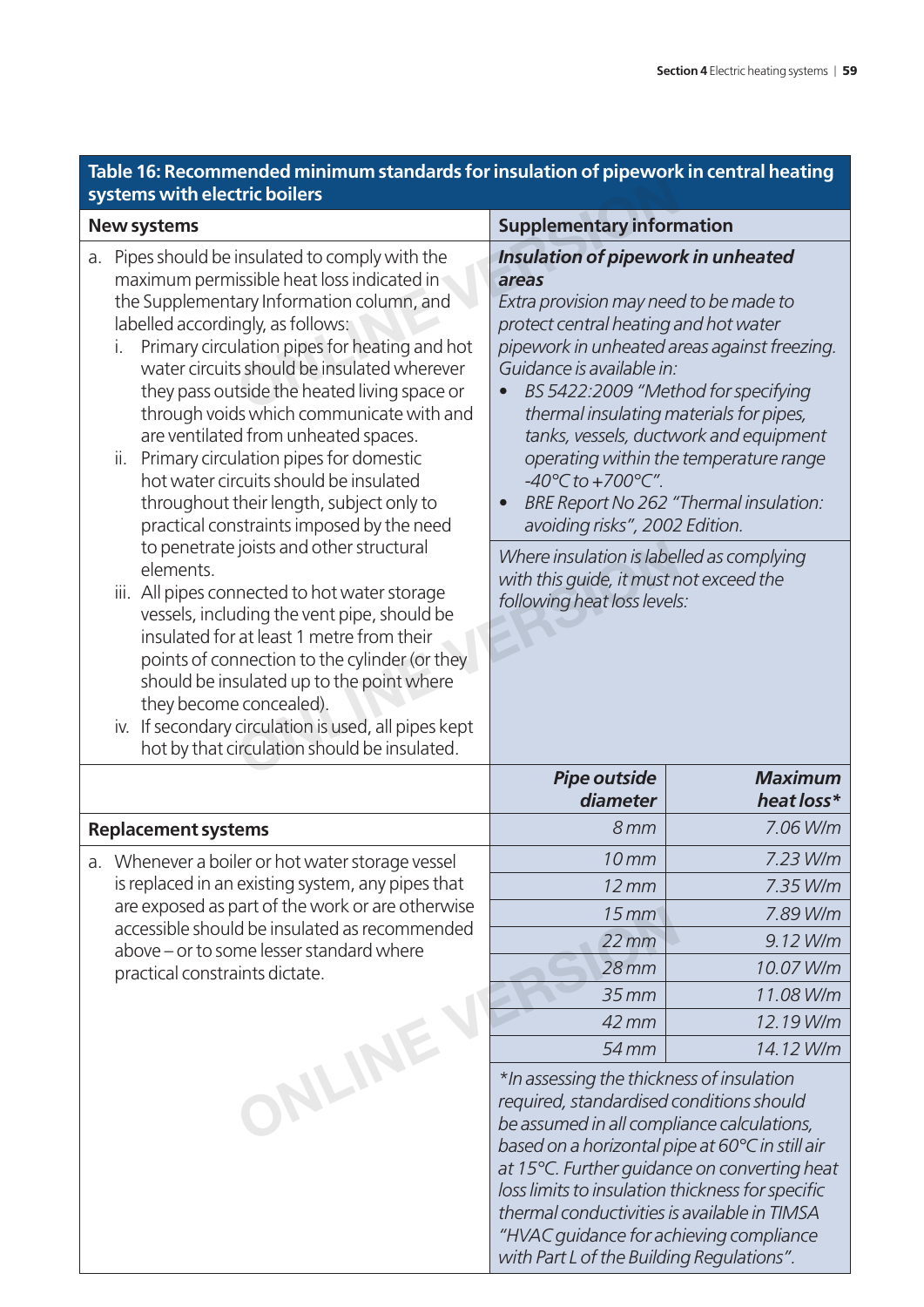# 4.3 Electric heating systems (other than electric boilers for central heating) I heating)<br>
ides guidance on the following types of fixed electric heating<br>
Discussions the following types of fixed electric heating<br>
Discussions the following integrated storage/direct system<br>
appliances are not covered

This section provides guidance on the following types of fixed electric heating systems:

- electric warm air systems
- electric panel heaters
- electric storage systems including integrated storage/direct systems.

Portable, plug-in appliances are not covered by this guide.

Fixed electric heating systems (other than electric boilers) provided as *new systems* and *replacement systems* should meet the minimum standards for time and temperature control in Table 17.

**ONLINE VERSION**

**ONLINE VERSION**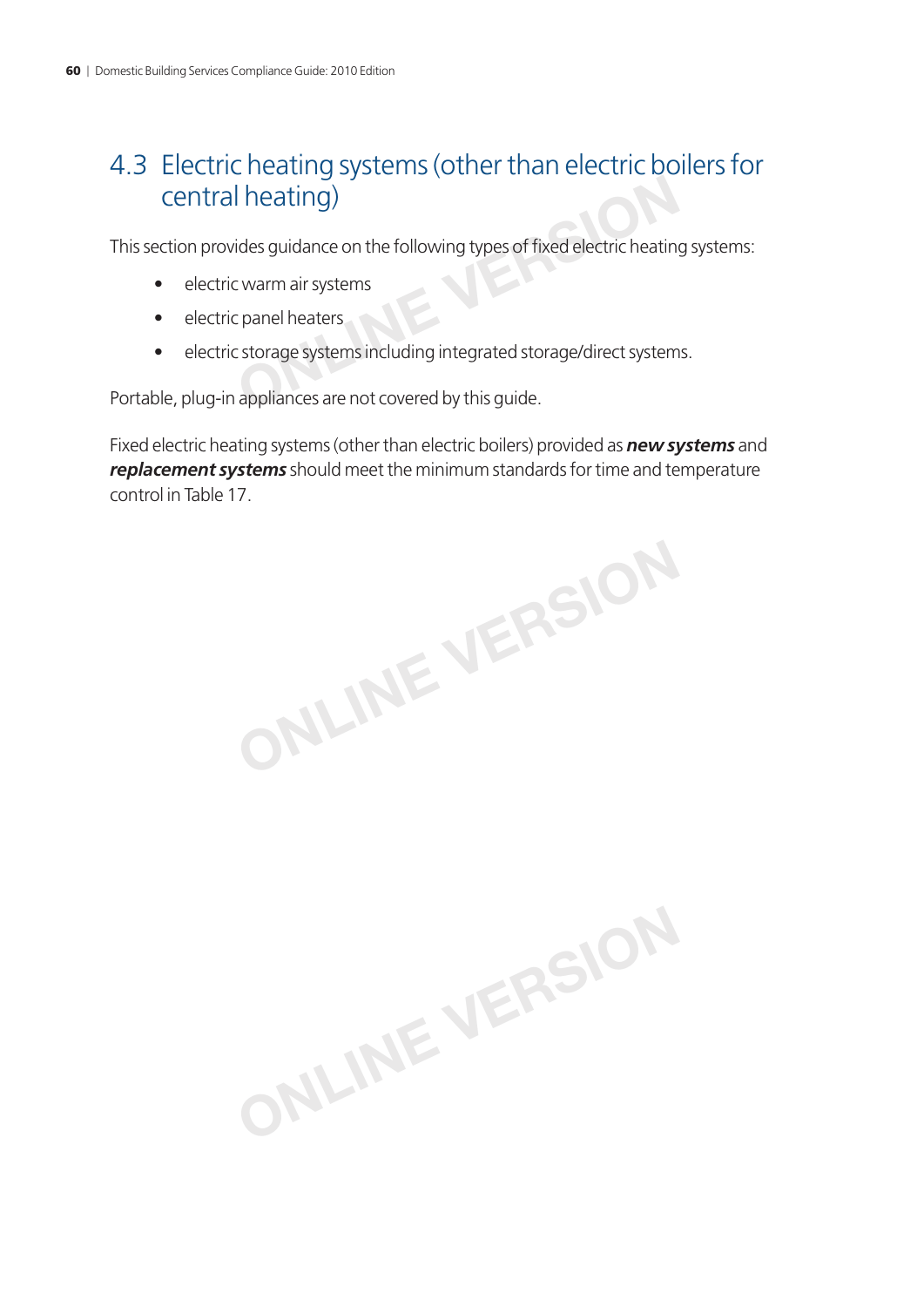| <b>Electric</b><br>heating<br><b>Supplementary</b><br>information<br><b>New and replacement systems</b><br>systems<br>Warm air<br>a. Time switch/programmer and<br>1.0<br>Time and<br>room thermostat; or<br>systems<br>programmable room thermostat.<br>temperature<br>$b^{\circ}$<br>control,<br>either<br>integral to<br>the heater<br>or external<br>2.0<br>Dwellings with a total usable<br>a.<br>floor area up to 150 m <sup>2</sup> should<br>Zone<br>be divided into at least two space<br>control<br>heating zones with independent<br>temperature control, one of which<br>is assigned to the living area.<br>b. Dwellings with a total usable floor<br>area greater than 150 m <sup>2</sup> should<br>be provided with at least two<br>space heating zones, each having<br>separate timing and temperature<br>controls. Time control should be<br>provided by:<br>multiple heating zone<br>programmers; or<br>a single multi-channel<br>ii.<br>programmer, or<br>iii. programmable room<br>thermostats, or<br>iv. separate timers to each circuit,<br><b>or</b><br>v. ia combination of (iii) and (iv)<br>above.<br>c. For single-storey open-plan<br>dwellings in which the living area is<br>greater than 70% of the total floor<br>area, sub-zoning of temperature |  | Table 17: Recommended minimum standards for control of primary and<br>secondary electric heating systems (other than with electric boilers) |  |
|----------------------------------------------------------------------------------------------------------------------------------------------------------------------------------------------------------------------------------------------------------------------------------------------------------------------------------------------------------------------------------------------------------------------------------------------------------------------------------------------------------------------------------------------------------------------------------------------------------------------------------------------------------------------------------------------------------------------------------------------------------------------------------------------------------------------------------------------------------------------------------------------------------------------------------------------------------------------------------------------------------------------------------------------------------------------------------------------------------------------------------------------------------------------------------------------------------------------------------------------------------------------------------|--|---------------------------------------------------------------------------------------------------------------------------------------------|--|
|                                                                                                                                                                                                                                                                                                                                                                                                                                                                                                                                                                                                                                                                                                                                                                                                                                                                                                                                                                                                                                                                                                                                                                                                                                                                                  |  |                                                                                                                                             |  |
|                                                                                                                                                                                                                                                                                                                                                                                                                                                                                                                                                                                                                                                                                                                                                                                                                                                                                                                                                                                                                                                                                                                                                                                                                                                                                  |  |                                                                                                                                             |  |
|                                                                                                                                                                                                                                                                                                                                                                                                                                                                                                                                                                                                                                                                                                                                                                                                                                                                                                                                                                                                                                                                                                                                                                                                                                                                                  |  | control is not appropriate.                                                                                                                 |  |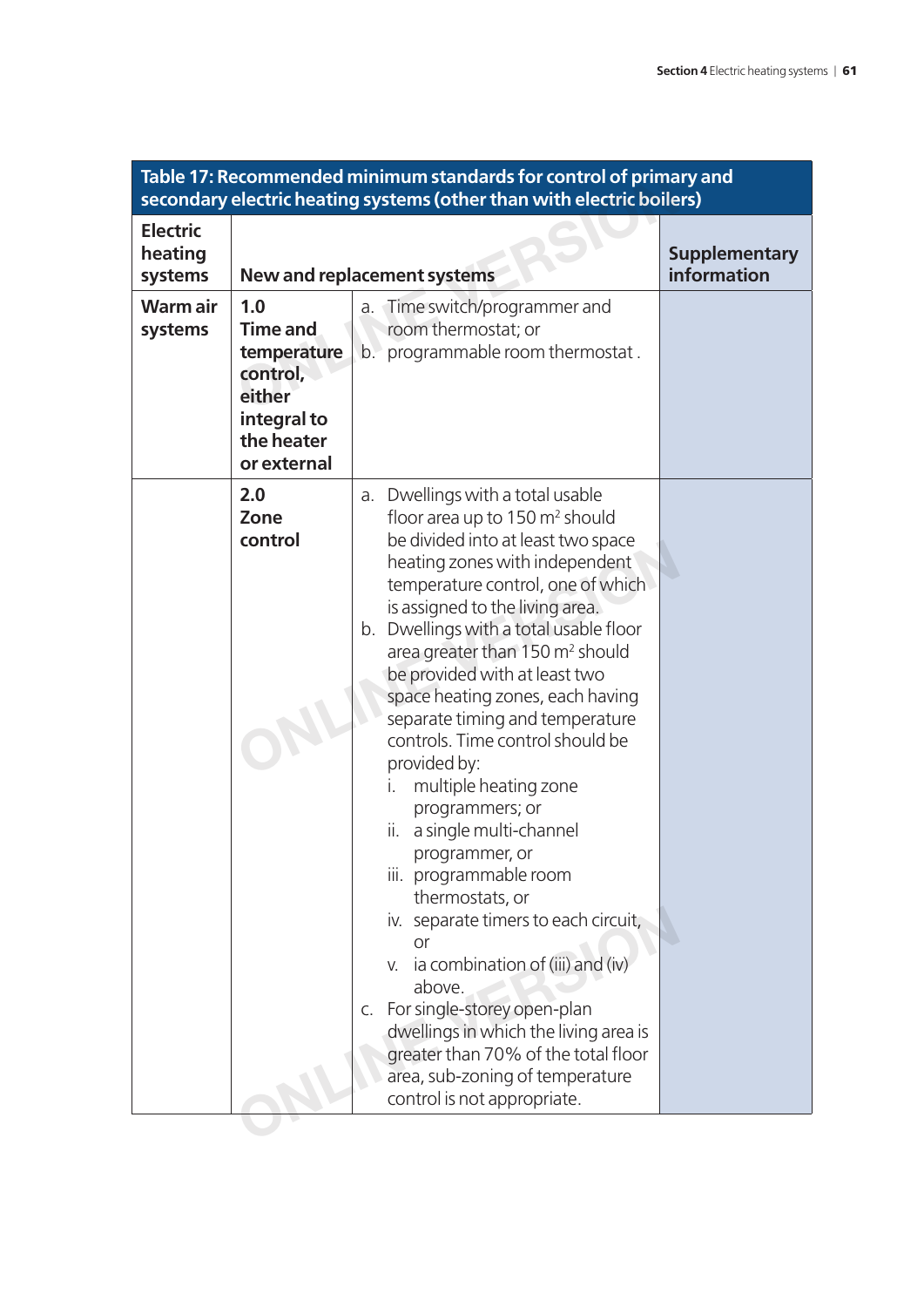|                                       |                                                    | Table 17: Recommended minimum standards for control of primary and<br>secondary electric heating systems (other than with electric boilers) (continued)                                                                                                    |                                                                                                                                             |
|---------------------------------------|----------------------------------------------------|------------------------------------------------------------------------------------------------------------------------------------------------------------------------------------------------------------------------------------------------------------|---------------------------------------------------------------------------------------------------------------------------------------------|
| <b>Electric</b><br>heating<br>systems |                                                    | <b>New and replacement systems</b>                                                                                                                                                                                                                         | <b>Supplementary</b><br>information                                                                                                         |
| Panel<br>heaters                      | 3.0<br>Local<br>time and<br>temperature<br>control | Time control by a programmable<br>a.<br>time switch integrated into the<br>appliance or a separate time<br>switch.<br>b. Individual temperature control<br>by integral thermostats or by<br>separate room thermostats or<br>programmable room thermostats. | Panel heater<br>systems provide<br>instantaneous<br>heat.                                                                                   |
| <b>Storage</b><br>heaters             | 4.0<br>Charge<br>control                           | Automatic control of input charge.<br>a.                                                                                                                                                                                                                   | Charge control<br>is the ability<br>to detect<br>the internal<br>temperature<br>and adjust<br>the charging<br>of the heater<br>accordingly. |
|                                       | 5.0<br><b>Temperature</b><br>control               | Temperature control by adjusting<br>a.<br>the rate of heat release from the<br>appliance, using an adjustable<br>damper or other thermostatically-<br>controlled method.                                                                                   |                                                                                                                                             |

# **Table 17: Recommended minimum standards for control of primary and**

**ONLINE VERSION**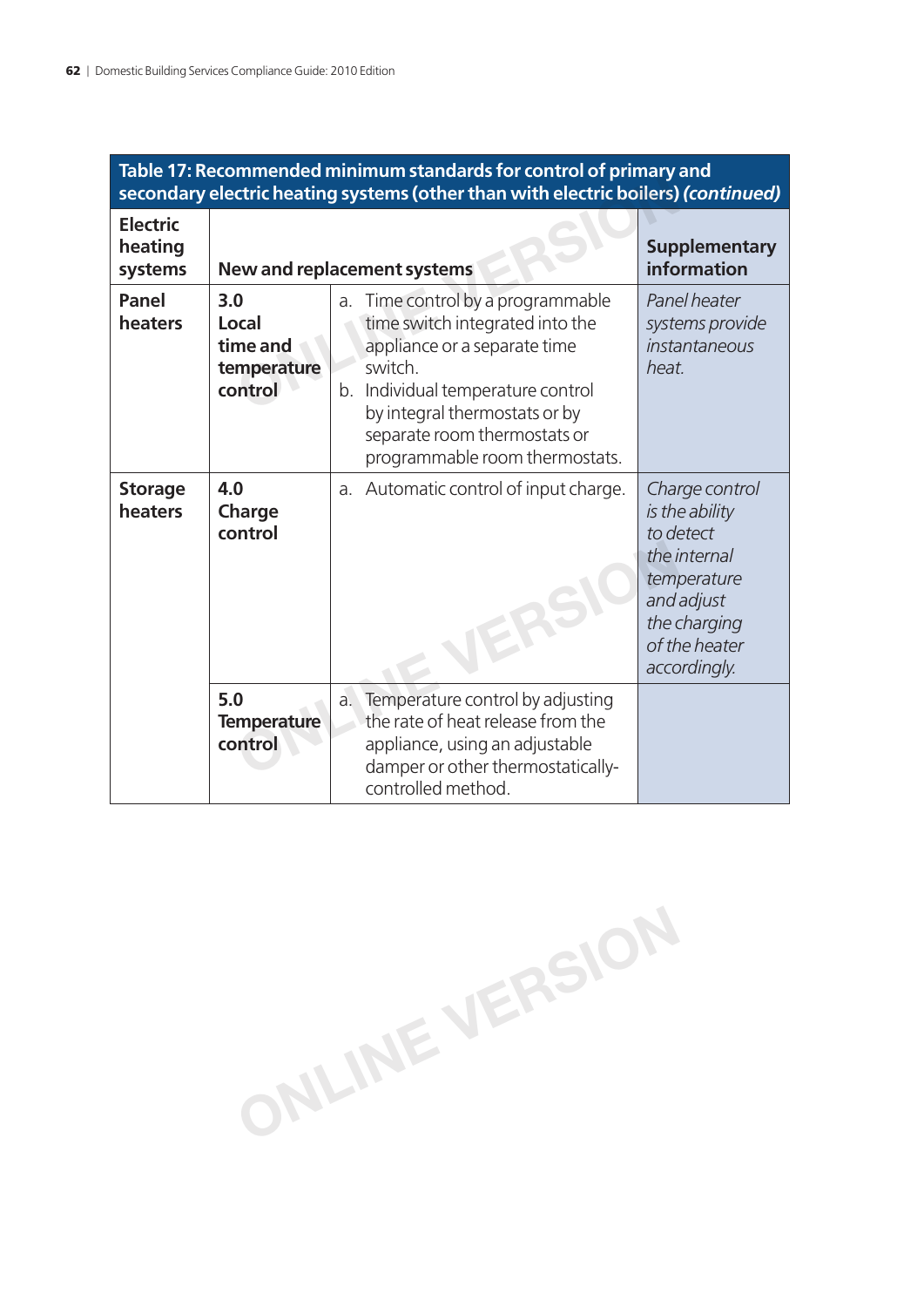# Section 5

# **Solid fuel heating systems**

### 5.1 Scope of guidance

This section provides guidance on meeting the energy efficiency standards in building regulations for the following types of solid fuel heating appliances and systems used to deliver primary and secondary heating: **CONTRACT SET ASSEMS**<br> **ONLINE**<br> **ONLINE**<br> **ONLINE SURVER AND MODEL SURVER SURVER SURVER AND THE SURVER AND RECEIVED ASSEMBLY STANDARD TO THE SURVER OF PROPERTY** 

- batch-fed open fires
- batch-fed and automatic-feed dry room heaters/stoves
- batch-fed log and multi-fuel appliances
- automatic-feed pellet stoves with and without boilers
- batch-fed and automatic-feed room heaters with boilers
- batch-fed cookers with boilers not exceeding 7.5 kW
- batch-fed independent boilers and automatic-feed anthracite, wood pellet, wood chip and wood log fired independent boilers ch-fed log and multi-fuel appliances<br>
somatic-feed pellet stoves with and without boilers<br>
ch-fed and automatic-feed room heaters with boilers<br>
ch-fed cookers with boilers not exceeding 7.5 kW<br>
ch-fed independent boilers a
- central heating systems using certain types of solid fuel appliances.

The guidance covers the following types of solid fuel: coal, anthracite, manufactured smokeless fuel, dual-fuel, wood logs, wood pellets and wood chips.

## 5.2 Solid fuel appliances for primary heating

Solid fuel appliances provided as *new systems* and *replacement systems* in dwellings for primary heating should have an efficiency (gross calorific value) not less than specified in Table 18 for that category of appliance. **ONLINE VERSION**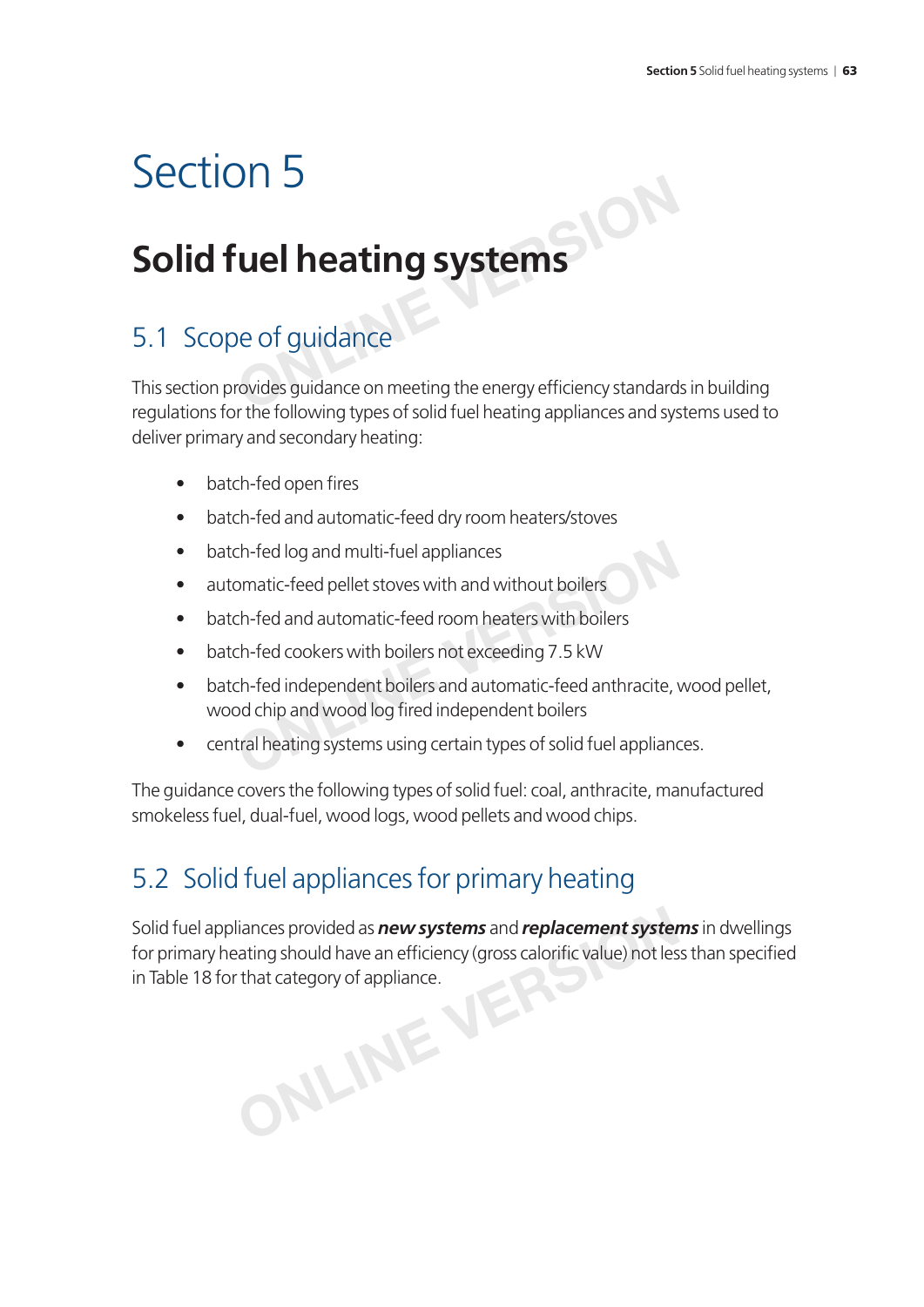| efficiencies   | Table 18: Solid fuel appliance categories and recommended minimum    |                                                                                                              |                     |
|----------------|----------------------------------------------------------------------|--------------------------------------------------------------------------------------------------------------|---------------------|
| Category       | <b>Appliance description</b>                                         | <b>Minimum efficiency</b><br>(gross calorific value)                                                         | <b>Feed</b>         |
| B <sub>1</sub> | Simple open fire - Inset                                             | 37%                                                                                                          | <b>Batch</b>        |
| B <sub>2</sub> | Open fire – freestanding convector                                   | 47%                                                                                                          | <b>Batch</b>        |
| B <sub>3</sub> | Open fire inset convector                                            | 45% (mineral fuels)<br>43% (wood fuels)                                                                      |                     |
| C1/2           | Open fire and boiler(inset or<br>freestanding)                       | 50%                                                                                                          | <b>Batch</b>        |
| D1/2/3         | Open fire + high output boiler<br>(trapezium and rectangular grates) | 63%                                                                                                          | <b>Batch</b>        |
| D <sub>4</sub> | Open fire + high output boiler<br>(rectangle)                        | 63%                                                                                                          | <b>Batch</b>        |
| E 1            | Dry room heater (often known as<br>dry stove)                        | 65%                                                                                                          | Batch/<br>Automatic |
| E <sub>2</sub> | Dry room heater - logs only                                          | 65%                                                                                                          | <b>Batch</b>        |
| E3             | Dry room heater - multi-fuel                                         | 65%                                                                                                          | <b>Batch</b>        |
| E <sub>4</sub> | Dry room heater - pellet stove                                       | 65% part load<br>70% nominal load                                                                            | Auto                |
| F              | Room heater with boiler                                              | 67% (mineral fuels and<br>logs)<br>70% (wood pellets -<br>part load)<br>75% (wood pellets -<br>nominal load) | Batch/<br>Automatic |
| G1             | Cooker without boiler not<br>exceeding 3.5 kW                        | 65% (mineral fuels)<br>55% (wood fuels)                                                                      | <b>Batch</b>        |
| G <sub>2</sub> | Cooker with heating boiler<br>exceeding 3.5 kW                       | 65% (mineral fuels)<br>60% (wood fuels)                                                                      | <b>Batch</b>        |
| J2             | Independent boiler (batch-fed)<br>wood logs only                     | 75%                                                                                                          | <b>Batch</b>        |
| J3             | Independent boiler (batch-fed)<br>multi-fuel                         | 65% (mineral fuels)<br>75% (wood logs)                                                                       | <b>Batch</b>        |
| J4             | Independent boiler - anthracite                                      | 70% up to 20.5 kW<br>75% above 20.5 kW                                                                       | Automatic           |
| J5             | Independent boiler-<br>wood/pellets/chips                            | 75% nominal load<br>70% part load                                                                            | Automatic           |
|                | Slow heat release appliances                                         | 65%                                                                                                          | <b>Batch</b>        |
|                | One-off tiled/mortared stoves                                        | 70%                                                                                                          | <b>Batch</b>        |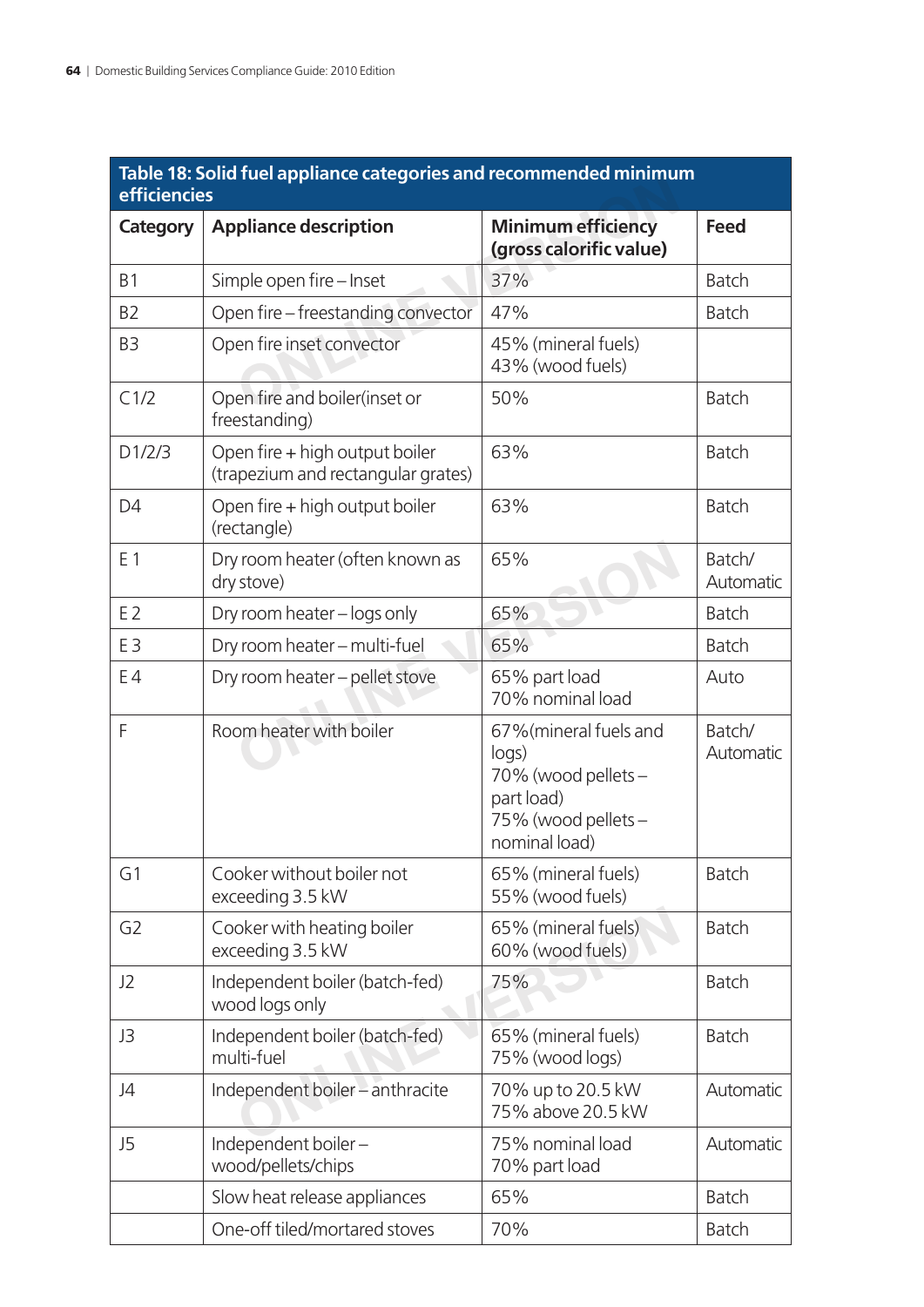### **Supplementary information on solid fuel appliances** *Minimum effi ciencies*

*Minimum efficiencies for solid fuel appliances are published in the HETAS "Official quide to approved solid fuel products and services", and on the website www.hetas.co.uk. Manufacturers' efficiency figures may be higher than those indicated and should be used* where independently certified against the harmonised European Standards now in place. *Carbon emission factors* **Conservery intermeteral conservery entity of fricinencies**<br> *Selid fuel products and services", and on the website www.htms' efficiency figures may be higher than those indicated and endently certified against the harmon* 

*Solid fuels include wood in various forms, different types of coal, and manufactured solid fuels, and consequently there is a range of associated CO<sub>2</sub> emission factors. These* factors are as important as appliance efficiency when selecting a boiler. Table 19 shows *the CO2 emission factors for generic types of solid fuel recognised in SAP.*

|                                | Table 19: CO <sub>2</sub> emission factors for generic types of solid fuel                                                                                                                                                                                 |                                                                                                                  |
|--------------------------------|------------------------------------------------------------------------------------------------------------------------------------------------------------------------------------------------------------------------------------------------------------|------------------------------------------------------------------------------------------------------------------|
| <b>Solid fuel</b>              | Solid Fuel CO <sub>2</sub> emission<br>factors<br>(kg CO <sub>2</sub> /kWh)                                                                                                                                                                                | <b>Notes</b>                                                                                                     |
| <b>House Coal</b>              | 0.301                                                                                                                                                                                                                                                      | Traditional British coal. It<br>burns with smoky flame                                                           |
| Anthracite                     | 0.318                                                                                                                                                                                                                                                      | A mineral fuel with high<br>carbon content. Burns very<br>cleanly                                                |
| Manufactured smokeless<br>fuel | 0.347                                                                                                                                                                                                                                                      | Mineral fuel usually made<br>from anthracite                                                                     |
| Wood logs                      | 0.008                                                                                                                                                                                                                                                      | Renewable wood logs<br>either purchased or from<br>own land                                                      |
| Wood pellets in bags           | 0.028                                                                                                                                                                                                                                                      | Mechanically compressed<br>sawdust                                                                               |
| <b>Bulk wood pellets</b>       | 0.028                                                                                                                                                                                                                                                      | As above, delivered in bulk                                                                                      |
| <b>Wood chips</b>              | 0.009                                                                                                                                                                                                                                                      | Chipped wood, processed<br>on site                                                                               |
| Dual-fuel                      | 0.206                                                                                                                                                                                                                                                      | A UK "typical blend" of<br>logs and mineral fuel<br>as burnt by a typical<br>householder on a dual-fuel<br>stove |
| <b>Smoke Control Areas</b>     | Within local authority Smoke Control Areas only anthracite or other Authorised<br>Smokeless Fuels may be used, unless the property is fitted with an Exempted Appliance.<br>An exempted appliance is one that has been approved by Parliamentary Statutory |                                                                                                                  |

#### *Smoke Control Areas*

*Within local authority Smoke Control Areas only anthracite or other Authorised Smokeless Fuels may be used, unless the property is fi tted with an Exempted Appliance. An exempted appliance is one that has been approved by Parliamentary Statutory Instrument for installation in smoke control areas and prospective purchasers should check that the appliance and intended fuel are permitted. A list of currently authorised fuels and exempted appliances is given on the web site www.uksmokecontrolareas.co.uk.*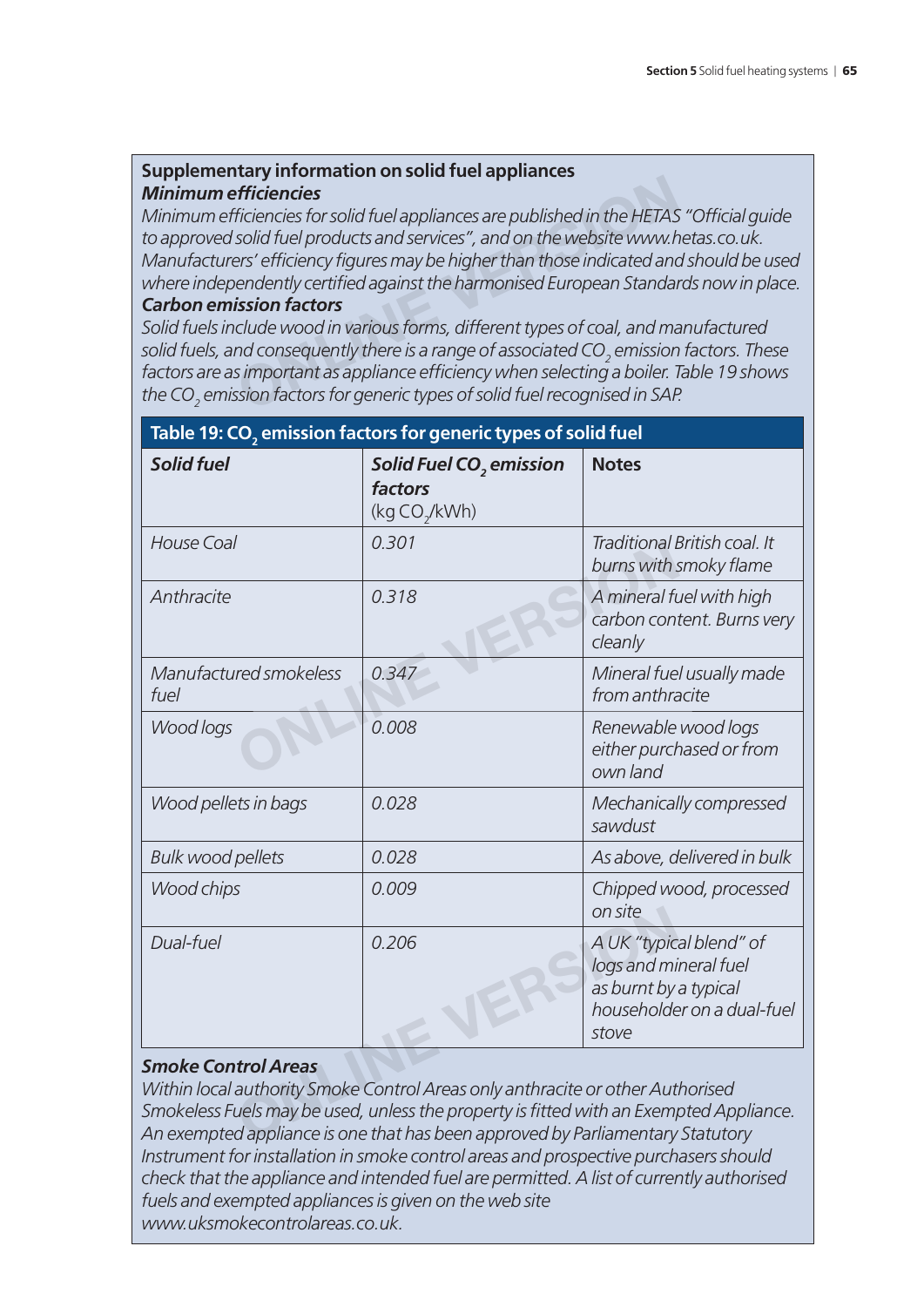### **Supplementary information on solid fuel appliances** *(continued)*

*Outside a smoke control area house coal or wood can be burnt on non-exempted appliances. Wood should always be seasoned to a moisture content appropriate to the design and performance of the appliance, for example log wood not exceeding 20% to ensure maximum performance and limit the occurrence of condensation and deposits in the chimney system.*

*All solid fuel appliances require appropriate soot-fi re resistant chimneys discharging at*  high level locations as defined within building regulations. Details of HETAS-approved *chimney products independently tested and approved to accepted standards can be found on the HETAS website. The natural ventilation rates of these chimneys may be less than the default values listed within SAP 2009; the use of these more accurate values will reduce SAP values.* **CONTIGUARY CONSIDENT CONSIDENT CONSIDENT CONSIDER**<br>
CONTROL area house coal or wood can be burnt on non-exem<br>
dod should always be seasoned to a moisture content approp<br>
formance of the appliance, for example log wood not

### 5.3 Central heating systems using certain types of solid fuel appliances

This section provides guidance on the following types of solid fuel appliance used to deliver primary heating as part of a central heating system:

- batch-fed open fires with high output boilers (appliance types D1 to D4 in Table 18)
- batch-fed and automatic-feed room heaters and stoves with boilers (appliance type F in Table 18) ides guidance on the following types of solid fuel appliance<br>as part of a central heating system:<br>fed open fires with high output boilers (appliance types D1 t<br>8)<br>fed and automatic-feed room heaters and stoves with boiler<br>
- batch-fed cookers with boilers (appliance type G2 in Table 18)
- batch-fed independent boilers and automatic-feed anthracite, wood log, wood pellet and wood chip fired independent boilers (appliance types J1 to J5 in Table 18).

Unless stated otherwise, the guidance applies equally to appliances that burn wood, wood pellets, house coal, manufactured smokeless fuels and anthracite.

For central heating systems with a solid fuel appliance installed as a *new system* or *replacement system* in dwellings:

- a. the appliance should be from HETAS categories D, F, G and J in Table 18 and have a minimum efficiency (gross calorific value) which is not less than the value specified for its category al, manufactured smokeless fuels and anthracite.<br>
In a systems with a solid fuel appliance installed as a **new system** in dwellings:<br>
pliance should be from HETAS categories D, F, G and J in Tab<br>
minimum efficiency (gross
- b. the ratio of room heat to water heat should be appropriate for the room and total property. This will require reference to installation practice guidelines and calculation of room and property heat loss. Advice on this is given in the HETAS Guide and website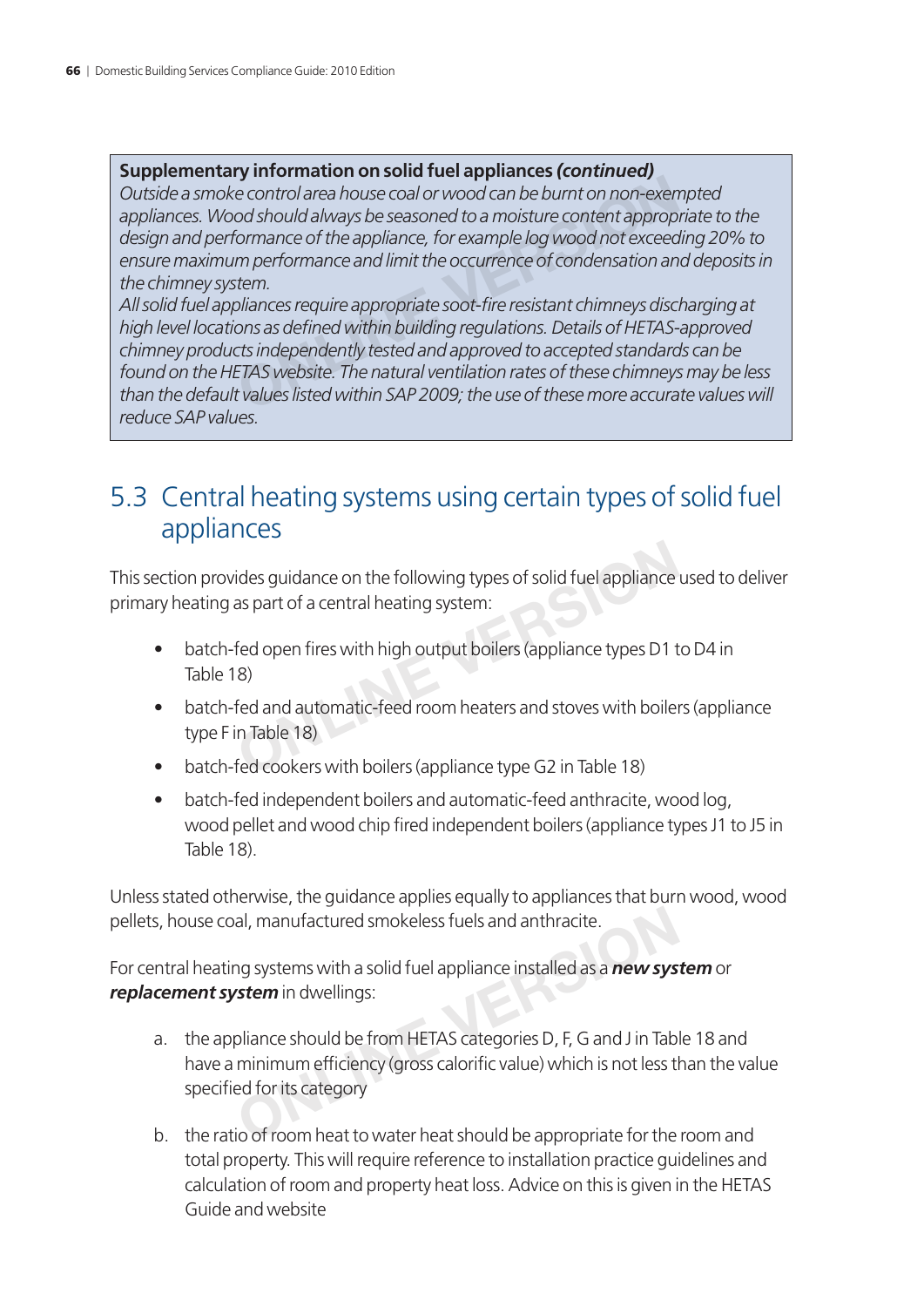- c. circulation, fuel storage, hot water storage, system preparation, water treatment and commissioning should be to the standards in Table 20
- d. control of heating and hot water circuits should be to the standards in Table 21
- e. pipework should be insulated to the standards in Table 22.

#### **Supplementary information**

### *Turn-down values (i.e. the ratio of high to low output)*

- *a. Turn-down ratios are generally very good (>10:1) for automatic-feed appliances with*  small firebeds. commissioning should be to the standards in Table 20<br>trol of heating and hot water circuits should be to the standa<br>ework should be insulated to the standards in Table 22.<br>**tary information**<br>**values (i.e. the ratio of high**
- *b. Turn-down ratios are less good with large batch-fed appliances unless the latter are used in conjunction with a hot water accumulator.*
- *c. Automatic appliances are likely to require less frequent refuelling. Automatic (e.g. electric or gas) ignition is now available for certain designs and reduces energy usage at times of low demand allowing boiler interlock.*
- *d. Some boilers have both auto-ignition and fi re-extinguishing features.*

### *Link-up systems*

*It is possible to connect together two or more heating appliances with boilers (at least one of which can be solid fuel-fi red), to maximise fl exibility and effi ciency. For example, an oil or gas boiler could be combined with a wood burning stove with boiler sited in the living room. This combination with wood burning appliances will reduce overall carbon emissions. Both systems should be designed to appropriate installation codes.* **EXAMPLE STANE DOLTTAND - TYTUDE THE EXAMPLE STANE DOLTTAND - THE EXAMPLE STANE STANE STAND TO CONNECT A CAN DE<br>
<b>CAN DEAT CONDUCT:** CAN DEAT ONLY THE SOLUTION OF SOLUTION OF SOLUTION OF THIS COMBINATION with wood burning

**ONLINE VERSION**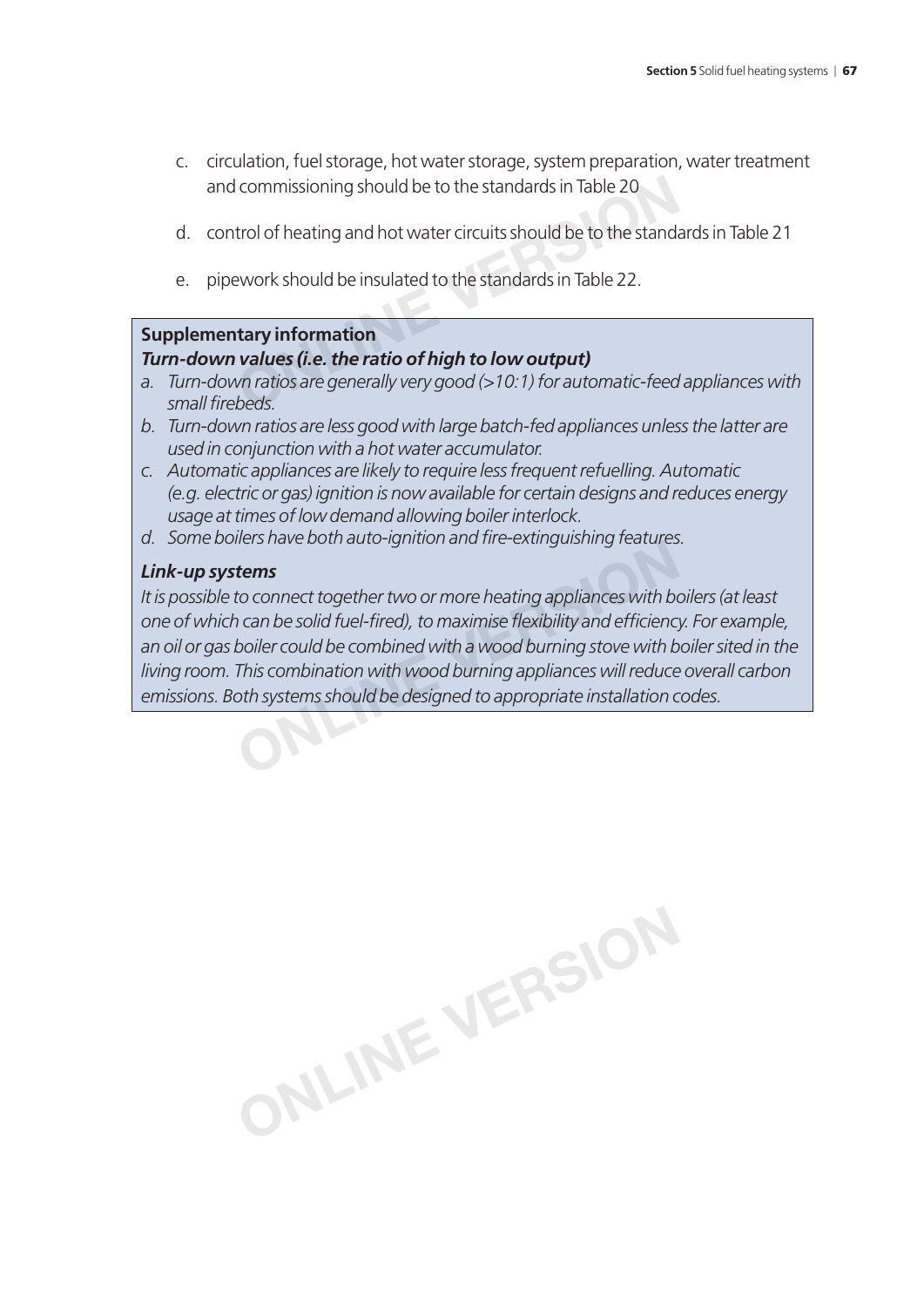|                                        | Table 20: Recommended minimum standards for system circulation, fuel storage, hot water storage, system preparation and<br>commissioning for solid fuel central heating                                                                                                                                                                                                                                                                              |                                                                                                                                                                                                                                                                                                                      |
|----------------------------------------|------------------------------------------------------------------------------------------------------------------------------------------------------------------------------------------------------------------------------------------------------------------------------------------------------------------------------------------------------------------------------------------------------------------------------------------------------|----------------------------------------------------------------------------------------------------------------------------------------------------------------------------------------------------------------------------------------------------------------------------------------------------------------------|
| Solid fuel<br>heating                  | New and replacement systems                                                                                                                                                                                                                                                                                                                                                                                                                          | Supplementary information                                                                                                                                                                                                                                                                                            |
| circulation<br>System<br>$\frac{0}{1}$ | heating systems with expansion vessels, except where<br>specifically permitted by the manufacturer or where a<br>positioning of heat leak radiators should be followed.<br>Solid fuel appliances should not be fitted to sealed<br>The manufacturer's instructions on the sizing and<br>Where boiler interlock is available, fully pumped<br>thermal storage interface device is used.<br>circulation should be chosen.<br>ā.<br>$\overline{Q}$<br>ن | some cases a fully pumped system reduces efficiency and<br>fire bed. This is commonly the bathroom towel-rail and<br>a thermosiphon system may be used for this circuit. In<br>Most solid fuel central heating systems require a heat<br>leak radiator to dissipate heat from the smouldering<br>should not be used. |
| Fuel storage<br>$\overline{2.0}$       | quantities of fuel in a convenient and dry location. The<br>depend upon the requirement<br>a. Provision should be made for storage of reasonable<br>size of the storage will<br>of the house.                                                                                                                                                                                                                                                        | No minimum quantity of fuel is specified for solid mineral<br>as below this householders are likely to pay a delivery<br>fuel but bunkers greater than 250 kg are preferred<br>premium.                                                                                                                              |
|                                        |                                                                                                                                                                                                                                                                                                                                                                                                                                                      |                                                                                                                                                                                                                                                                                                                      |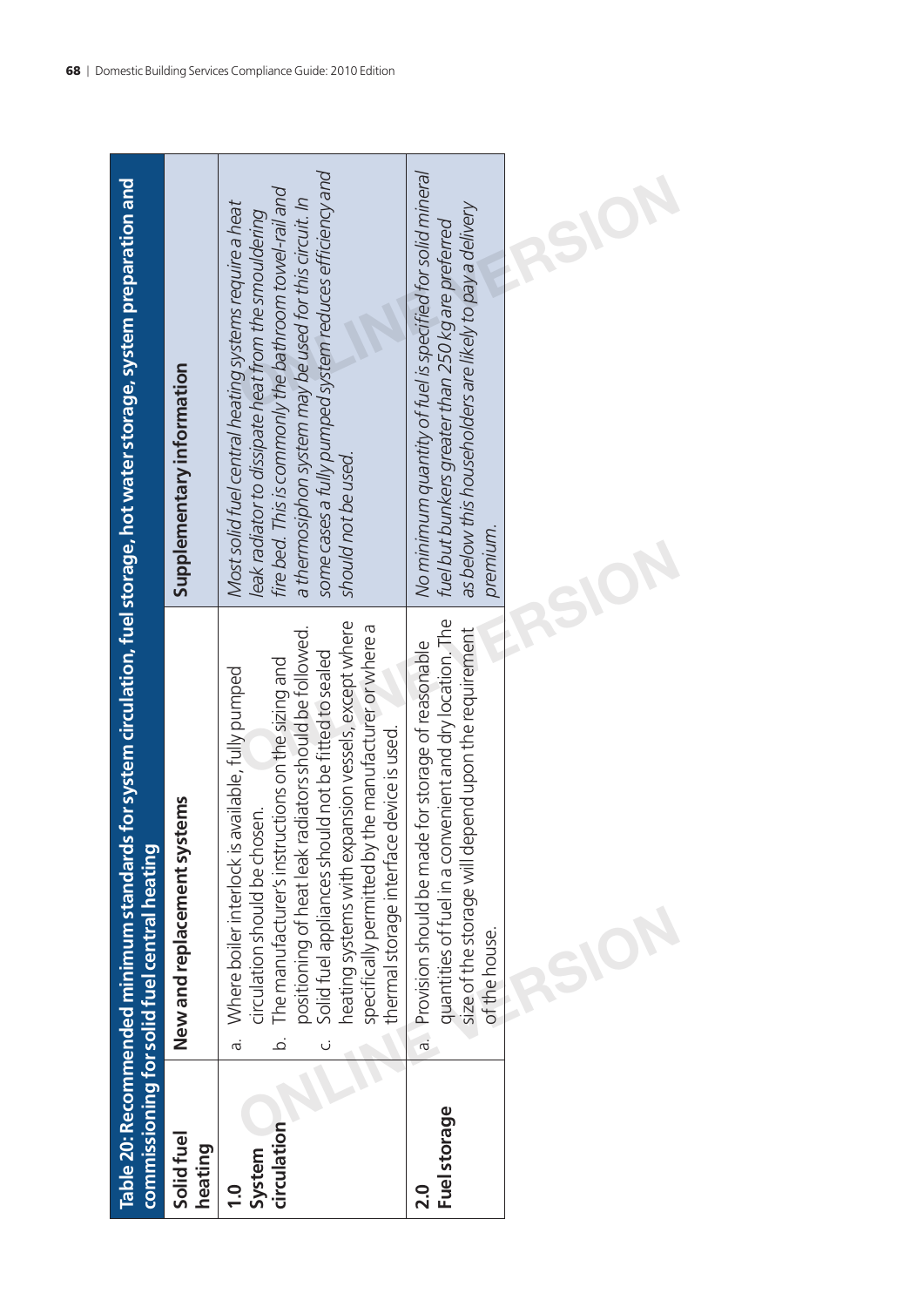|                                                                                                                                                                                     | Supplementary information                            | storage cylinders are used they also provide mains pressure<br>Because of the higher than normal storage temperatures it<br>immersion heaters) for the solid fuel system. Domestic hot<br>solid fuel. The main reason for their use is to store the heat<br>water outlet temperature is to be controlled at a safe level.<br>purposes. Open vented copper cylinders. Requirements and<br>generated during slumber periods, but where unvented<br>BS3198:1981 "Specification for copper hot water storage<br>BS EN 12897 "Water supply. Specification for indirectly<br>These can have a major role to play in the installation of<br>The HWA thermal storage specification is available for<br>BS 1566: 2002 "Copper indirect cylinders for domestic<br>hot water and possible frost protection (via electric<br>heated unvented (closed) storage water heaters'<br>is very important that stores are well insulated<br>combination units for domestic purposes".<br>Primary hot water stores<br>www.hotwater.org.uk.<br>tree download trom<br><b>British Standards</b><br>test methods".                                                                 |
|-------------------------------------------------------------------------------------------------------------------------------------------------------------------------------------|------------------------------------------------------|-----------------------------------------------------------------------------------------------------------------------------------------------------------------------------------------------------------------------------------------------------------------------------------------------------------------------------------------------------------------------------------------------------------------------------------------------------------------------------------------------------------------------------------------------------------------------------------------------------------------------------------------------------------------------------------------------------------------------------------------------------------------------------------------------------------------------------------------------------------------------------------------------------------------------------------------------------------------------------------------------------------------------------------------------------------------------------------------------------------------------------------------------------------|
| Table 20: Recommended minimum standards for system circulation, fuel storage, hot water storage, system preparation and<br>commissioning for solid fuel central heating (continued) | New and replacement systems<br>Solid fuel<br>heating | [0.2 + 0.51V <sup>223</sup> ] kWh/day where V is the volume of the<br>Unvented hot water storage system products should:<br>should comply with the heat loss and heat exchanger<br>be certified by the British Board of Agrément, the<br>should comply with BS 3198<br>heat loss not exceeding 1.6 x<br>Primary storage systems should meet the insulation<br>Unvented systems should not be used with gravity<br>requirements of section 4.3.1 or 4.3.2 of the Hot<br>Water Association Performance specification for<br>Vented copper hot water storage vessels should<br>Vented cylinders in materials other than copper<br>comply with the heat loss and heat exchanger<br>iii. be certified by another accredited body as<br>requirements of BS 1566-1:2000 or BS 3198<br>complying with building regulations<br>comply with BS EN 12897; or<br>Water Research Council; or<br>hot water part of the cylinder.<br>requirements of BS 1566<br>Combination cylinders<br>and in addition have a<br>thermal stores.<br>circulation.<br>ن<br>$\overline{c}$<br>$\overline{Q}$<br>$\dot{\sigma}$<br>$\dot{\omega}$<br>Hot water<br>storage<br>$\frac{0}{3}$ |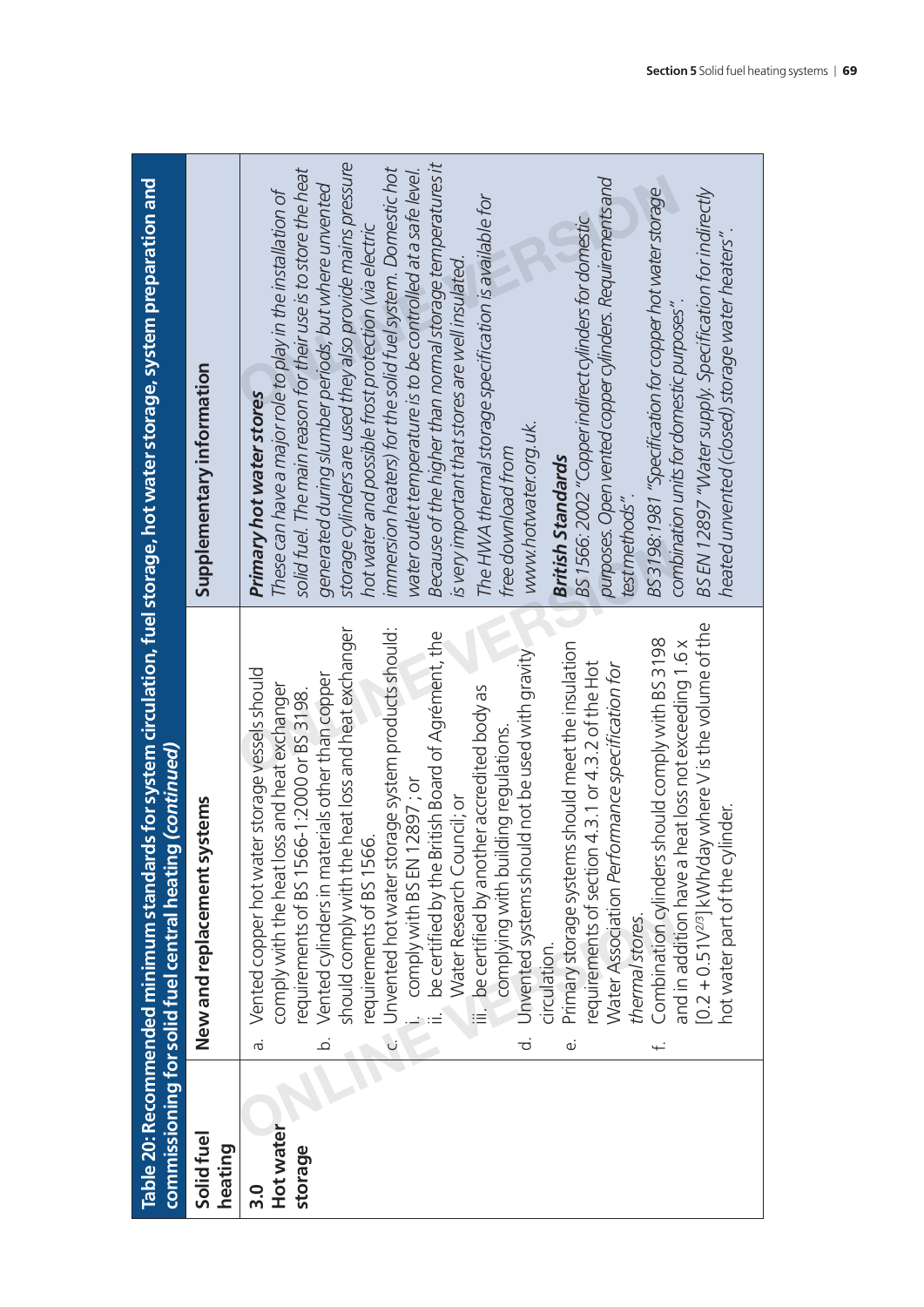|                                                               | Table 20: Recommended minimum standards for system circulation, fuel storage, hot water storage, system preparation and<br>commissioning for solid fuel central heating (continued)                                                                                                                                                                                                                                                                                                                                                                                                                                                                                        |                                                                                                                                                                                                                                                                                                                                                                                                                                                                                                                                                                                                                                                                                                            |
|---------------------------------------------------------------|----------------------------------------------------------------------------------------------------------------------------------------------------------------------------------------------------------------------------------------------------------------------------------------------------------------------------------------------------------------------------------------------------------------------------------------------------------------------------------------------------------------------------------------------------------------------------------------------------------------------------------------------------------------------------|------------------------------------------------------------------------------------------------------------------------------------------------------------------------------------------------------------------------------------------------------------------------------------------------------------------------------------------------------------------------------------------------------------------------------------------------------------------------------------------------------------------------------------------------------------------------------------------------------------------------------------------------------------------------------------------------------------|
| Solid fuel<br>heating                                         | stems<br>New and replacement sy                                                                                                                                                                                                                                                                                                                                                                                                                                                                                                                                                                                                                                            | Supplementary information                                                                                                                                                                                                                                                                                                                                                                                                                                                                                                                                                                                                                                                                                  |
|                                                               | All hot water storage vessels should carry a label with<br>h. Vented copper hot water cylinders should carry clear<br>registered firm status or reference to an equivalent<br>labelling on the product such as a BSI Kitemark,<br>heat exchanger performance in kW.<br>standing heat loss in kWh/day;<br>nominal capacity in litres;<br>the following information:<br>quality control scheme.<br>type of vessel;<br>type of vessel;<br>တ်                                                                                                                                                                                                                                  |                                                                                                                                                                                                                                                                                                                                                                                                                                                                                                                                                                                                                                                                                                            |
| water treatment<br>preparation and<br>System<br>$\frac{0}{4}$ | treatment formulation should be added to the primary<br>Central heating systems should be thoroughly cleaned<br>Installers should also refer to the boiler manufacturer's<br>products and special requirements for individual boiler<br>circuit to control corrosion and the formation of scale<br>and sludge. Reasonable provision would be to follow<br>installation instructions for appropriate treatment<br>During final filling of the system a chemical water<br>the guidance on how to prepare and commission<br>installing a new boiler.<br>3:2006.<br>systems given in BS 759<br>and flushed out before<br>models.<br>$\overline{Q}$<br>$\dot{\sigma}$<br>.<br>ن | water areas, the boiler manufacturer should be consulted<br>is advisable to feed unsoftened water not only to drinking<br>install radiator valves that can isolate not only the heating<br>corrosion inhibitor. Where water is artificially softened, it<br>BS7593 notes that soft water has an increased potential<br>water taps, but also to the boiler primary circuit. In soft<br>In order to avoid loss and consequent replacement of<br>circulating fluid and water treatment when removing<br>radiators for service or maintenance, it is advisable to<br>for corrosion, and this may influence the choice of<br>for advice on the choice of inhibitor.<br>circuit but also seal off the radiators. |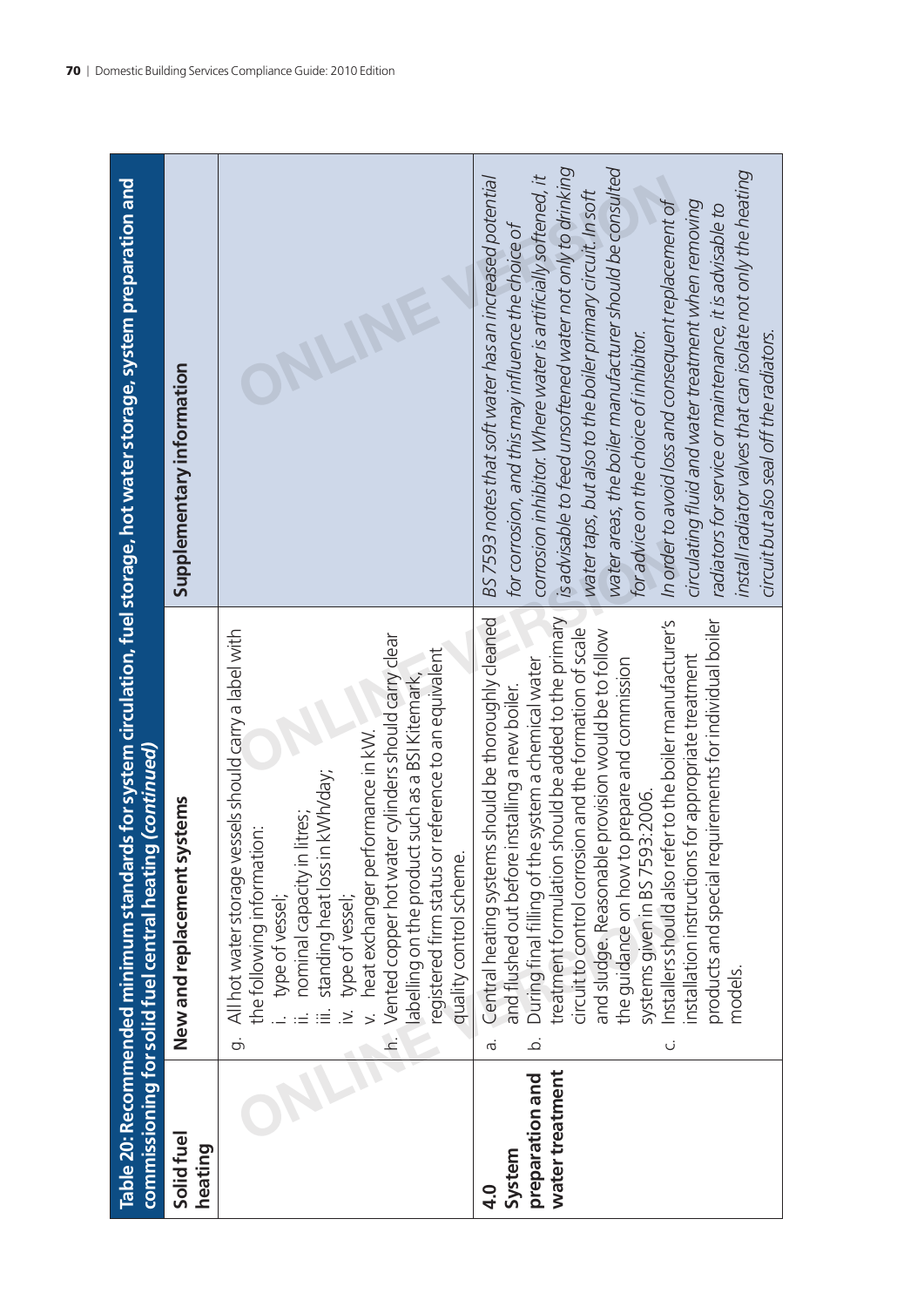|                        | Table 20: Recommended minimum standards for system circulation, fuel storage, hot water storage, system preparation and<br>commissioning for solid fuel central heating (continued)                                                                                                                                                                                                                                                                                                                                                            |                                                                                                                                                                                                                                                                                                                                                                                                                                                                                                         |
|------------------------|------------------------------------------------------------------------------------------------------------------------------------------------------------------------------------------------------------------------------------------------------------------------------------------------------------------------------------------------------------------------------------------------------------------------------------------------------------------------------------------------------------------------------------------------|---------------------------------------------------------------------------------------------------------------------------------------------------------------------------------------------------------------------------------------------------------------------------------------------------------------------------------------------------------------------------------------------------------------------------------------------------------------------------------------------------------|
| Solid fuel<br>heating  | New and replacement systems                                                                                                                                                                                                                                                                                                                                                                                                                                                                                                                    | Supplementary information                                                                                                                                                                                                                                                                                                                                                                                                                                                                               |
|                        | rate of accumulation of lime scale and the consequent<br>parts per million, and if required by the manufacturer,<br>water heaters and the hot water circuit to reduce the<br>provision should be made to treat the feed water to<br>d. Where the mains total water hardness exceeds 200<br>reduction in energy efficiency                                                                                                                                                                                                                      |                                                                                                                                                                                                                                                                                                                                                                                                                                                                                                         |
| Commiss-sioning<br>5.0 | equipment such as pipework, pumps and controls, the<br>equipment should be commissioned in accordance<br>instructions will be specific to the particular boiler or<br>a. On completion of the installation of a boiler or hot<br>system and its operation to the user, including the<br>The installer should give a full explanation of the<br>water storage system, together with associated<br>manufacturer's user manual where provided.<br>with the manufacturer's instructions. These<br>hot water storage system used.<br>$\overline{Q}$ | appropriate documentation into a smoke-control area is<br>HETAS. Such persons will certify that they have carried<br>the installation, e.g. installers who are registered with<br>with requirements in building regulations and in the<br>Only persons who are competent should carry out<br>out installation and commissioning in accordance<br>manufacturer's instructions (which may be more<br>Note that the delivery of wood or coal without<br>an offence under the Clean Air Act.<br>stringent). |
|                        |                                                                                                                                                                                                                                                                                                                                                                                                                                                                                                                                                |                                                                                                                                                                                                                                                                                                                                                                                                                                                                                                         |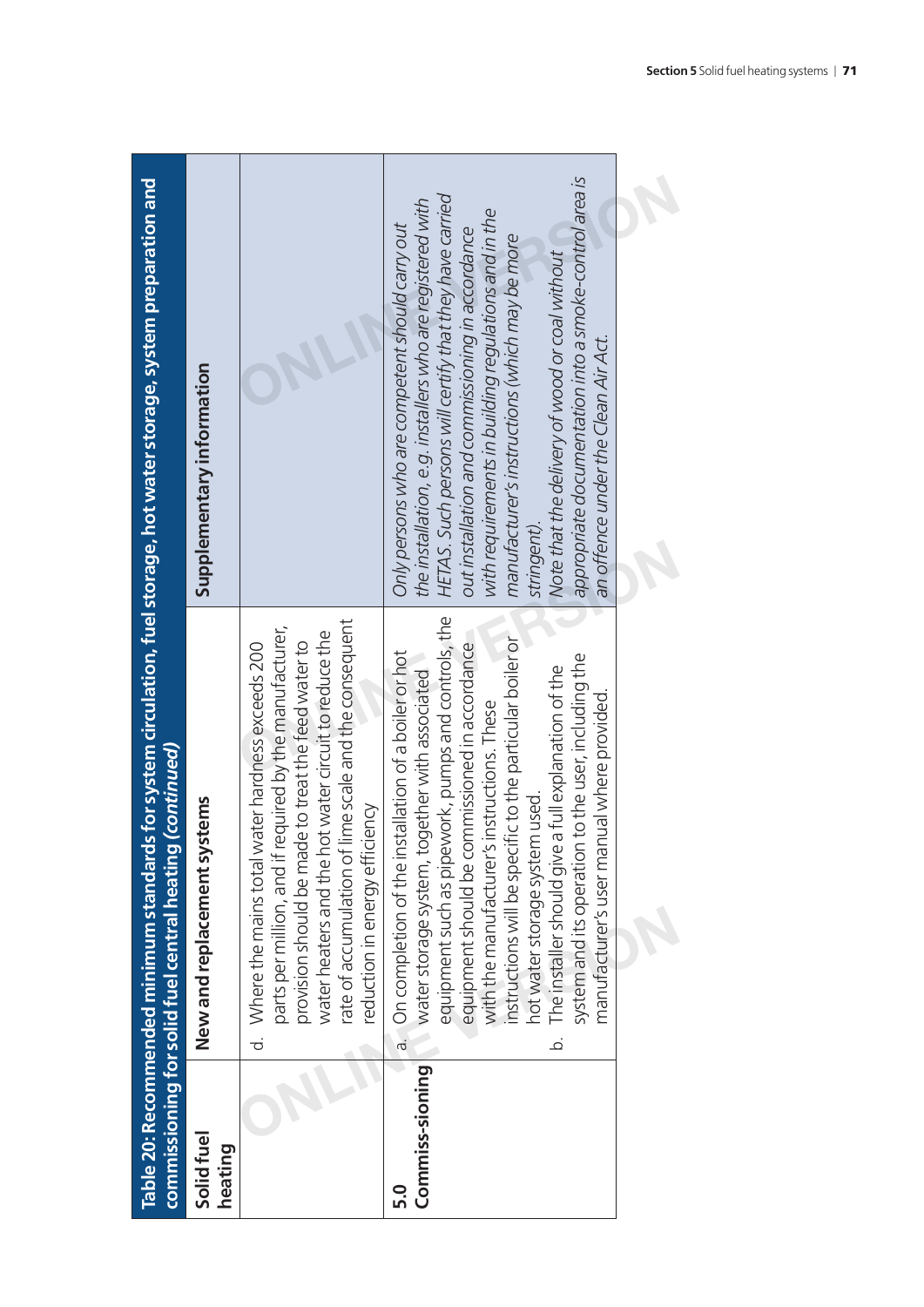|                                                      | Table 21: Recommended minimum standards for control of solid fuel central heating systems                                                                                                                                                                                                                                                                                                                                                                                                                                                                                                                                                        |                                                                                                                                                                                    |                                                                                                                                                                                                            |
|------------------------------------------------------|--------------------------------------------------------------------------------------------------------------------------------------------------------------------------------------------------------------------------------------------------------------------------------------------------------------------------------------------------------------------------------------------------------------------------------------------------------------------------------------------------------------------------------------------------------------------------------------------------------------------------------------------------|------------------------------------------------------------------------------------------------------------------------------------------------------------------------------------|------------------------------------------------------------------------------------------------------------------------------------------------------------------------------------------------------------|
| Solid fuel<br>heating                                | New systems                                                                                                                                                                                                                                                                                                                                                                                                                                                                                                                                                                                                                                      | Replacement systems                                                                                                                                                                | Supplementary<br>information                                                                                                                                                                               |
| All appliances, except open fires                    |                                                                                                                                                                                                                                                                                                                                                                                                                                                                                                                                                                                                                                                  |                                                                                                                                                                                    |                                                                                                                                                                                                            |
| <b>Burning rate</b><br>$\overline{1}$ .0             | the burning rate.<br>Thermostatic control of<br>à.                                                                                                                                                                                                                                                                                                                                                                                                                                                                                                                                                                                               | Thermostatic control of the<br>burning rate.<br>$\vec{\sigma}$                                                                                                                     |                                                                                                                                                                                                            |
| Automatic-feed appliances                            |                                                                                                                                                                                                                                                                                                                                                                                                                                                                                                                                                                                                                                                  |                                                                                                                                                                                    |                                                                                                                                                                                                            |
| <b>Zoning</b><br>2.0                                 | I50 m <sup>2</sup> should be divided into at least two space<br>floor area, sub-zoning of temperature control is<br>For single-storey, open-plan dwellings in which<br>Dwellings with a total usable floor area greater<br>heating zones with independent temperature<br>the living area is greater than 70% of the total<br>control, one of which is assigned to the living<br>Dwellings with a total usable floor area up to<br>150 m <sup>2</sup> should be provided with at least two<br>space heating zones, each having separate<br>timing and temperature controls.<br>not appropriate.<br>than<br>area.<br>$\dot{\sigma}$<br>.<br>د<br>Ü | defined for new systems.<br>No minimum requirement<br>practicable and economic<br>be upgraded to the levels<br>to do so, controls should<br>but, as far as it is<br>$\dot{\sigma}$ |                                                                                                                                                                                                            |
| space and water<br>Time control of<br>heating<br>3.0 | nd water heating should<br>a full programmer with separate timing to<br>programmable room thermostat(s) to the<br>heating circuit(s), with separate timing of<br>two or more separate timers providing<br>timing control to each circuit; or<br>Time control of space an<br>the hot water circuit.<br>each circuit; or<br>be provided by:<br>iΞ<br>ιË<br>$\vec{\sigma}$                                                                                                                                                                                                                                                                          | No minimum requirement<br>defined for new systems.<br>practicable and economic<br>be upgraded to the levels<br>to do so, controls should<br>but, as far as it is<br>$\vec{\sigma}$ | appropriate to and compatible<br>appropriate to appliances with<br>The level of sophistication<br>The highest levels are only<br>with that of the appliance.<br>should generally be<br>automatic ignition. |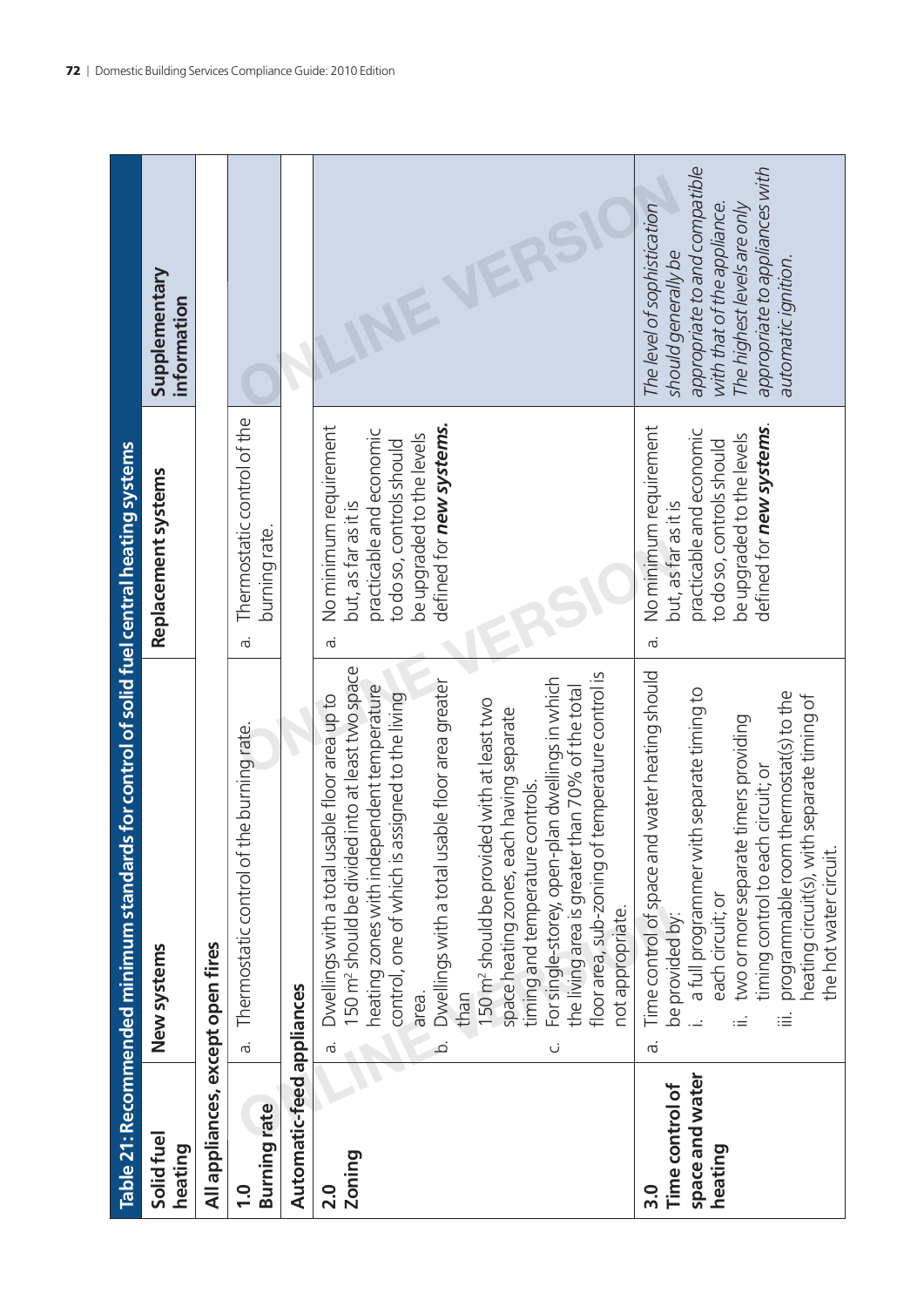|                                                                                                       | Supplementary<br>information       |                                                                                                                                                                                                                                                                                                                                                                                                                                                                                                                                  | substituted for the zone valve.<br>zone valve is not appropriate;<br>In some circumstances, such<br>a second pump could be<br>as with thermal stores, a                                                                                                                                                                                                                                                                                                                                                                                                                                                                          |                                                                                                                                                                                                                                                                                                                                                                                                                                                                                                                                                                                                                                                                                                                                                                                                                                                                                                                                                                                                                                                               |
|-------------------------------------------------------------------------------------------------------|------------------------------------|----------------------------------------------------------------------------------------------------------------------------------------------------------------------------------------------------------------------------------------------------------------------------------------------------------------------------------------------------------------------------------------------------------------------------------------------------------------------------------------------------------------------------------|----------------------------------------------------------------------------------------------------------------------------------------------------------------------------------------------------------------------------------------------------------------------------------------------------------------------------------------------------------------------------------------------------------------------------------------------------------------------------------------------------------------------------------------------------------------------------------------------------------------------------------|---------------------------------------------------------------------------------------------------------------------------------------------------------------------------------------------------------------------------------------------------------------------------------------------------------------------------------------------------------------------------------------------------------------------------------------------------------------------------------------------------------------------------------------------------------------------------------------------------------------------------------------------------------------------------------------------------------------------------------------------------------------------------------------------------------------------------------------------------------------------------------------------------------------------------------------------------------------------------------------------------------------------------------------------------------------|
| Table 21: Recommended minimum standards for control of solid fuel central heating systems (continued) | Replacement systems<br>New systems | defined for new systems.<br>No minimum requirement<br>practicable and economic<br>be upgraded to the levels<br>to do so, controls should<br>but, as far as it is<br>$\dot{\sigma}$<br>radiators other than in reference rooms and<br>room thermostats or programmable room<br>Separate temperature control of zones within<br>thermostatic radiator valves (TRVs) on all<br>the dwelling should be provided using<br>individual radiator controls such as<br>thermostats in all zones; and<br>bathrooms.<br>≔:<br>$\dot{\sigma}$ | control should be provided<br>defined for new systems.<br>A method of temperature<br>to prevent excessive tap<br>As far as it is practicable<br>upgraded to the levels<br>so, controls should be<br>water temperatures.<br>and economic to do<br>$\circ$<br>$\vec{\sigma}$<br>controllers should not be<br>cylinder thermostat should be wired to provide<br>three-port valve should be fitted to control the<br>Where permitted by the manufacturer, the<br>A cylinder thermostat and a zone valve or<br>temperature of stored hot water.<br>Non-electric hot water<br>a boiler interlock.<br>used.<br>$\vec{a}$<br>.<br>ف<br>Ü | In some simple batch-fed or automatic appliances (without heat stores or without automatic ignition), it is not possible to switch off the heat<br>Boiler interlock, provided by a wiring arrangement, to prevent the system from operating when there is no demand for heat, should only be<br>In most solid fuel systems the room thermostat will switch off the pump, which in turn will cause the boiler to operate at minimum output.<br>Controls may be provided by any boiler management control system that meets the specified zoning, timing and temperature, and boiler<br>Some automatic solid fuel systems can be fitted with weather compensation, and incorporate multi-zone control. It is important to seek<br>output completely, but the appliance output can be lowered to a minimum to reduce fuel consumption.<br>e heating package is to include other fuels.<br>Supplementary information on controls for solid fuel central heating<br>guidance from the manufacturer, especially if th<br>fitted if recommended by the manufacturer. |
|                                                                                                       | Solid fuel<br>heating              | control of space<br>Temperature<br>heating<br>$\overline{\mathbf{q}}$ .<br>D                                                                                                                                                                                                                                                                                                                                                                                                                                                     | domestic hot<br>Temperature<br>control of<br>water<br>5.0                                                                                                                                                                                                                                                                                                                                                                                                                                                                                                                                                                        | interlock control requirements.                                                                                                                                                                                                                                                                                                                                                                                                                                                                                                                                                                                                                                                                                                                                                                                                                                                                                                                                                                                                                               |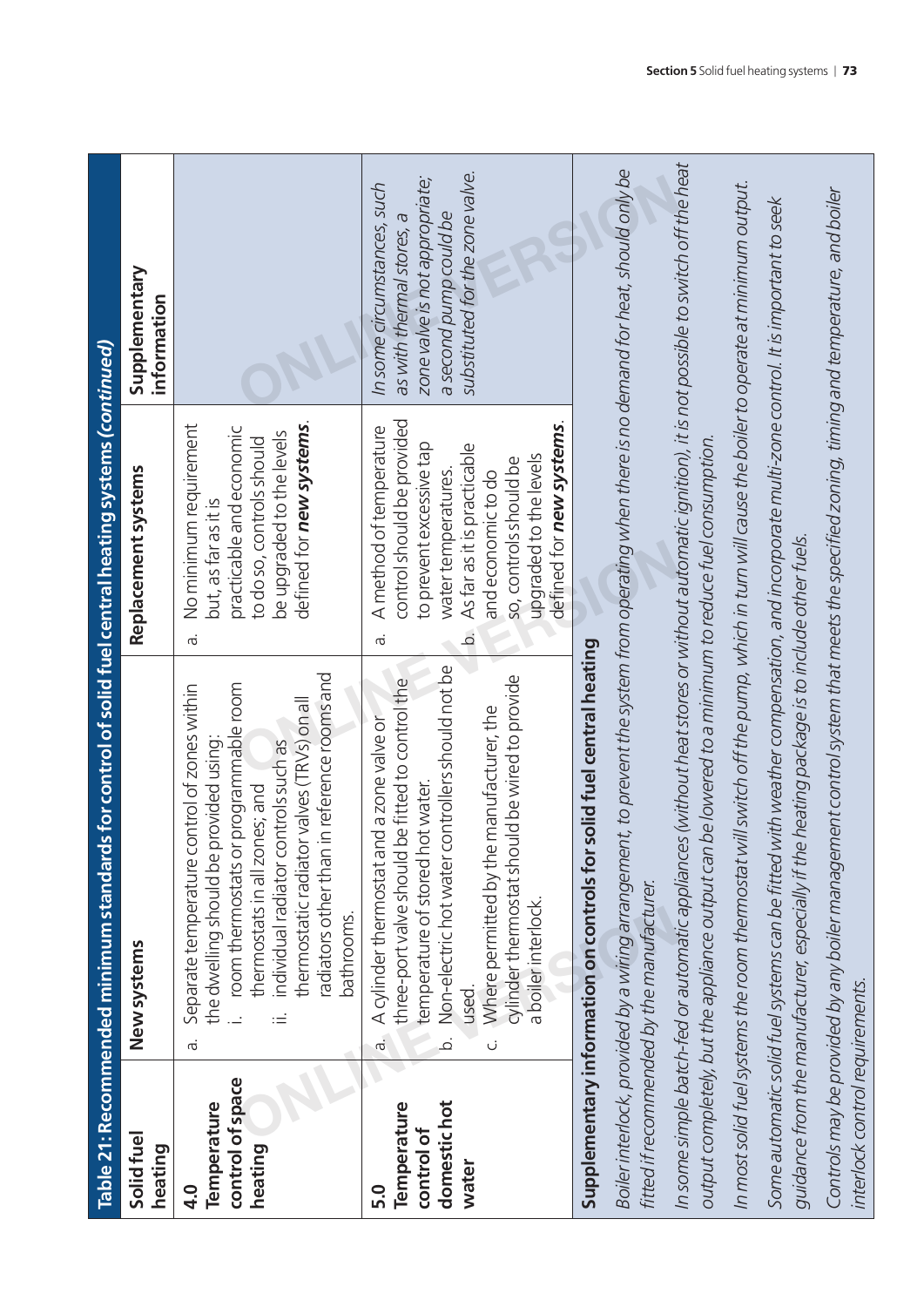$\overline{\phantom{a}}$ 

| Table 22: Recommended minimum standards for insulation of pipework in solid fuel |  |
|----------------------------------------------------------------------------------|--|
| <b>central heating systems</b>                                                   |  |

|                                                                                                                                                                                                                                                                                                                                                                                                                                                                                                                                                                                                                                                                                                                                                                                                                                                                                                                                                                                                                                             | central heating systems                                                                           | as ion msalation or pip                                                                                                                                                                                                                                                                                                                                                                                                                                                                                                                                                                                                                    |            |
|---------------------------------------------------------------------------------------------------------------------------------------------------------------------------------------------------------------------------------------------------------------------------------------------------------------------------------------------------------------------------------------------------------------------------------------------------------------------------------------------------------------------------------------------------------------------------------------------------------------------------------------------------------------------------------------------------------------------------------------------------------------------------------------------------------------------------------------------------------------------------------------------------------------------------------------------------------------------------------------------------------------------------------------------|---------------------------------------------------------------------------------------------------|--------------------------------------------------------------------------------------------------------------------------------------------------------------------------------------------------------------------------------------------------------------------------------------------------------------------------------------------------------------------------------------------------------------------------------------------------------------------------------------------------------------------------------------------------------------------------------------------------------------------------------------------|------------|
|                                                                                                                                                                                                                                                                                                                                                                                                                                                                                                                                                                                                                                                                                                                                                                                                                                                                                                                                                                                                                                             | <b>New systems</b>                                                                                | <b>Supplementary information</b>                                                                                                                                                                                                                                                                                                                                                                                                                                                                                                                                                                                                           |            |
| Pipes should be insulated to comply with the<br>a.<br>maximum permissible heat loss indicated in the<br>Supplementary Information column, and labelled<br>accordingly, as follows:<br>Primary circulation pipes for heating and hot<br>water circuits should be insulated wherever<br>they pass outside the heated living space or<br>through voids which communicate with and<br>are ventilated from unheated spaces.<br>ii. Primary circulation pipes for domestic hot<br>water circuits should be insulated throughout<br>their length, subject only to practical<br>constraints imposed by the need to penetrate<br>joists and other structural elements.<br>iii. All pipes connected to hot water storage<br>vessels, including the vent pipe, should be<br>insulated for at least 1 metre from their points<br>of connection to the cylinder (or they should<br>be insulated up to the point where they<br>become concealed).<br>iv. If secondary circulation is used, all pipes kept<br>hot by that circulation should be insulated. |                                                                                                   | Insulation of pipework in unheated<br>areas<br>Extra provision may need to be made to<br>protect central heating and hot water<br>pipework in unheated areas against<br>freezing. Guidance is available in:<br>BS 5422:2009 "Method for specifying<br>thermal insulating materials for pipes,<br>tanks, vessels, ductwork and equipment<br>operating within the temperature range<br>$-40^{\circ}$ C to $+700^{\circ}$ C".<br>BRE Report No 262 "Thermal insulation:<br>$\bullet$<br>avoiding risks", 2002 Edition.<br>Where insulation is labelled as complying<br>with this guide, it must not exceed the<br>following heat loss levels: |            |
|                                                                                                                                                                                                                                                                                                                                                                                                                                                                                                                                                                                                                                                                                                                                                                                                                                                                                                                                                                                                                                             |                                                                                                   |                                                                                                                                                                                                                                                                                                                                                                                                                                                                                                                                                                                                                                            |            |
|                                                                                                                                                                                                                                                                                                                                                                                                                                                                                                                                                                                                                                                                                                                                                                                                                                                                                                                                                                                                                                             | <b>Replacement systems</b>                                                                        | 8 <sub>mm</sub>                                                                                                                                                                                                                                                                                                                                                                                                                                                                                                                                                                                                                            | 7.06 W/m   |
| a.                                                                                                                                                                                                                                                                                                                                                                                                                                                                                                                                                                                                                                                                                                                                                                                                                                                                                                                                                                                                                                          | Whenever a boiler or hot water storage vessel                                                     | 10 <sub>mm</sub>                                                                                                                                                                                                                                                                                                                                                                                                                                                                                                                                                                                                                           | $7.23$ W/m |
|                                                                                                                                                                                                                                                                                                                                                                                                                                                                                                                                                                                                                                                                                                                                                                                                                                                                                                                                                                                                                                             | is replaced in an existing system, any pipes that                                                 | $12 \, \text{mm}$                                                                                                                                                                                                                                                                                                                                                                                                                                                                                                                                                                                                                          | 7.35 W/m   |
|                                                                                                                                                                                                                                                                                                                                                                                                                                                                                                                                                                                                                                                                                                                                                                                                                                                                                                                                                                                                                                             | are exposed as part of the work or are otherwise<br>accessible should be insulated as recommended | $15$ mm                                                                                                                                                                                                                                                                                                                                                                                                                                                                                                                                                                                                                                    | 7.89 W/m   |
|                                                                                                                                                                                                                                                                                                                                                                                                                                                                                                                                                                                                                                                                                                                                                                                                                                                                                                                                                                                                                                             | above - or to some lesser standard where                                                          | $22$ mm                                                                                                                                                                                                                                                                                                                                                                                                                                                                                                                                                                                                                                    | 9.12 W/m   |
|                                                                                                                                                                                                                                                                                                                                                                                                                                                                                                                                                                                                                                                                                                                                                                                                                                                                                                                                                                                                                                             | practical constraints dictate.                                                                    | $28$ mm                                                                                                                                                                                                                                                                                                                                                                                                                                                                                                                                                                                                                                    | 10.07 W/m  |
|                                                                                                                                                                                                                                                                                                                                                                                                                                                                                                                                                                                                                                                                                                                                                                                                                                                                                                                                                                                                                                             |                                                                                                   | $35$ mm                                                                                                                                                                                                                                                                                                                                                                                                                                                                                                                                                                                                                                    | 11.08 W/m  |
|                                                                                                                                                                                                                                                                                                                                                                                                                                                                                                                                                                                                                                                                                                                                                                                                                                                                                                                                                                                                                                             |                                                                                                   | 42 mm                                                                                                                                                                                                                                                                                                                                                                                                                                                                                                                                                                                                                                      | 12.19 W/m  |
|                                                                                                                                                                                                                                                                                                                                                                                                                                                                                                                                                                                                                                                                                                                                                                                                                                                                                                                                                                                                                                             |                                                                                                   | 54 mm                                                                                                                                                                                                                                                                                                                                                                                                                                                                                                                                                                                                                                      | 14.12 W/m  |
|                                                                                                                                                                                                                                                                                                                                                                                                                                                                                                                                                                                                                                                                                                                                                                                                                                                                                                                                                                                                                                             | ONLINE                                                                                            | *In assessing the thickness of insulation<br>required, standardised conditions should<br>be assumed in all compliance calculations,<br>based on a horizontal pipe at 60°C in still<br>air at 15°C. Further guidance on converting<br>heat loss limits to insulation thickness for<br>specific thermal conductivities is available<br>in TIMSA "HVAC guidance for achieving<br>compliance with Part L of the Building                                                                                                                                                                                                                       |            |

*Regulations".*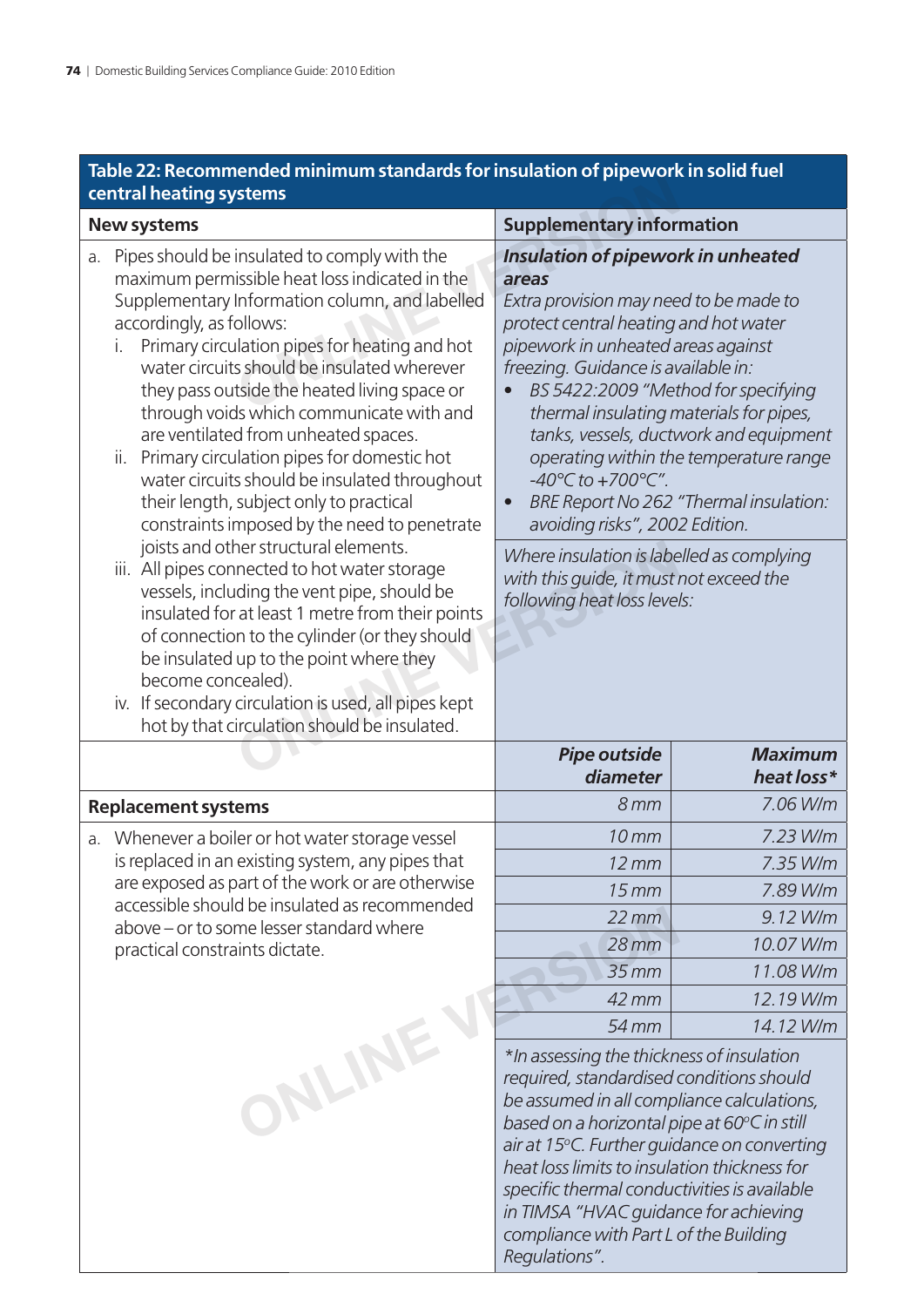# 5.4 Solid fuel appliances for secondary heating

Solid fuel appliances in new and existing dwellings that are provided for secondary heating and are not part of a central heating system should have an efficiency (gross calorific value) not less than specified in Table 18 for that category of appliance. liances in new and existing dwellings that are provided for sent of a central heating system should have an efficiency (group<br>cified in Table 18 for that category of appliance.<br>**The sense of an information on solid fuel ap** 

## **Supplementary information on solid fuel appliances providing secondary heating**

## **Minimum efficiencies**

*Minimum efficiencies for solid fuel appliances are published in the HETAS "Official quide to approved solid fuel products and services", and on the website www.hetas.co.uk.*  Manufacturers' efficiency figures may be higher than those indicated and should be used where independently certified against the harmonised European Standards now *in place.*

## **Appliance types**

*Appliances which are most suitable for secondary space heating are summarised in Table 23.*

| lable 23.                                                            |                                                                                                                                                                                                                                                                                                                                                                                                                                                                                                                                                                                                                                                                                                                                                                                                                                                   |  |  |
|----------------------------------------------------------------------|---------------------------------------------------------------------------------------------------------------------------------------------------------------------------------------------------------------------------------------------------------------------------------------------------------------------------------------------------------------------------------------------------------------------------------------------------------------------------------------------------------------------------------------------------------------------------------------------------------------------------------------------------------------------------------------------------------------------------------------------------------------------------------------------------------------------------------------------------|--|--|
|                                                                      |                                                                                                                                                                                                                                                                                                                                                                                                                                                                                                                                                                                                                                                                                                                                                                                                                                                   |  |  |
|                                                                      | <b>Table 23: Appliance types</b>                                                                                                                                                                                                                                                                                                                                                                                                                                                                                                                                                                                                                                                                                                                                                                                                                  |  |  |
| <b>Appliance type</b>                                                | <b>Notes</b>                                                                                                                                                                                                                                                                                                                                                                                                                                                                                                                                                                                                                                                                                                                                                                                                                                      |  |  |
| Open fire with high<br>output boiler, when<br>used with "link-up".   |                                                                                                                                                                                                                                                                                                                                                                                                                                                                                                                                                                                                                                                                                                                                                                                                                                                   |  |  |
| Small solid fuel room<br>heaters (stoves),<br>especially wood-fired. | These can be a dedicated wood burner or burn logs in a multi-<br>fuel appliance or use pellets. They can be matched with a main<br>heating system fired by the same or a different primary fuel<br>or off-peak electricity to reduce carbon emissions, especially<br>wood-fired, with or without thermostatic control. Many<br>designs can provide heating during power cuts. Mineral fuel<br>appliances can be chosen but the attention of designers is<br>drawn to the probable need to supply additional measures, as<br>the carbon emission values of these tend to be high. Mineral<br>fuel appliances may often have slightly higher efficiencies than<br>their wood burning counterparts. Multi-fuel room heaters<br>can enable the user to burn renewable wood as well as an<br>alternative to mineral fuels outside smoke control areas. |  |  |
| Small solid fuel stoves<br>with boilers.                             | The efficiency of these can be higher than that of dry<br>appliances. They can be integrated with the primary wet<br>heating system. Multi-fuel appliances enable the householder<br>to burn renewable wood outside smoke control areas.                                                                                                                                                                                                                                                                                                                                                                                                                                                                                                                                                                                                          |  |  |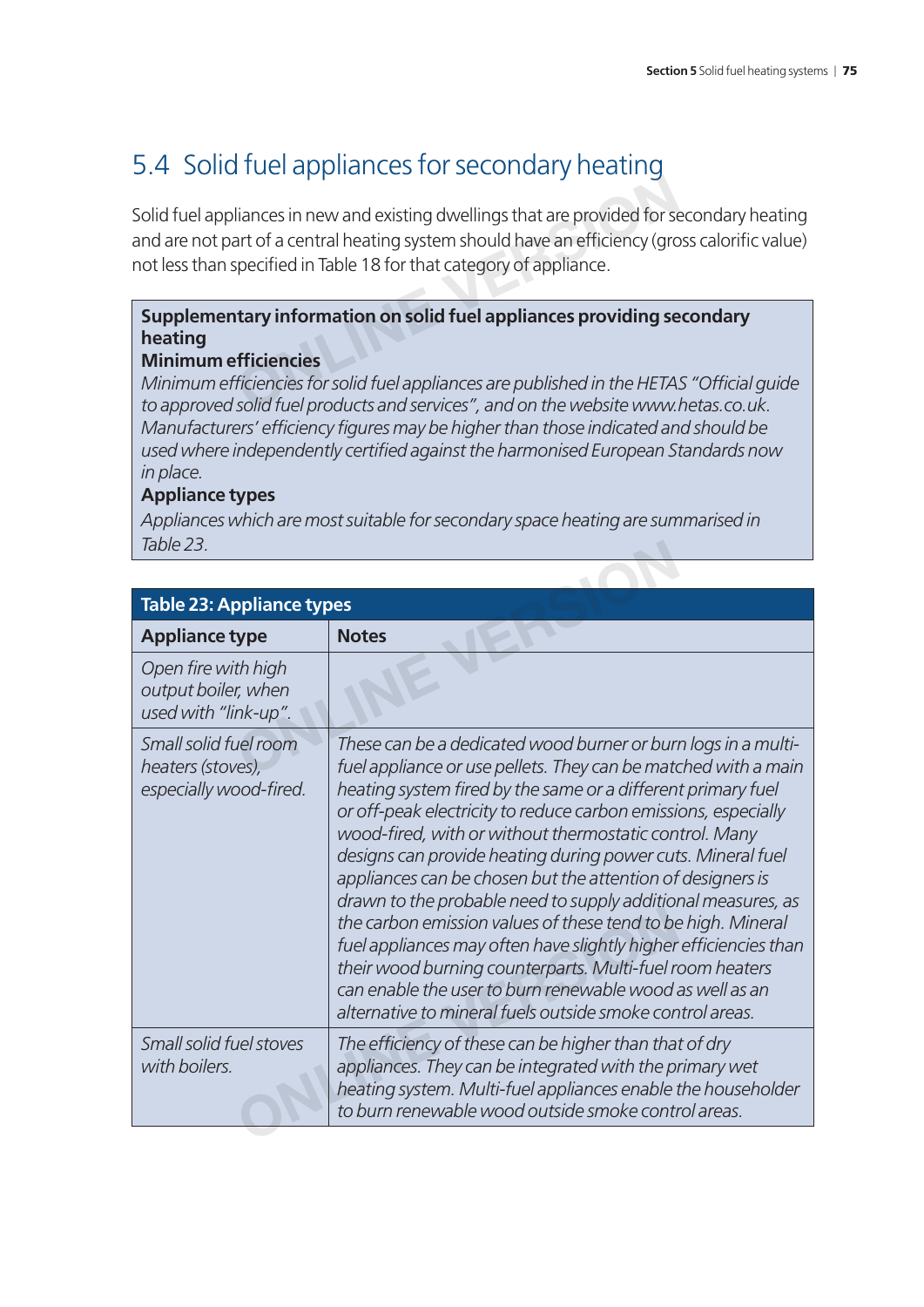| Table 23: Appliance types (continued)                                                |                                                                                                                                                                                                                                                                                                                                                                                                                                                                                                                                                                                                                                                                                                                                              |  |  |
|--------------------------------------------------------------------------------------|----------------------------------------------------------------------------------------------------------------------------------------------------------------------------------------------------------------------------------------------------------------------------------------------------------------------------------------------------------------------------------------------------------------------------------------------------------------------------------------------------------------------------------------------------------------------------------------------------------------------------------------------------------------------------------------------------------------------------------------------|--|--|
| <b>Appliance type</b>                                                                | <b>Notes</b>                                                                                                                                                                                                                                                                                                                                                                                                                                                                                                                                                                                                                                                                                                                                 |  |  |
| Range cookers.                                                                       | Typically appliances which are installed in a "living area" and<br>are designed to provide some useful heat from their case into<br>the space in which they are located. They are available in a<br>variety of shapes and sizes and can incorporate a boiler which<br>can be connected to dual-fuel integrated systems (e.g. link-<br>up). Multi-fuel versions are also available.                                                                                                                                                                                                                                                                                                                                                           |  |  |
| Where requested,<br>open fires (HETAS<br>categories B1, B2 and<br>B3) can be fitted. | These do not have thermostatic control of the burning rate<br>and have lower efficiencies. However, they are able to burn<br>wood logs with correspondingly low net carbon emissions.<br>It must be stressed that large open fires with large free face<br>areas (see Note 1) usually have a need for ventilation well in<br>excess of that available in a property built to modern standards<br>of air tightness. This is likely to lead to severe operational<br>problems unless special steps are taken to provide the required<br>air supply. The use of such large (simple) open fires is penalised<br>in the SAP calculations.<br><b>Note 1</b> : The free face area of an open fire is its opening width<br>times its opening height. |  |  |
| <b>ULIFA</b>                                                                         |                                                                                                                                                                                                                                                                                                                                                                                                                                                                                                                                                                                                                                                                                                                                              |  |  |

**ONLINE VERSION**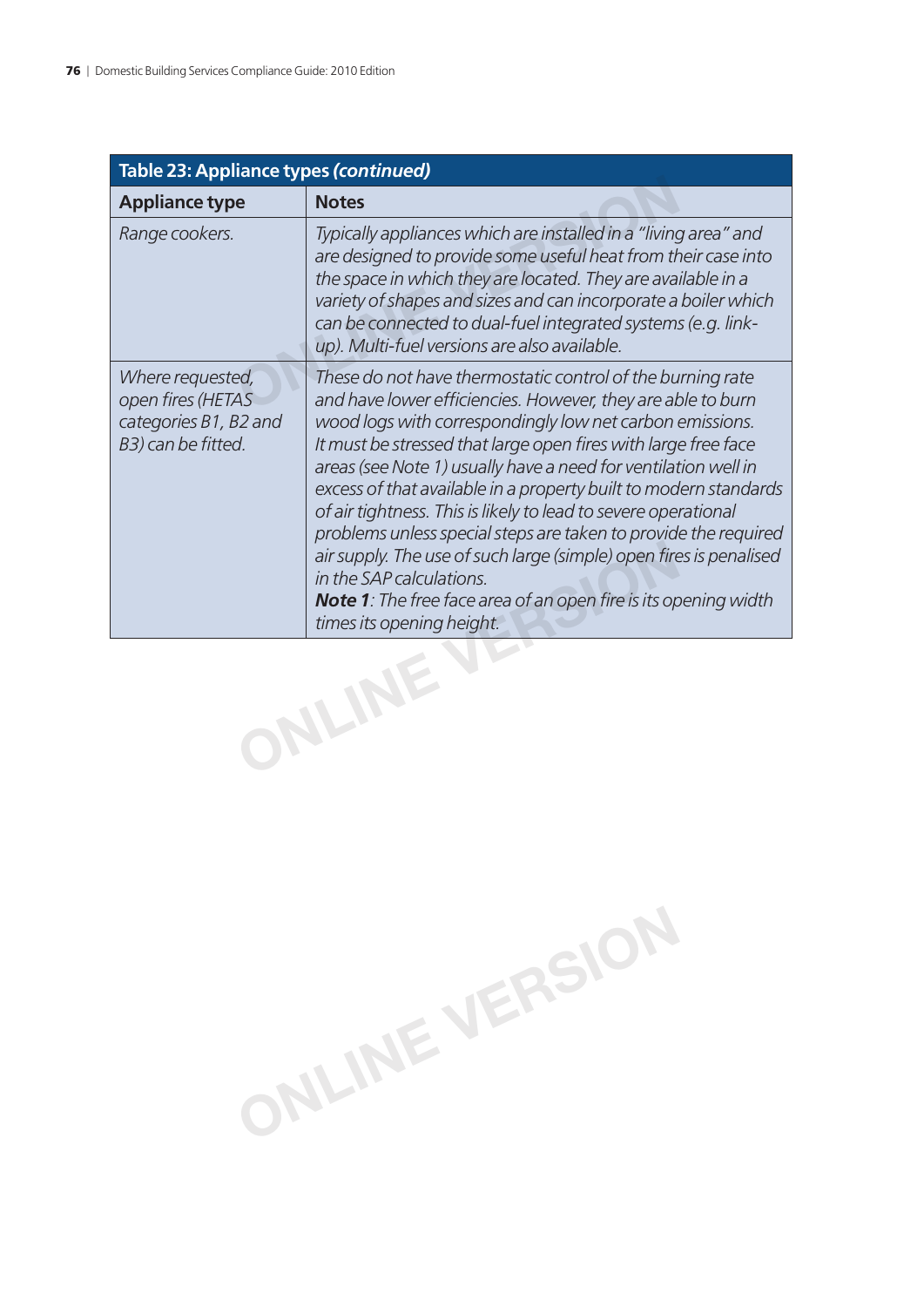### **Controls for solid fuel appliances providing secondary heating**

*Wherever possible, solid fuel appliances should have thermostatic control (these are usually integral to appliances in categories E, F and G). Controls should be appropriate*  to the level of sophistication of the appliance; automatic appliances can benefit from *advanced controls.* **CONDUCTE THE IMPLEM SECONDER SECONDER SECONDER SET OF SET OF SISSIBLE, Solid fuel appliances should have thermostatic controls about the f sophistication of the appliance; automatic appliances can introls.<br>
<b>If fuel stora** 

**Provision of fuel storage for solid fuel appliances providing secondary heating** *The quantity of fuel consumed by secondary heating appliances is likely to be less than 1 tonne per year. However it should be stored in a dry and convenient location.*

### **Smoke control areas**

*The location of the appliance within or without a smoke control area is critical to the process of optimising the choice of appliance and fuel.*

For further information on solid fuel appliances see CE47 "Energy Efficiency Best Practice *in Housing – Domestic heating by solid fuel: Boiler systems".*

### **Guidance and standards**

*EN 12809:2001/A1:2004/AC:2006/2007 "Residential Independent boilers fi red by solid fuel – Nominal output up to 50kW – Requirements and test methods".*

*EN 12815:2001/A1:2004/2006/2007 "Residential cookers fi red by solid fuel – Requirements and test methods".*

*EN 13229:2001/A1:2003/A2:2004/AC:2006/2007 "Inset appliances including open fi res fi red by solid fuel – Requirements and test methods".*

*EN 13240:2001/A2:2004 /AC2006/2007 "Room heaters fi red by solid fuel – Requirements and test methods".* all barpat up to bolivity inequiements and test methods".<br>
OO1/A1:2004/2006/2007 "Residential cookers fired by solid<br>
ts and test methods".<br>
DO1/A1:2003/A2:2004/AC:2006/2007 "Inset appliances inc<br>
solid fuel – Requirements

*EN 15250:2007 "Slow heat release appliances fi red by solid fuel – Requirements and test methods".*

*EN 15544 "One-off tiled/mortared stoves – Calculation method".*

*EN 14785:2006 "Residential space heating appliances fi red by wood pellets". Solid biofuels quality standards: CEN/TS 14588:2004; CEN/TS 14774-1:2004; CEN/TS 14774-2:2004; CEN/TS 14774-3:2004; CEN/TS 14775:2004; CEN/TS 14778-1:2005; CEN/TS 14778-2:2005; CEN/TS 14779:2005; CEN/TS 14780:2005; CEN/TS 14918:2005; CEN/TS 14961:2005; CEN/TS 15103:2005; CEN/TS 15148:2005; CEN/TS 15149- 1:2006; CEN/TS 15149-2:2006; CEN/TS 15150:2005; CEN/TS 15210-1:2005; CEN/TS 15234:2006; CEN/TS 15289:2006; CEN/TS 15290:2006; CEN/TS 15296:2006.* **ONLINE VERSION**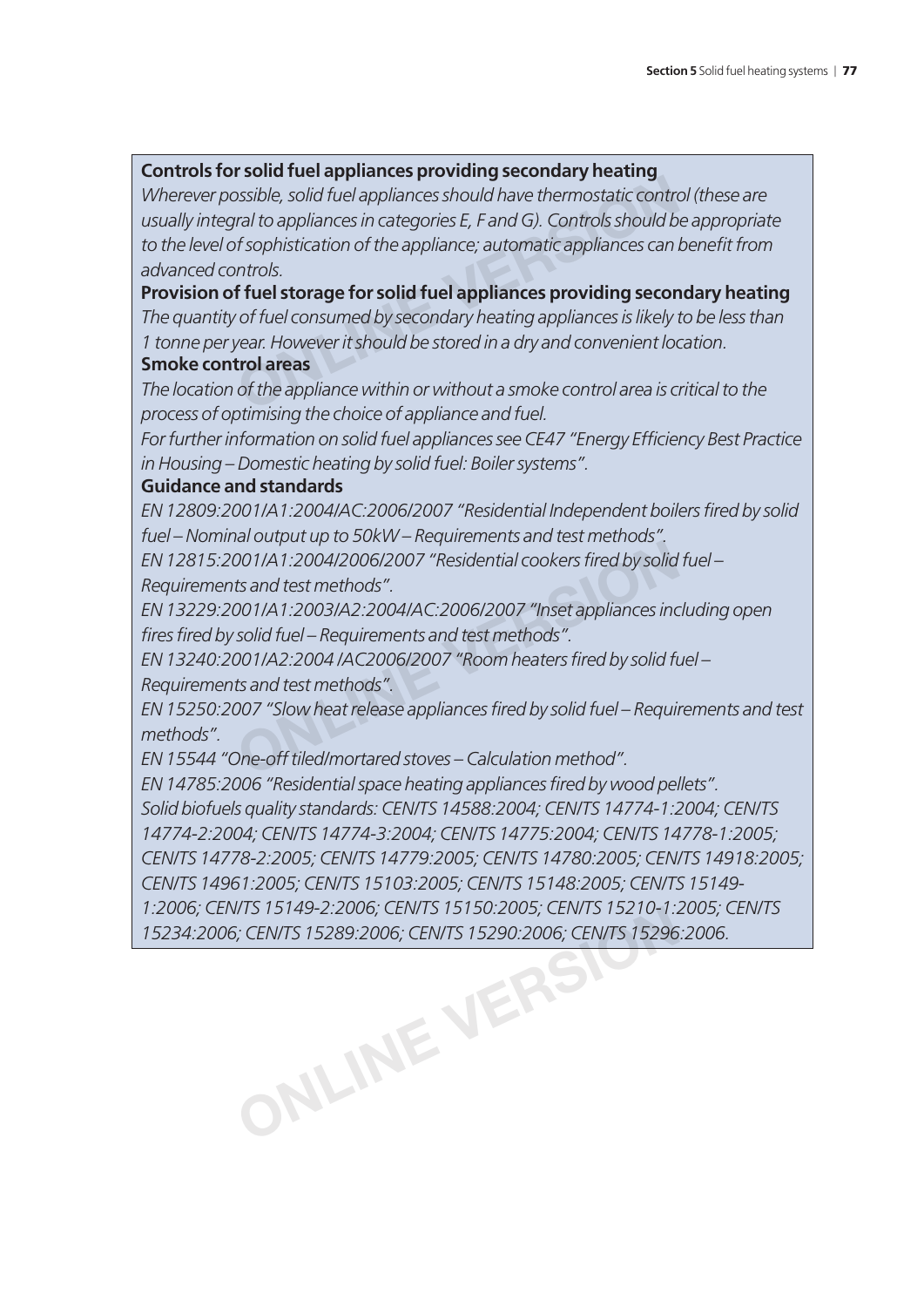# Section 6

# **Community heating systems** Inity heating systems

# 6.1 Scope of guidance

This section provides guidance on the specification of community heating systems for dwellings to meet relevant energy efficiency requirements in building regulations.

A community heating system is one that supplies heat to a number of dwellings from a common heat source. A system may heat a small block of flats or a large number of buildings.

The guidance in this section applies to systems that:

- supply 15 or more dwellings from a central boiler, or from a low carbon source such as combined heat and power (CHP), biofuels, heat pumps and solar panels
- distribute heat from the central source using a wet radiator system (although warm air heating and underfloor heating systems may also be used). The guidance in this section applies to systems that:<br>
• supply 15 or more dwellings from a central boiler, or from a low carl<br>
such as combined heat and power (CHP), biofuels, heat pumps and<br>
• distribute heat from the ce

The central heat source should comply with the requirements in the *Non-domestic building*  services compliance quide except where specified in this section.

Guidance is provided for two scenarios:

- connecting dwellings to a new community heating scheme
- connecting dwellings to an existing community heating scheme.

# **Connecting dwellings to a new community heating scheme**

New community heating systems for both new and existing dwellings should meet the minimum standards for: cting dwellings to a new community heating scheme<br>
cting dwellings to an existing community heating scheme<br> **Wellings to a new community heating scheme**<br>
heating systems for both new and existing dwellings should<br>
parts fo

- a. energy efficiency in Table 24
- b. low-carbon heat sources in Table 25
- c. system control in Table 26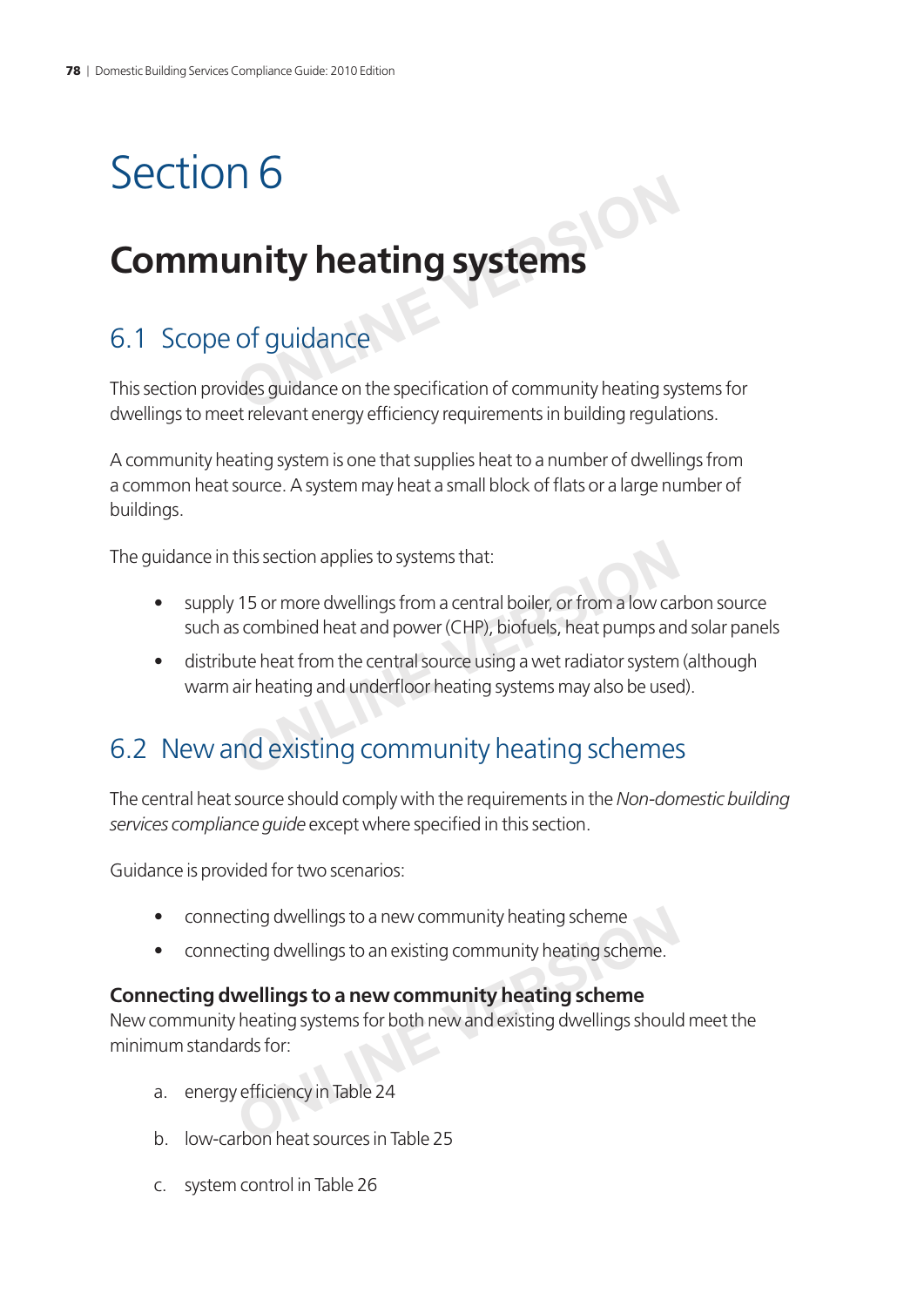- d. hot water production, storage and treatment, heat metering and commissioning in Table 27
- e. insulation of pipework in Table 28.

### **Connecting dwellings to an existing community heating scheme**

When existing community heating systems are connected to new or existing dwellings, the minimum requirements are:

- a. if the existing community heating system is in need of replacement or improvement, a study should be carried out to assess the economic and environmental benefits of a range of options, including the use of CHP and other low carbon heat sources, especially where individual heating systems are being considered as an alternative to continuing with the community heating system Able 27<br> **ONLIGE 28.**<br> **ONLIGE 28.**<br> **ONLIGE 28.**<br> **ONLIGE 28.**<br> **ONLIGE 28.**<br> **ONLIGE 28.**<br> **ONLIGE 28.**<br> **ONLIGE 28.**<br> **ONLIGE 28.**<br> **ONLIGE 28.**<br> **ONLIGE 28.**<br> **ONLIGE 20.**<br> **ONLIGE 20.**<br> **ONLIGE 20.**<br> **ONLIGE 20.**<br> **ON**
- b. replacement boilers should meet the minimum standards for boiler efficiency in the *Non-domestic building services compliance guide* (available from www.planningportal.gov.uk/approveddocuments > *Part L* > *Associated documents*)
- c. if thermal energy is purchased from an existing district or community heating system, an assessment of the carbon intensity of the scheme should be carried out. Emission factors should be determined based on the particular details of the scheme, but should take account of the annual average performance of the whole system – that is, of the distribution circuits and all the heat generating plant, including any CHP, and any waste heat recovery or heat dumping. The calculation of the Dwelling CO<sub>2</sub> Emission Rate should be carried out by a suitably qualified person, who should explain how the emission factors were derived Non-domestic building services compliance guide (availat<br>w.planningportal.gov.uk/approveddocuments > *Part L* > *As*<br>uments)<br>ermal energy is purchased from an existing district or comm<br>em, an assessment of the carbon inten
- d. controls should meet the minimum standards in Table 26
- e. pipework insulation should meet the minimum standards in Table 28. **ONLINE VERSION**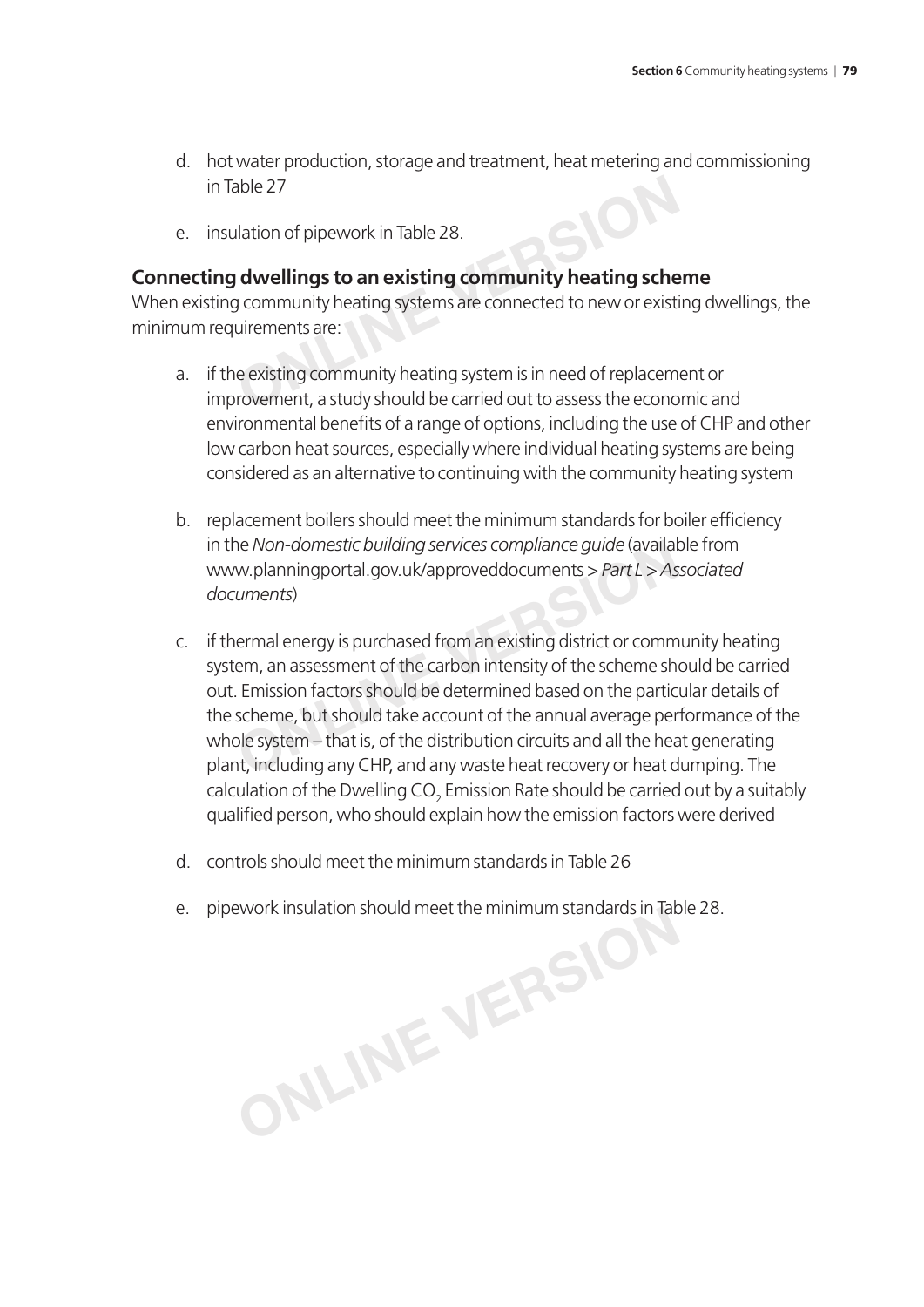|                                                                            | heating systems to maximise efficiency of heat generation and minimise                                                                                                                                                                                                                                                                                   |                                                                                                                                                                                                                                                                                                                                                                                                                                                                                                                                                                                                                                                                                                                                                                                                                                                                                                                                                        |
|----------------------------------------------------------------------------|----------------------------------------------------------------------------------------------------------------------------------------------------------------------------------------------------------------------------------------------------------------------------------------------------------------------------------------------------------|--------------------------------------------------------------------------------------------------------------------------------------------------------------------------------------------------------------------------------------------------------------------------------------------------------------------------------------------------------------------------------------------------------------------------------------------------------------------------------------------------------------------------------------------------------------------------------------------------------------------------------------------------------------------------------------------------------------------------------------------------------------------------------------------------------------------------------------------------------------------------------------------------------------------------------------------------------|
| energy use by pumps                                                        |                                                                                                                                                                                                                                                                                                                                                          |                                                                                                                                                                                                                                                                                                                                                                                                                                                                                                                                                                                                                                                                                                                                                                                                                                                                                                                                                        |
| Community<br>heating                                                       | <b>New systems</b>                                                                                                                                                                                                                                                                                                                                       | <b>Supplementary information</b>                                                                                                                                                                                                                                                                                                                                                                                                                                                                                                                                                                                                                                                                                                                                                                                                                                                                                                                       |
| 1.0<br><b>Boilers</b>                                                      | Boiler-only community<br>a.<br>heating systems for new<br>dwellings may be used<br>provided that the Target<br>carbon dioxide Emission<br>Rate (TER) for the dwelling<br>is not exceeded.<br>b. Boilers should be selected<br>to comply with the boiler<br>efficiency requirements of<br>the Non-domestic building<br>services compliance quide.<br>JLIN | When calculating the carbon emission<br>rate, the type and quantity of fuel<br>used and also the electricity needed to<br>operate the central plant and pumps<br>should be taken into account.<br>For systems using condensing boilers:<br>To achieve high boiler efficiency,<br>return temperatures from radiator<br>circuits should be selected lower<br>than $50^{\circ}$ C.<br>Where instantaneous plate heat<br>$\bullet$<br>exchangers are used to produce<br>hot water in individual dwellings<br>the return temperature selected<br>should be less than 40°C.<br>Where hot water cylinders are used<br>the coil size should be such as to<br>require a flow rate that results in<br>a nominal return temperature of<br>less than 40°C whilst meeting the<br>required heat-up time.<br>Where hot water is produced<br>$\bullet$<br>centrally (e.g. in each block of<br>dwellings) return temperatures<br>lower than 40°C should be<br>achieved. |
| 2.0<br><b>Controlling</b><br>the<br>sequencing<br>and firing of<br>boilers | Controls for boilers should<br>a.<br>meet the requirements of<br>the Non-domestic building<br>services compliance guide,<br>except optimum start is<br>not required.                                                                                                                                                                                     | Setting occupation times is not<br>generally possible for a group of<br>dwellings and so optimum start<br>controls are not a requirement.                                                                                                                                                                                                                                                                                                                                                                                                                                                                                                                                                                                                                                                                                                                                                                                                              |
|                                                                            | ONLINE                                                                                                                                                                                                                                                                                                                                                   |                                                                                                                                                                                                                                                                                                                                                                                                                                                                                                                                                                                                                                                                                                                                                                                                                                                                                                                                                        |

**Table 24: Recommended minimum standards for the design of new community**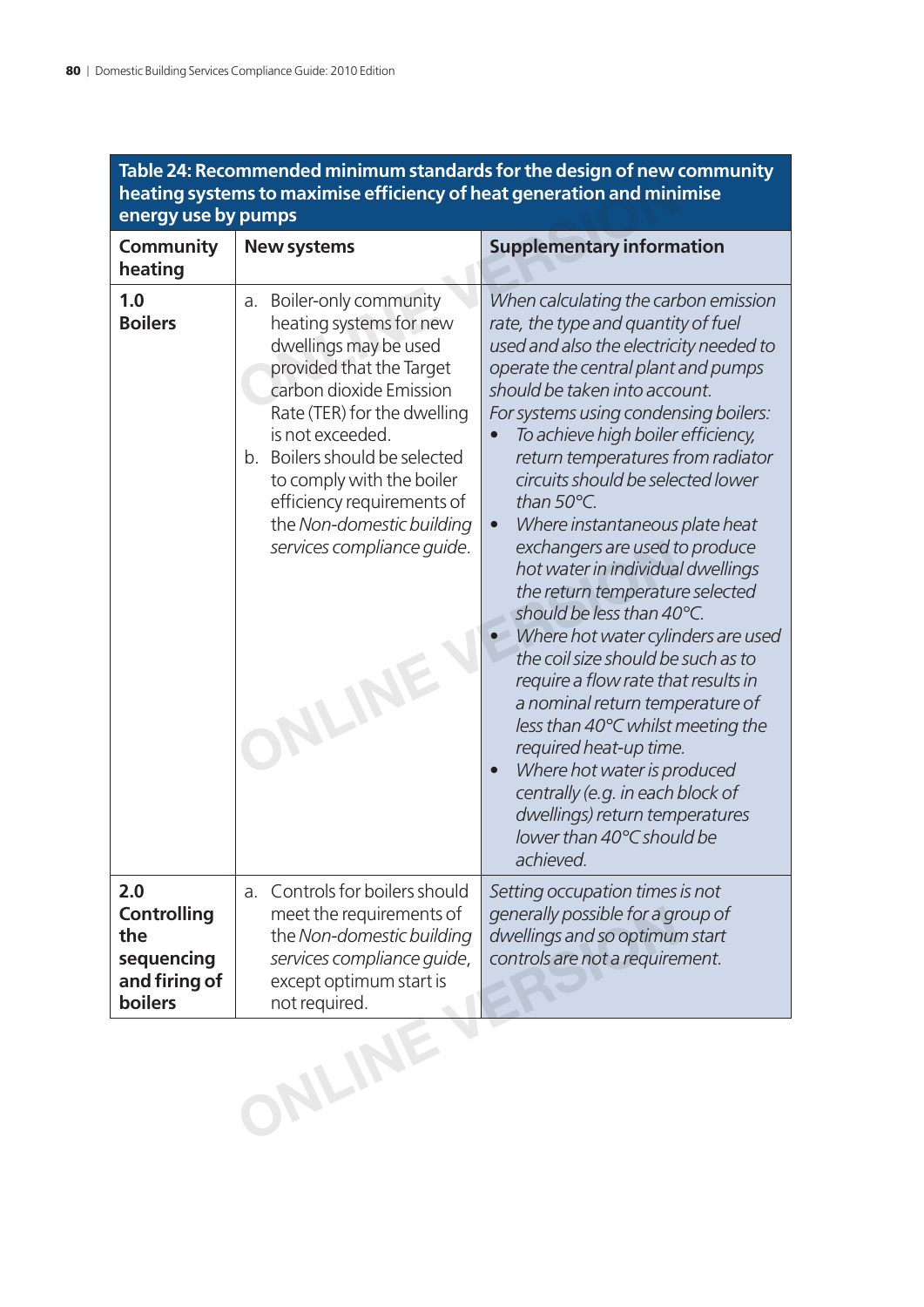| 199191 1110 9001911<br>heating systems to maximise efficiency of heat generation and minimise<br>energy use by pumps (continued) |                                                                                                                                                                                                                                                                                                                                            |                                                                                                                                                                                                                                                                                                                                                                                                                                                                                               |  |
|----------------------------------------------------------------------------------------------------------------------------------|--------------------------------------------------------------------------------------------------------------------------------------------------------------------------------------------------------------------------------------------------------------------------------------------------------------------------------------------|-----------------------------------------------------------------------------------------------------------------------------------------------------------------------------------------------------------------------------------------------------------------------------------------------------------------------------------------------------------------------------------------------------------------------------------------------------------------------------------------------|--|
| Community<br>heating                                                                                                             | <b>New systems</b>                                                                                                                                                                                                                                                                                                                         | <b>Supplementary information</b>                                                                                                                                                                                                                                                                                                                                                                                                                                                              |  |
| 3.0<br><b>Minimising</b><br>energy use<br>by pumps                                                                               | a. For new community<br>heating systems, the<br>design temperature<br>difference for the<br>community heating<br>primary circuit should be<br>greater than 20°C.<br>b. Variable volume control<br>systems should be used<br>to reduce the volume of<br>water and the pressure<br>difference required from<br>the pumps under part<br>load. | Pumping energy can be minimised by<br>optimising operating temperatures<br>and pipe sizes to reduce installed<br>pump power.<br>To take full advantage of variable<br>volume systems, variable speed pumps<br>should be installed and controlled<br>to deliver the required pressure<br>difference to suit the load.<br>Further guidance is provided in BSRIA<br><b>Application Guide AG 16/2002</b><br>"Variable-flow water systems: design,<br>installation and commissioning<br>quidance". |  |

# **Table 24: Recommended minimum standards for the design of new community heating systems to maximise effi ciency of heat generation and minimise**

|                                      | difference required from<br>the pumps under part<br>load.                     | "Variable-flow water systems: design,<br>installation and commissioning<br>quidance".                                                                                                                              |
|--------------------------------------|-------------------------------------------------------------------------------|--------------------------------------------------------------------------------------------------------------------------------------------------------------------------------------------------------------------|
|                                      |                                                                               |                                                                                                                                                                                                                    |
|                                      | sources where these are included in community heating systems                 | Table 25: Recommended minimum standards for design of low-carbon heat                                                                                                                                              |
| Community<br>heating                 | <b>New systems</b>                                                            | <b>Supplementary information</b>                                                                                                                                                                                   |
| 1.0<br>Low carbon<br>heat<br>sources | No minimum standard,<br>$a^{\prime}$<br>but see Supplementary<br>Information. | Community heating systems can be<br>designed to use low-carbon heat<br>sources to meet all or part of the heat<br>demand, which may enable some<br>relaxation of the U-values that would<br>otherwise be required. |

**ONLINE VERSION**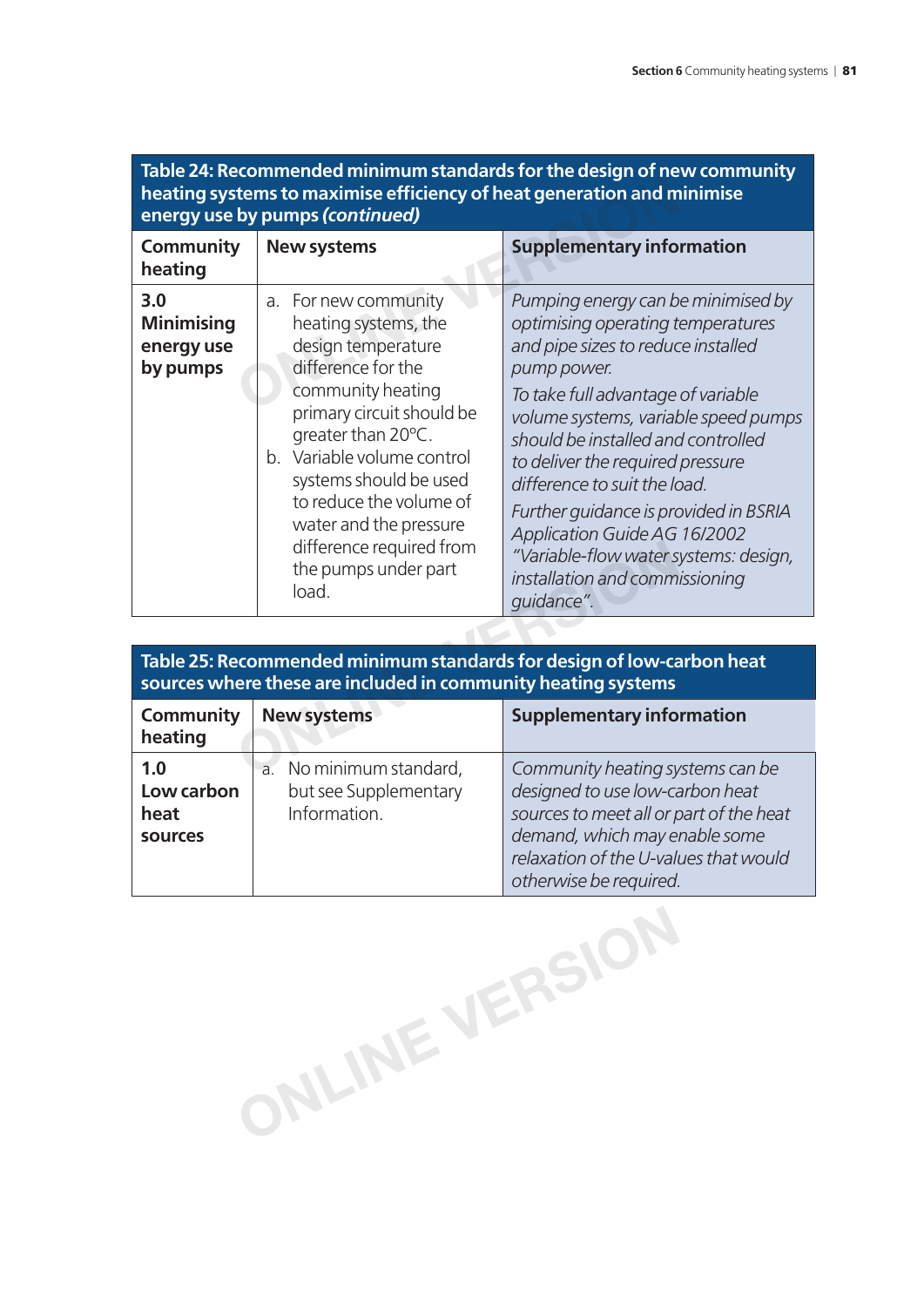| Table 25: Recommended minimum standards for design of low-carbon heat<br>sources where these are included in community heating systems (continued) |                                                                                                                                                                                           |                                                                                                                                                                                                                                                                                                                                                                                                                                                                                                                                                                                                                                                                                                    |  |  |
|----------------------------------------------------------------------------------------------------------------------------------------------------|-------------------------------------------------------------------------------------------------------------------------------------------------------------------------------------------|----------------------------------------------------------------------------------------------------------------------------------------------------------------------------------------------------------------------------------------------------------------------------------------------------------------------------------------------------------------------------------------------------------------------------------------------------------------------------------------------------------------------------------------------------------------------------------------------------------------------------------------------------------------------------------------------------|--|--|
| Community<br>heating                                                                                                                               | <b>New systems</b>                                                                                                                                                                        | <b>Supplementary information</b>                                                                                                                                                                                                                                                                                                                                                                                                                                                                                                                                                                                                                                                                   |  |  |
| 2.0<br><b>Biofuels</b>                                                                                                                             | No minimum standard,<br>a.<br>but see supplementary<br>information.                                                                                                                       | Biofuels can be used to provide heat<br>from boiler systems or as a fuel for CHP<br>systems.<br>Consideration should be given to<br>operation and maintenance of the<br>plant to ensure a long life and to<br>prevent a later replacement by a<br>conventional fuel system.<br>Where a biofuel boiler is to be used<br>in conjunction with conventionally<br>fuelled heating boilers or electric<br>heating, a reasonable minimum<br>proportion of the annual heat supply<br>from biofuels would be 45% of the<br>annual heat demand (space, domestic<br>hot water and process heating).<br>Further quidance is provided in "Low or<br>zero carbon energy sources: strategic<br>quide", ODPM 2006. |  |  |
| 3.0<br><b>Combined</b><br>heat and<br>power<br>(CHP)                                                                                               | a. Where CHP is used in<br>conjunction with boiler<br>plant, the control system<br>should ensure that, as far<br>as is practicable, the CHP<br>plant operates as the lead<br>heat source. | CHP capacity should be optimised<br>to meet the required economic and<br>environmental objectives.<br>A reasonable minimum proportion<br>of the annual heat supply from CHP<br>would be 45% of the annual heat<br>demand (space, domestic and hot<br>water heating).<br>To maximise the use of CHP heat over<br>the year, consideration should be given<br>to the use of thermal storage to meet<br>peaks, especially in the early morning<br>period.<br>The procedure given in SAP 2009<br>should be used to calculate the carbon<br>emissions from CHP systems.                                                                                                                                  |  |  |
|                                                                                                                                                    |                                                                                                                                                                                           |                                                                                                                                                                                                                                                                                                                                                                                                                                                                                                                                                                                                                                                                                                    |  |  |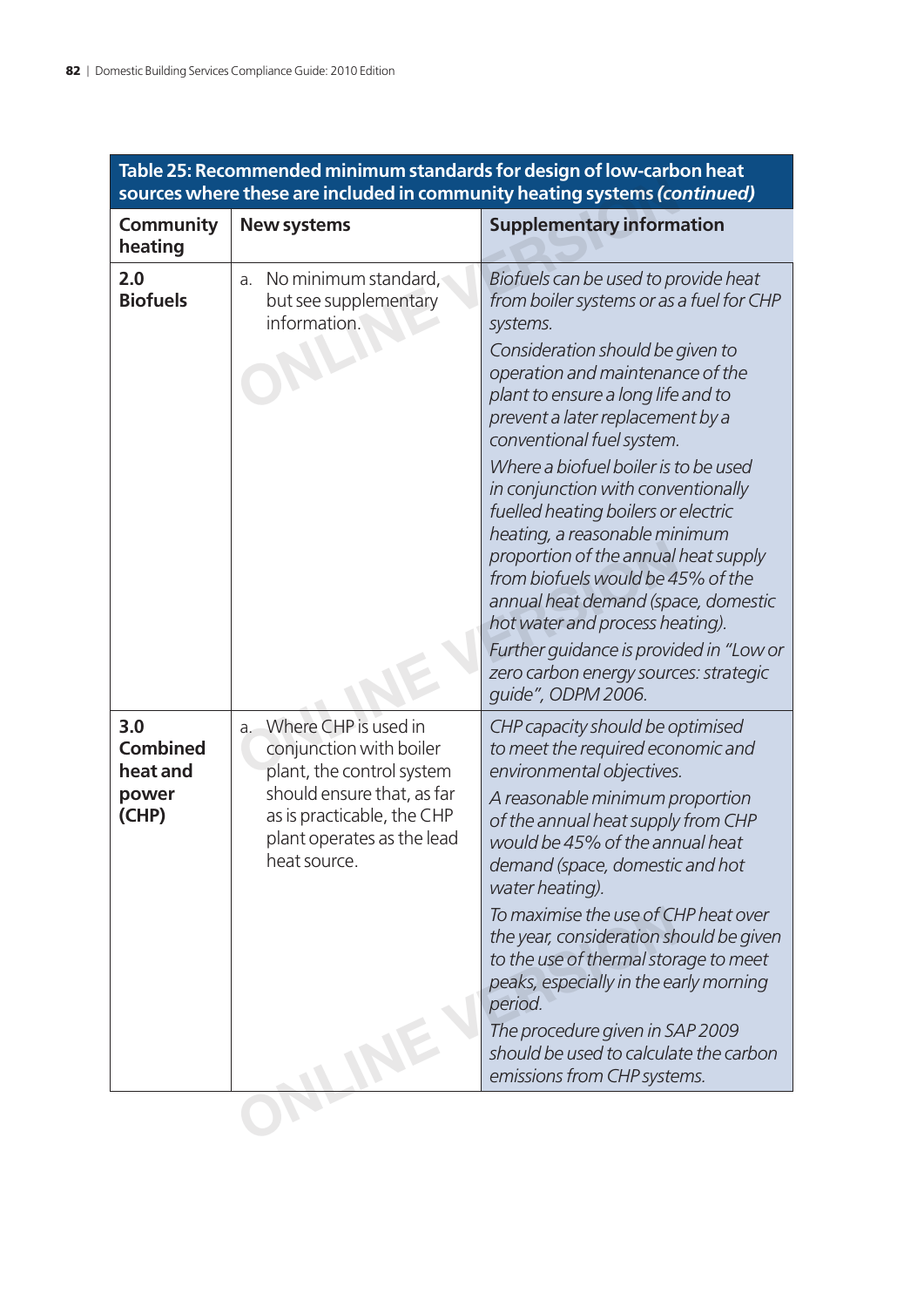| <b>Community</b><br>heating | <b>New systems</b>                                                  | <b>Supplementary information</b>                                                                                                                                                                                                                                                                                                                                                                                                                                                                                                                                                                         |
|-----------------------------|---------------------------------------------------------------------|----------------------------------------------------------------------------------------------------------------------------------------------------------------------------------------------------------------------------------------------------------------------------------------------------------------------------------------------------------------------------------------------------------------------------------------------------------------------------------------------------------------------------------------------------------------------------------------------------------|
| 4.0<br><b>Heat Pumps</b>    | No minimum standard,<br>a.<br>but see Supplementary<br>Information. | Heat pumps can be used as a heat<br>source for community heating<br>systems. Selection of operating<br>temperatures to optimise the<br>efficiency of the community heating<br>system and achieve high COPs is<br>important if carbon emissions are<br>to be reduced. This may involve the<br>use of underfloor heating and the<br>provision of domestic hot water by<br>other means.<br>Where heat pumps are installed in<br>conjunction with heating boilers, a<br>reasonable minimum proportion of<br>the annual heat supply from the heat<br>pump would be 45% of the annual<br>space heating demand. |
| 5.0<br><b>Solar</b>         | No minimum standard,<br>a.<br>but see Supplementary<br>Information. | Solar thermal panels can be used<br>as the heat source for a centralised<br>domestic hot water system.                                                                                                                                                                                                                                                                                                                                                                                                                                                                                                   |

# **Table 25: Recommended minimum standards for design of low-carbon heat**

### **Table 26: Recommended minimum standards for control of systems within dwellings for community heating**

| Community<br>heating | <b>New systems</b>                                                                                                                                                                                                                                                                                                                                                                                                                   | <b>Supplementary information</b>                                                                                                                                             |
|----------------------|--------------------------------------------------------------------------------------------------------------------------------------------------------------------------------------------------------------------------------------------------------------------------------------------------------------------------------------------------------------------------------------------------------------------------------------|------------------------------------------------------------------------------------------------------------------------------------------------------------------------------|
| 1.0<br>Zoning        | a. Dwellings with a total<br>usable floor area up to<br>150 m <sup>2</sup> should be divided<br>into at least two zones with<br>independent temperature<br>control, one of which is<br>assigned to the living area.<br>b. Dwellings with a total usable<br>floor area greater than<br>150 m <sup>2</sup> should be provided<br>with at least two space<br>heating zones, each<br>having separate timing and<br>temperature controls. | In single-storey open-plan dwellings<br>in which the living area is greater<br>than 70% of the total floor area,<br>sub-zoning of temperature control<br>is not appropriate. |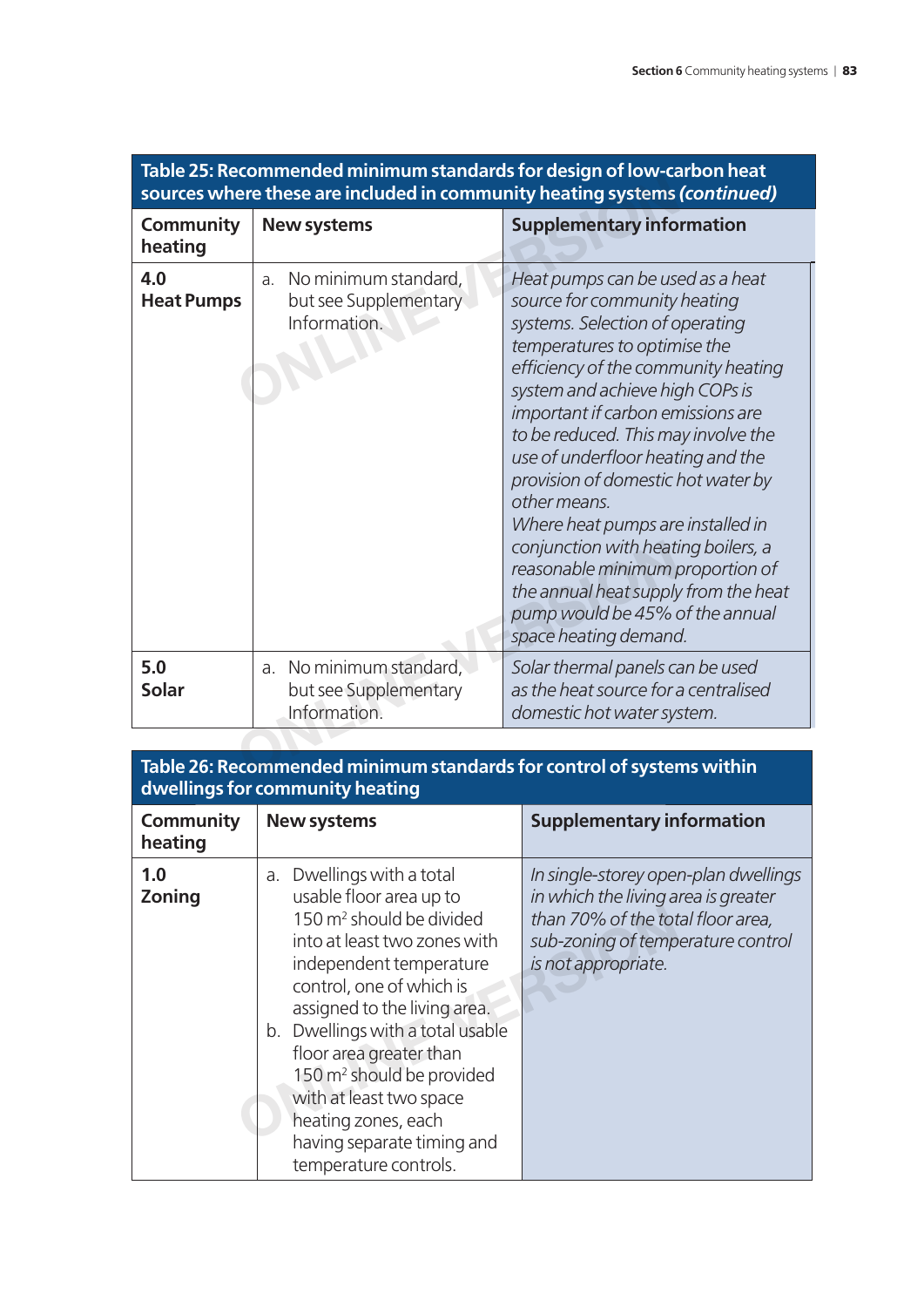| Table 26: Recommended minimum standards for control of systems within<br>dwellings for community heating (continued) |                                                                                                                                                                                                                                                                                                                                                                                                                                                                                                                            |                                                                                                                                                                                                                                                                                                                                                                                                                                                |  |  |
|----------------------------------------------------------------------------------------------------------------------|----------------------------------------------------------------------------------------------------------------------------------------------------------------------------------------------------------------------------------------------------------------------------------------------------------------------------------------------------------------------------------------------------------------------------------------------------------------------------------------------------------------------------|------------------------------------------------------------------------------------------------------------------------------------------------------------------------------------------------------------------------------------------------------------------------------------------------------------------------------------------------------------------------------------------------------------------------------------------------|--|--|
| Community<br>heating                                                                                                 | <b>New systems</b>                                                                                                                                                                                                                                                                                                                                                                                                                                                                                                         | <b>Supplementary information</b>                                                                                                                                                                                                                                                                                                                                                                                                               |  |  |
| 2.0<br><b>Time control</b><br>of space<br>heating                                                                    | Time control of space<br>a.<br>heating should be provided<br>by:<br>a full programmer;<br>İ.<br>two or more separate<br>Ш.<br>timers providing timing<br>control to each zone; or<br>iii. programmable room<br>thermostat(s) to the<br>heating circuit(s).<br>b. For dwellings with a total<br>usable floor area greater<br>than 150 $m^2$ , time control for<br>the separate space heating<br>zones can be achieved by:<br>multiple heating zone<br>İ.<br>programmers; or<br>a single multi-channel<br>ii.<br>programmer. | Where the hot water is produced<br>instantaneously, such as with a plate<br>heat exchanger, time control is only<br>required for space heating zones.<br>Time control of domestic hot<br>water heating using a cylinder<br>is not considered essential for<br>community heating and could be<br>a disadvantage with CHP-based<br>systems, increasing the morning<br>peak demand and hence causing<br>more use of the boiler than<br>necessary. |  |  |
| 3.0<br><b>Temperature</b><br>control<br>of space<br>heating                                                          | Separate temperature<br>a.<br>control of zones within the<br>dwelling should be provided<br>using:<br>room thermostats or<br>programmable room<br>thermostats in all zones;<br>ii.<br>a room thermostat or<br>programmable room<br>thermostat in the main<br>zone, and individual<br>radiator controls such<br>as thermostatic radiator<br>valves (TRVs) on all<br>radiators in the other<br>zones; or<br>iii. a combination of (i) and<br>(ii) above.                                                                     | Control valves and TRVs should be<br>two-port type to reduce flow rates<br>under part load.<br>Differential pressures across control<br>valves and TRVs should be limited to<br>ensure that the control valves work<br>effectively and maintain shut-off.<br>$\overline{\mathcal{C}}$                                                                                                                                                          |  |  |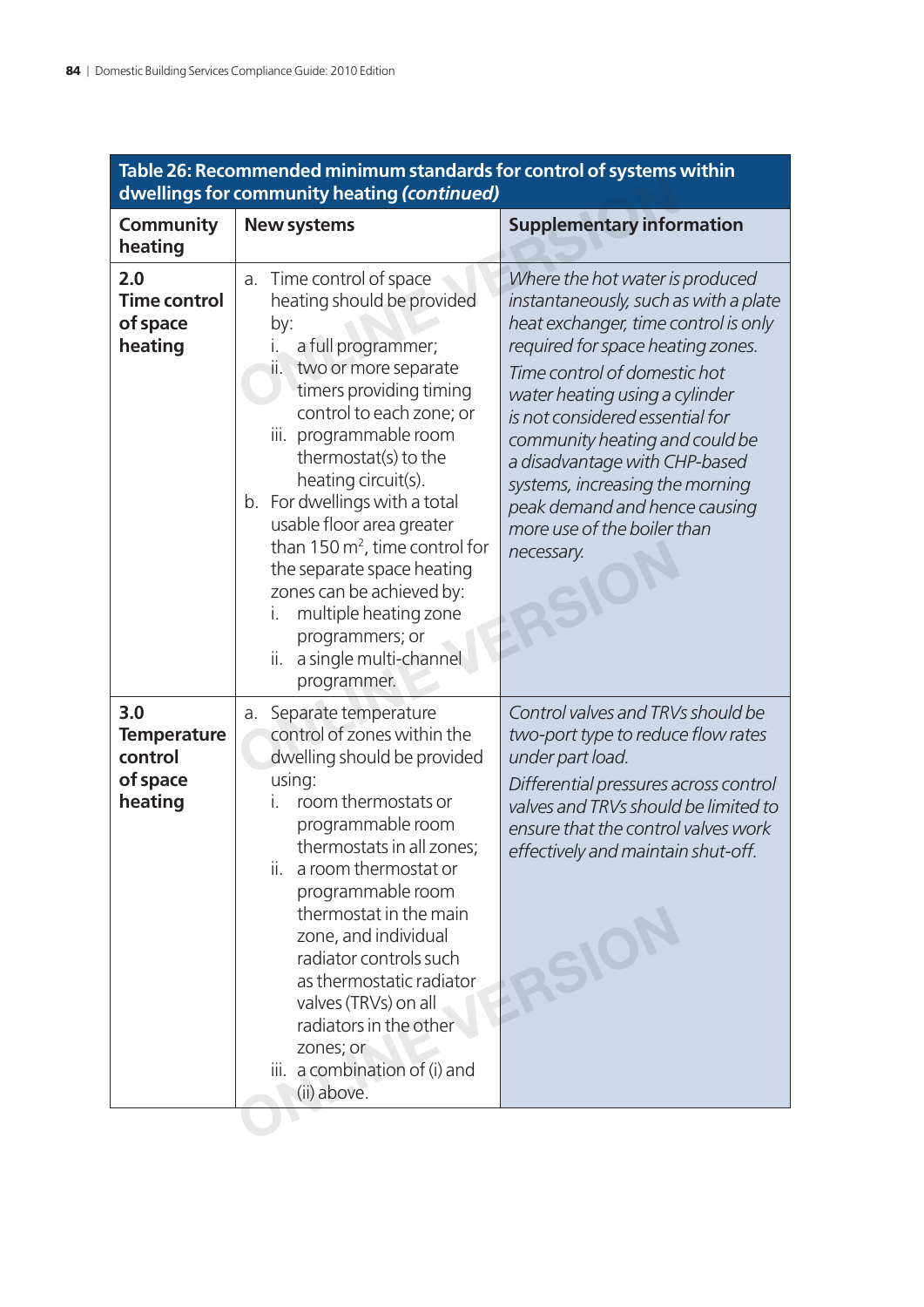| Table 26: Recommended minimum standards for control of systems within<br>dwellings for community heating (continued) |                                                                                                                                                                                                                                           |                                                                                                                                                                                                                                                                                                                                                                                                                                                                                                                               |  |  |
|----------------------------------------------------------------------------------------------------------------------|-------------------------------------------------------------------------------------------------------------------------------------------------------------------------------------------------------------------------------------------|-------------------------------------------------------------------------------------------------------------------------------------------------------------------------------------------------------------------------------------------------------------------------------------------------------------------------------------------------------------------------------------------------------------------------------------------------------------------------------------------------------------------------------|--|--|
| Community<br>heating                                                                                                 | <b>New systems</b>                                                                                                                                                                                                                        | <b>Supplementary information</b>                                                                                                                                                                                                                                                                                                                                                                                                                                                                                              |  |  |
| 4.0<br><b>Temperature</b><br>control of<br>domestic<br>hot water                                                     | Temperature control of the<br>a.<br>domestic hot water service<br>should be provided by means<br>of two-port control valves<br>either electrically operated or<br>direct-acting.                                                          | Where instantaneous heat<br>exchangers are used the control<br>valve should be selected to maintain<br>steady temperatures $(\lt +1.5^{\circ}C)$ for a<br>range of draw-off rates and primary<br>differential pressures. To reduce<br>the incidence of scaling, the control<br>valve should shut off the primary<br>flow when there is no domestic hot<br>water draw off.<br>A small intermittent flow is<br>an advantage to maintain the<br>temperature within the heat<br>exchanger so as to provide more<br>rapid heat up. |  |  |
| 5.0<br><b>Limitation</b><br>of maximum<br>flow rate<br>into building<br>or dwelling                                  | The maximum design<br>a.<br>flow rate into the dwelling<br>heating system should be<br>limited by suitable control<br>and balancing valves to<br>maintain the overall balance<br>in the network and to avoid<br>excessive pumping energy. |                                                                                                                                                                                                                                                                                                                                                                                                                                                                                                                               |  |  |

# **Table 26: Recommended minimum standards for control of systems within**

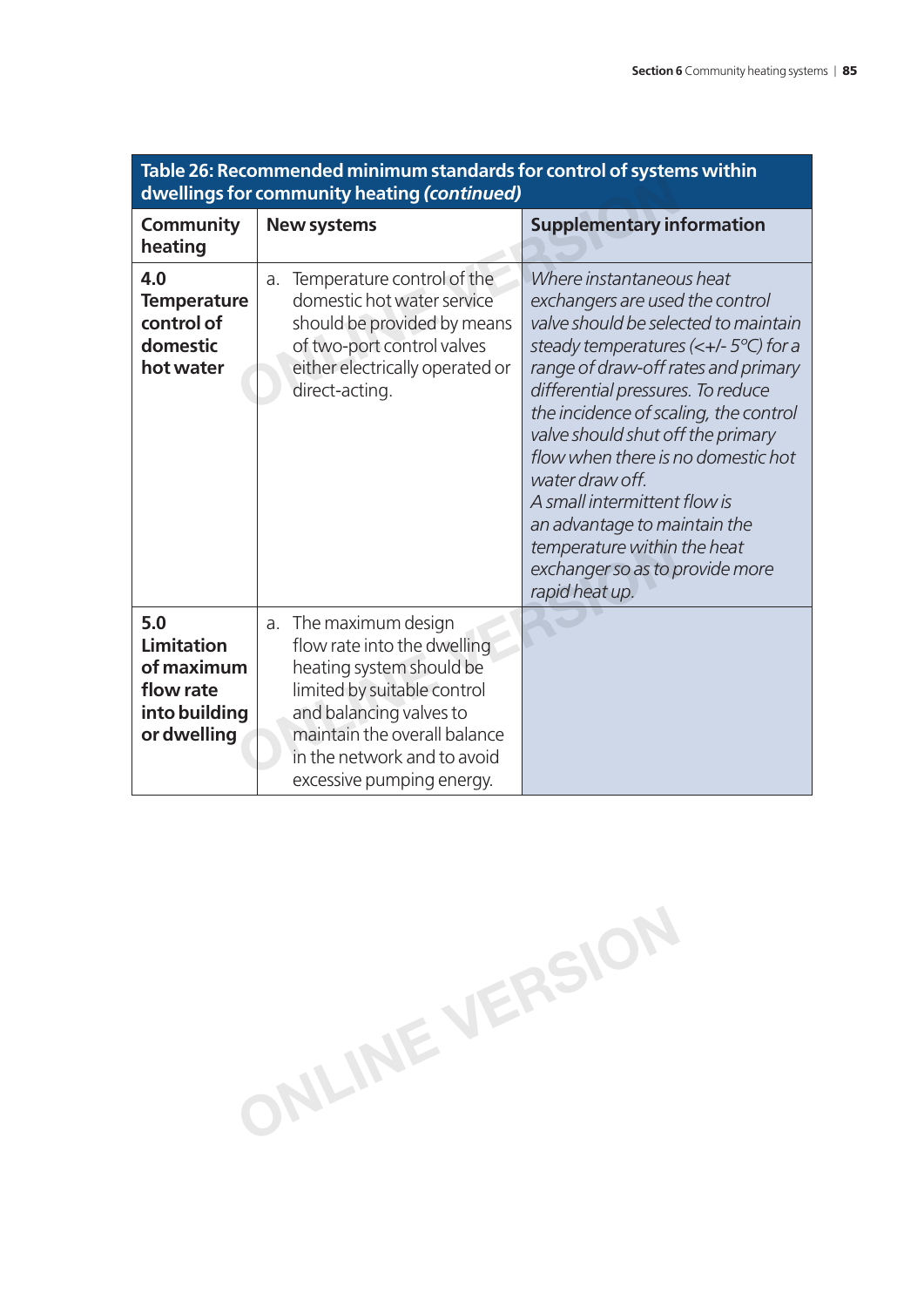| for community heating                          | lable 27: Recommended minimum standards for domestic not water                                                                                                                                                                | production, storage and water treatment, heat meters and commissioning                                                                                                                                                                                                                                                                                                                                                                                                                                                                                                                                                                                                                                                                                                                                                                                                                                                                                                                                                                                                                                                                                                                                                                                                                                    |
|------------------------------------------------|-------------------------------------------------------------------------------------------------------------------------------------------------------------------------------------------------------------------------------|-----------------------------------------------------------------------------------------------------------------------------------------------------------------------------------------------------------------------------------------------------------------------------------------------------------------------------------------------------------------------------------------------------------------------------------------------------------------------------------------------------------------------------------------------------------------------------------------------------------------------------------------------------------------------------------------------------------------------------------------------------------------------------------------------------------------------------------------------------------------------------------------------------------------------------------------------------------------------------------------------------------------------------------------------------------------------------------------------------------------------------------------------------------------------------------------------------------------------------------------------------------------------------------------------------------|
| <b>Community</b><br>heating                    | <b>New systems</b>                                                                                                                                                                                                            | <b>Supplementary information</b>                                                                                                                                                                                                                                                                                                                                                                                                                                                                                                                                                                                                                                                                                                                                                                                                                                                                                                                                                                                                                                                                                                                                                                                                                                                                          |
| 1.0<br><b>DHW</b><br>production<br>and storage | The hot water system<br>a.<br>should be controlled<br>using variable volume<br>control principles and<br>be designed to maintain<br>low return temperatures<br>in the primary<br>community heating<br>circuit.<br><b>JLIN</b> | Hot water can be produced in four<br>ways in community heating systems:<br>in individual dwellings using<br>indirect storage cylinders;<br>in individual dwellings using<br>$\bullet$<br>instantaneous plate heat<br>exchangers;<br>centrally using storage calorifiers<br>$\bullet$<br>with either an indirect coil or an<br>external plate heat exchanger;<br>centrally using an instantaneous<br>$\bullet$<br>plate heat exchanger.<br>In selecting the system,<br>$\bullet$<br>consideration should be given to:<br>the impact on return temperatures<br>in the community heating system;<br>the impact on flow rates in the<br>community heating system;<br>the impact on heat demand<br>profiles and compatibility with the<br>heat source;<br>standing losses from storage<br>cylinders/calorifiers and the impact<br>on energy use;<br>the quality of service provided in<br>terms of flow rate and temperature<br>control;<br>the advantages of having local<br>storage in terms of security of<br>supply.<br>Where the network is extensive and<br>hot water production is centralised,<br>a two stage water heating system<br>can be used to deliver low return<br>temperatures. In this design the return<br>water from the space heating circuit is<br>used to pre-heat the cold feed to the |
|                                                |                                                                                                                                                                                                                               | domestic hot water.                                                                                                                                                                                                                                                                                                                                                                                                                                                                                                                                                                                                                                                                                                                                                                                                                                                                                                                                                                                                                                                                                                                                                                                                                                                                                       |

# **Table 27: Recommended minimum standards for domestic hot water**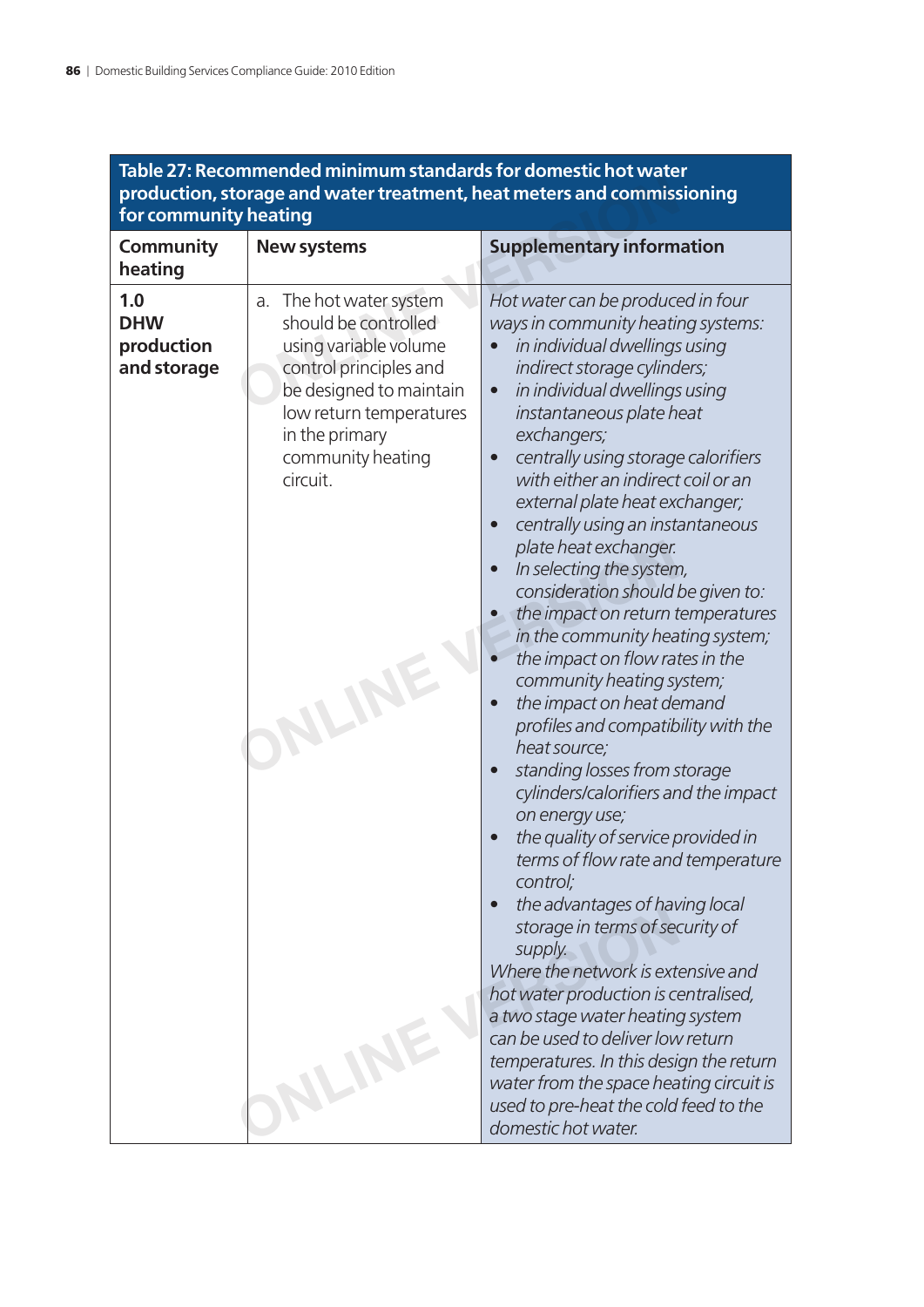| <u> Idule 27. Recommended Millimum standards for domestic flot water</u><br>production, storage and water treatment, heat meters and commissioning<br>for community heating |                                                                                                                                                                                                                                                                                                                                                                                                                                                                                                                                                                                       |                                                                                                                                                                                                                                                                                                                                                                                                                      |  |  |
|-----------------------------------------------------------------------------------------------------------------------------------------------------------------------------|---------------------------------------------------------------------------------------------------------------------------------------------------------------------------------------------------------------------------------------------------------------------------------------------------------------------------------------------------------------------------------------------------------------------------------------------------------------------------------------------------------------------------------------------------------------------------------------|----------------------------------------------------------------------------------------------------------------------------------------------------------------------------------------------------------------------------------------------------------------------------------------------------------------------------------------------------------------------------------------------------------------------|--|--|
| <b>Community</b><br>heating                                                                                                                                                 | <b>New systems</b>                                                                                                                                                                                                                                                                                                                                                                                                                                                                                                                                                                    | <b>Supplementary information</b>                                                                                                                                                                                                                                                                                                                                                                                     |  |  |
| 2.0<br><b>Water</b><br>treatment                                                                                                                                            | a. A suitable system for<br>introduction of water<br>treatment chemicals<br>into the community<br>heating system in a<br>controlled manner with<br>facility for monitoring of<br>water quality should be<br>provided.                                                                                                                                                                                                                                                                                                                                                                 | A suitable long-term programme of<br>water treatment is essential to preserve<br>the life of the community heating<br>system by limiting internal corrosion.<br>Additional chemical and physical<br>treatment should be evaluated<br>especially for larger systems, including:<br>removal of oxygen by physical<br>means;<br>softened water supply;<br>$\bullet$<br>side-stream filtration;<br>$\bullet$<br>biocide. |  |  |
| 3.0<br><b>Heat meters</b>                                                                                                                                                   | Provision should be<br>a.<br>made in the design for<br>including heat meters<br>either at the time of<br>installation or at a later<br>date without major<br>pipework changes.                                                                                                                                                                                                                                                                                                                                                                                                        |                                                                                                                                                                                                                                                                                                                                                                                                                      |  |  |
| 4.0<br>Commissioning                                                                                                                                                        | a. The community heating<br>system should be<br>commissioned so that<br>the design volume flow<br>rates are supplied to<br>each dwelling and there<br>is no excessive bypassing<br>of water that would<br>lead to higher pumping<br>energy use.<br>b. The flow rates in<br>individual heat emitters<br>should be balanced<br>using appropriate return<br>temperatures or by using<br>calibrated control valves.<br>The systems within the<br>C.<br>dwellings should be<br>demonstrated to the<br>resident and suitable<br>information provided<br>on the operation of the<br>controls | Where the central heat source<br>includes a low-carbon heat source,<br>the control system should be proven<br>by demonstrating that the low-carbon<br>heat source will normally act as the<br>lead heat source.<br>$\overline{\mathcal{L}}$                                                                                                                                                                          |  |  |

# **Table 27: Recommended minimum standards for domestic hot water**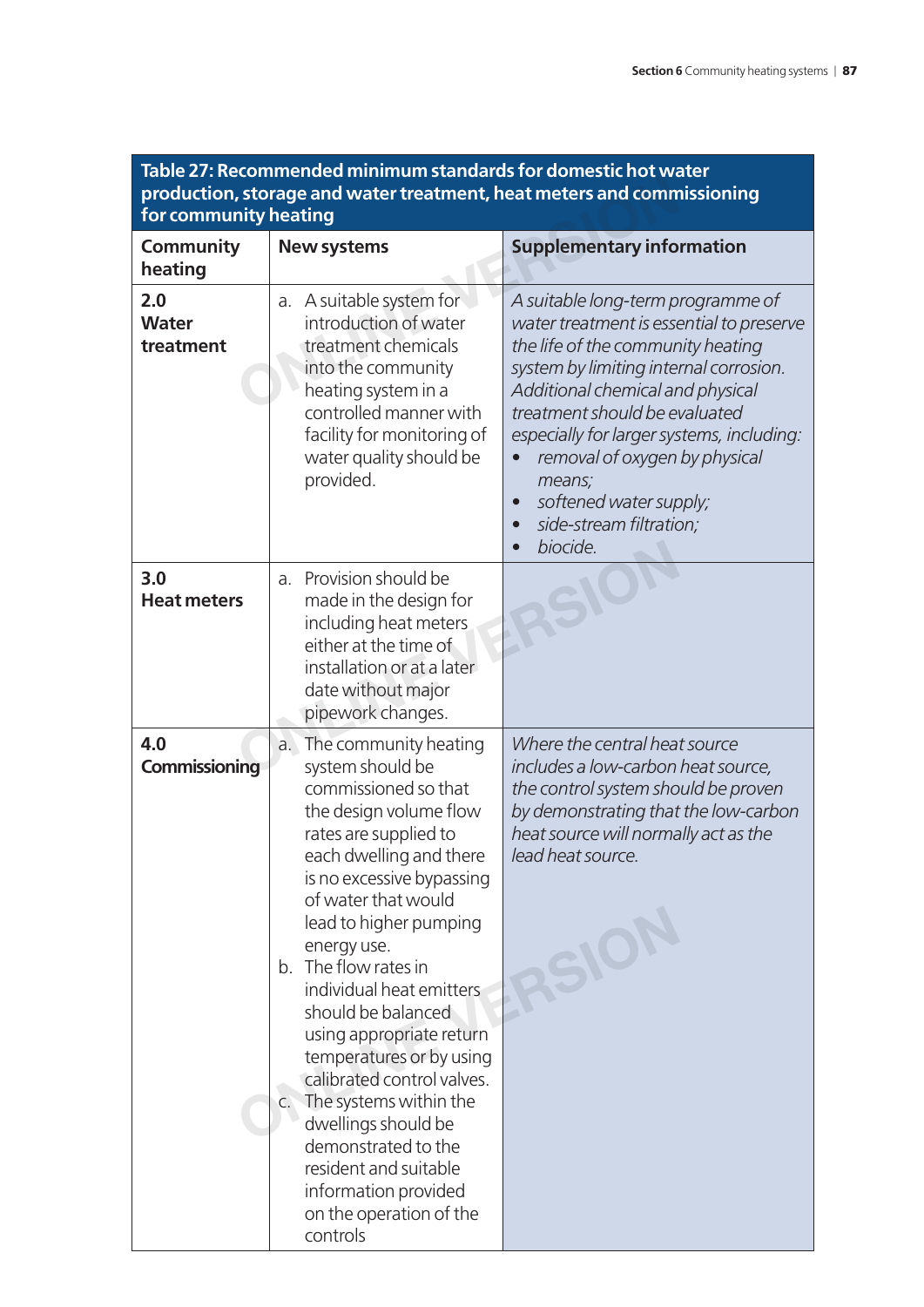| Table 28: Recommended minimum standards for insulation of internal and external<br>pipework for community heating systems                                                                                                                                                                                                                                                                                                                                                                                                                                                                                                                                                                                                                                                                                                                                                                                           |                                                                                                                                                                                                                                                                                                                                                                                                                                                                                                                                                                                                                                            |                              |
|---------------------------------------------------------------------------------------------------------------------------------------------------------------------------------------------------------------------------------------------------------------------------------------------------------------------------------------------------------------------------------------------------------------------------------------------------------------------------------------------------------------------------------------------------------------------------------------------------------------------------------------------------------------------------------------------------------------------------------------------------------------------------------------------------------------------------------------------------------------------------------------------------------------------|--------------------------------------------------------------------------------------------------------------------------------------------------------------------------------------------------------------------------------------------------------------------------------------------------------------------------------------------------------------------------------------------------------------------------------------------------------------------------------------------------------------------------------------------------------------------------------------------------------------------------------------------|------------------------------|
| Standards for internal pipework in new<br>systems                                                                                                                                                                                                                                                                                                                                                                                                                                                                                                                                                                                                                                                                                                                                                                                                                                                                   | <b>Supplementary information</b>                                                                                                                                                                                                                                                                                                                                                                                                                                                                                                                                                                                                           |                              |
| Pipes should be insulated to comply with the<br>a.<br>maximum permissible heat loss indicated in<br>the Supplementary Information column, and<br>labelled accordingly, as follows:<br>Primary circulation pipes for heating and hot<br>i.<br>water circuits should be insulated wherever<br>they pass outside the heated living space or<br>through voids which communicate with and<br>are ventilated from unheated spaces.<br>ii. Primary circulation pipes for domestic hot<br>water circuits should be insulated throughout<br>their length, subject only to practical<br>constraints imposed by the need to penetrate<br>joists and other structural elements.<br>iii. All pipes connected to hot water storage<br>vessels, including the vent pipe, should be<br>insulated for at least 1 metre from their points<br>of connection to the cylinder (or they should<br>be insulated up to the point where they | Insulation of pipework in unheated<br>areas<br>Extra provision may need to be made to<br>protect central-heating and hot water<br>pipework in unheated areas against<br>freezing. Guidance is available in:<br>BS 5422:2009 "Method for specifying<br>thermal insulating materials for pipes,<br>tanks, vessels, ductwork and equipment<br>operating within the temperature range<br>$-40^{\circ}$ C to $+700^{\circ}$ C".<br>BRE Report No 262 "Thermal insulation:<br>$\bullet$<br>avoiding risks", 2002 Edition.<br>Where insulation is labelled as complying<br>with this guide, it must not exceed the<br>following heat loss levels: |                              |
| become concealed).<br>iv. If secondary circulation is used, all pipes kept<br>hot by that circulation should be insulated.                                                                                                                                                                                                                                                                                                                                                                                                                                                                                                                                                                                                                                                                                                                                                                                          | <b>Pipe outside</b><br>diameter                                                                                                                                                                                                                                                                                                                                                                                                                                                                                                                                                                                                            | <b>Maximum</b><br>heat loss* |
| Standards for internal pipework in<br>replacement systems                                                                                                                                                                                                                                                                                                                                                                                                                                                                                                                                                                                                                                                                                                                                                                                                                                                           | 8mm                                                                                                                                                                                                                                                                                                                                                                                                                                                                                                                                                                                                                                        | 7.06 W/m                     |
| a. Whenever a boiler or hot water storage vessel                                                                                                                                                                                                                                                                                                                                                                                                                                                                                                                                                                                                                                                                                                                                                                                                                                                                    | 10 <sub>mm</sub>                                                                                                                                                                                                                                                                                                                                                                                                                                                                                                                                                                                                                           | 7.23 W/m                     |
| is replaced in an existing system, any pipes that                                                                                                                                                                                                                                                                                                                                                                                                                                                                                                                                                                                                                                                                                                                                                                                                                                                                   | $12 \, \text{mm}$                                                                                                                                                                                                                                                                                                                                                                                                                                                                                                                                                                                                                          | 7.35 W/m                     |
| are exposed as part of the work or are otherwise<br>accessible should be insulated as recommended                                                                                                                                                                                                                                                                                                                                                                                                                                                                                                                                                                                                                                                                                                                                                                                                                   | $15$ mm                                                                                                                                                                                                                                                                                                                                                                                                                                                                                                                                                                                                                                    | 7.89 W/m                     |
| above - or to some lesser standard where                                                                                                                                                                                                                                                                                                                                                                                                                                                                                                                                                                                                                                                                                                                                                                                                                                                                            | $22$ mm                                                                                                                                                                                                                                                                                                                                                                                                                                                                                                                                                                                                                                    | 9.12 W/m                     |
| practical constraints dictate.                                                                                                                                                                                                                                                                                                                                                                                                                                                                                                                                                                                                                                                                                                                                                                                                                                                                                      | $28$ mm                                                                                                                                                                                                                                                                                                                                                                                                                                                                                                                                                                                                                                    | 10.07 W/m                    |
|                                                                                                                                                                                                                                                                                                                                                                                                                                                                                                                                                                                                                                                                                                                                                                                                                                                                                                                     | $35$ mm                                                                                                                                                                                                                                                                                                                                                                                                                                                                                                                                                                                                                                    | 11.08 W/m                    |
|                                                                                                                                                                                                                                                                                                                                                                                                                                                                                                                                                                                                                                                                                                                                                                                                                                                                                                                     | 42 mm                                                                                                                                                                                                                                                                                                                                                                                                                                                                                                                                                                                                                                      | 12.19 W/m                    |
|                                                                                                                                                                                                                                                                                                                                                                                                                                                                                                                                                                                                                                                                                                                                                                                                                                                                                                                     | 54 mm                                                                                                                                                                                                                                                                                                                                                                                                                                                                                                                                                                                                                                      | 14.12 W/m                    |
| ONLINE                                                                                                                                                                                                                                                                                                                                                                                                                                                                                                                                                                                                                                                                                                                                                                                                                                                                                                              | *In assessing the thickness of insulation<br>required, standardised conditions should<br>be assumed in all compliance calculations,<br>based on a horizontal pipe at 60°C in still air<br>at 15°C. Further guidance on converting heat<br>loss limits to insulation thickness for specific<br>thermal conductivities is available in TIMSA<br>"HVAC Guidance for achieving compliance<br>with Part L of the Building Regulations".                                                                                                                                                                                                         |                              |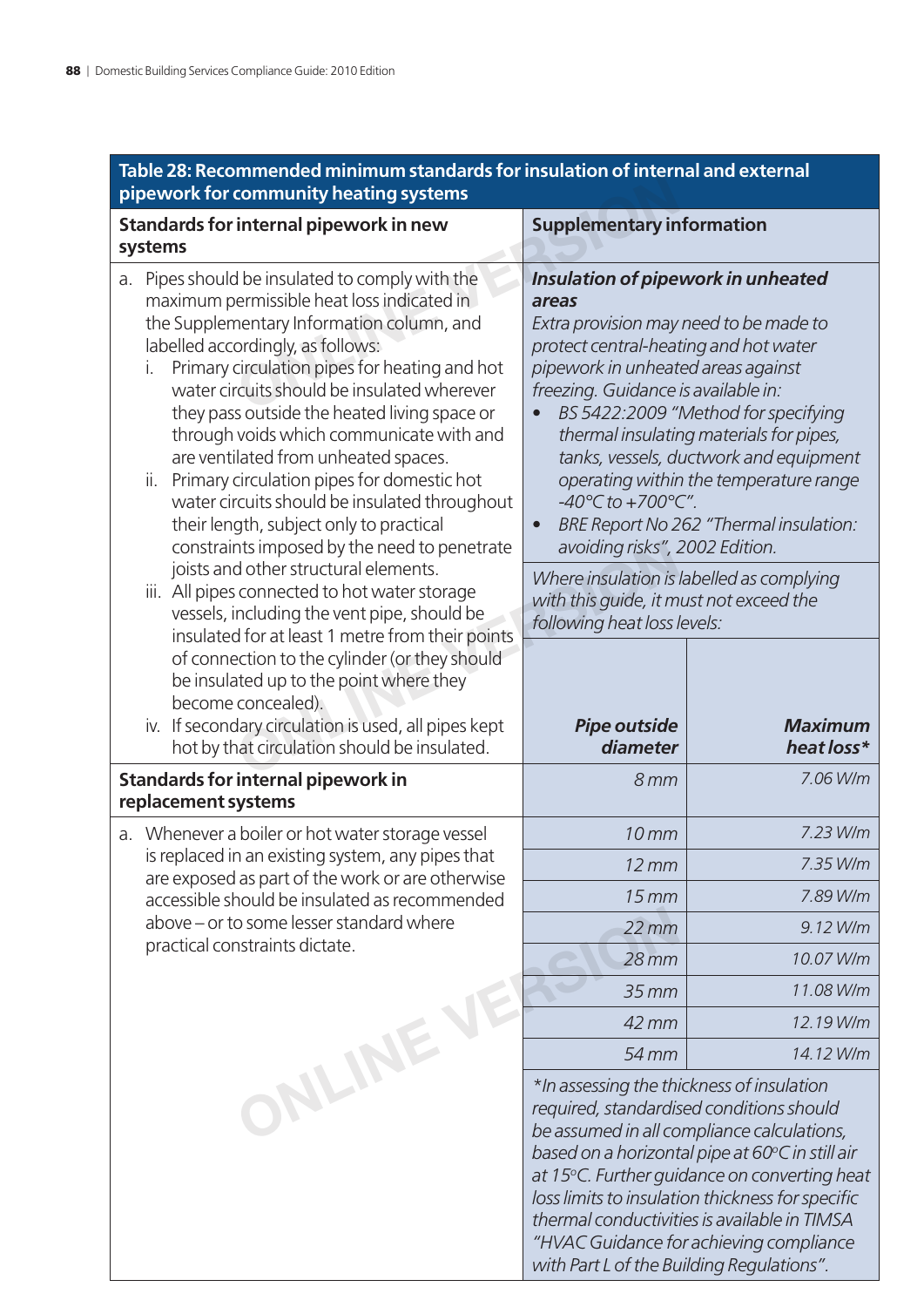| iable 20. Necommented minimum standards for insulation or internal and external<br>pipework for community heating systems (continued)                                                     |                                                                                                                                                                                                                                                                                                                                                                                                                                                                                                                                                                                                |  |  |
|-------------------------------------------------------------------------------------------------------------------------------------------------------------------------------------------|------------------------------------------------------------------------------------------------------------------------------------------------------------------------------------------------------------------------------------------------------------------------------------------------------------------------------------------------------------------------------------------------------------------------------------------------------------------------------------------------------------------------------------------------------------------------------------------------|--|--|
| Standards for insulation of external distribution<br>pipework                                                                                                                             | <b>Supplementary information</b>                                                                                                                                                                                                                                                                                                                                                                                                                                                                                                                                                               |  |  |
| a. Community heating pipework should be<br>insulated to the standards defined in EN 253<br>for pre-insulated pipes or to an equivalent<br>performance for conventionally insulated pipes. | Community heating pipework typically uses<br>pre-insulated buried pipe systems. Minimum<br>insulation thicknesses are defined in European<br>standards. Where pipework is run above<br>ground the pipe insulation performance<br>should be at least as high as that used in<br>the buried part of the system. Enhanced<br>insulation standards should be evaluated<br>where community heating is supplied only<br>from fossil-fuelled boilers or where flow<br>temperatures over 100°C are being used.<br><b>Designing for minimum heat losses</b><br>Heat losses can be reduced by optimising |  |  |
| NLINE                                                                                                                                                                                     | operating temperatures in conjunction<br>with the need to minimise pumping energy.<br>Variable volume control systems will assist<br>in maintaining low return temperatures.<br>Whilst some bypasses may be needed to<br>maintain the system in a hot condition<br>ready to meet the demand these should be<br>controlled to the minimum flow needed. The<br>use of temperature-controlled bypass valves<br>where the bypass only operates when flow<br>temperature has dropped below a set level is<br>recommended.                                                                           |  |  |

# **Table 28: Recommended minimum standards for insulation of internal and external**

#### **Further guidance and standards**

*Good Practice Guide GPG234 "Guide to community heating and CHP – Commercial, public and domestic applications". Available from the Carbon Trust.*

*BS EN 13941:2003 "Design and installation of pre-insulated bonded pipe systems for direct heating".*

*BS EN 14419:2003 "District heating pipes. Pre-insulated bonded pipe systems for directly buried hot water networks. Surveillance systems".*

*BS EN 253:2003 "District heating pipes. Pre-insulated bonded pipe systems for directly buried hot water networks. Pipe assembly of steel service pipe, polyurethane thermal insulation and outer casing of polyethylene". S* "Design and installation of pre-insulated bonded pipe systems".<br> *S* "District heating pipes. Pre-insulated bonded pipe systems<br>
wrveillance systems".<br>
District heating pipes. Pre-insulated bonded pipe systems for<br>
ipe

*BS EN 448:2003 "District heating pipes. Pre-insulated bonded pipe systems for directly buried hot water networks. Fitting assemblies of steel service pipes, polyurethane thermal insulation and outer casing of polyethylene".*

*BS EN 488:2003 "District heating pipes. Pre-insulated bonded pipe systems for directly buried hot water networks. Steel valve assembly for steel service pipes, polyurethane thermal insulation and outer casing of polyethylene".*

*BS EN 489:2003 "District heating pipes. Pre-insulated bonded pipe systems for directly buried hot water networks. Joint assembly for steel service pipes, polyurethane thermal insulation and outer casing of polyethylene".*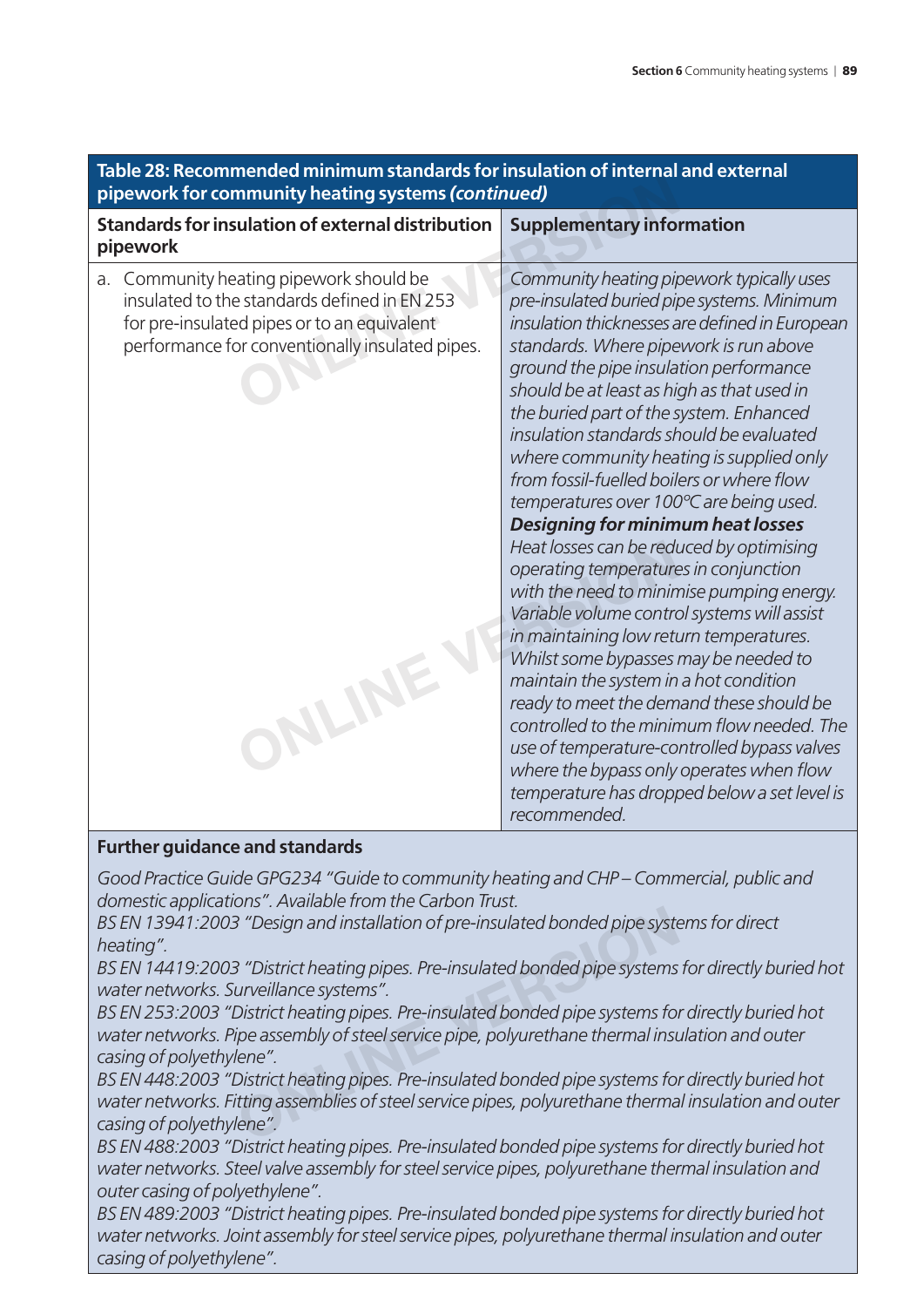# Section 7

# **Underfl oor heating systems**

# 7.1 Scope of guidance

This section provides guidance on the specification of underfloor heating systems in new dwellings to meet relevant energy efficiency requirements in building regulations. **ONLINEATING SYSTEMS**<br> **ONLINE SYSTEMS**<br> **O** *C* dides guidance on the specification of underfloor heating system

The guidance covers systems that use both hot water pipes and electric heating elements as the underfloor heat source.

# 7.2 Underfloor heating in new dwellings

Underfloor heating in new dwellings should meet the minimum standards for:

- a. system control and safe operating temperatures in Table 29
- b. floor insulation and system design to minimise distribution losses in Table 30; and
- c. in the case of electric underfloor heating systems in new dwellings, construction and controls in Table 31. **COMPTHE ATTLE IN THE WARK THE SET AND METHANDING S**<br> **ONLINE IS NOTE ATTLE IN THE SET AND MODE SET AND MORE SET AND REPORT AND REPORT AND REPORT AND REPORT AND RE<br>
<b>ON** and system design to minimise distribution losses in

**ONLINE VERSION**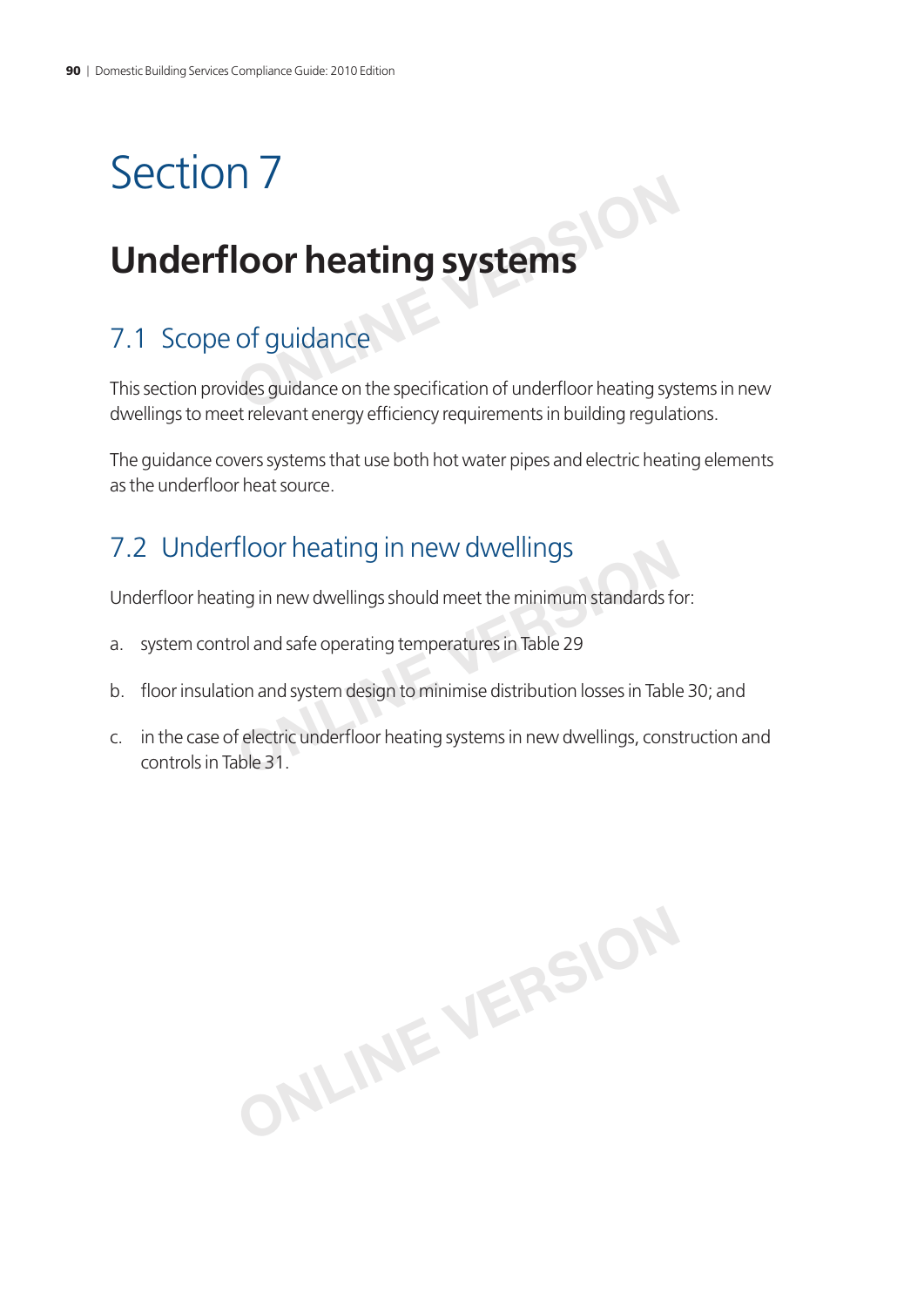| Table 29: Recommended minimum standards for control of wet and electric<br>underfloor heating systems              |                                                                                                                                                                                                                                                                                                                                                                                                                                                                                                                                                                                                                                                                  |                                     |  |  |
|--------------------------------------------------------------------------------------------------------------------|------------------------------------------------------------------------------------------------------------------------------------------------------------------------------------------------------------------------------------------------------------------------------------------------------------------------------------------------------------------------------------------------------------------------------------------------------------------------------------------------------------------------------------------------------------------------------------------------------------------------------------------------------------------|-------------------------------------|--|--|
| <b>Underfloor</b><br>heating                                                                                       | <b>New systems</b>                                                                                                                                                                                                                                                                                                                                                                                                                                                                                                                                                                                                                                               | <b>Supplementary</b><br>information |  |  |
| 1.0<br><b>System</b><br>temperature<br>controls:<br><b>Wet and</b><br>electric<br>underfloor<br>heating<br>systems | All underfloor heating systems, whether<br>a.<br>warm water or electrical types, should be<br>fitted with controls to ensure safe system<br>operating temperatures:<br>A separate flow temperature high-<br>İ.<br>limit thermostat is required for warm<br>water systems connected to any high<br>water temperature heat supply (i.e.<br>operating at more than 60°C).<br>Mixed systems containing both<br>ii.<br>radiators and floor heating,<br>connected to a common high water<br>temperature supply (i.e. operating at<br>more than 60°C), should be provided<br>with a separate means of reducing<br>the water temperature to the floor<br>heating system. |                                     |  |  |
| 2.0<br><b>Room</b><br>temperature<br>control:<br><b>Wet and</b><br>electric<br>underfloor<br>heating<br>systems    | Each room should have its own<br>a.<br>temperature control device; however,<br>it may be acceptable for adjacent rooms<br>with similar function $-e.g.$ kitchens and<br>utility rooms - to share a thermostat or<br>sensor.<br>Bathrooms or en-suites which share a<br>b.<br>heating circuit with an adjacent bedroom<br>will provide heat only when the bedroom<br>thermostat is activated. In such cases, the<br>bathroom or en-suite areas should be<br>fitted with an independent towel rail or<br>radiator.<br>c. Weather compensating controllers<br>should be installed.                                                                                  |                                     |  |  |
|                                                                                                                    | NLINE                                                                                                                                                                                                                                                                                                                                                                                                                                                                                                                                                                                                                                                            |                                     |  |  |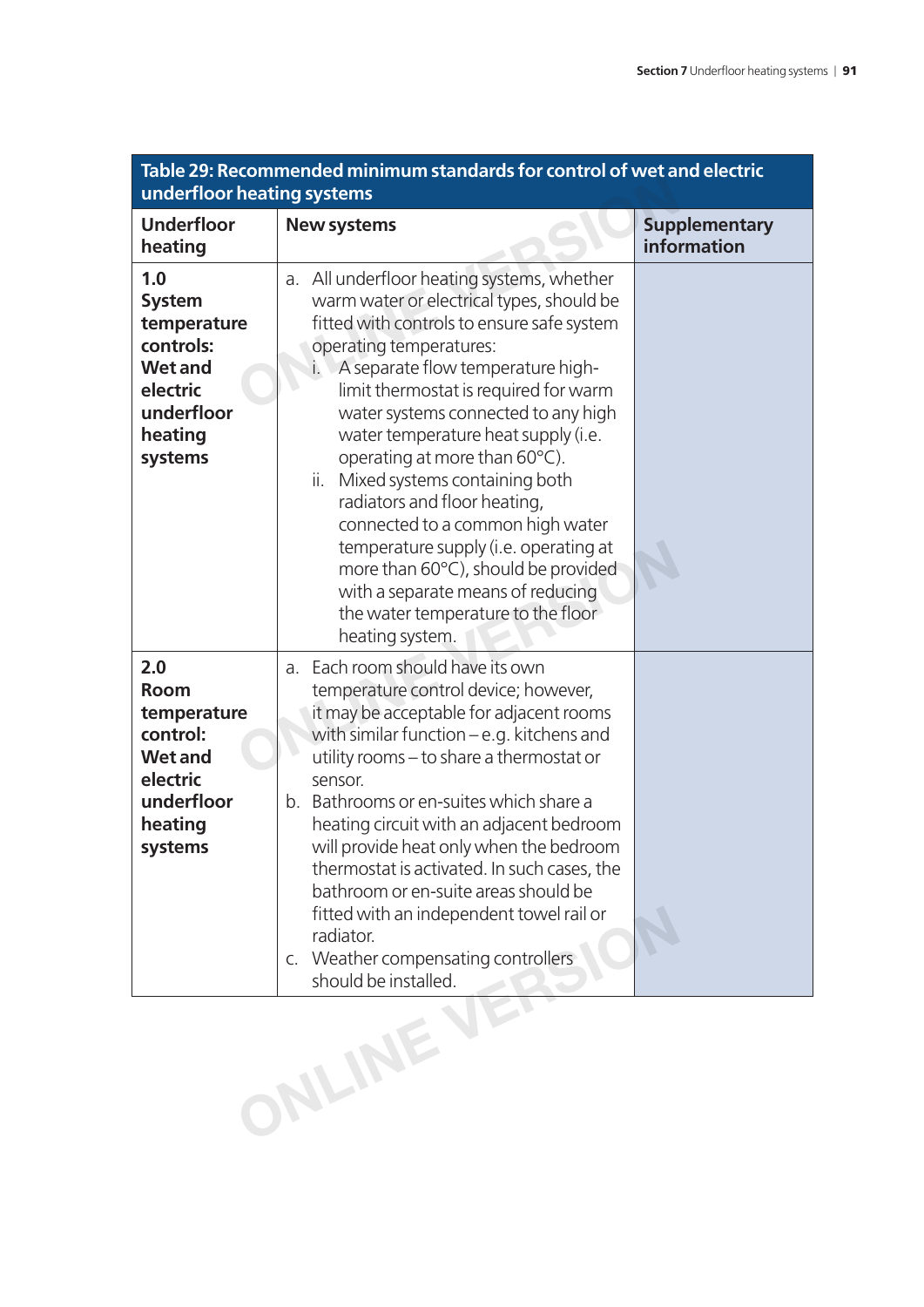| underfloor heating systems (continued)                                                 |                                                                                                                                                                                                                                                                                                                                                                                                                                                                                                                                                                                                                                                                                                                                                                                                                                |                                                                                                                                                                                               |  |  |
|----------------------------------------------------------------------------------------|--------------------------------------------------------------------------------------------------------------------------------------------------------------------------------------------------------------------------------------------------------------------------------------------------------------------------------------------------------------------------------------------------------------------------------------------------------------------------------------------------------------------------------------------------------------------------------------------------------------------------------------------------------------------------------------------------------------------------------------------------------------------------------------------------------------------------------|-----------------------------------------------------------------------------------------------------------------------------------------------------------------------------------------------|--|--|
| <b>Underfloor</b><br>heating                                                           | <b>New systems</b>                                                                                                                                                                                                                                                                                                                                                                                                                                                                                                                                                                                                                                                                                                                                                                                                             | <b>Supplementary</b><br>information                                                                                                                                                           |  |  |
| 3.0<br>Time control:<br><b>Wet and</b><br>electric<br>underfloor<br>heating<br>systems | Dwellings with a total usable floor area<br>a.<br>up to 150 m <sup>2</sup> should be divided into<br>at least two zones with independent<br>temperature control, one of which is<br>assigned to the living area.<br>Dwellings with a total usable floor area<br>$b_{\cdot}$<br>greater than 150 m <sup>2</sup> should be provided<br>with at least two space heating zones<br>each having separate on/off timing<br>controls and temperature controls.<br>c. For single storey open-plan dwellings in<br>which the living area is greater than 70%<br>of the total floor area, sub-zoning of<br>temperature control is not appropriate.<br>d. Thick screed floor heating systems<br>(>65 mm) should have facilities for<br>automatic setback of room temperature<br>to a lower level at night or during<br>unoccupied periods. | Facilities for<br>automatic setback of<br>room temperature<br>to a lower level at<br>night or during<br>unoccupied periods<br>are recommended<br>for both electric and<br>warm water systems. |  |  |
| 4.0<br><b>Boiler control:</b><br>Wet<br>underfloor<br>heating<br>systems only          | Warm-water floor heating system<br>$a_{\cdot}$<br>controls should be interlocked with the<br>boiler and stored hot water temperature<br>control to ensure that the boiler does not<br>fire when there is no demand for heat for<br>either space or water heating.                                                                                                                                                                                                                                                                                                                                                                                                                                                                                                                                                              |                                                                                                                                                                                               |  |  |

**ONLINE VERSION**

# **Table 29: Recommended minimum standards for control of wet and electric**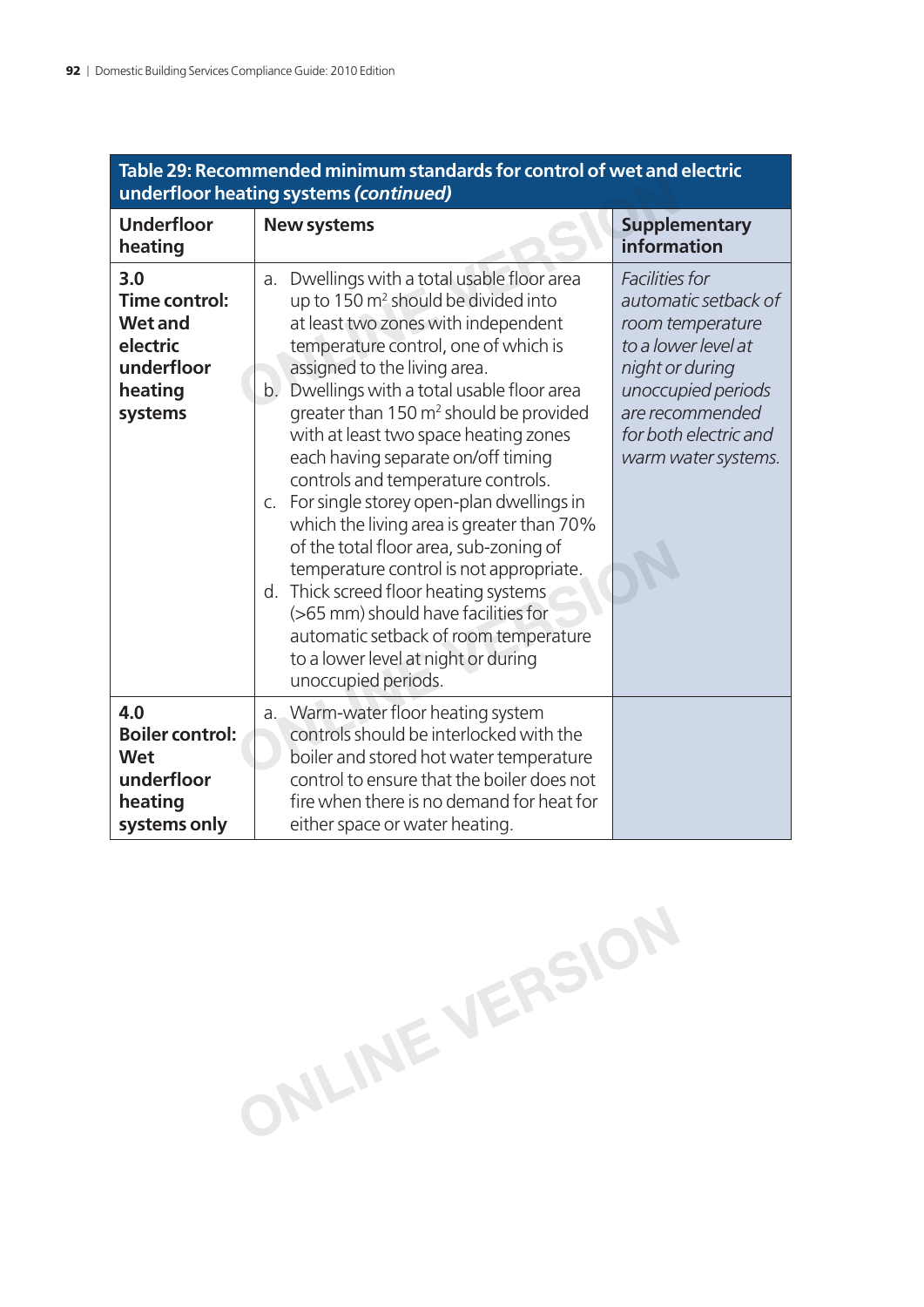| Table 30: Recommended minimum standards for floor insulation and<br>minimising distribution losses in wet and electric underfloor heating systems |                                                                                                                                                                                                                                                                                                                                                                                                                                                                                                                                                                                                                                                                                                                                                                                                                                                                                                                                                                                                                                    |                                                                                                                                             |  |
|---------------------------------------------------------------------------------------------------------------------------------------------------|------------------------------------------------------------------------------------------------------------------------------------------------------------------------------------------------------------------------------------------------------------------------------------------------------------------------------------------------------------------------------------------------------------------------------------------------------------------------------------------------------------------------------------------------------------------------------------------------------------------------------------------------------------------------------------------------------------------------------------------------------------------------------------------------------------------------------------------------------------------------------------------------------------------------------------------------------------------------------------------------------------------------------------|---------------------------------------------------------------------------------------------------------------------------------------------|--|
| <b>Underfloor</b><br>heating                                                                                                                      | <b>New systems</b>                                                                                                                                                                                                                                                                                                                                                                                                                                                                                                                                                                                                                                                                                                                                                                                                                                                                                                                                                                                                                 | <b>Supplementary</b><br>information                                                                                                         |  |
| 1.0<br><b>Exposed ground</b><br>floors                                                                                                            | Ground floors on earth, or suspended<br>a.<br>floors in contact with outside air, should<br>be insulated to limit downward heat<br>loss to not more than 10 W/m <sup>2</sup> resulting<br>from thermal resistance of the applied<br>floor finish.<br>b. When heat output is not known, but<br>the floor finish is specified, the extra<br>amount of system thermal insulation<br>may be calculated using the sum of the<br>thermal resistance of the floor finish<br>and the thermal resistance of the<br>underlying heated layer, all multiplied by<br>a factor of 10.<br>Supplementary floor heating system<br>C.<br>thermal insulation may be supplied<br>independently, or added to the statutory<br>insulation requirement.<br>Floor heating systems intended for<br>d.<br>cyclical operation or installed over<br>unheated rooms should be separated<br>from the structural floor by a layer<br>of thermal insulation of at least 1.25<br>(m <sup>2</sup> .K)/W thermal resistance, and<br>installed below the heated plane. | The specifier<br>should confirm<br>that insulation<br>levels comply<br>with Approved<br>Document L1A<br>standards.                          |  |
| 2.0<br><b>Intermediate</b><br>floors with<br>heated rooms<br>below: wet<br>systems                                                                | Intermediate floors with heated rooms<br>a.<br>below should have a separating layer<br>of system thermal insulation to comply<br>with either 1b above or BS EN1264<br>Part 4, where the minimum thermal<br>resistance is given as not less than<br>$R = 0.75$ (m <sup>2</sup> .K)/W.                                                                                                                                                                                                                                                                                                                                                                                                                                                                                                                                                                                                                                                                                                                                               | Thermal insulation<br>of party floors is<br>essential because<br>the floor or ceiling<br>is directly coupled<br>to the heating<br>elements. |  |
| 3.0<br><b>Intermediate</b><br>floors with<br>heated rooms<br>below: electric<br>systems                                                           | Intermediate floors with heated rooms<br>a.<br>below should either comply with 1.0 b.<br>above or have a separating layer of<br>system thermal insulation where the<br>minimum thermal resistance is not less<br>than R = $0.5$ (m <sup>2</sup> .K)/W.                                                                                                                                                                                                                                                                                                                                                                                                                                                                                                                                                                                                                                                                                                                                                                             |                                                                                                                                             |  |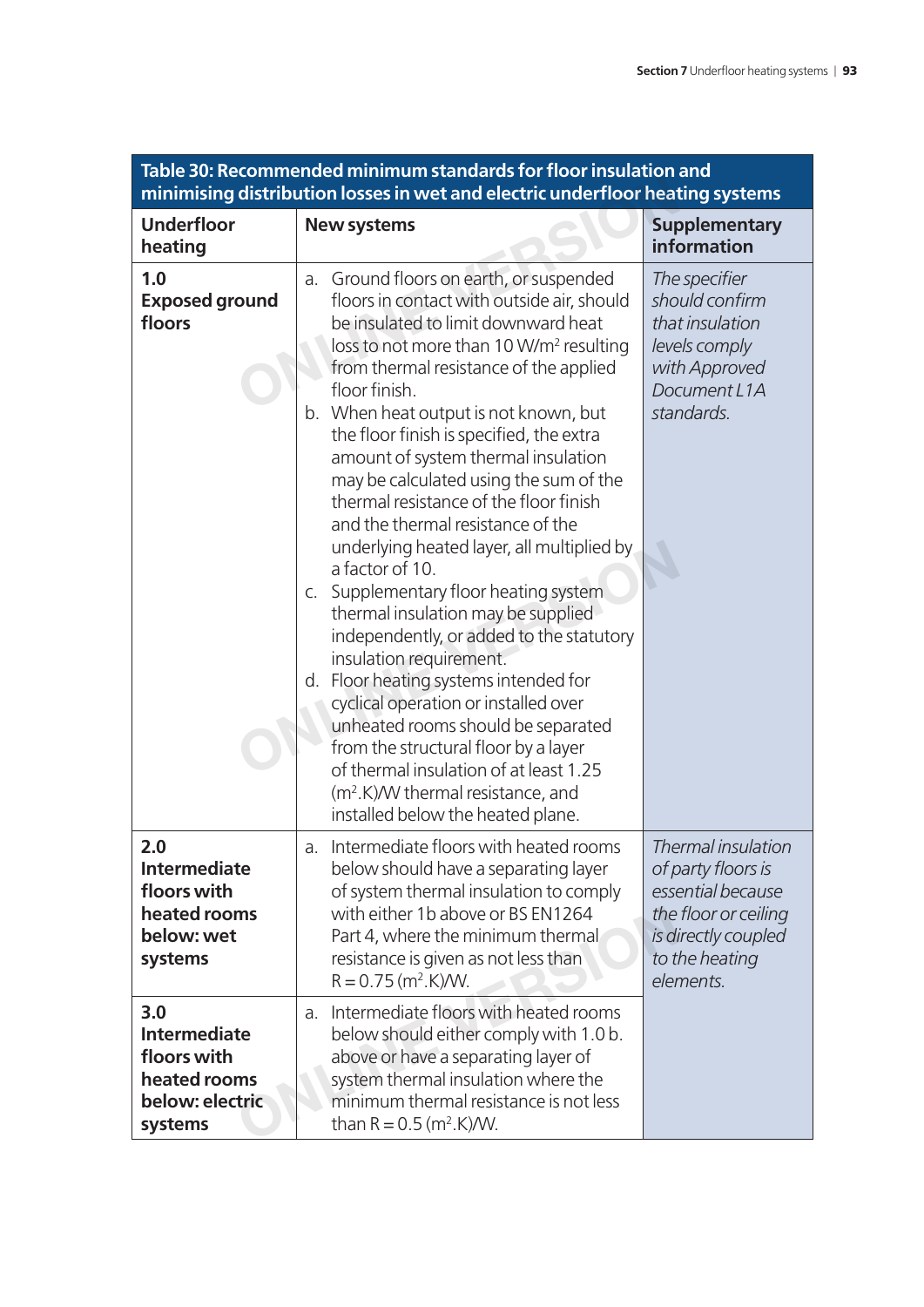# Table 30: Recommended minimum standards for floor insulation and **minimising distribution losses in wet and electric underfl oor heating systems**  *(continued)*

| (continued)                                                                                                                                                                 | minimising distribution losses in wet and electric underfloor heating systems                                                                                                                                                                                                                                                                                                                                                                                                                                                                                                                                    |                                                                                                                                                                                                                                                                                                    |
|-----------------------------------------------------------------------------------------------------------------------------------------------------------------------------|------------------------------------------------------------------------------------------------------------------------------------------------------------------------------------------------------------------------------------------------------------------------------------------------------------------------------------------------------------------------------------------------------------------------------------------------------------------------------------------------------------------------------------------------------------------------------------------------------------------|----------------------------------------------------------------------------------------------------------------------------------------------------------------------------------------------------------------------------------------------------------------------------------------------------|
| <b>Underfloor</b><br>heating                                                                                                                                                | <b>New systems</b>                                                                                                                                                                                                                                                                                                                                                                                                                                                                                                                                                                                               | <b>Supplementary</b><br>information                                                                                                                                                                                                                                                                |
| 4.0<br><b>System design</b><br>to minimise<br>distribution<br>losses                                                                                                        | a. Underfloor heating distribution boards<br>or warm water distribution manifolds<br>should be located centrally between the<br>rooms being heated, thus minimising<br>the length of interconnecting services.<br>b. Service pipes carrying hot water to<br>more distant rooms should be insulated<br>or routed through conduits to reduce<br>distribution losses and the risk of<br>overheating the room or floor finish.                                                                                                                                                                                       |                                                                                                                                                                                                                                                                                                    |
| 5.0<br><b>System</b><br>commissioning<br>and corrosion<br>protection<br><b>Control of</b><br>oxidation,<br>biofilm, scale and<br>sludge in warm<br>water heating<br>systems | Commissioning warm water floor<br>a.<br>heating systems should be carried out<br>in accordance with BS EN 1264 Part 4.<br>Even where plastic tubes contain oxygen<br>gas barriers, the control of corrosion in<br>mixed product heating systems must be<br>addressed carefully.<br>After testing and flushing with clean<br>b.<br>water, the system circulating fluid<br>should be treated with a suitable<br>corrosion inhibitor approved by the tube<br>manufacturer and complying with<br>BS 7593:2006 or DIN 4725/6, and<br>applied strictly in accordance with the<br>additive manufacturer's instructions. | <b>British Standards</b><br>BS 7593:2006<br>"Code of practice<br>for treatment of<br>water in domestic<br>hot water central<br>heating systems".<br>Inhibitors should<br>as a minimum be<br>BuildCert approved.<br>Note should also be<br>made of advice in<br>the manufacturer's<br>instructions. |

**ONLINE VERSION**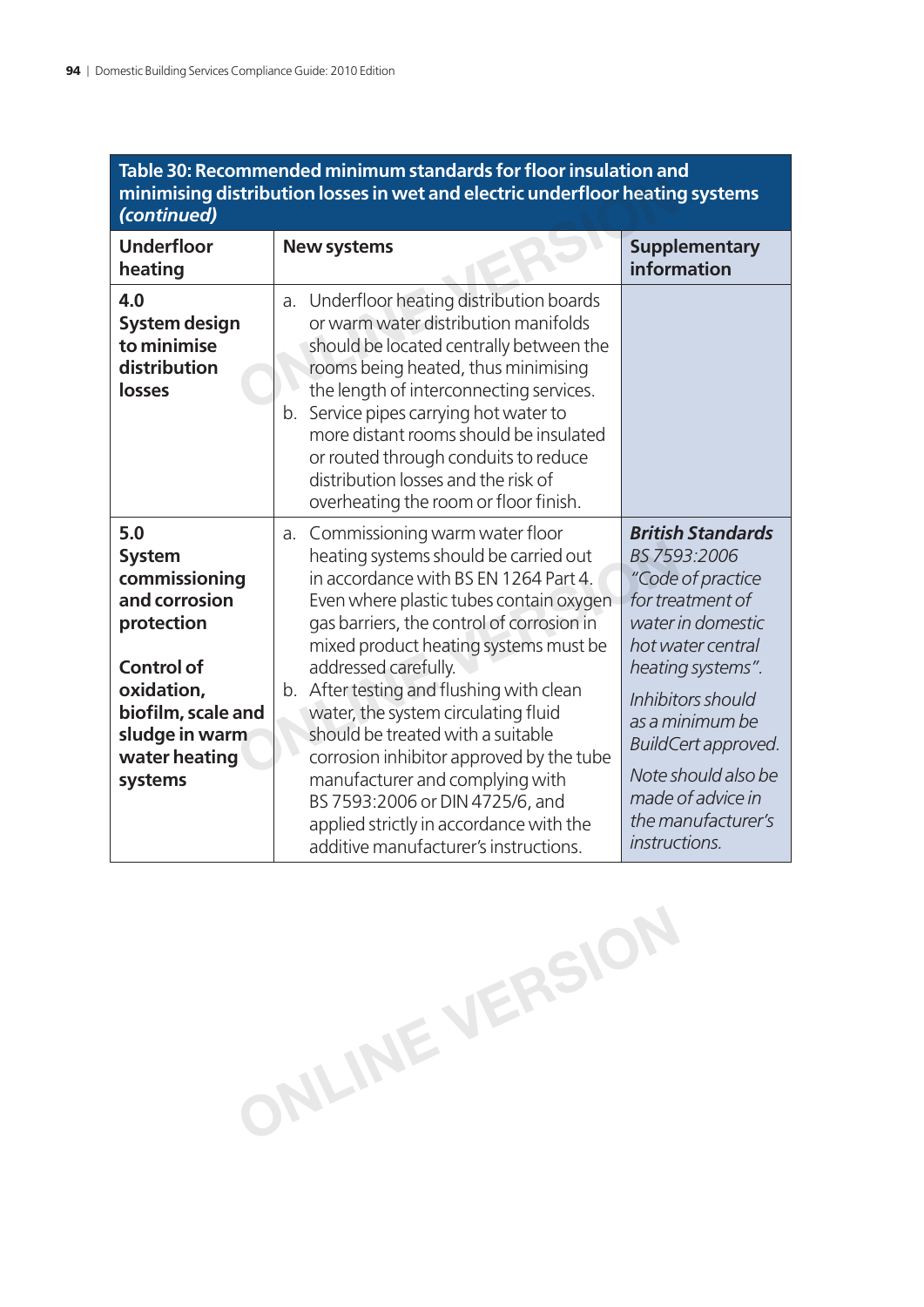| electric underfloor heating systems                                                                                                              |                        |                                                                                                                                                                                                                                                                                                                                                                                                                                                                           |                                                                                                                                                                                                                                                         |
|--------------------------------------------------------------------------------------------------------------------------------------------------|------------------------|---------------------------------------------------------------------------------------------------------------------------------------------------------------------------------------------------------------------------------------------------------------------------------------------------------------------------------------------------------------------------------------------------------------------------------------------------------------------------|---------------------------------------------------------------------------------------------------------------------------------------------------------------------------------------------------------------------------------------------------------|
| <b>Underfloor heating</b>                                                                                                                        |                        | <b>New systems</b>                                                                                                                                                                                                                                                                                                                                                                                                                                                        | <b>Supplementary</b><br>information                                                                                                                                                                                                                     |
| <b>Electric</b><br>storage<br>systems with<br>individual<br>room or<br>programmable<br>thermostats<br>and low tariff<br>anticipatory<br>controls | 1.0<br>Construction    | Electric cable underfloor heating<br>a.<br>low tariff night energy storage<br>systems should have a 65 mm<br>minimum thickness screed for<br>correct operation.<br>b. Principal rooms containing 80%<br>floor area should be assigned<br>to low tariff heating cables and<br>20% of the floor area should be<br>assigned to either direct-acting<br>perimeter heating cables or<br>systems such as ceiling or panel<br>heaters in order to maximise<br>energy efficiency. | Other areas<br>should be<br>assigned as low<br>tariff heating<br>cables only<br>(subject to heat<br>requirements).<br><b>Bathrooms</b><br>and separate<br>kitchens<br>may have<br>direct-acting<br>heating cables<br>(subject to heat<br>requirements). |
|                                                                                                                                                  | 2.0<br><b>Controls</b> | a. Anticipatory controllers should<br>be installed controlling low<br>tariff input charge with external<br>temperature sensing and floor<br>temperature sensing.<br>b. Programmable room<br>thermostats with an override<br>feature should be provided for all<br>direct-acting zones of the system<br>with air and floor temperature<br>sensing capabilities to be used<br>individually or combined                                                                      | Anticipatory<br>controllers<br>(i.e. weather<br>compensators)<br>reduce night<br>energy storage<br>as a function<br>of external<br>temperature.                                                                                                         |
| Electric cable,<br>direct-acting<br>(non-storage)<br>systems with<br>individual<br>room timer or<br>thermostat                                   | 3.0<br>Construction    | a. Direct-acting electric underfloor<br>heating cables should be<br>installed within screeds of<br>thickness not exceeding 60 mm.<br>b. All heated floors should be<br>insulated in accordance with<br>Table 30.                                                                                                                                                                                                                                                          |                                                                                                                                                                                                                                                         |
| control in<br>screeded<br>floors                                                                                                                 | 4.0<br><b>Controls</b> | a. Programmable room<br>thermostats with a manual<br>override feature for all<br>heating zones with air or floor<br>temperature sensing capabilities<br>should be used individually or<br>combined.                                                                                                                                                                                                                                                                       |                                                                                                                                                                                                                                                         |

### **Table 31: Recommended minimum standards for construction and control of electric underfl oor heating systems**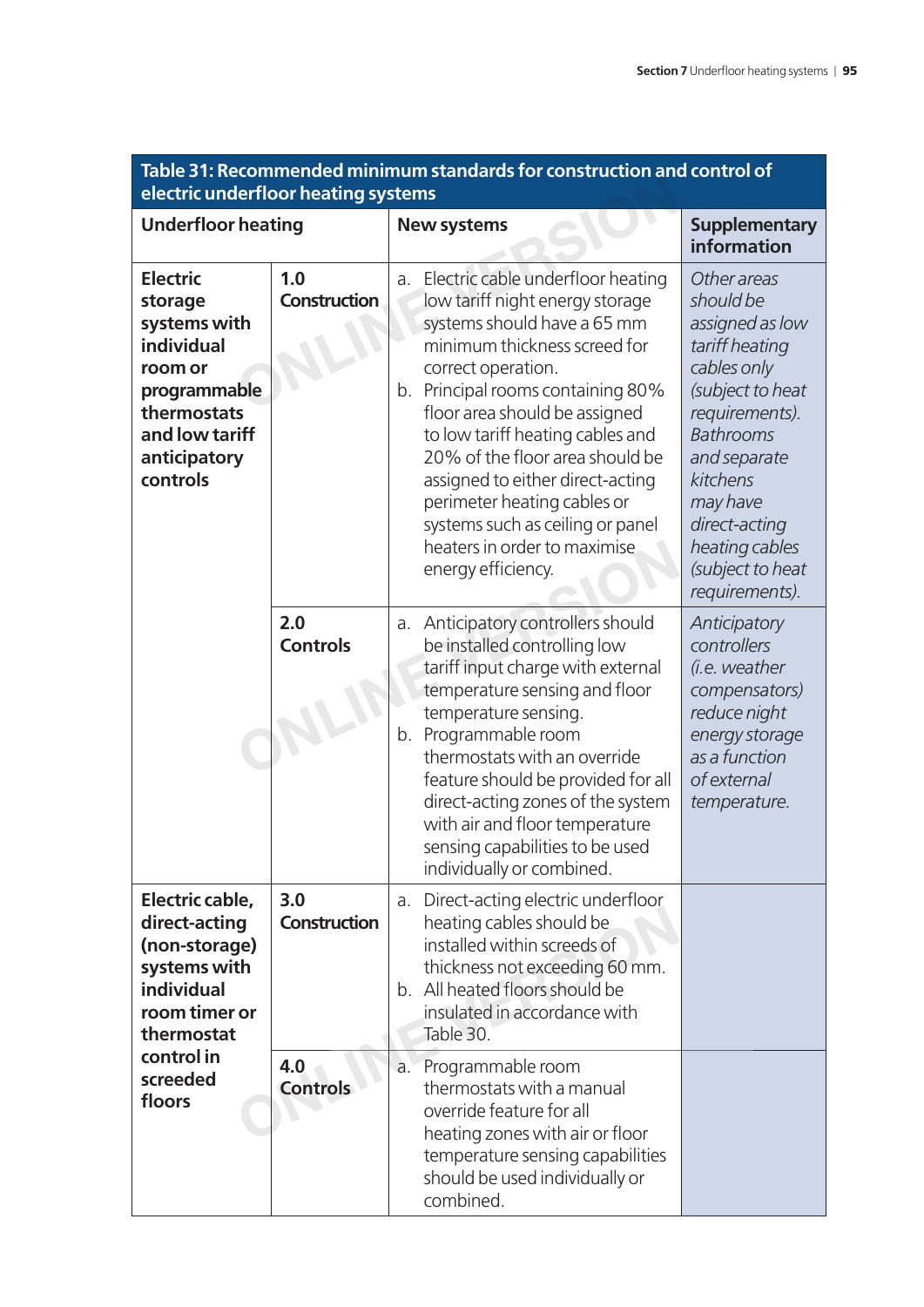| Table 31: Recommended minimum standards for construction and control of<br>electric underfloor heating systems (continued) |                        |                                                                                                                                                                                                                                                                                                                                                                                                            |                                     |
|----------------------------------------------------------------------------------------------------------------------------|------------------------|------------------------------------------------------------------------------------------------------------------------------------------------------------------------------------------------------------------------------------------------------------------------------------------------------------------------------------------------------------------------------------------------------------|-------------------------------------|
| <b>Underfloor heating</b>                                                                                                  |                        | <b>New systems</b>                                                                                                                                                                                                                                                                                                                                                                                         | <b>Supplementary</b><br>information |
| Electric cable,<br>direct-acting<br>systems with<br>individual<br>room timer or                                            | 5.0<br>Construction    | Direct-acting electric underfloor<br>a.<br>heating cables installed below<br>floor boards in voids between<br>floor joists should be insulated in<br>accordance with Table 30.                                                                                                                                                                                                                             |                                     |
| thermostat<br>control in<br>timber floors                                                                                  | 6.0<br><b>Controls</b> | a. Programmable room<br>thermostats with a manual<br>override feature should be<br>provided to control space<br>temperature and limit floor<br>void temperature for safety and<br>comfort in each area.                                                                                                                                                                                                    |                                     |
| <b>Under-tile</b><br>electric floor<br>heating<br>systems                                                                  | 7.0<br>Construction    | Direct-acting electric underfloor<br>a.<br>heating cables should be<br>provided with a pre-fabricated<br>mattress, or equivalent IEC<br>60800 approved heating cable<br>product, of thickness less than 4<br>mm encapsulated in tile bedding<br>adhesive or mortar, below a<br>ceramic or other equivalent floor<br>finish on a thermally resistive<br>insulation layer as defined in<br>Table 30(1.0 b.). |                                     |
|                                                                                                                            | 8.0<br><b>Controls</b> | a. Programmable room<br>thermostats with a manual<br>override feature should be<br>provided to control space<br>temperature and limit floor<br>temperature for safety and<br>comfort in each area.                                                                                                                                                                                                         |                                     |
|                                                                                                                            | ONLINE                 |                                                                                                                                                                                                                                                                                                                                                                                                            |                                     |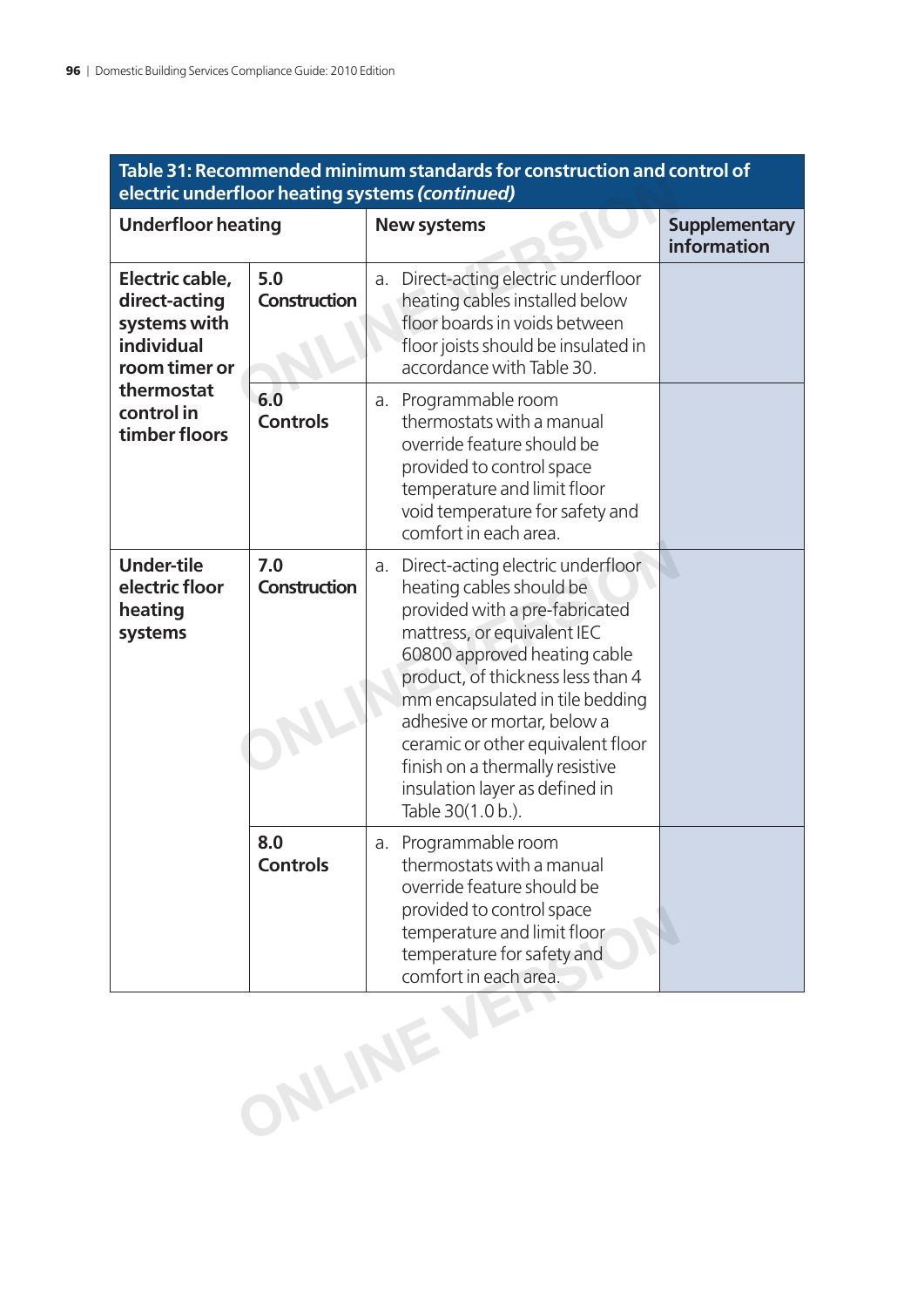# Section 8

# **Mechanical ventilation systems ONLINER CONCRETENTS**<br> **ONLINE CONCRETENTS**<br> **ONCOCORRECTS**<br> **ONCOCORRECTS**<br> **ONCOCORRECTS**<br> **ONLINER CONTAINMENT CONTRECTS**<br> **ONLINER CONTRECTS**

# 8.1 Scope of guidance

This section provides guidance on the specification of mechanical ventilation systems in dwellings to meet relevant energy efficiency requirements in building regulations.

The guidance covers the following types of mechanical ventilation:

- intermittent mechanical extract ventilation
- continuous mechanical extract ventilation
- continuous mechanical supply ventilation
- continuous mechanical supply and extract with heat recovery.

# 8.2 Energy efficiency of mechanical ventilation systems **ONLINE VERSION**

Mechanical ventilation systems should:

- a. follow the guidance in:
	- i. GPG 268 *Energy efficient ventilation in dwellings a guide for specifiers*; and
	- ii. the CLG publication *Domestic ventilation compliance guide* (available from www.planningportal.gov.uk/approveddocuments > *Part L* > *Associated documents*); and
- b. meet the minimum standards for specific fan power, heat recovery efficiency and controls in Table 32. **ONLINE ISLAND SERVERS);** and et the minimum standards for specific fan power, heat recover<br>trols in Table 32.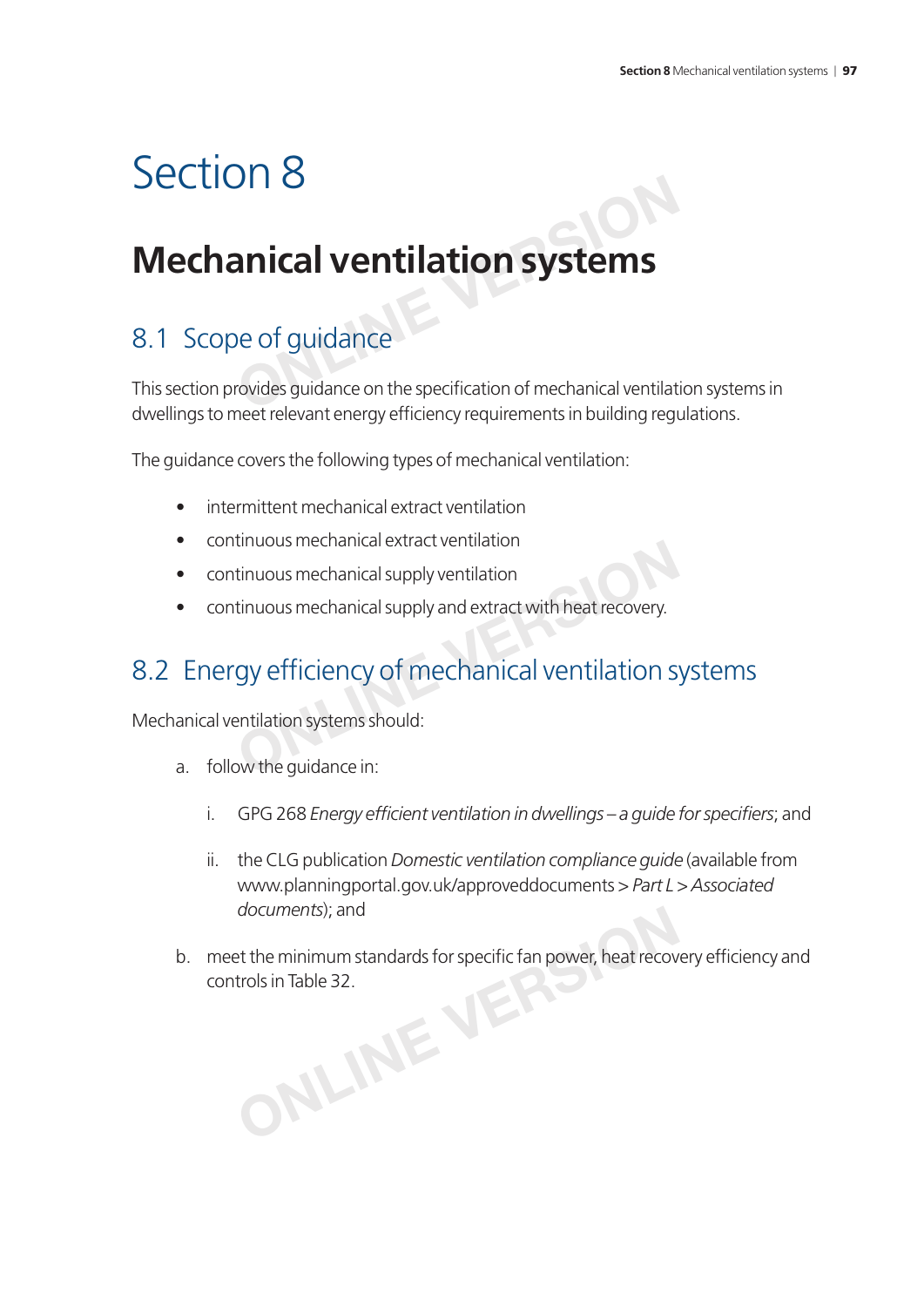| systems                                      | Table 32: Recommended minimum standards for mechanical ventilation                                                                                                                                                                                                                                                                                                                                                                                                  |                                                                                                                                                                          |
|----------------------------------------------|---------------------------------------------------------------------------------------------------------------------------------------------------------------------------------------------------------------------------------------------------------------------------------------------------------------------------------------------------------------------------------------------------------------------------------------------------------------------|--------------------------------------------------------------------------------------------------------------------------------------------------------------------------|
|                                              | New and replacement systems                                                                                                                                                                                                                                                                                                                                                                                                                                         | <b>Supplementary</b><br>information                                                                                                                                      |
| 1.0<br><b>Fan power</b>                      | Mechanical ventilation systems should be<br>a.<br>designed to minimise electric fan power.<br>Specific fan power (SFP) should not be worse<br>than:<br>0.5 W/(I/s) for intermittent extract<br>i.<br>ventilation systems;<br>0.7 W/(I/s) for continuous extract<br>ii.<br>ventilation systems;<br>iii. 0.5 W/(I/s) for continuous supply<br>ventilation systems;<br>iv. 1.5 W/(I/s) for continuous supply and<br>extract with heat recovery ventilation<br>systems. |                                                                                                                                                                          |
| 2.0<br><b>Heat</b><br>recovery<br>efficiency | The heat recovery efficiency of balanced<br>a.<br>mechanical ventilation systems<br>incorporating heat recovery should not be<br>worse than 70%.                                                                                                                                                                                                                                                                                                                    |                                                                                                                                                                          |
| 3.0<br><b>Controls</b>                       | Intermittent mechanical extract ventilation<br>a.<br>systems should be operated by local manual<br>switches or automatically by a presence<br>sensor.<br>b. All other mechanical ventilation systems<br>should have manual or automatic control of<br>the boost facility.                                                                                                                                                                                           | <b>British Standards</b><br>BS EN 15232:2007<br>"Energy<br>performance<br>of buildings-<br>Impact of building<br>automation,<br>controls and<br>building<br>management". |

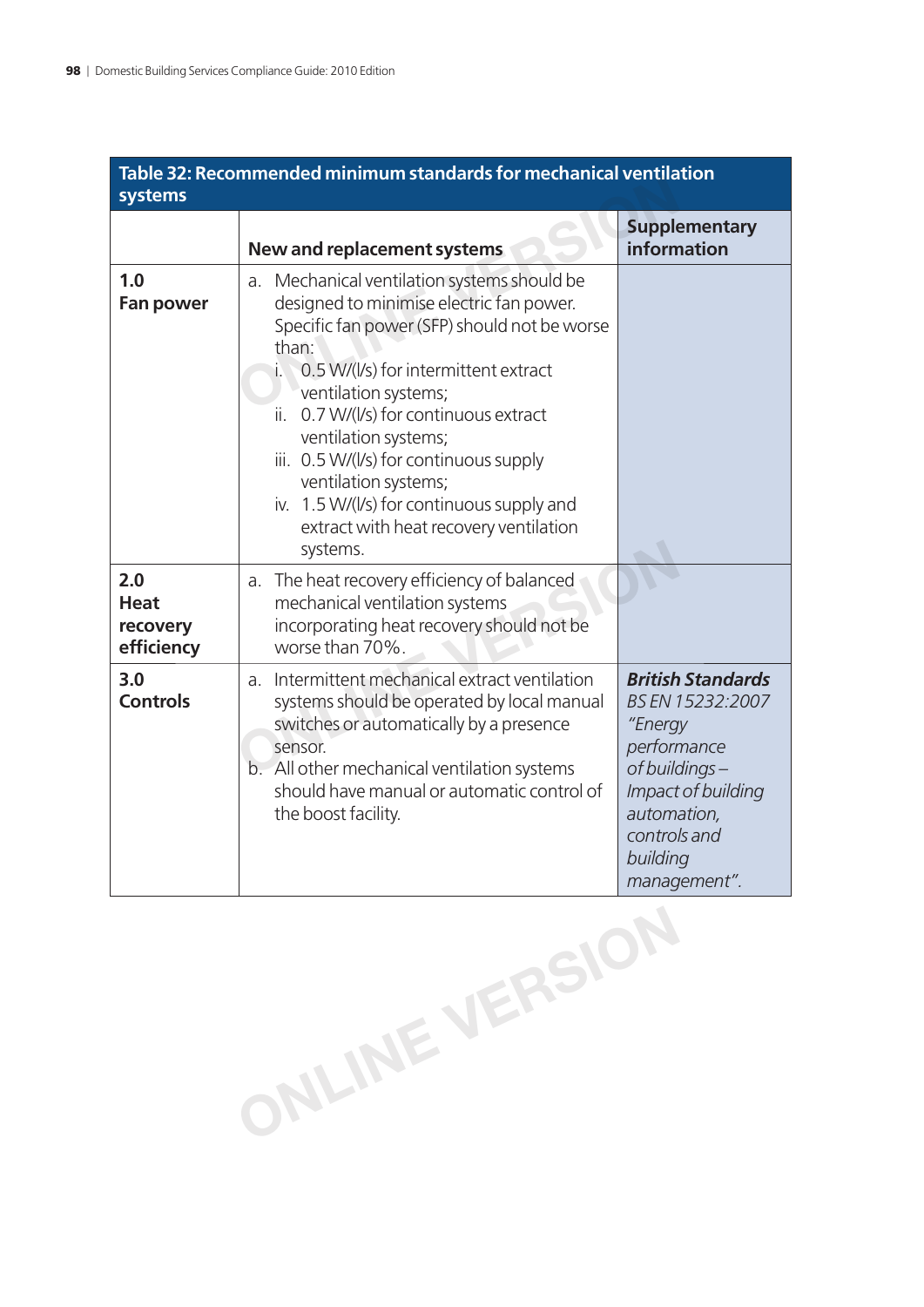# Section 9

# **Heat pump systems**

# 9.1 Scope of guidance

This section provides guidance on the specification of heat pump systems in dwellings for the provision of space heating and domestic hot water to meet relevant energy efficiency requirements in building regulations. **ONLINE STREET SIDE ASSEMBLE THE STREET SIDE OF SURFACE SURFACE SURFACE SURFACE SURFACE SURFACE SURFACE SURFACE SURFACE SURFACE SURFACE SURFACE SURFACE SURFACE SURFACE SURFACE SURFACE SURFACE SURFACE SURFACE SURFACE SURFAC** 

A heat pump is a device which takes heat energy from a low temperature source and upgrades it to a higher temperature at which it can be usefully employed for heating or hot water. Heat pumps may supply all or part of the heating load.

| <b>Table 33: Heat pump technologies</b>                                                                                                                                                                                                                                                                                                                                                                                                                                                                                                                                                                                                                                                                                                                                                                                         |                                                  |                           |
|---------------------------------------------------------------------------------------------------------------------------------------------------------------------------------------------------------------------------------------------------------------------------------------------------------------------------------------------------------------------------------------------------------------------------------------------------------------------------------------------------------------------------------------------------------------------------------------------------------------------------------------------------------------------------------------------------------------------------------------------------------------------------------------------------------------------------------|--------------------------------------------------|---------------------------|
| <b>Heat pump type</b>                                                                                                                                                                                                                                                                                                                                                                                                                                                                                                                                                                                                                                                                                                                                                                                                           | <b>Warm</b><br>water and<br>hot water<br>systems | <b>Warmair</b><br>systems |
| <b>Ground source systems (GSHP)</b><br>Heat energy is extracted from the ground using closed<br>pipe loops buried horizontally in trenches or in vertical<br>boreholes that are connected back to the GSHP. The fluid<br>circulating in the closed loop is normally a water/propylene<br>glycol antifreeze mixture or accepted equivalent but some<br>direct expansion GSHPs use refrigerant. Open loops may<br>also be used to collect water from an aquifer and discharge<br>via a separate aquifer downstream of the water table<br>flow; systems of this type normally require permits from<br>the Environment Agency. Heat extracted from the ground<br>may be supplied to a dwelling either by a water-based<br>heating system (ground-to-water heat pump) or by an air<br>distribution system (ground-to-air heat pump). | Ground-to-<br>water                              | Ground-to-<br>air         |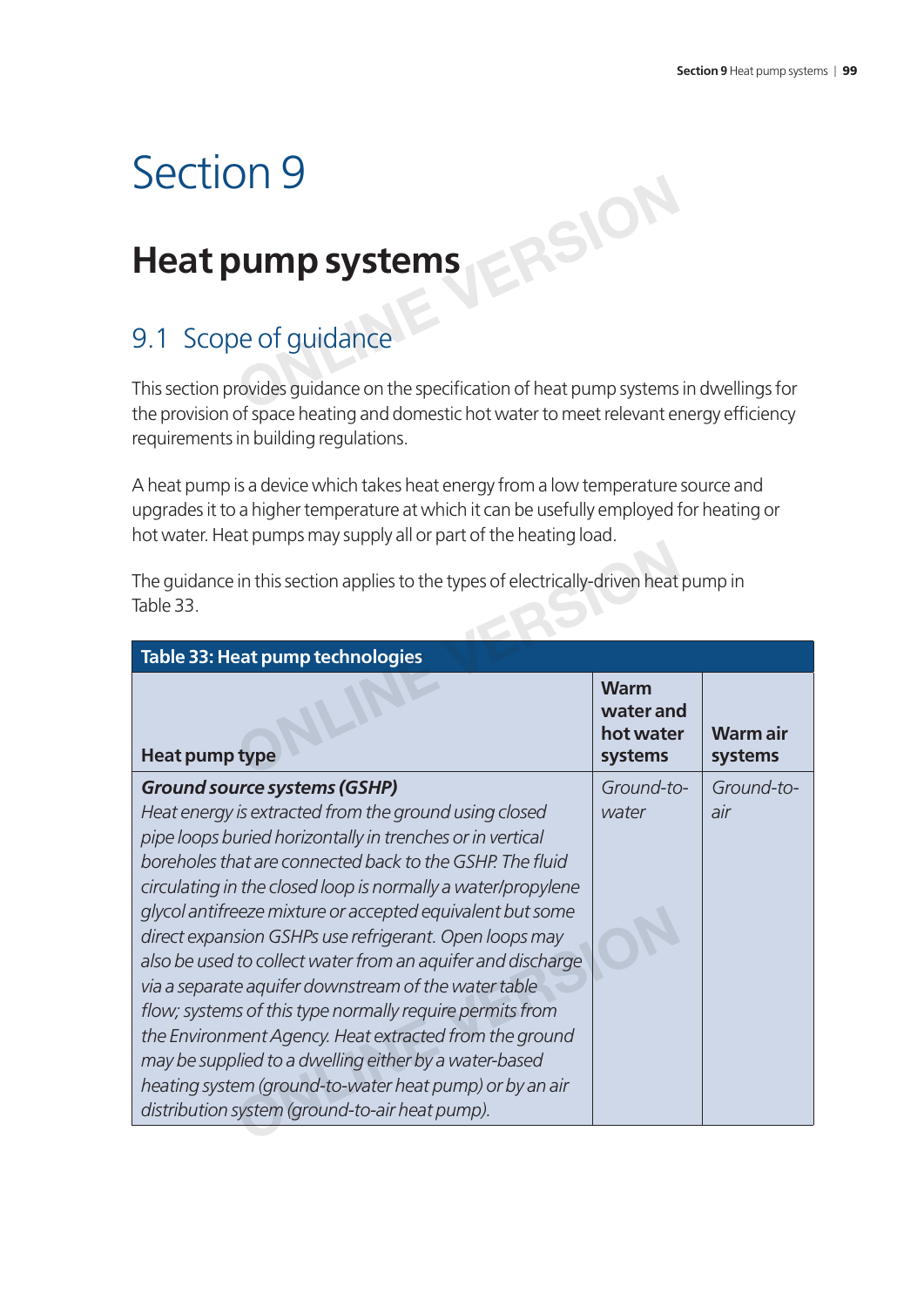| Table 33: Heat pump technologies (continued)                                                                                                                                                                                                                                                                                                                                                                                                                                                                                                                                                                                                                                                                                                                                              |                                                  |                           |
|-------------------------------------------------------------------------------------------------------------------------------------------------------------------------------------------------------------------------------------------------------------------------------------------------------------------------------------------------------------------------------------------------------------------------------------------------------------------------------------------------------------------------------------------------------------------------------------------------------------------------------------------------------------------------------------------------------------------------------------------------------------------------------------------|--------------------------------------------------|---------------------------|
| Heat pump type                                                                                                                                                                                                                                                                                                                                                                                                                                                                                                                                                                                                                                                                                                                                                                            | <b>Warm</b><br>water and<br>hot water<br>systems | <b>Warmair</b><br>systems |
| <b>Water source systems (WSHP)</b><br>Heat energy is extracted indirectly from a water source<br>using closed pipe loops as a heat exchanger. The closed<br>loop is connected back to the water to water heat pump.<br>The water source may be a lake, pond or river or other<br>stable water source. The fluid circulating in the closed<br>loop will normally be water but a water/propylene glycol<br>or accepted equivalent antifreeze mixture may be used,<br>depending on operating temperatures. Open loops may<br>also be used subject to the permits being obtained from<br>the Environment Agency. Heat may be supplied to the<br>dwelling either by a water-based heating system (water-to-<br>water heat pump) or by an air distribution system (water-<br>to-air heat pump). | Water-to-<br>water                               | Water-to-air              |
| <b>Air source systems (ASHP)</b><br>Air source heat pumps extract heat directly from the<br>ambient air. Heat is supplied to the dwelling either by a<br>water-based heating system (air-to-water heat pump) or by<br>an air distribution system (air-to-air heat pump). Air-to-air<br>heat pumps may be single package or split systems.<br>$\cdots$                                                                                                                                                                                                                                                                                                                                                                                                                                     | Air-to-water                                     | Air-to-air                |

All heat pump systems are at their most efficient when the source temperature is as *high as possible, the heat distribution temperature is as low as possible and pressure*  losses in air and water systems are kept to a minimum. If installed in a new dwelling, heat *pumps should use refrigerants complying with the provisions of EU Directive 2037:2000. Heat pumps should be CE marked in accordance with applicable EU Directives: e.g. the machinery safety, low voltage, pressure equipment and electromagnetic compatibility directives. If summer cooling is provided by the heat pump, it is recommended that condensate drainage from the indoor units is provided.* **ONLINE VERSION**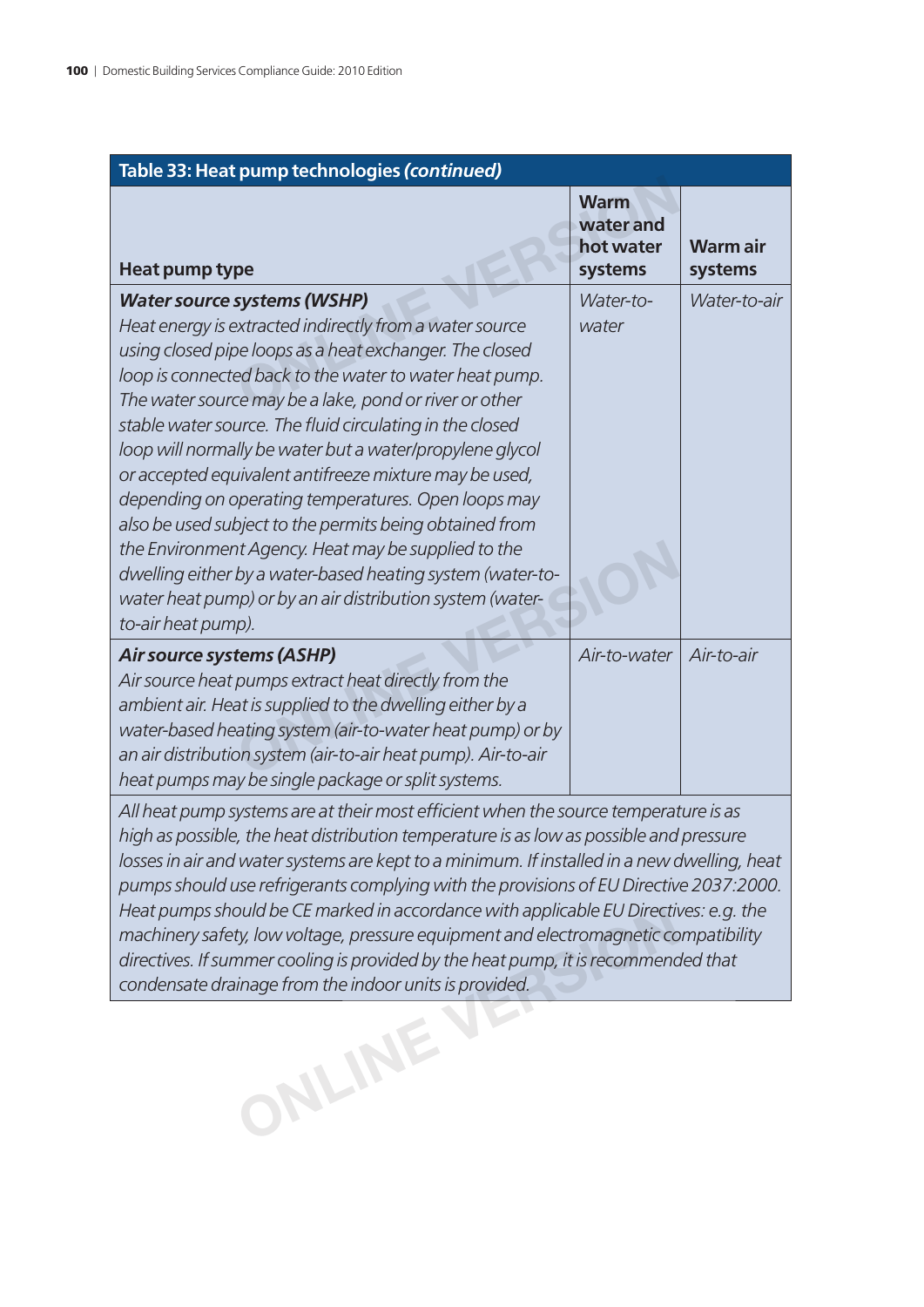# 9.2 Key terms

**Coefficient of performance (CoP)** is a measure of the efficiency of heat pumps.

*Heating CoP* = heat output/power input.

% **CoP** (CoP x 100) is the **heat generator** efficiency.

*Seasonal performance factor (SPF)* is the operating performance of an electric heat pump over the season. It is the ratio of the heat delivered and the total energy supplied over the season. **of performance (CoP)** is a measure of the efficiency of heat<br>  $V =$  heat output/power input.<br>
(100) is the **heat generator** efficiency.<br> **Properation of the peration** performance of an<br>
e season. It is the ratio of the hea

# 9.3 Warm water and hot water heat pumps

Electrically-driven heat pumps used as the heat generator in, e.g. underfloor, warm air and medium temperature radiator heating systems should:

- a. have a **coefficient of performance** not less than 2.2<sup>8</sup> when used for space heating
- b. have a **coefficient of performance** not less than 2.0 when used for heating domestic hot water
- c. have a *seasonal performance factor* not worse than the minimum required by BS EN 15450 Table C1 for new build and Table C2 for existing build First Tradiator neating systems should:<br>
First Pricent of performance not less than 2.2<sup>8</sup> when used for efficient of performance not less than 2.0 when used for<br> **A asonal performance factor** not worse than the minimum<br>
1
- d. meet the minimum standards for supply temperature, wet system radiator efficiency, installation and commissioning, hot water and controls in Table 34 for warm water and hot water heat pumps
- e. meet the minimum standards for installation and controls in Table 35 for warm air heat pumps. **ONLINE VERSION**

8 CoP to be measured according to procedures in BS EN 14511-4:2007.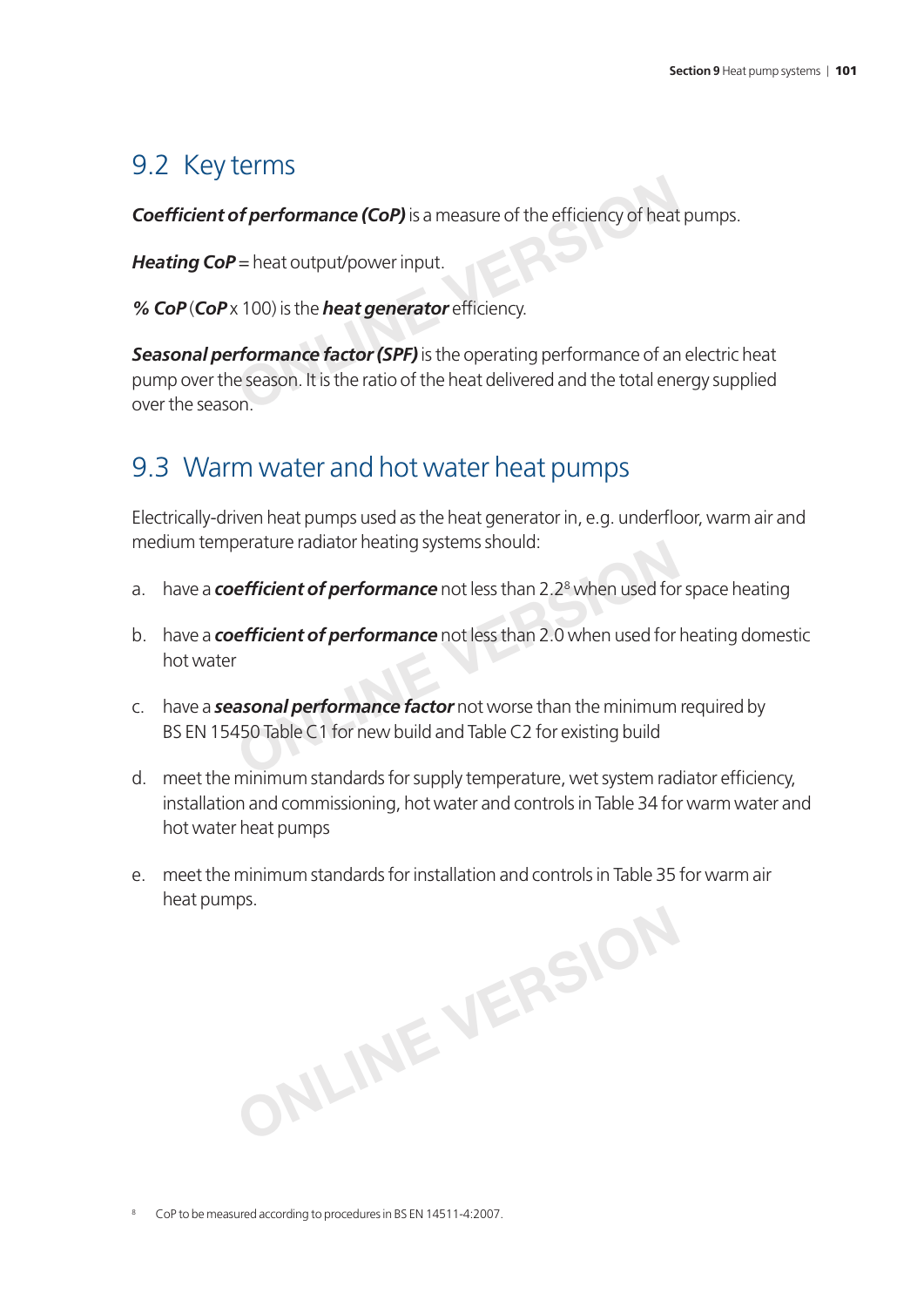|                 | Table 34: Recommended minimum standards for warm water and hot water<br>heat pumps (ground-to-water, water-to-water and air-to-water systems) |  |
|-----------------|-----------------------------------------------------------------------------------------------------------------------------------------------|--|
| <b>Warm and</b> |                                                                                                                                               |  |

| heat pumps (ground-to-water, water-to-water and air-to-water systems) |                                                                                                                                                                                                        |                                                                                                                                                                                               |
|-----------------------------------------------------------------------|--------------------------------------------------------------------------------------------------------------------------------------------------------------------------------------------------------|-----------------------------------------------------------------------------------------------------------------------------------------------------------------------------------------------|
| <b>Warm and</b><br>hot water<br>heat pumps                            | New and replacement systems                                                                                                                                                                            | <b>Supplementary</b><br>information                                                                                                                                                           |
| 1.0<br><b>Supply</b><br>water<br>temperatures<br>and<br>efficiency    | <b>Underfloor heating</b><br>Supply water temperatures to the<br>a.<br>underfloor heating system should<br>be in the range 30°C to 40°C for<br>new buildings and 30°C to 55°C<br>for existing systems. | Section 7 of this quide on<br>underfloor heating.                                                                                                                                             |
|                                                                       | <b>Radiators</b><br>High-efficiency radiators with high<br>a.<br>water volume should be utilised.<br>b. Supply water temperature to the<br>radiators should be in the range<br>40°C to 55°C.           | Space heating may be sized to<br>meet all or part of the space<br>heating load. Secondary<br>heating will be required if the<br>heat pump is sized to meet<br>part of the space heating load. |
|                                                                       | <b>Fan coil units</b><br>a. Supply water temperature to the<br>fan coil units should be in the<br>range 35°C to 45°C.                                                                                  | Fan coil units may be utilised<br>for heating only or for winter<br>heating and summer cooling.                                                                                               |
|                                                                       |                                                                                                                                                                                                        |                                                                                                                                                                                               |

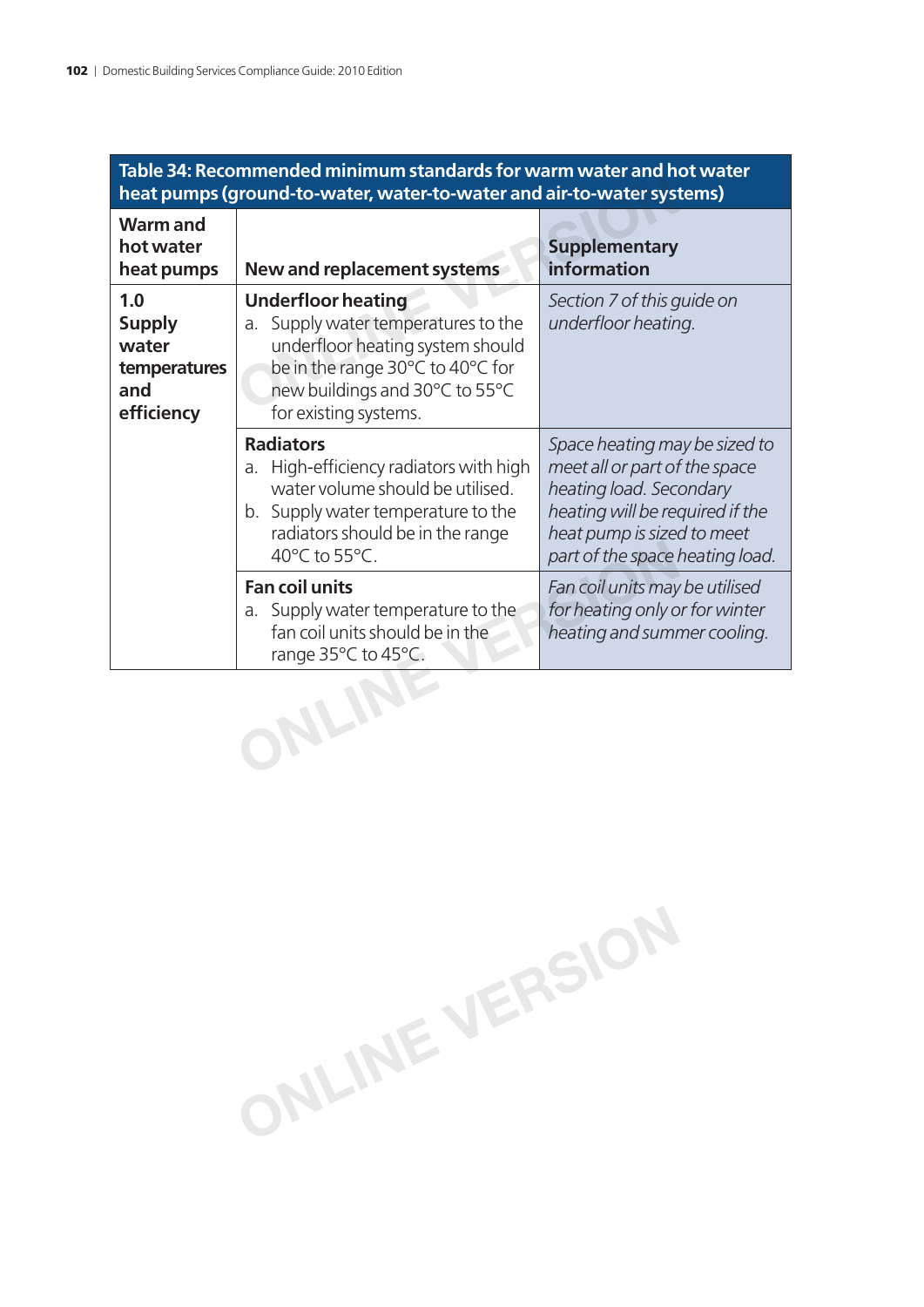| (continued)                                             | Table 34: Recommended minimum standards for warm water and hot water<br>heat pumps (ground-to-water, water-to-water and air-to-water systems)                                                                                                                                                                                                                                                                                                                                                                                                                                                                                                                                                                                                                                                                                                                                                                                                                                                           |                                                                                                                                                                                                                                                                                                                                                                                                                                                                                                                                                                                                                                                                                                                                                                                                                                                                                                                                                     |
|---------------------------------------------------------|---------------------------------------------------------------------------------------------------------------------------------------------------------------------------------------------------------------------------------------------------------------------------------------------------------------------------------------------------------------------------------------------------------------------------------------------------------------------------------------------------------------------------------------------------------------------------------------------------------------------------------------------------------------------------------------------------------------------------------------------------------------------------------------------------------------------------------------------------------------------------------------------------------------------------------------------------------------------------------------------------------|-----------------------------------------------------------------------------------------------------------------------------------------------------------------------------------------------------------------------------------------------------------------------------------------------------------------------------------------------------------------------------------------------------------------------------------------------------------------------------------------------------------------------------------------------------------------------------------------------------------------------------------------------------------------------------------------------------------------------------------------------------------------------------------------------------------------------------------------------------------------------------------------------------------------------------------------------------|
| <b>Warm and</b><br>hot water<br>heat pumps              | <b>New and replacement systems</b>                                                                                                                                                                                                                                                                                                                                                                                                                                                                                                                                                                                                                                                                                                                                                                                                                                                                                                                                                                      | <b>Supplementary</b><br>information                                                                                                                                                                                                                                                                                                                                                                                                                                                                                                                                                                                                                                                                                                                                                                                                                                                                                                                 |
| 2.0<br><b>Installation</b><br>and<br>commiss-<br>ioning | The water distribution system<br>a.<br>should be arranged for reverse<br>return operation or arranged<br>with a low loss manifold system<br>to maximise efficiency and<br>ease commissioning and future<br>maintenance.<br>b. Pipework not contributing to the<br>space heating should be insulated<br>to prevent heat loss following the<br>guidance in the TIMSA guide.<br>If summer cooling is provided<br>C.<br>by the heat pump, all water<br>distribution pipework should be<br>insulated to prevent condensation<br>following the guidance in the<br>TIMSA guide.<br>d. External pipework between the<br>dwelling and the ground heat<br>exchanger should be insulated<br>following the TIMSA guidance.<br>The ground loop water circuit<br>е.<br>should be protected with an anti<br>freeze solution and inhibitor as<br>recommended by the heat pump<br>manufacturer.<br>Ground loops should be cleaned<br>f.<br>with a cleaning fluid and biocide<br>as part of the commissioning<br>process. | <b>Design</b><br>A pressurised water<br>distribution system<br>with expansion vessel is<br>recommended.<br>Constant water flow should be<br>maintained through the heat<br>pump.<br>Pipe sizes should be<br>in accordance with<br>the manufacturer's<br>recommendations.<br><b>Installation</b><br>Installation should be carried<br>out by an installer approved by<br>the manufacturer.<br>If during installation access<br>to the refrigeration circuit<br>is needed, a competent<br>refrigeration and air<br>conditioning engineer (with<br>a valid refrigerant handling<br>certificate or an Engineering<br>Services Skillcard) should carry<br>out the work.<br><b>Exposed refrigeration</b><br>pipework should be insulated<br>and enclosed in protective<br>trunking to limit accidental<br>damage.<br>Installation of the dwelling's<br>water distribution system<br>should be undertaken by a<br>competent central heating<br>specialist. |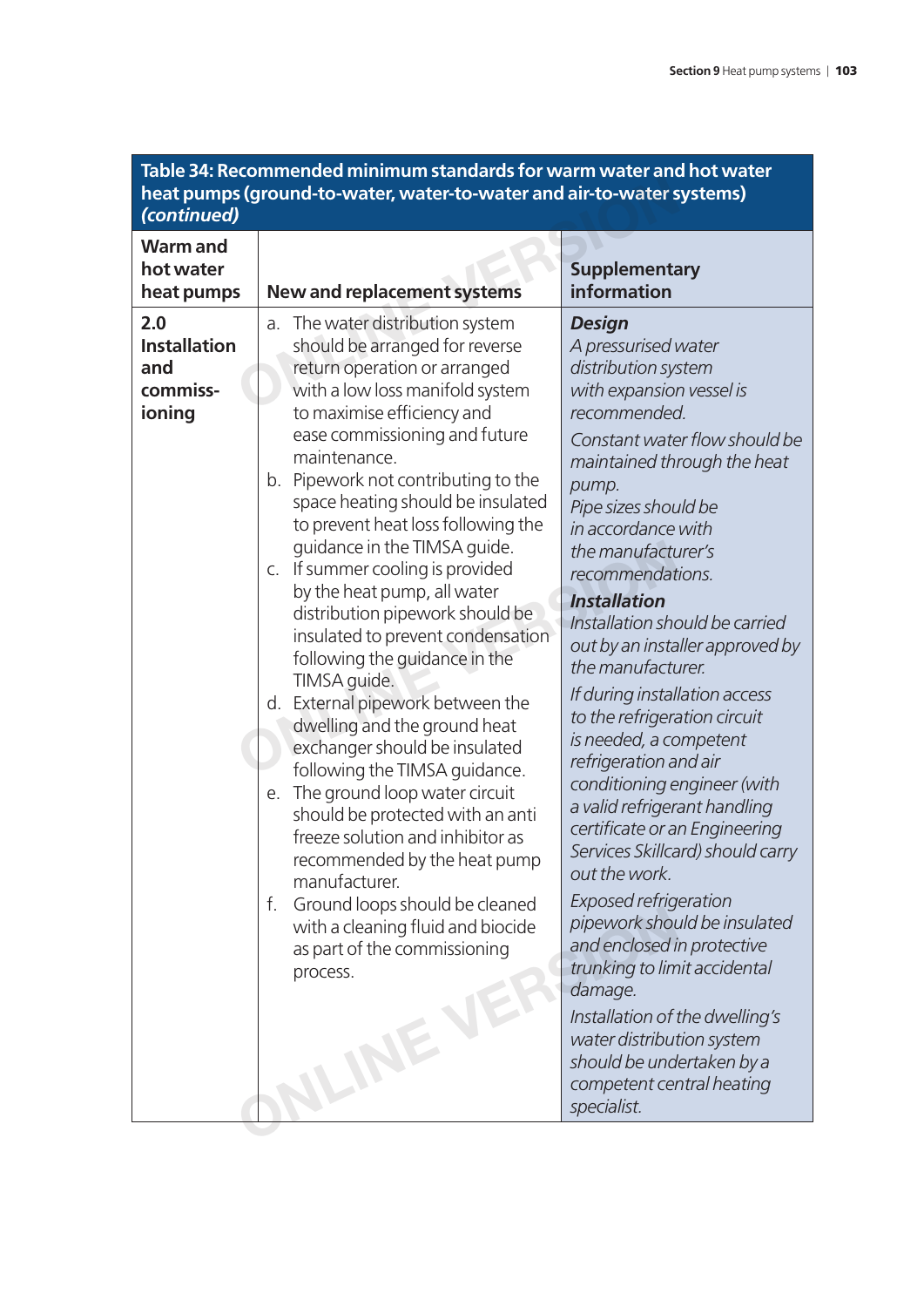#### **Table 34: Recommended minimum standards for warm water and hot water heat pumps (ground-to-water, water-to-water and air-to-water systems)**  *(continued)* **Warm and hot water heat pumps New and replacement systems Supplementary information 2.0 Installation and commissioning**  *(continued)* g. The internal water distribution circuit should contain an inhibitor and may be protected by an anti freeze solution as recommended by the heat pump manufacturer. h. Ground loops should be filled with a heat transfer fluid. Installers should also refer to the equipment manufacturer's installation instructions for appropriate treatment products and special requirements for individual appliance models. *Guidance and standards TIMSA "HVAC guidance for achieving compliance with Part L of the Building Regulations". BS EN 378 "Specifi cation for refrigerating systems and heat pumps". TR30 "Guide to good practice – heat pumps", HVCA July 2007. MIS 3005 "Requirements for contractors undertaking the supply, design, installation, set to work, commissioning and handover of microgeneration heat pump systems", BERR 2008.* **3.0 Domestic hot water** a. For full heating, the heat pump and any supplementary domestic hot water heating should be capable of supplying water in the range 60°C to 65°C. This is applicable to ground-to-water, water-to-water and air-to-water type heat pumps. b. If the heat pump is not capable of supplying water at these temperatures, supplementary heating should be provided and controlled as described in other sections of this guide. Controls should include an auxiliary heating regime to 60°C or more for disinfection purposes. c. The domestic hot water (DHW) system should include a tank thermostat and a time clock to optimise the time taken to heat *The heat pump may be utilised for all or part of the DHW load. During the DHW heating period the heat pump may not necessarily be providing heated water to the space heating system.* **Pround-to-water, water-to-water and air-to-water systems<br>
<b>ONEX ATTLE SERVINGE SERVING SUPPLEMENTATION**<br> **ONEX ATTLE SERVING SUPPLEMENTATION**<br>
TIMSA "HVAC guand may be protected by an anti-<br>
freeze solution as recommended Treatment products and special<br>
requirements for individual<br>
appliance models.<br>
MIS 3005 "Requirements"<br>
Contractors under<br>
supply, design, instandover of microsoft<br>
beat pump system<br>
BERR 2008.<br>
a. For full heating, the h b. If the heat pump is not capable<br>of supplying water at these<br>temperatures, supplementary<br>heating should be provided and<br>controlled as described in other<br>sections of this guide. Controls<br>should include an auxiliary heatin

the water.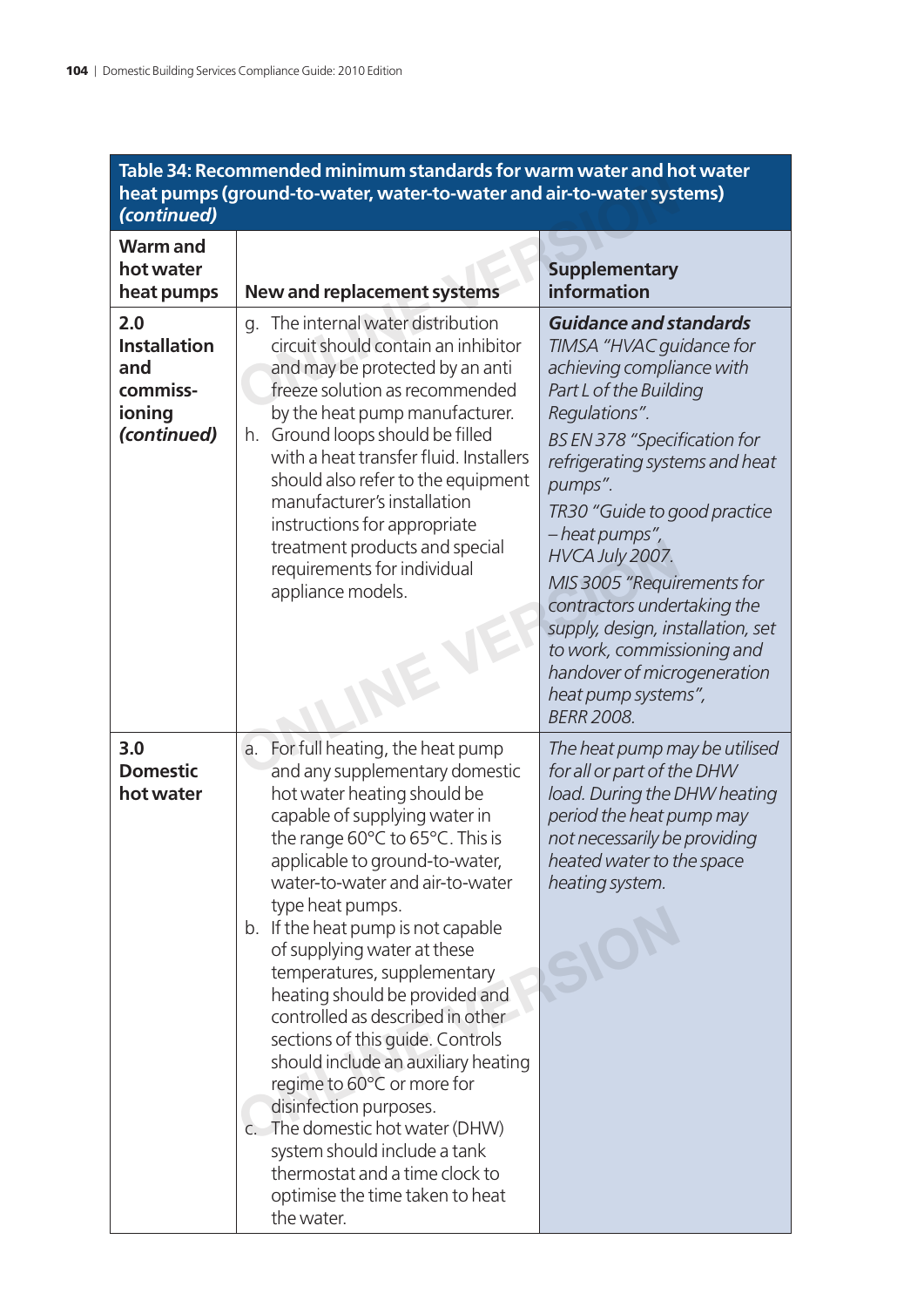| 4.0<br>Heat pump unit controls should<br>a.<br><b>Controls</b><br>include:<br>control of water pump<br>İ.<br>operation (internal and<br>external as appropriate);<br>control of water temperature<br>ii.<br>for the distribution system;<br>iii. control of outdoor fan<br>operation for air-to-water<br>units;<br>iv. defrost control of external<br>airside heat exchanger for air-<br>to-water systems;<br>protection for water flow<br>V.<br>failure;<br>vi. protection for high water<br>temperature;<br>vii. protection for high refrigerant<br>pressure;<br>viii. protection for air flow failure<br>on air-to-water units.<br>b. External controls should include:<br>room thermostat to regulate<br>i.<br>the space temperature and | <b>Warm and</b><br>hot water<br>heat pumps | <b>New and replacement systems</b> | <b>Supplementary</b><br>information |
|----------------------------------------------------------------------------------------------------------------------------------------------------------------------------------------------------------------------------------------------------------------------------------------------------------------------------------------------------------------------------------------------------------------------------------------------------------------------------------------------------------------------------------------------------------------------------------------------------------------------------------------------------------------------------------------------------------------------------------------------|--------------------------------------------|------------------------------------|-------------------------------------|
| pump unit operation;<br>timer to optimise operation of<br>ii.<br>ONLINE VERSIO                                                                                                                                                                                                                                                                                                                                                                                                                                                                                                                                                                                                                                                               |                                            | interlocked with the heat          |                                     |

**Table 34: Recommended minimum standards for warm water and hot water**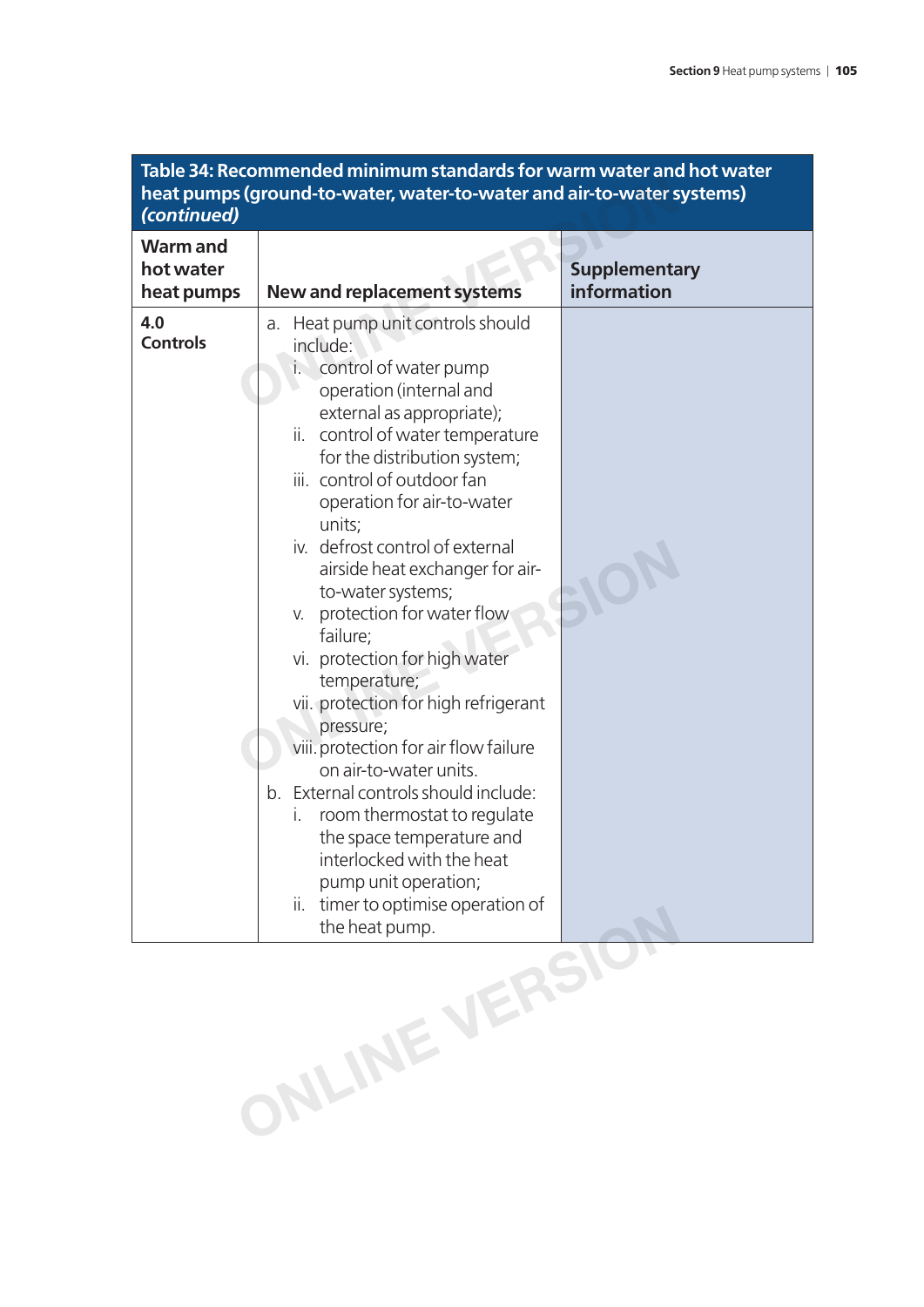|                              | <u>iable 55. Recommended inimilium standards for warm air neat pumps (ground-</u><br>to-air, water-to-air and air-to-air systems)                                                                                                                                                                                                                                                                                                                                                                                                                                                                                                                                                                                                                                                                                        |                                                                                                                                                                                                                                                                                                                                                                                                                                                                                                           |  |
|------------------------------|--------------------------------------------------------------------------------------------------------------------------------------------------------------------------------------------------------------------------------------------------------------------------------------------------------------------------------------------------------------------------------------------------------------------------------------------------------------------------------------------------------------------------------------------------------------------------------------------------------------------------------------------------------------------------------------------------------------------------------------------------------------------------------------------------------------------------|-----------------------------------------------------------------------------------------------------------------------------------------------------------------------------------------------------------------------------------------------------------------------------------------------------------------------------------------------------------------------------------------------------------------------------------------------------------------------------------------------------------|--|
| <b>Warmair</b><br>heat pumps | New and replacement systems                                                                                                                                                                                                                                                                                                                                                                                                                                                                                                                                                                                                                                                                                                                                                                                              | <b>Supplementary</b><br>information                                                                                                                                                                                                                                                                                                                                                                                                                                                                       |  |
| 1.0<br><b>Installation</b>   | a. Minimum clearances adjacent to<br>all airflow paths, as recommended<br>by the manufacturer, should be<br>maintained.<br>b. Pipe sizes should be in accordance<br>with the manufacturer's<br>recommendations.<br>c. The refrigerant pipework on<br>split systems should be insulated<br>in line with the manufacturer's<br>recommendations.<br>d. If summer cooling is provided by<br>the heat pump, provision should<br>be made for condensate drainage<br>from the indoor terminal units.<br>e. For ground-to-air and water-to-<br>air systems all external pipework<br>between the dwelling and the<br>external heat exchanger should<br>be insulated by following TIMSA<br>quidance.<br>For ground-to-air and water-to-<br>f.<br>air systems constant water flow<br>should be maintained through the<br>heat pump. | Installation should be carried<br>out by an installer approved by<br>the manufacturer.<br>Installation that requires access<br>to the refrigeration circuit,<br>or the connection of split<br>systems, should be carried out<br>by a competent refrigeration<br>and air conditioning engineer<br>holding a refrigerant handling<br>certificate and, preferably, an<br>Engineering Services Skillcard.<br>TIMSA "HVAC guidance<br>for achieving compliance<br>with Part L of the Building<br>Regulations". |  |

# **Table 35: Recommended minimum standards for warm air heat pumps (ground-**

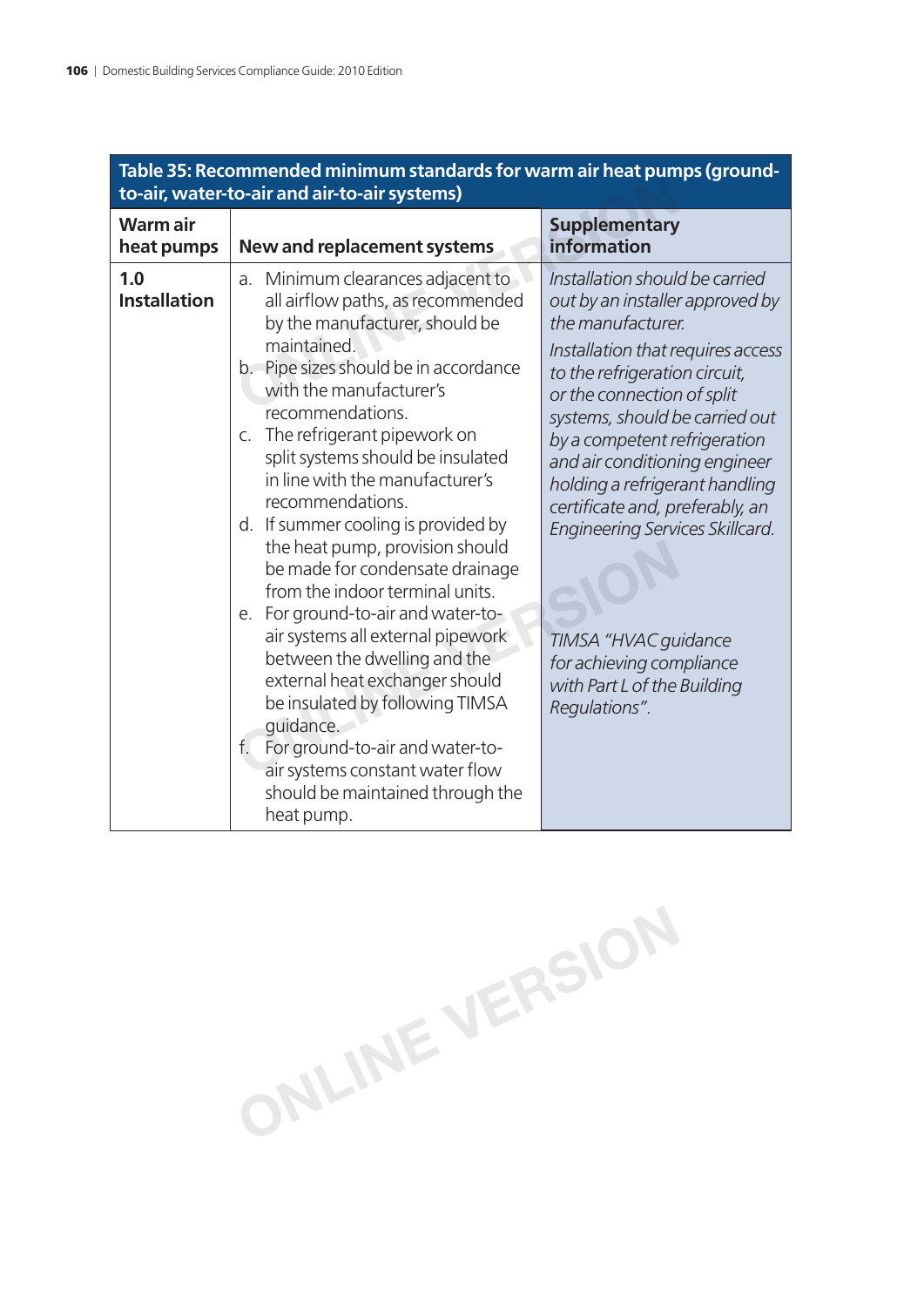| <b>Warmair</b><br>heat pumps | <b>New and replacement systems</b>                                                                                                                                                                                                                                                                                                                                                                                                                                                                                                                                                                                                                                                                                                                                                         | <b>Supplementary</b><br>information |
|------------------------------|--------------------------------------------------------------------------------------------------------------------------------------------------------------------------------------------------------------------------------------------------------------------------------------------------------------------------------------------------------------------------------------------------------------------------------------------------------------------------------------------------------------------------------------------------------------------------------------------------------------------------------------------------------------------------------------------------------------------------------------------------------------------------------------------|-------------------------------------|
| 2.0<br><b>Controls</b>       | a. Heat pump unit controls should<br>include:<br>control of room air temperature<br>(if not provided externally);<br>control of outdoor fan<br>ii.<br>operation for air-to-air units;<br>iii. defrost control of external<br>airside heat exchanger for air-<br>to-air systems;<br>iv. control for secondary heating (if<br>fitted) on air-to-air systems;<br>v. control of external water pump<br>operation for ground-to-air and<br>water-to-air systems;<br>vi. protection for high water<br>temperature;<br>vii. protection for high refrigerant<br>pressure;<br>viii. protection for indoor air flow<br>failure;<br>ix. protection for external air flow<br>failure on air-to-air units;<br>protection for water flow failure<br>Χ.<br>on ground-to-air and water-to-<br>air systems. |                                     |

# **Table 35: Recommended minimum standards for warm air heat pumps (ground-**

**ONLINE VERSION**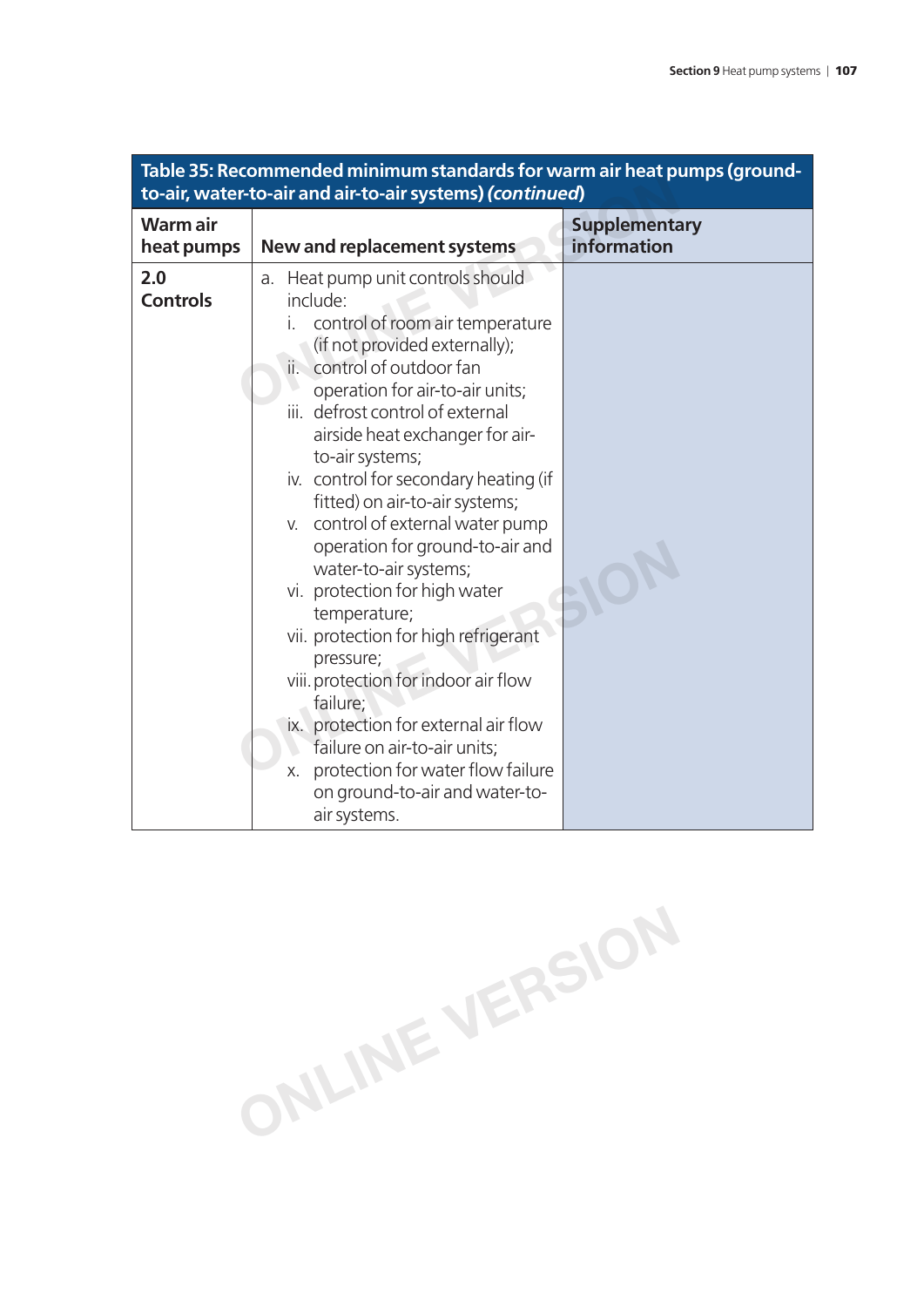| Table 35: Recommended minimum standards for warm air heat pumps (ground-<br>to-air, water-to-air and air-to-air systems)                                                                                                                                                             |                                                                                                                                                                                                                                                                        |                                     |
|--------------------------------------------------------------------------------------------------------------------------------------------------------------------------------------------------------------------------------------------------------------------------------------|------------------------------------------------------------------------------------------------------------------------------------------------------------------------------------------------------------------------------------------------------------------------|-------------------------------------|
| <b>Warmair</b><br>heat pumps                                                                                                                                                                                                                                                         | <b>New and replacement systems</b>                                                                                                                                                                                                                                     | <b>Supplementary</b><br>information |
| 2.0<br><b>Controls</b><br>(continued)                                                                                                                                                                                                                                                | b. External controls should include:<br>room thermostat (if not<br>L.<br>provided internal to the heat<br>pump) to regulate the space<br>temperature, and interlocked<br>with the heat pump unit<br>operation;<br>ii. timer to optimise operation of<br>the heat pump. |                                     |
|                                                                                                                                                                                                                                                                                      | Supplementary information – further guidance on heat pumps                                                                                                                                                                                                             |                                     |
| compatibility.<br>SAP 2009.                                                                                                                                                                                                                                                          | EU Directives for machinery safety, low voltage, pressure equipment, electromagnetic                                                                                                                                                                                   |                                     |
|                                                                                                                                                                                                                                                                                      | Defra/Carbon Trust Energy Technology List - Heat Pumps.                                                                                                                                                                                                                |                                     |
|                                                                                                                                                                                                                                                                                      | BS EN 14511 "Air conditioning, liquid chilling packages and heat pumps with electrical                                                                                                                                                                                 |                                     |
|                                                                                                                                                                                                                                                                                      | driven compressors for space heating and cooling". Parts 1-4.                                                                                                                                                                                                          |                                     |
| BS EN 15450 "Heating systems in buildings. Design of heat pump heating systems".<br>BS EN 15316 "Heating systems in buildings. Method for calculation of system energy<br>requirements and system efficiencies". Part 4.2: "Space heating generation systems,<br>heat pump systems". |                                                                                                                                                                                                                                                                        |                                     |
| ISO 13256 "Water-source heat pumps – testing and rating for performance": Part 1 –<br>"Water-to-air and brine-to-air heat pumps" and Part 2 - "Water-to-water and brine-to-<br>water heat pumps".                                                                                    |                                                                                                                                                                                                                                                                        |                                     |
|                                                                                                                                                                                                                                                                                      | CE 82 Energy Efficiency Best Practice in Housing: "Domestic ground source heat pumps:<br>design and installation of closed-loop systems".                                                                                                                              |                                     |
| BS EN 378 "Specification for refrigerating systems and heat pumps. Safety and<br>environmental requirements and system efficiencies". Part 4-2: "Space heating<br>generation systems, heat pump systems".                                                                            |                                                                                                                                                                                                                                                                        |                                     |
| Microgeneration Certification Scheme MIS 3007 "Product certification scheme<br>requirements - heat pumps".                                                                                                                                                                           |                                                                                                                                                                                                                                                                        |                                     |
| Microgeneration Certification Scheme MIS 3005 "Requirements for contractors<br>undertaking the supply, design, installation, set to work, commissioning and handover<br>of microgeneration heat pump systems", BERR 2008.                                                            |                                                                                                                                                                                                                                                                        |                                     |
| EU Ecolabel "Establishing the ecological criteria for the award of the Community eco-<br>label to electrically-driven, gas-driven or gas absorption heat pumps".                                                                                                                     |                                                                                                                                                                                                                                                                        |                                     |
| Heat Pump Association data sheet "Air-to-water heat pumps".                                                                                                                                                                                                                          |                                                                                                                                                                                                                                                                        |                                     |
| HVCA TR30 "Guide to good practice: Heat pumps".                                                                                                                                                                                                                                      |                                                                                                                                                                                                                                                                        |                                     |
|                                                                                                                                                                                                                                                                                      |                                                                                                                                                                                                                                                                        |                                     |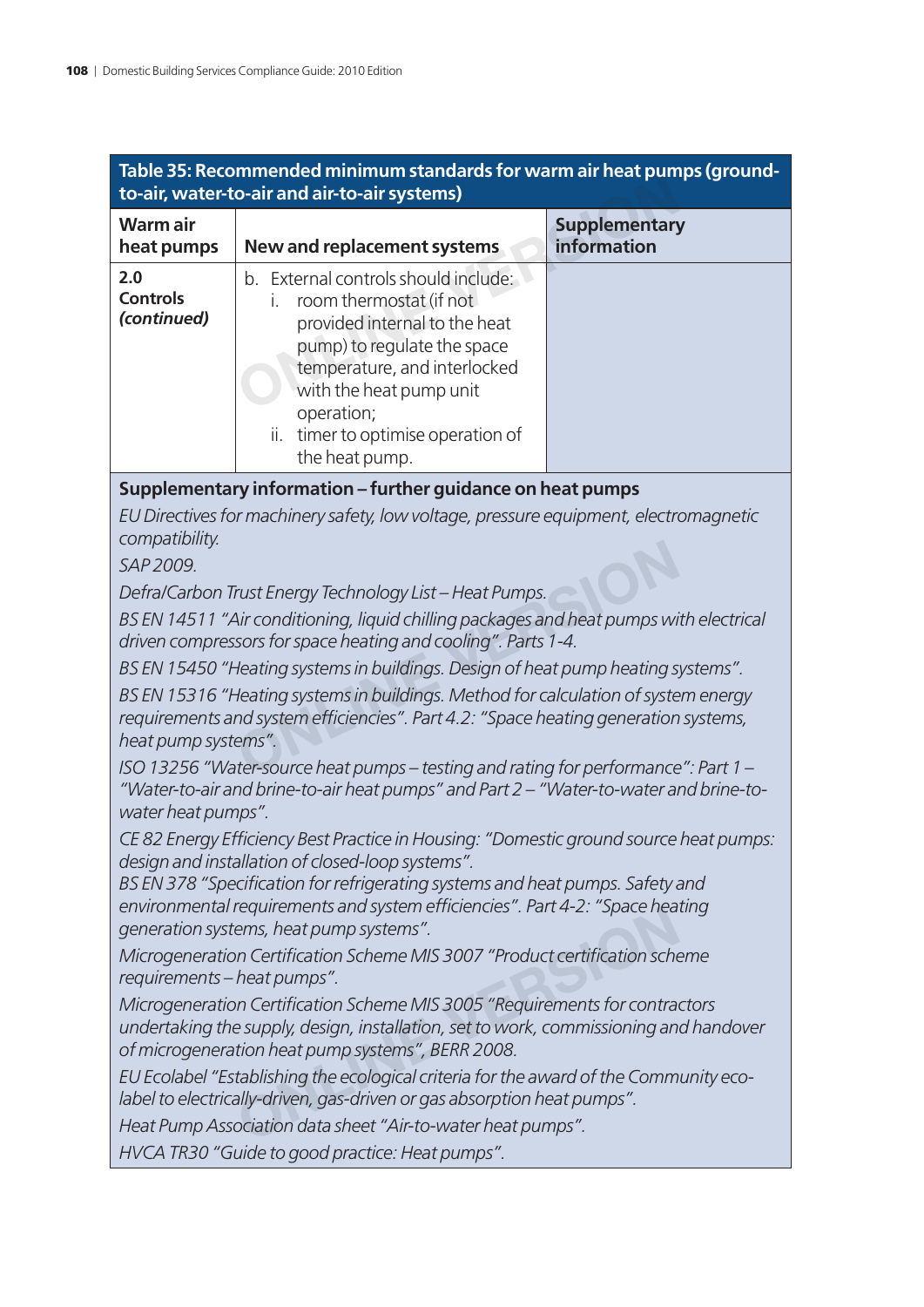## **Comfort cooling systems**

## 10.1 Scope of guidance

This section provides guidance on the specification of fixed mechanical comfort cooling systems in dwellings to meet relevant energy efficiency requirements in building regulations. **ONLITE COOLING SYSTEMS**<br> **ONLINE SYSTEMS**<br> **OPE OF GUIDANCE**<br> **Provides guidance on the specification of fixed mechanical continuons are related to be a second fixed mechanical continuo** 

(Dwellings should always be designed to avoid or minimise the need for cooling through the appropriate use of solar control, secure ventilation and thermal mass.)

## 10.2 Air-cooled and water-cooled air conditioners

Cooling systems in new and existing dwellings should:

- a. meet the minimum standards for efficiency in Table 36; and
- b. be controlled to prevent simultaneous heating and cooling of the same space within the dwelling. **COOled and Water-COOled air conditione**<br>ms in new and existing dwellings should:<br>et the minimum standards for efficiency in Table 36; and<br>controlled to prevent simultaneous heating and cooling of th<br>nin the dwelling.

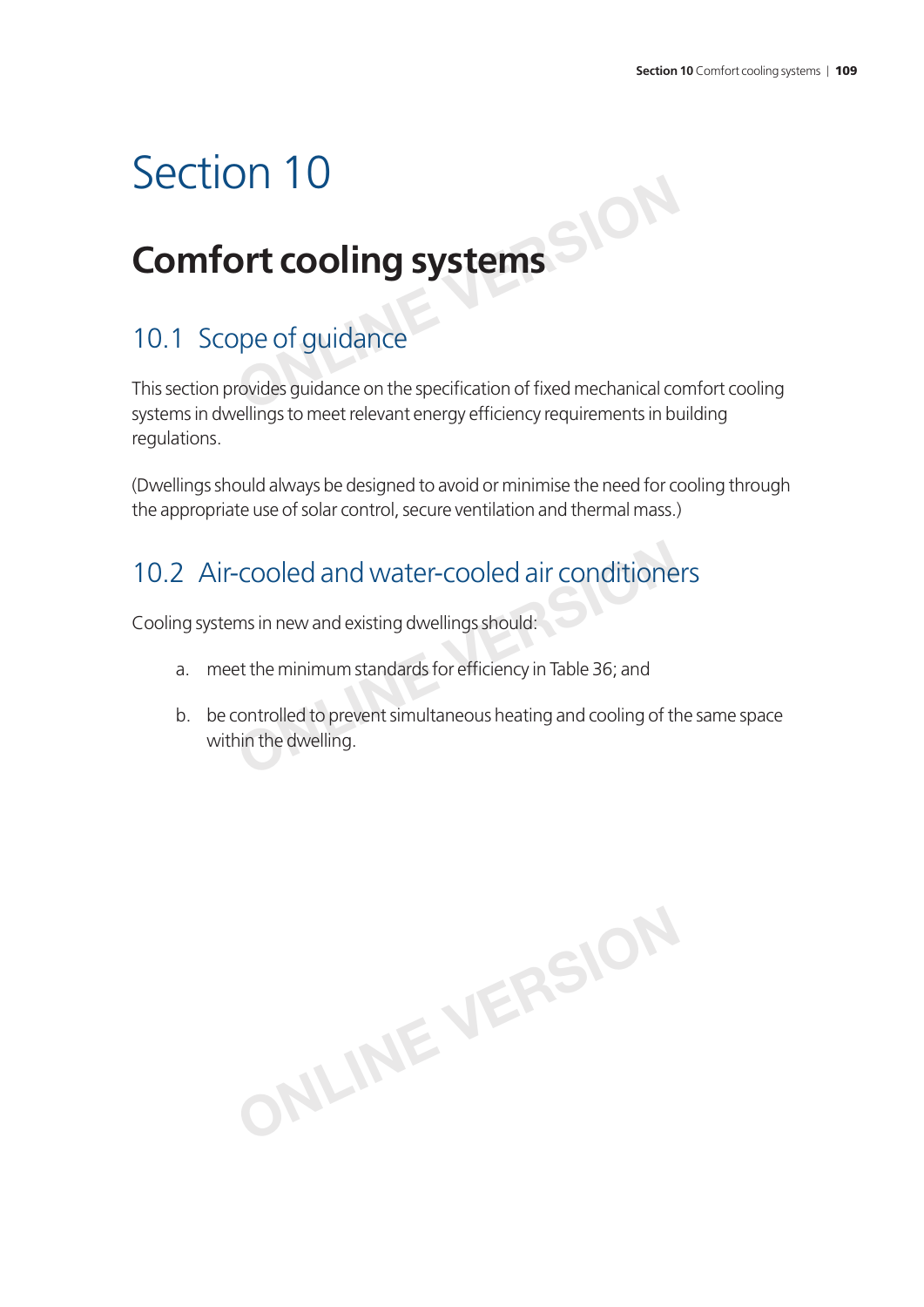| Table 36: Recommended minimum standards for comfort cooling |                                                                                                                                                                                                                                                                                                                                                                                                                                                                                                      |                                                                                                                                                                                                                                                                                                                                                                                                                |
|-------------------------------------------------------------|------------------------------------------------------------------------------------------------------------------------------------------------------------------------------------------------------------------------------------------------------------------------------------------------------------------------------------------------------------------------------------------------------------------------------------------------------------------------------------------------------|----------------------------------------------------------------------------------------------------------------------------------------------------------------------------------------------------------------------------------------------------------------------------------------------------------------------------------------------------------------------------------------------------------------|
| <b>Comfort</b><br>cooling                                   | <b>New and replacement systems</b>                                                                                                                                                                                                                                                                                                                                                                                                                                                                   | <b>Supplementary information</b>                                                                                                                                                                                                                                                                                                                                                                               |
| 1.0<br><b>Efficiency</b>                                    | a. Air-cooled air conditioners<br>working in cooling mode should<br>have an EER greater than 2.4.<br>b. Water-cooled air conditioners<br>working in cooling mode should<br>have an EER greater than 2.5.<br>Fixed air conditioners should<br>$\mathsf{C}$ .<br>have an energy efficiency<br>classification equal to or better<br>than Class C in Schedule 3 of<br>the labelling scheme adopted<br>under The Energy Information<br>(Household Air Conditioners) (No.<br>2) Regulations, SI 2005/1726. | Installation should be carried out<br>by an installer approved by the<br>manufacturer or supplier. The<br>installer should be a competent<br>refrigeration and air conditioning<br>engineer with a valid refrigerant<br>handling certificate.<br>Exposed refrigeration pipework<br>should be insulated and enclosed<br>in protective trunking to limit<br>accidental damage.<br>www.eurovent-certification.com |
| <b>Supplementary information</b>                            |                                                                                                                                                                                                                                                                                                                                                                                                                                                                                                      |                                                                                                                                                                                                                                                                                                                                                                                                                |

#### *British Standards*

*BS EN 14511-2 "Air conditioners, liquid chilling packages and heat pumps with electrically driven compressors for space heating and cooling – Test conditions". BS EN 14511-4 "Air conditioners, liquid chilling packages and heat pumps with electrically driven compressors for space heating and cooling – Requirements".* 2) Regulations, SI 2005/1726.<br> **Constrainer and System Professor and System Professor and Features of "Air conditioners, liquid chilling packages and heat pumps was nonpressors for space heating and cooling – Test conditio** 

**ONLINE VERSION**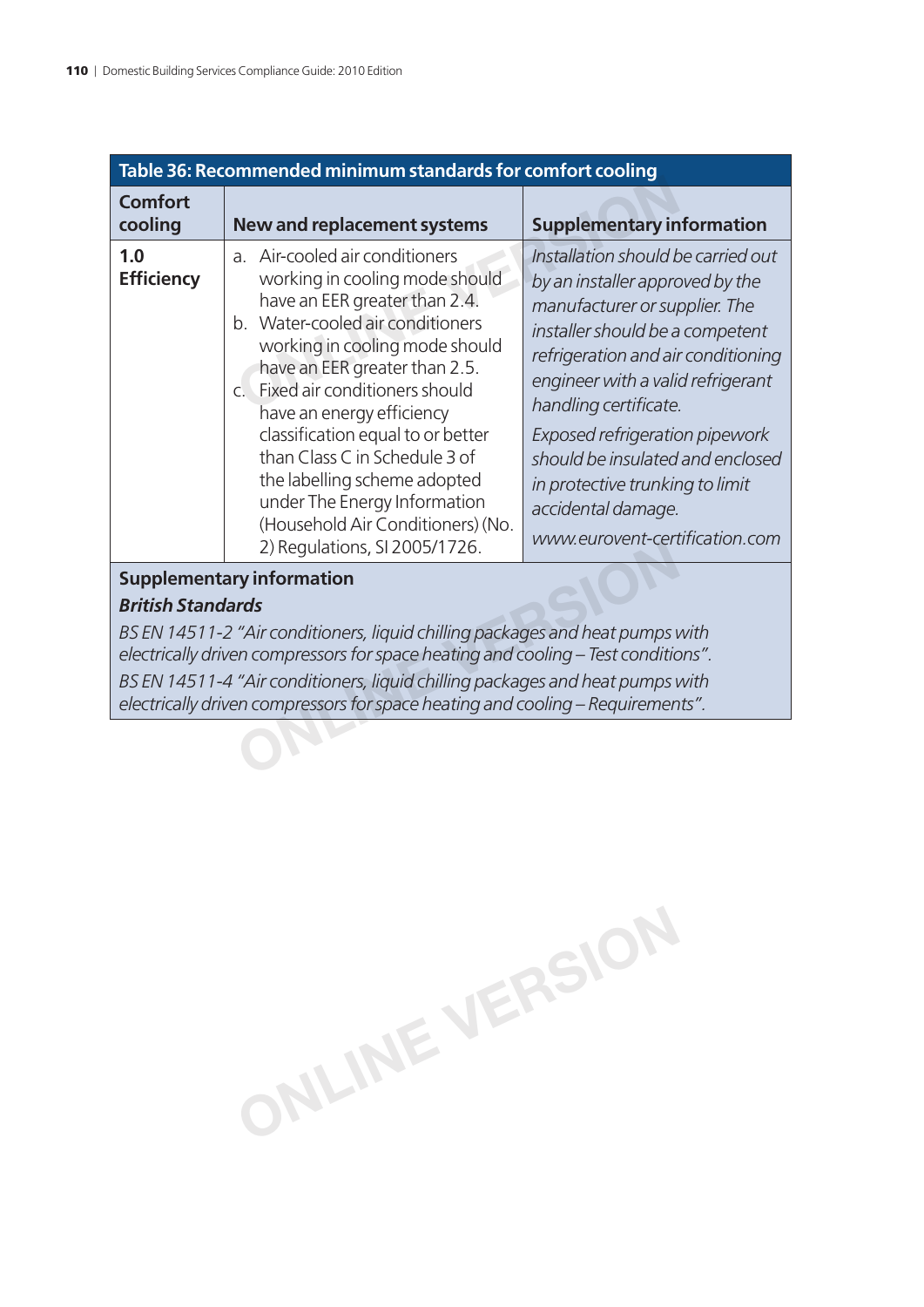## **Solar water heating**

## 11.1 Scope of guidance

This section provides guidance on the specification of solar water heating for dwellings to meet relevant energy efficiency requirements in building regulations. **Vater heating<br>
pe of guidance<br>
pe of guidance<br>
<b>Provides guidance on the specification of solar water heating** 

The guidance in this section covers indirect solar systems with a collector area of less than 20 m<sup>2</sup> and solar heated water storage of less than 440 litres. It does not cover "direct" solar systems<sup>9</sup> or systems intended to contribute exclusively to space heating or systems providing heat exclusively to heat swimming pools. It should be used in conjunction with the guidance on water heating contained in the fuel-based sections of this guide.

### 11.2 Indirect systems

Indirect solar heating systems installed as new systems and replacement systems should meet the minimum standards for: Forefastively to inducertaining polaritation and to discuss in the<br> **ON** Water heating contained in the fuel-based sections of this<br> **PECT SYSTEMS**<br>
Neating systems installed as new systems and replacement somewhat<br>
mum st

- a. collector certification, identification and testing, collector primary loop transfer fluid, circulation pump power, heat-exchanger sizing, system control, solar preheated water storage, and system preparation in Table 37
- b. system labelling and commissioning in Table 38
- c. insulating pipes in a solar primary system in Table 39.

#### **Supplementary information**

When work is carried out on an existing indirect solar hot water system, it is recommended that the system controls and insulation should be upgraded in line with *the standards for new and replacement systems.* **Example 3 Consider that the system controls and insulation should be upgraded that the system controls and insulation should be upgraded is for new and replacement systems.** 

**<sup>9</sup>** The Microgeneration Certification Scheme Standard MIS3001 Issue 1.7, January 2010, gives guidance on solar heating systems with a dedicated solar volume that is below the minimum recommended for indirect systems. SAP 2009 Appendix H sets out rules for estimating the annual energy performance of solar heating systems, including direct systems.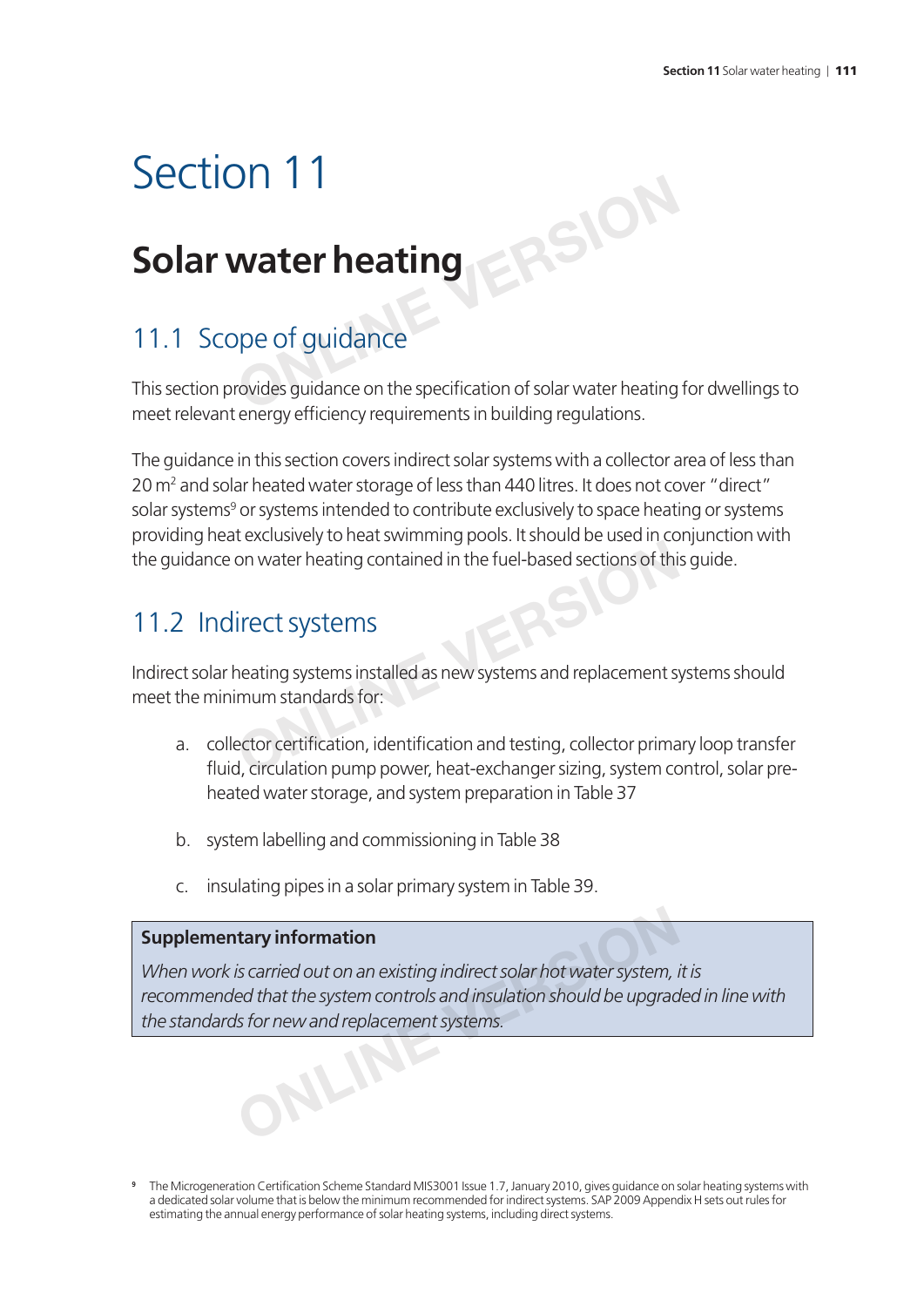| Table 37: Recommended minimum standards for indirect solar water heating |                                                                                                                                                                                                                                                       |                                                                                                                                                                                                                                                                                                                                                                                                                                                            |
|--------------------------------------------------------------------------|-------------------------------------------------------------------------------------------------------------------------------------------------------------------------------------------------------------------------------------------------------|------------------------------------------------------------------------------------------------------------------------------------------------------------------------------------------------------------------------------------------------------------------------------------------------------------------------------------------------------------------------------------------------------------------------------------------------------------|
| <b>Solar water</b><br>heating                                            | <b>New and replacement systems</b>                                                                                                                                                                                                                    | <b>Supplementary information</b>                                                                                                                                                                                                                                                                                                                                                                                                                           |
| 1.0<br><b>Allowance</b><br>for collector<br>shading                      | No minimum provision.<br>a.                                                                                                                                                                                                                           | Solar collectors should be sited<br>in unshaded locations wherever<br>possible. Where this is unavoidable<br>or in cases of significant or heavy<br>shading or significant variance<br>to the optimum orientation<br>and tilt (i.e. normal pitch roofs<br>facing between SE and SW),<br>then an allowance for the loss<br>of performance should be made<br>when sizing the collector area<br>according to the factors indicated<br>in SAP 2009 Appendix H. |
| 2.0<br>Solar<br>collector<br>certification                               | Collectors should be<br>$a_{-}$<br>independently certified to comply<br>with all required tests for safety<br>and thermal performance, and<br>for reporting and identification<br>according to BS EN 12975.                                           | Copies of the full test report should<br>be made available upon request.                                                                                                                                                                                                                                                                                                                                                                                   |
| 3.0<br><b>Primary</b><br>circuit fluid                                   | The transfer fluid in the collector<br>a.<br>primary loop should be chosen<br>so as not to deposit limescale,<br>sludge, ice or other solids that<br>could either restrict circulation or<br>impair the rate of heat transfer<br>within the absorber. | In secondary systems, measures to<br>reduce the formation of limescale<br>should be considered so that<br>performance is not significantly<br>affected.                                                                                                                                                                                                                                                                                                    |
| 4.0<br><b>Circulation</b><br>pump<br>power                               | The electrical input power of<br>a.<br>the primary pump in the solar<br>system should be less than 50 W<br>or 2% of peak thermal power of                                                                                                             |                                                                                                                                                                                                                                                                                                                                                                                                                                                            |
|                                                                          | ONLINE VERS                                                                                                                                                                                                                                           |                                                                                                                                                                                                                                                                                                                                                                                                                                                            |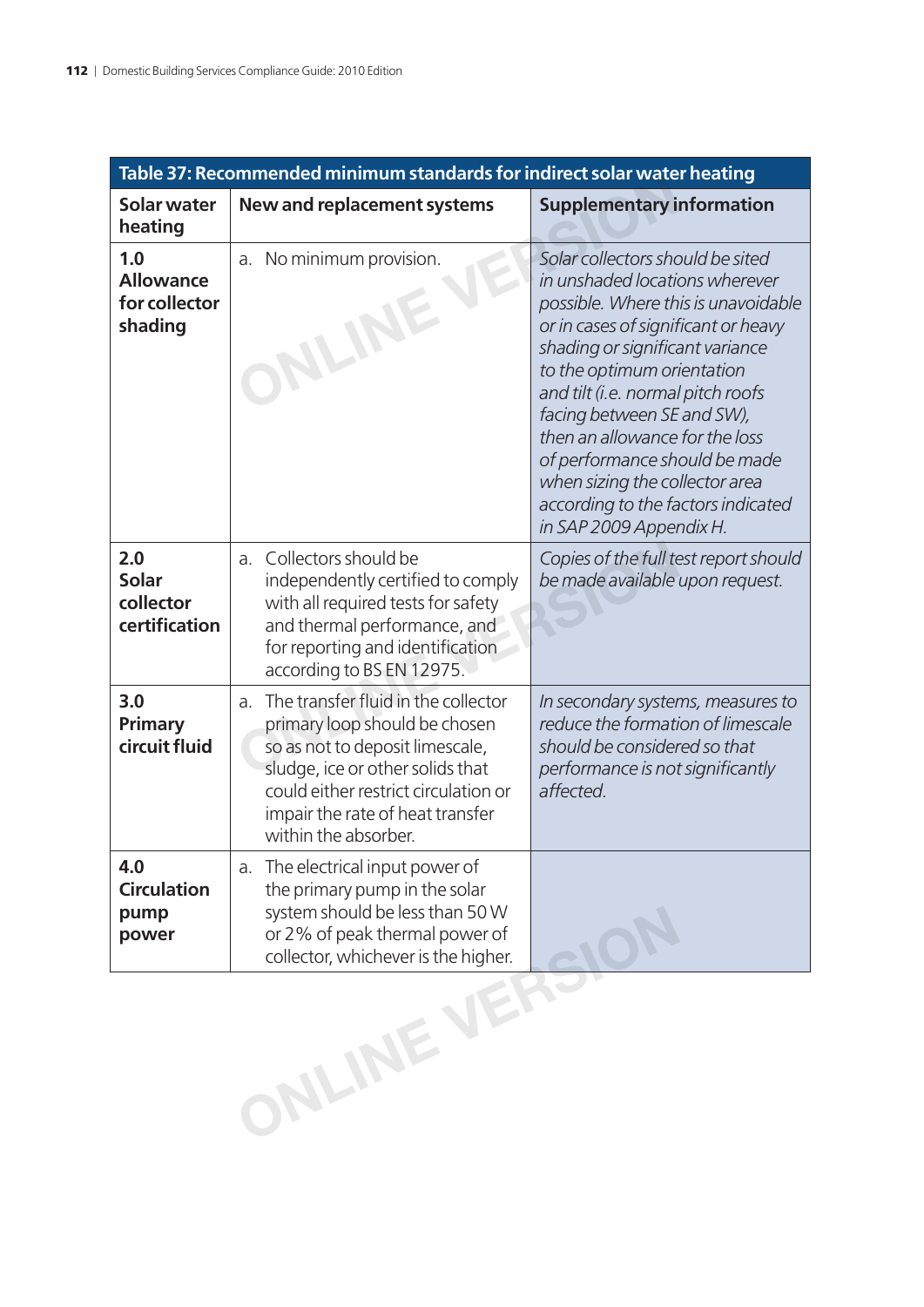| Table 37: Recommended minimum standards for indirect solar water heating<br>(continued) |                                                                                                                                                                                                                                                                |                                                                                                                                                                                                                                                                                                                                                                                                                                                                                   |
|-----------------------------------------------------------------------------------------|----------------------------------------------------------------------------------------------------------------------------------------------------------------------------------------------------------------------------------------------------------------|-----------------------------------------------------------------------------------------------------------------------------------------------------------------------------------------------------------------------------------------------------------------------------------------------------------------------------------------------------------------------------------------------------------------------------------------------------------------------------------|
| Solar water<br>heating                                                                  | New and replacement systems                                                                                                                                                                                                                                    | <b>Supplementary information</b>                                                                                                                                                                                                                                                                                                                                                                                                                                                  |
| 5.0<br>Heat-<br>exchanger<br>sizing                                                     | The heat exchanger between<br>a.<br>a solar primary and secondary<br>system should be sized so that not<br>less than $0.1 \,\mathrm{m}^2$ or equivalent of<br>heat exchanger area is provided<br>per 1 m <sup>2</sup> of solar collector net<br>absorber area. | A heat exchanger reduces the<br>possibility of clogging and<br>deposition due to dirt, scale or<br>similar impurities that could<br>reduce the system performance.<br>Heat exchangers and store<br>connections should be sized and<br>located to promote a low return<br>temperature to the solar collector.<br>Solar heat exchangers are often<br>sized larger than those usually<br>used on gas- or oil-based primary<br>systems owing to the lower<br>temperature of transfer. |
| ILINE VI                                                                                |                                                                                                                                                                                                                                                                |                                                                                                                                                                                                                                                                                                                                                                                                                                                                                   |

**ONLINE VERSION**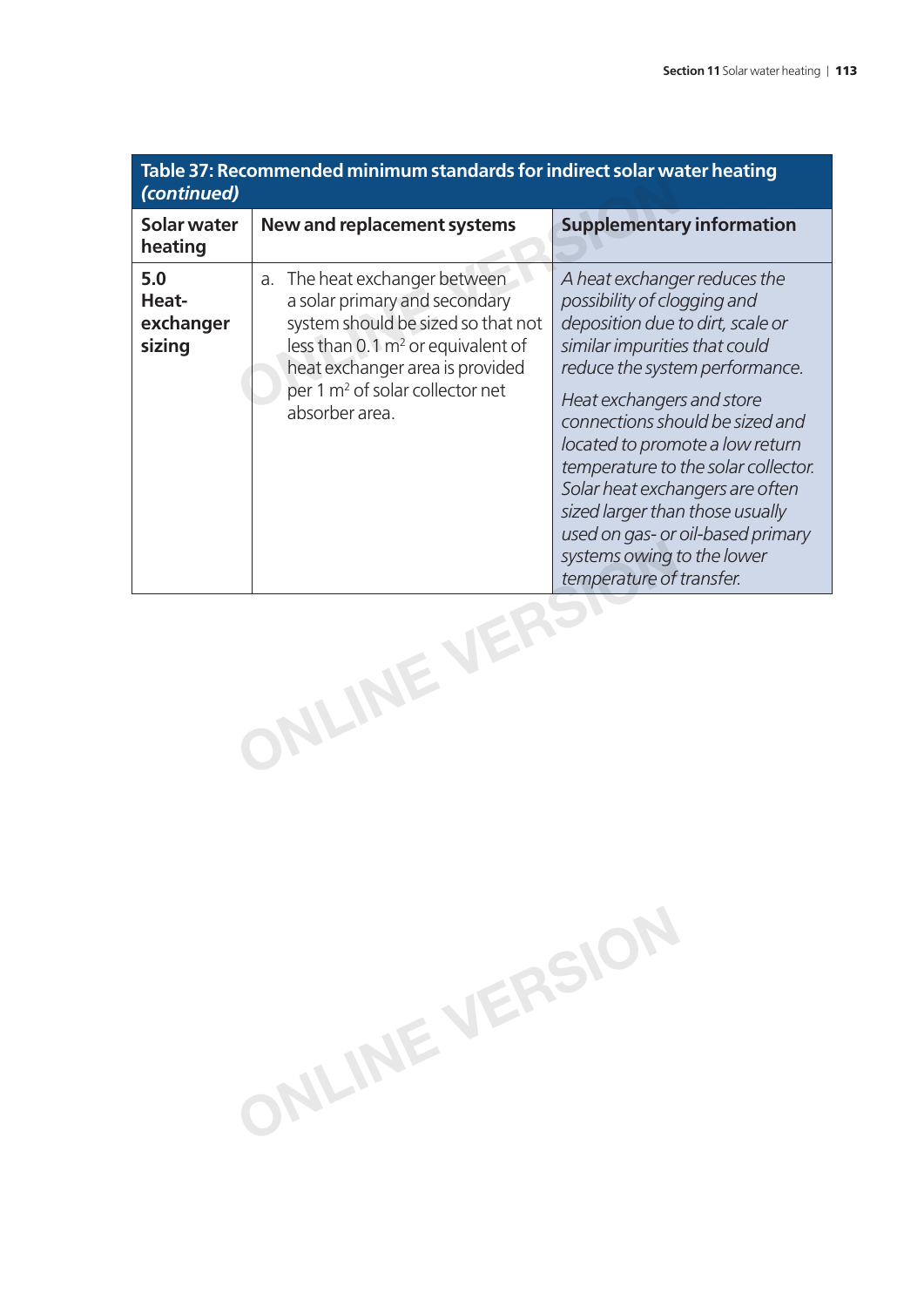| (continued)                     | Table 37: Recommended minimum standards for indirect solar water heating                                                                                                                                                                                                                                                                                                                                                                                                                                                                                                                                                                                                                                                                                                                                                                                                                                                                                                                                                                                                                                    |                                  |
|---------------------------------|-------------------------------------------------------------------------------------------------------------------------------------------------------------------------------------------------------------------------------------------------------------------------------------------------------------------------------------------------------------------------------------------------------------------------------------------------------------------------------------------------------------------------------------------------------------------------------------------------------------------------------------------------------------------------------------------------------------------------------------------------------------------------------------------------------------------------------------------------------------------------------------------------------------------------------------------------------------------------------------------------------------------------------------------------------------------------------------------------------------|----------------------------------|
| <b>Solar water</b><br>heating   | <b>New and replacement systems</b>                                                                                                                                                                                                                                                                                                                                                                                                                                                                                                                                                                                                                                                                                                                                                                                                                                                                                                                                                                                                                                                                          | <b>Supplementary information</b> |
| 6.0<br><b>System</b><br>control | a. Solar domestic hot water (DHW)<br>system controls should be fitted<br>to:<br>maximise the useful energy<br>i.<br>gain from the solar collectors<br>into the system's dedicated<br>storage;<br>ii. minimise the accidental<br>loss of stored energy by the<br>solar DHW system, whether<br>originating from solar<br>collectors, cold intake or<br>auxiliary heat sources;<br>iii. ensure that hot water<br>produced by back-up<br>(auxiliary) heat sources is not<br>used when adequate grade<br>solar pre-heated water is<br>available;<br>iv. provide a means of control<br>consistent with the solar<br>system being hydraulically<br>(inherently) secure against the<br>adverse affects of excessive<br>primary temperatures and<br>pressures;<br>v. where a separate DHW<br>heating appliance is pre-<br>heated by a solar system,<br>control the appliance where<br>possible such that no extra<br>heat is added if the target<br>temperature is already<br>satisfied from the pre-heat<br>vessel;<br>vi. inform the end user of the<br>system's correct function and<br>performance at all times. | SIO                              |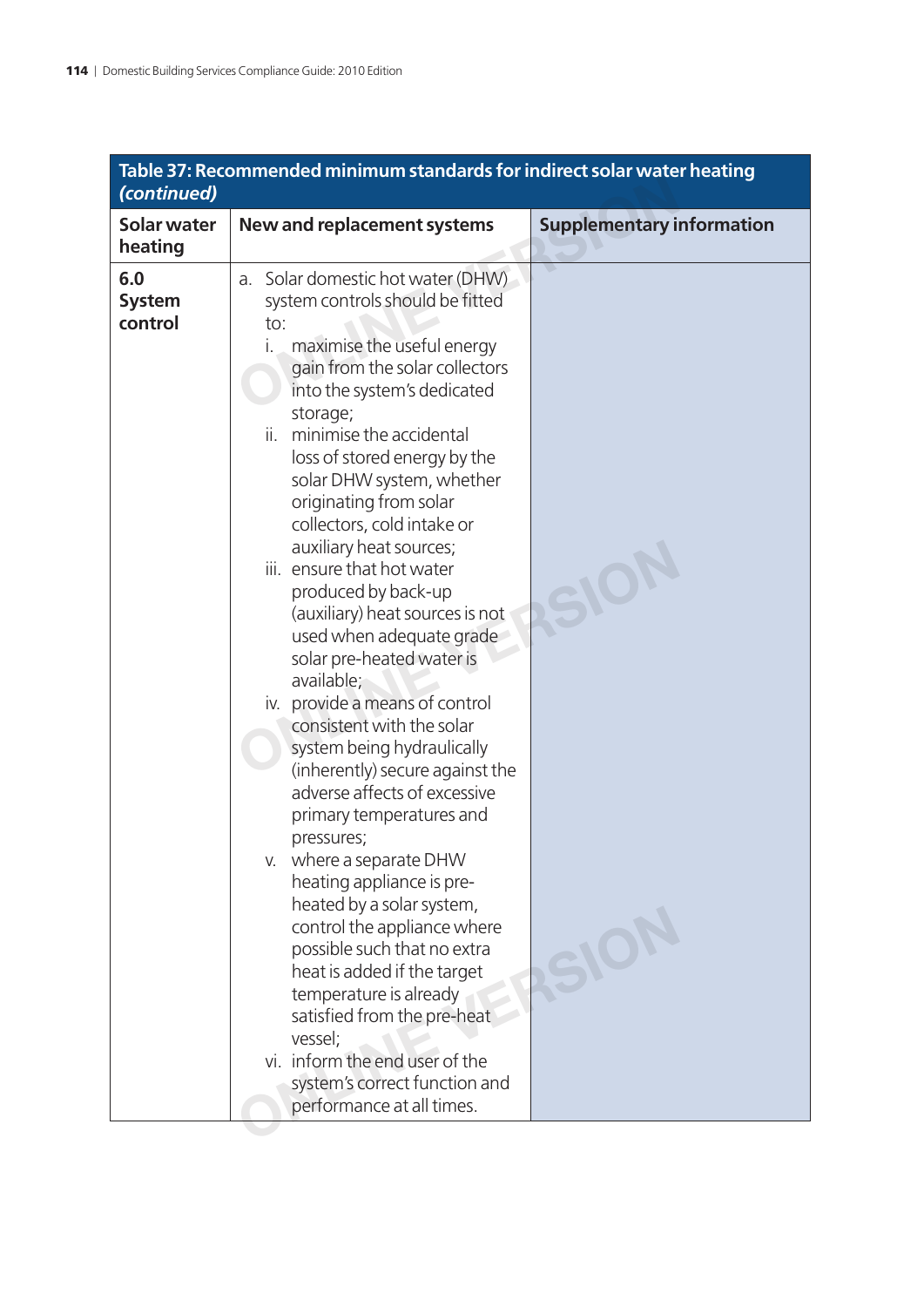| (continued)                                             | Table 37: Recommended minimum standards for indirect solar water heating                                                                                                                                                                                                                                                                                                                                                                                                                                                                                                                                                |                                                                                                                                                                                                                                                                                                                                                                                                                                                                                                            |
|---------------------------------------------------------|-------------------------------------------------------------------------------------------------------------------------------------------------------------------------------------------------------------------------------------------------------------------------------------------------------------------------------------------------------------------------------------------------------------------------------------------------------------------------------------------------------------------------------------------------------------------------------------------------------------------------|------------------------------------------------------------------------------------------------------------------------------------------------------------------------------------------------------------------------------------------------------------------------------------------------------------------------------------------------------------------------------------------------------------------------------------------------------------------------------------------------------------|
| <b>Solar water</b><br>heating                           | New and replacement systems                                                                                                                                                                                                                                                                                                                                                                                                                                                                                                                                                                                             | <b>Supplementary information</b>                                                                                                                                                                                                                                                                                                                                                                                                                                                                           |
| 7.0<br>Solar pre-<br>heated<br>water<br>storage         | Vented copper hot water storage<br>a.<br>vessels should comply with the<br>heat loss and back-up heating<br>heat exchanger requirements of<br>BS 1566-1:2002.<br>b. Unvented hot water storage<br>system products should:<br>comply with BS EN 12897; or<br>i.<br>ii. be certified by the British<br>Board of Agrément, the Water<br>Research Council or other<br>accredited body as complying<br>with building regulations.<br>c. Primary storage systems should<br>meet the insulation requirements<br>of sections 4.3.1 or 4.3.2 of<br>the Hot Water Association<br>Performance specification for<br>thermal stores. | Vented copper hot water cylinders<br>should carry clear labelling on the<br>product such as a BSI Kitemark,<br>registered firm status or reference<br>to an equivalent quality control<br>scheme.<br>Vented cylinders which are not<br>of copper construction should<br>be labelled as complying with<br>the heat loss and heat exchanger<br>requirements of BS 1566.<br>Due to the higher than normal<br>storage temperatures in primary<br>stores, it is very important that<br>they are well insulated. |
| 8.0<br><b>Volume</b><br>of solar<br>pre-heated<br>water | The ratio of solar heated water<br>a.<br>storage volume to collector area<br>should be as follows:<br>The dedicated solar storage<br>i.<br>volume, Vs, should be at least<br>25 litres (or equivalent heat<br>capacity) per net square metre<br>of the solar collector absorber<br>area.<br>ii. Alternatively, Vs should be a<br>volume (or equivalent heat<br>capacity) which is equivalent<br>to at least 80% of the daily hot<br>water demand, Vd (as defined<br>by SAP 2009).                                                                                                                                       | Collector area is measured as<br>effective aperture or net absorber<br>area, whichever is smaller.<br>A separate pre-heat storage vessel<br>should be considered wherever<br>possible.                                                                                                                                                                                                                                                                                                                     |
|                                                         | SLI                                                                                                                                                                                                                                                                                                                                                                                                                                                                                                                                                                                                                     |                                                                                                                                                                                                                                                                                                                                                                                                                                                                                                            |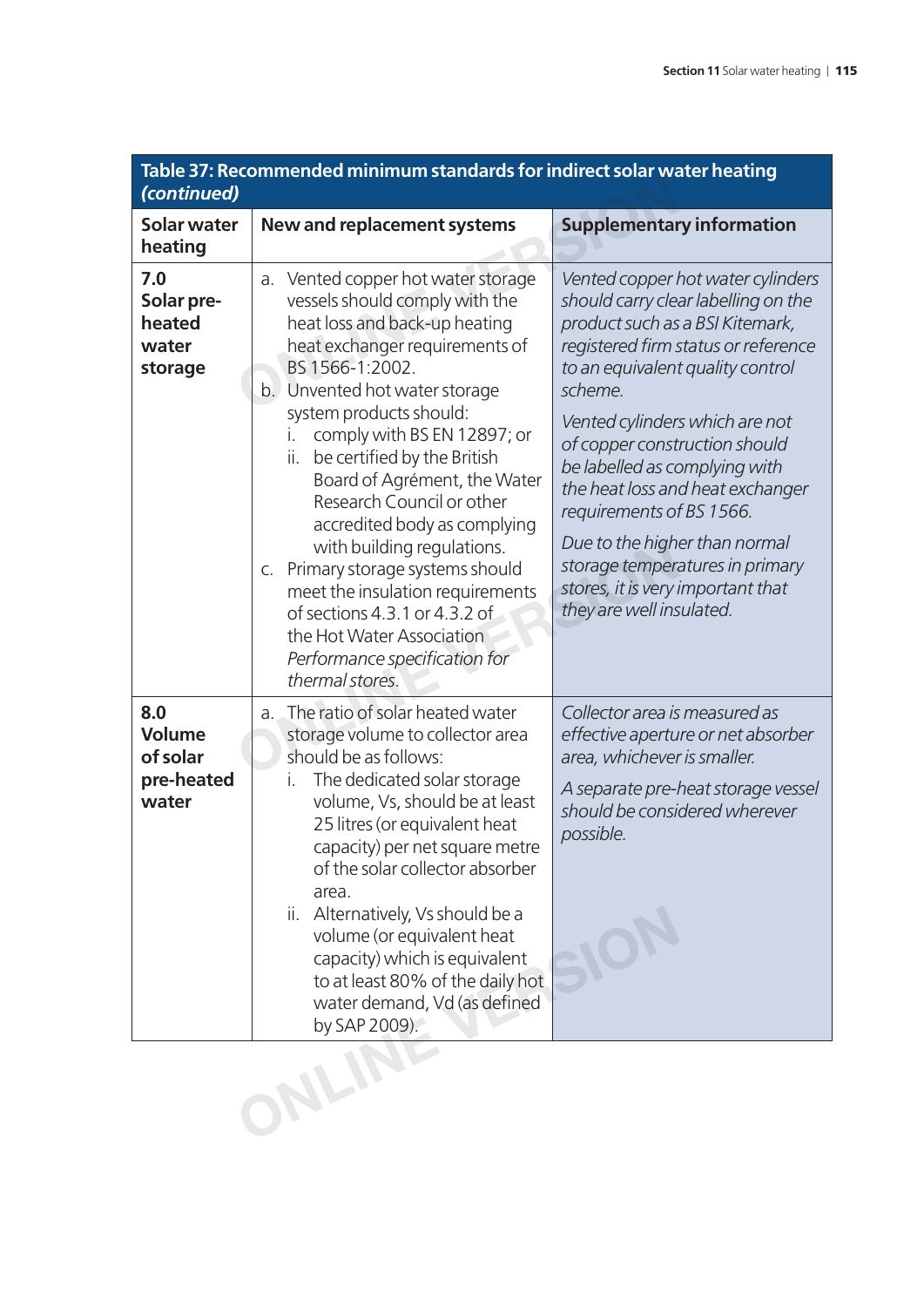| (continued)                                                   | Table 37: Recommended minimum standards for indirect solar water heating                                                                                                                                                                                                                                                                                                                                                                                                                                                                                                                                                                                                                                                                                                                                                                                                                                                                                                                                                                                                                                                                                                                                                                                                                                                                                                                                                                                                                                                                                             |                                                                                                                                                                                                                                                                                                                        |
|---------------------------------------------------------------|----------------------------------------------------------------------------------------------------------------------------------------------------------------------------------------------------------------------------------------------------------------------------------------------------------------------------------------------------------------------------------------------------------------------------------------------------------------------------------------------------------------------------------------------------------------------------------------------------------------------------------------------------------------------------------------------------------------------------------------------------------------------------------------------------------------------------------------------------------------------------------------------------------------------------------------------------------------------------------------------------------------------------------------------------------------------------------------------------------------------------------------------------------------------------------------------------------------------------------------------------------------------------------------------------------------------------------------------------------------------------------------------------------------------------------------------------------------------------------------------------------------------------------------------------------------------|------------------------------------------------------------------------------------------------------------------------------------------------------------------------------------------------------------------------------------------------------------------------------------------------------------------------|
| <b>Solar water</b><br>heating                                 | <b>New and replacement systems</b>                                                                                                                                                                                                                                                                                                                                                                                                                                                                                                                                                                                                                                                                                                                                                                                                                                                                                                                                                                                                                                                                                                                                                                                                                                                                                                                                                                                                                                                                                                                                   | <b>Supplementary information</b>                                                                                                                                                                                                                                                                                       |
| 9.0<br><b>System</b><br>preparation<br>and water<br>treatment | <b>New build</b><br>Solar primary circuits should<br>a.<br>be thoroughly cleaned with an<br>appropriate cleaner and flushed<br>through with solar heat transfer<br>fluid before filling with the solar<br>heat transfer fluid.<br>b. Systems should be filled with a<br>heat transfer fluid containing<br>a volatile inhibitor package,<br>capable of protecting the system<br>from frost and corrosion at all<br>operating temperatures.<br>Installers should refer to the<br>$\mathcal{C}$ .<br>equipment manufacturer's<br>installation instructions for<br>appropriate treatment products<br>and special requirements for<br>individual appliance models.<br>d. Where mains water is used to fill<br>the solar primary circuit and the<br>total water hardness exceeds<br>200 parts per million, provisions<br>should be made to reduce the<br>limescale.<br><b>Existing installations</b><br>a. Solar thermal systems should<br>be cleaned with an appropriate<br>cleaner formulated to remove<br>build-up of degradation films<br>from exhausted heat transfer<br>fluids, then flushed through with<br>fresh solar heat transfer fluid.<br>b. Systems should be filled with a<br>heat transfer fluid containing<br>a volatile inhibitor package,<br>capable of protecting the system<br>from frost and corrosion at all<br>operating temperatures.<br>Installers should refer to the<br>$C_{1}$<br>equipment manufacturer's<br>installation instructions for<br>appropriate treatment products<br>and special requirements for<br>individual appliance models. | Parts of BS 7593:2006 "Code of<br>practice for treatment of water<br>in domestic hot water central<br>heating systems" may assist in<br>flushing and cleaning procedures.<br>"Legionnaire's disease: The control<br>of legionella bacteria in water<br>systems". Approved code of<br>practice and quidance, HSE Books. |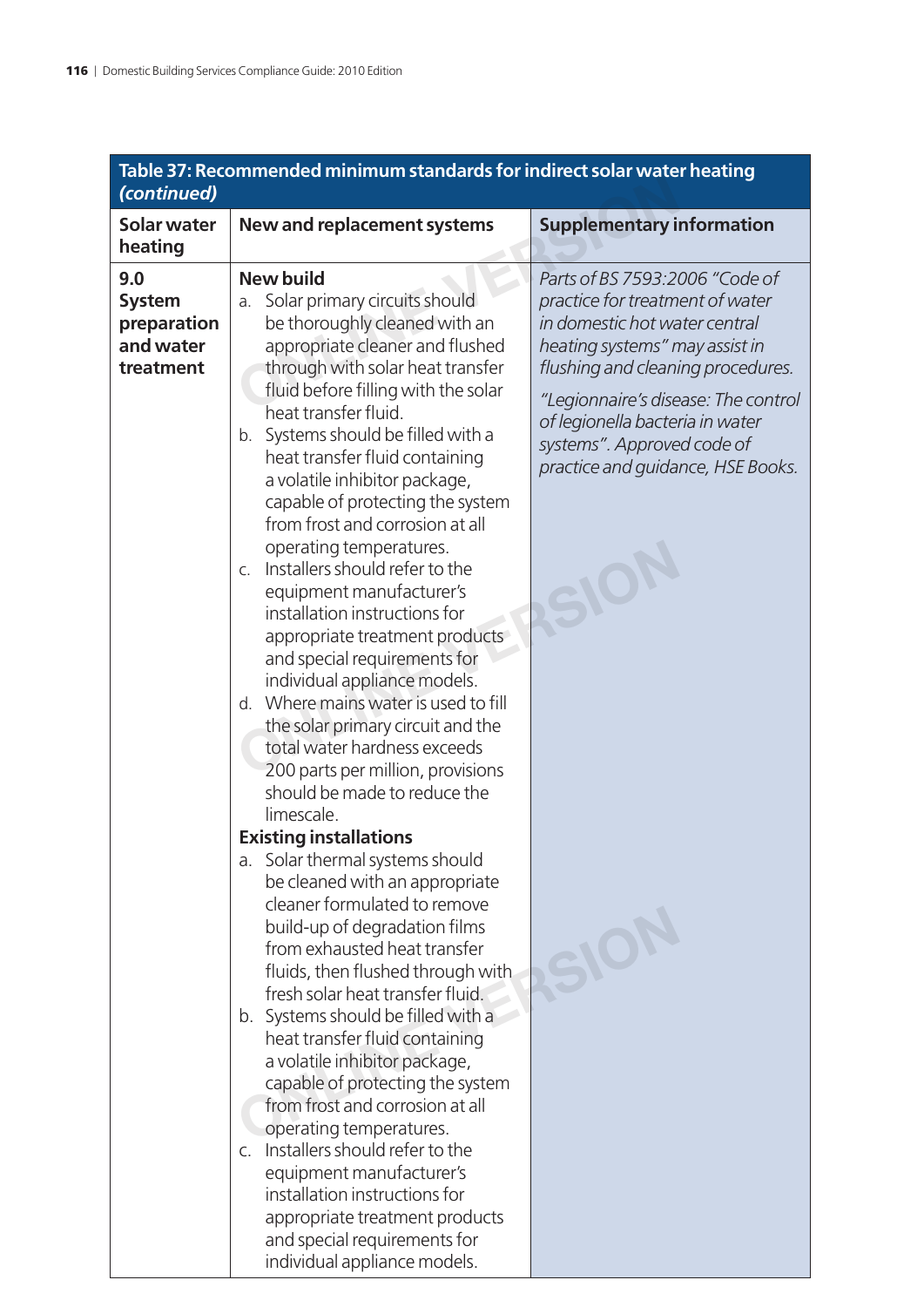| Table 38: Recommended minimum standards for labelling, commissioning and<br>documentation for solar hot water systems |                                                                                                                                                                                                                                                                                                                                                                                                                                                                                                                                                                                                                                                                                                                                                                                                                                                                                                                                                                                                                                                     |                                                                                                                                                                                                                                                                                                                                                                                                           |
|-----------------------------------------------------------------------------------------------------------------------|-----------------------------------------------------------------------------------------------------------------------------------------------------------------------------------------------------------------------------------------------------------------------------------------------------------------------------------------------------------------------------------------------------------------------------------------------------------------------------------------------------------------------------------------------------------------------------------------------------------------------------------------------------------------------------------------------------------------------------------------------------------------------------------------------------------------------------------------------------------------------------------------------------------------------------------------------------------------------------------------------------------------------------------------------------|-----------------------------------------------------------------------------------------------------------------------------------------------------------------------------------------------------------------------------------------------------------------------------------------------------------------------------------------------------------------------------------------------------------|
| <b>Solar water</b><br>heating                                                                                         | <b>New and replacement systems</b>                                                                                                                                                                                                                                                                                                                                                                                                                                                                                                                                                                                                                                                                                                                                                                                                                                                                                                                                                                                                                  | <b>Supplementary</b><br>information                                                                                                                                                                                                                                                                                                                                                                       |
| 1.0<br>Labelling of<br>solar<br>collectors and<br>hot water<br>stores                                                 | All solar collectors should have a<br>a <sub>1</sub><br>visible and durable label displaying<br>all information required according to<br>BS EN 12975, and including at least<br>the following:<br>name of manufacturer;<br>i.<br>collector type;<br>ii.<br>iii. serial number;<br>iv. year of production;<br>gross area of collector;<br>V.<br>vi. aperture area of collector;<br>vii. net absorber area of collector;<br>viii. maximum operation pressure;<br>ix. stagnation temperature at 1000<br>W/m <sup>2</sup> and 30°C ambient;<br>x. volume of heat transfer fluid;<br>xi. weight of empty solar collector.<br>b. All hot water storage vessels should<br>carry a label with the following<br>information:<br>manufacturer's name;<br>i.<br>ΪÈ<br>nominal overall capacity in litres;<br>iii. dedicated solar capacity in litres;<br>iv. standing heat loss in kWh/day;<br>type of vessel;<br>V.<br>vi. back-up heating heat exchanger<br>performance in kW (where<br>present);<br>vii. solar heating heat exchanger<br>performance in kW. | In addition to the<br>minimum provision for<br>labelling of hot water<br>storage vessels, labelling<br>with the following<br>information is also<br>recommended:<br>Total net fluid content<br>of secondary volume<br>normally heated by<br>each heat exchanger,<br>where present $(+/- 1.0$<br>litre).<br>The type, fluid<br>content, maximum<br>pressure and surface<br>area of all heat<br>exchangers. |
|                                                                                                                       | ONLINE VERSIC                                                                                                                                                                                                                                                                                                                                                                                                                                                                                                                                                                                                                                                                                                                                                                                                                                                                                                                                                                                                                                       |                                                                                                                                                                                                                                                                                                                                                                                                           |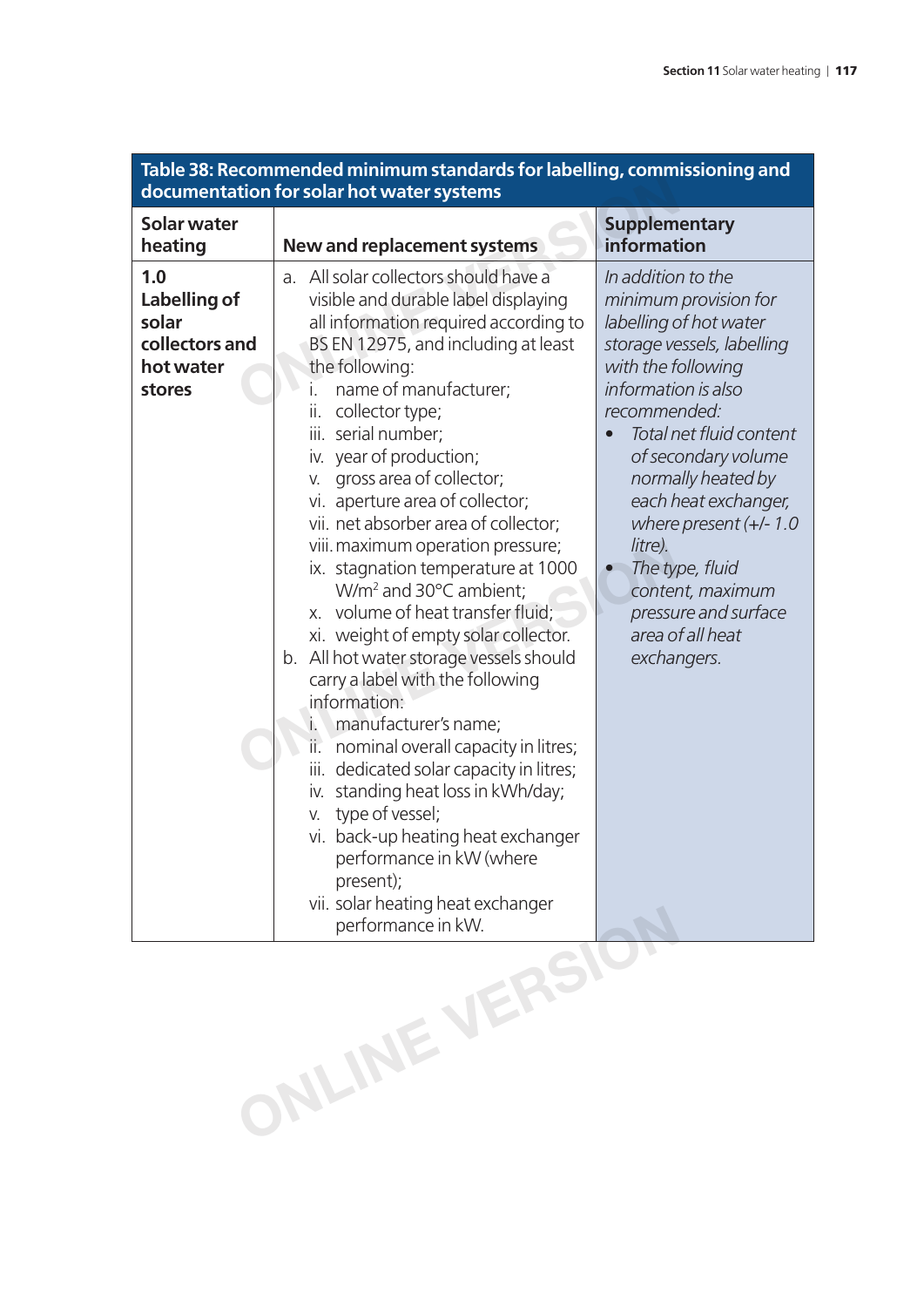| Table 38: Recommended minimum standards for labelling, commissioning and<br>documentation for solar hot water systems (continued) |                                                                                                                                                                                                                                                                                                                                                                                                                                                                                                                                                                                                                                                                                                                                                                   |                                                                                                                                                                                                                                                                                                                                                                                                                                                                                                                                                                    |
|-----------------------------------------------------------------------------------------------------------------------------------|-------------------------------------------------------------------------------------------------------------------------------------------------------------------------------------------------------------------------------------------------------------------------------------------------------------------------------------------------------------------------------------------------------------------------------------------------------------------------------------------------------------------------------------------------------------------------------------------------------------------------------------------------------------------------------------------------------------------------------------------------------------------|--------------------------------------------------------------------------------------------------------------------------------------------------------------------------------------------------------------------------------------------------------------------------------------------------------------------------------------------------------------------------------------------------------------------------------------------------------------------------------------------------------------------------------------------------------------------|
| <b>Solar water</b><br>heating                                                                                                     | New and replacement systems                                                                                                                                                                                                                                                                                                                                                                                                                                                                                                                                                                                                                                                                                                                                       | <b>Supplementary</b><br>information                                                                                                                                                                                                                                                                                                                                                                                                                                                                                                                                |
| 2.0<br>Commissioning                                                                                                              | A signed and dated commissioning<br>a.<br>certificate should be completed to<br>confirm the equipment has been<br>correctly installed and to record key<br>safety and operational features.<br>b. As a minimum, the commissioning<br>certificate should record the<br>following details of the solar system:<br>net or aperture area of solar<br>L.<br>collector;<br>minimum ambient temperature<br>ii.<br>without freeze damage to<br>components;<br>iii. location of device and method<br>for controlling over-pressure;<br>iv. location of the electrical isolating<br>switch;<br>type of circulation fluid;<br>V.<br>vi. circulation rate of collector<br>circuit;<br>vii. location of device for protecting<br>against overheating of solar<br>heated water. | A signed commissioning<br>certificate, certifying<br>that the equipment is<br>safe, legal and fit for its<br>intended purpose, should<br>be handed over to the<br>dwelling owner or user as<br>applicable.<br>A separate certificate is<br>required to cover<br>the installation and<br>commissioning of the hot<br>water storage vessels and<br>appliances within a solar<br>DHW system.<br>A commissioning<br>engineer<br>should be a competent<br>person who can<br>personally testify by<br>signature and date that<br>the equipment has been<br>commissioned. |
| 3.0<br><b>Documentation</b>                                                                                                       | No minimum standard.<br>a.<br>NLINEVE                                                                                                                                                                                                                                                                                                                                                                                                                                                                                                                                                                                                                                                                                                                             | Information concerning<br>the solar DHW system<br>should be provided to<br>the dwelling owner or<br>user as applicable. The<br>documentation should<br>include:<br>user's manual;<br>warranty information;<br>a recommended<br>maintenance<br>schedule;<br>commissioning<br>certificate;<br>full contact details of<br>the installer.                                                                                                                                                                                                                              |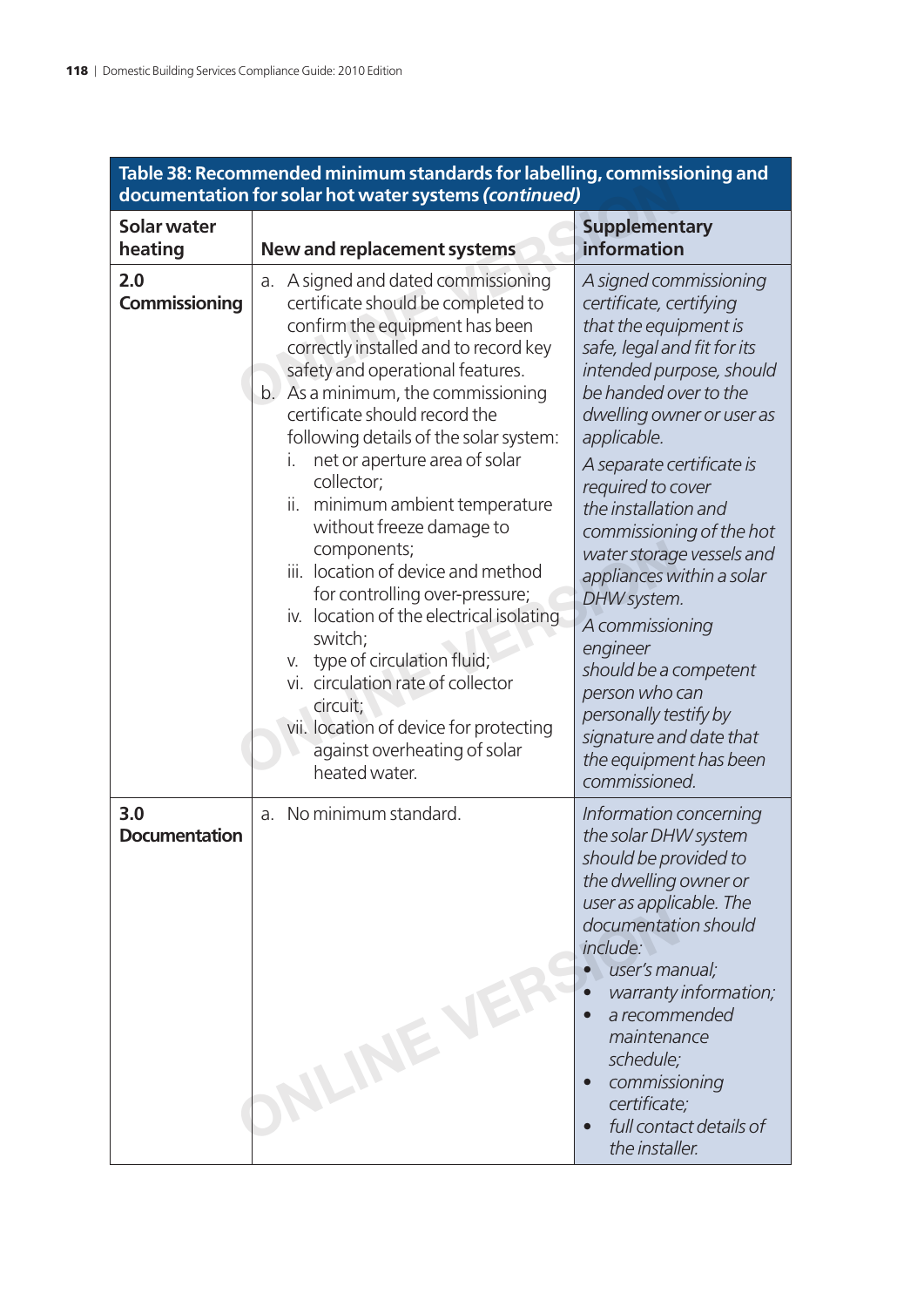| Table 39: Recommended minimum standards for insulation of pipework in solar |  |
|-----------------------------------------------------------------------------|--|
| hot water systems                                                           |  |

| hot water systems                                                                                                                                                                                                                                                                                                                                                                                                                                                                                                                                                     |                                                                                                                                                                                                                                                                                                                                                                                                                                                                                                                                                                                                                                                                                                                                                                                                                                                                                                                                                                                                                       |                             |
|-----------------------------------------------------------------------------------------------------------------------------------------------------------------------------------------------------------------------------------------------------------------------------------------------------------------------------------------------------------------------------------------------------------------------------------------------------------------------------------------------------------------------------------------------------------------------|-----------------------------------------------------------------------------------------------------------------------------------------------------------------------------------------------------------------------------------------------------------------------------------------------------------------------------------------------------------------------------------------------------------------------------------------------------------------------------------------------------------------------------------------------------------------------------------------------------------------------------------------------------------------------------------------------------------------------------------------------------------------------------------------------------------------------------------------------------------------------------------------------------------------------------------------------------------------------------------------------------------------------|-----------------------------|
| <b>New and replacement systems</b>                                                                                                                                                                                                                                                                                                                                                                                                                                                                                                                                    | <b>Supplementary information</b>                                                                                                                                                                                                                                                                                                                                                                                                                                                                                                                                                                                                                                                                                                                                                                                                                                                                                                                                                                                      |                             |
| a. All pipes of a solar primary system<br>should be insulated throughout the<br>length of the circuit.<br>b. All other pipes connected to hot<br>water storage vessels, including the<br>vent pipe, should be insulated for<br>at least 1 metre from their points<br>of connection to the cylinder, or<br>insulated up to the point where they<br>become concealed.<br>Pipes should be insulated with<br>C.<br>materials labelled as complying<br>with the Domestic building services<br>compliance guide and in line with<br>the guidance in the TIMSA guide.<br>MIN | The insulation should be suitably rated for<br>the maximum foreseeable pipe temperature<br>applicable, and where external also be<br>resistant to vermin attack and climatic<br>degradation.<br>In a dwelling that already has a solar hot<br>water system, it is recommended that the<br>insulation should be upgraded in line with<br>these minimum provisions where significant<br>work, such as change of solar storage, is<br>carried out.<br>A fully-filled or drainback solar hot water<br>system can have a pipe service temperature<br>of 150°C. Therefore an insulation material<br>should be specified to accommodate this<br>temperature. An EPDM based rubber would<br>normally be a minimum requirement for such<br>an application. Any insulation specified must<br>be better than 0.044 W/m.K at 40°C mean<br>and the insulation diameter must be 87% of<br>the pipe diameter.<br>Where insulation is labelled as complying<br>with this quide, it must not exceed the<br>following heat loss values: |                             |
|                                                                                                                                                                                                                                                                                                                                                                                                                                                                                                                                                                       | <b>Pipe outside</b><br>diameter                                                                                                                                                                                                                                                                                                                                                                                                                                                                                                                                                                                                                                                                                                                                                                                                                                                                                                                                                                                       | <b>Maximum heat</b><br>loss |
|                                                                                                                                                                                                                                                                                                                                                                                                                                                                                                                                                                       | 8 <sub>mm</sub>                                                                                                                                                                                                                                                                                                                                                                                                                                                                                                                                                                                                                                                                                                                                                                                                                                                                                                                                                                                                       | 7.06 W/m                    |
|                                                                                                                                                                                                                                                                                                                                                                                                                                                                                                                                                                       | 10 <sub>mm</sub>                                                                                                                                                                                                                                                                                                                                                                                                                                                                                                                                                                                                                                                                                                                                                                                                                                                                                                                                                                                                      | 7.23 W/m                    |
|                                                                                                                                                                                                                                                                                                                                                                                                                                                                                                                                                                       | $12 \, \text{mm}$                                                                                                                                                                                                                                                                                                                                                                                                                                                                                                                                                                                                                                                                                                                                                                                                                                                                                                                                                                                                     | 7.35 W/m                    |
|                                                                                                                                                                                                                                                                                                                                                                                                                                                                                                                                                                       | 15 <sub>mm</sub>                                                                                                                                                                                                                                                                                                                                                                                                                                                                                                                                                                                                                                                                                                                                                                                                                                                                                                                                                                                                      | 7.89 W/m                    |
|                                                                                                                                                                                                                                                                                                                                                                                                                                                                                                                                                                       | $22$ mm                                                                                                                                                                                                                                                                                                                                                                                                                                                                                                                                                                                                                                                                                                                                                                                                                                                                                                                                                                                                               | 9.12 W/m                    |
|                                                                                                                                                                                                                                                                                                                                                                                                                                                                                                                                                                       | 28 mm                                                                                                                                                                                                                                                                                                                                                                                                                                                                                                                                                                                                                                                                                                                                                                                                                                                                                                                                                                                                                 | 10.07 W/m                   |
| ONLINE                                                                                                                                                                                                                                                                                                                                                                                                                                                                                                                                                                | $35$ mm                                                                                                                                                                                                                                                                                                                                                                                                                                                                                                                                                                                                                                                                                                                                                                                                                                                                                                                                                                                                               | 11.08 W/m                   |
|                                                                                                                                                                                                                                                                                                                                                                                                                                                                                                                                                                       | 42 mm                                                                                                                                                                                                                                                                                                                                                                                                                                                                                                                                                                                                                                                                                                                                                                                                                                                                                                                                                                                                                 | 12.19 W/m                   |
|                                                                                                                                                                                                                                                                                                                                                                                                                                                                                                                                                                       | 54 mm                                                                                                                                                                                                                                                                                                                                                                                                                                                                                                                                                                                                                                                                                                                                                                                                                                                                                                                                                                                                                 | 14.12 W/m                   |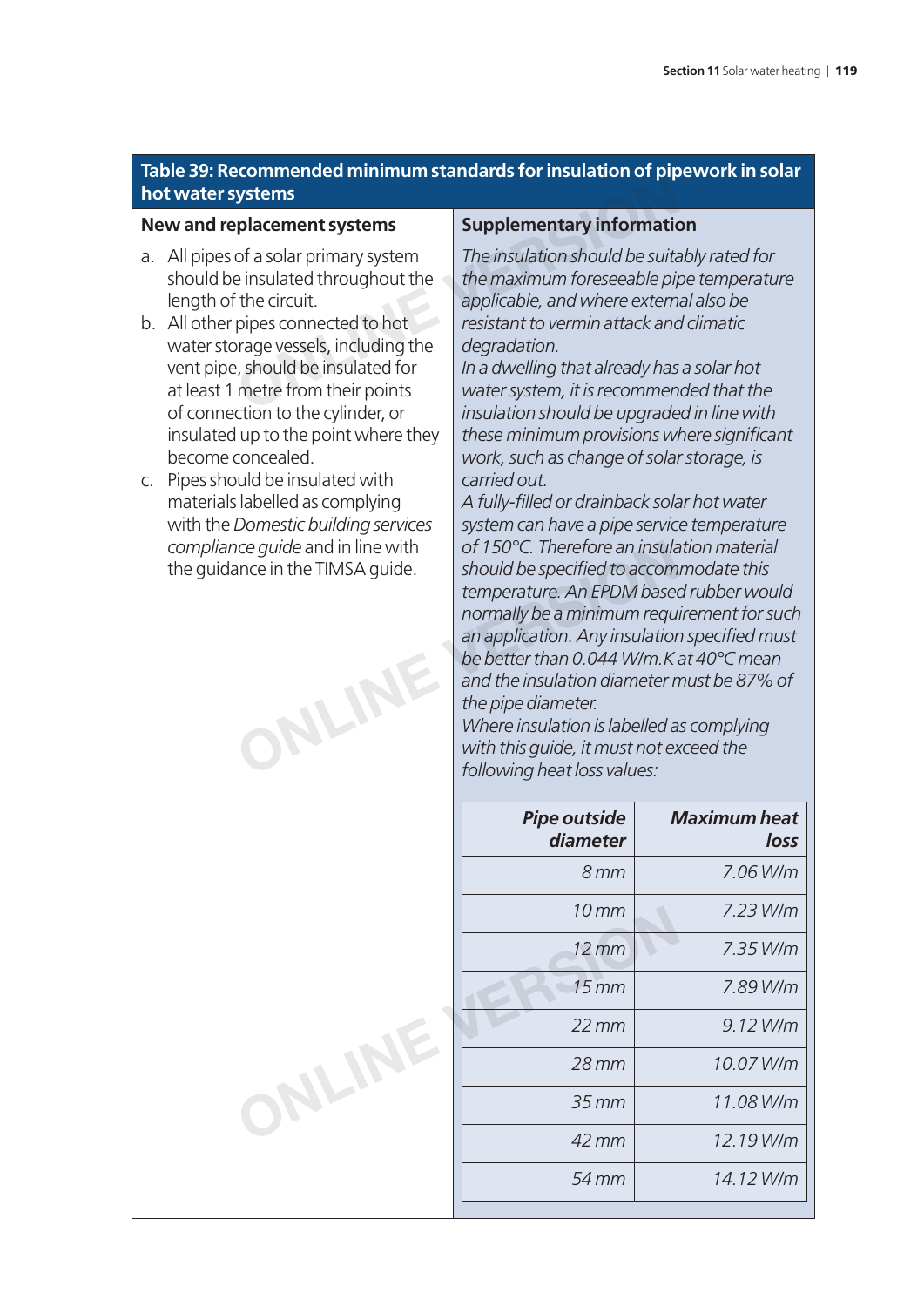| Table 39: Recommended minimum standards for insulation of pipework in solar<br>hot water systems (continued) |                                                                                                                                                                                                                                                                                                                                                                                                                                                      |  |
|--------------------------------------------------------------------------------------------------------------|------------------------------------------------------------------------------------------------------------------------------------------------------------------------------------------------------------------------------------------------------------------------------------------------------------------------------------------------------------------------------------------------------------------------------------------------------|--|
| New and replacement systems                                                                                  | <b>Supplementary information</b>                                                                                                                                                                                                                                                                                                                                                                                                                     |  |
|                                                                                                              | Further quidance on converting heat loss<br>limits to thicknesses of insulation for specific<br>thermal conductivities is available in the<br>TIMSA "HVAC guidance for achieving<br>compliance with Part L of the Building<br>Regulations".<br>Insulation for pipework in unheated<br>areas                                                                                                                                                          |  |
|                                                                                                              | Extra provision may need to be made to<br>protect water-carrying pipework in unheated<br>areas against freezing. Further quidance is<br>available in:<br>BS 5422:2009 "Method for specifying<br>thermal insulating materials for pipes,<br>tanks, vessels, ductwork and equipment<br>operating within the temperature range<br>of- $40^{\circ}$ C to +700 $^{\circ}$ C".<br>BRE Report No 262 "Thermal insulation:<br>avoiding risks", 2002 Edition. |  |
|                                                                                                              |                                                                                                                                                                                                                                                                                                                                                                                                                                                      |  |

**ONLINE VERSION**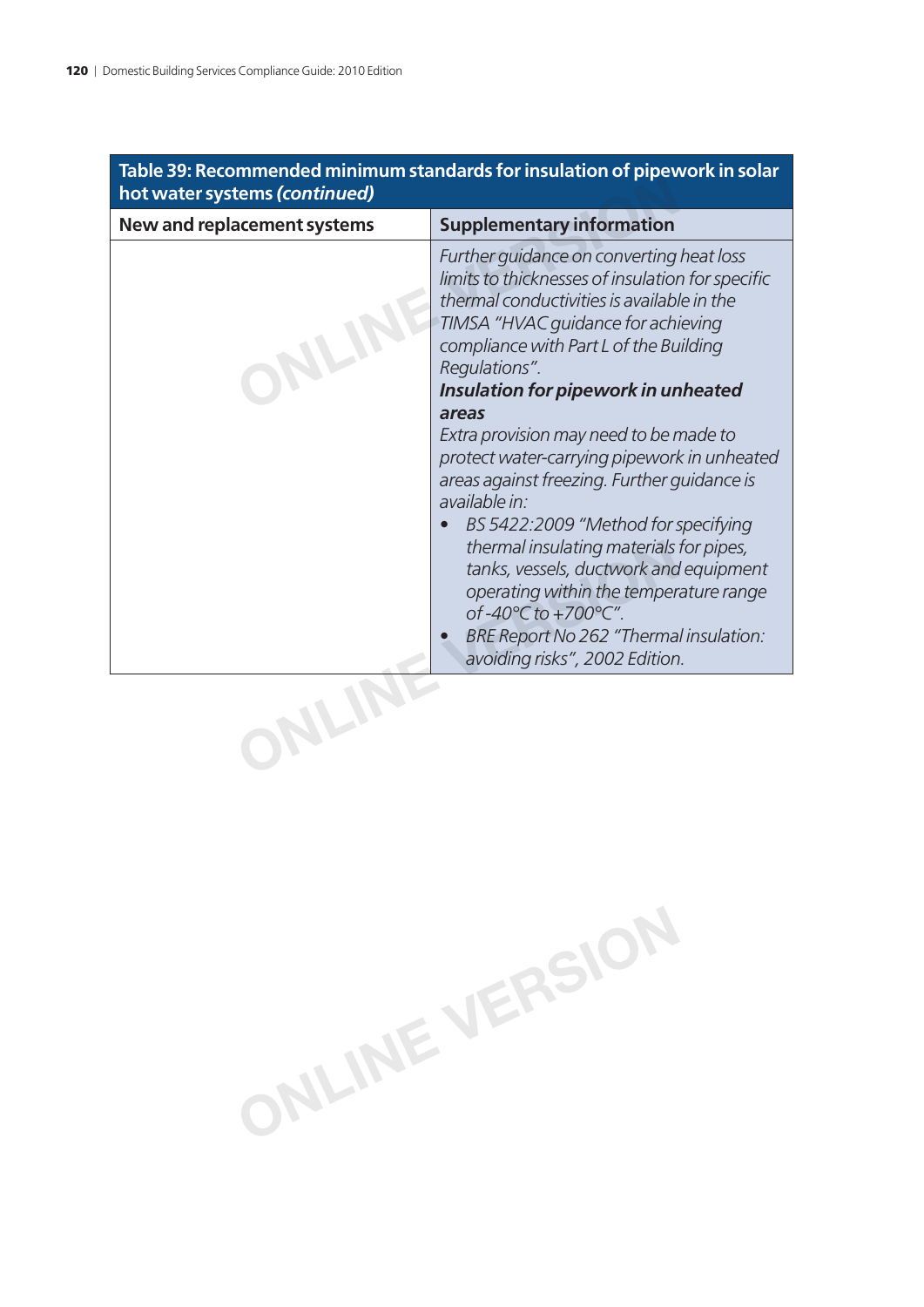#### **Supplementary information**

#### *Guidance and standards*

*Microgeneration Certification Scheme MIS3001 "Requirements for contractors undertaking the supply, design, installation, set to work, commissioning and handover of solar heating microgeneration systems", January 2010.* **nd standards**<br> **nd standards**<br>
ation Certification Scheme MIS3001 "Requirements for cont<br>
lesign, installation, set to work, commissioning and handove<br>
tion systems", January 2010.<br>
ency Best Practice in Housing CE131 "So

*Energy Effi ciency Best Practice in Housing CE131 "Solar water heating systems. Guidance for professionals".*

*CIBSE "Solar heating design and installation guide". ISBN 978-1-903287-84-2.*

*CE 51/GIL59 "Central Heating System Specifi cations (CHeSS)", 2005.*

*BS 7431:1991 "Method for assessing solar water heaters. Elastomeric materials for absorbers, connecting pipes and fi ttings".*

*BS 6785:1986 "Code of practice for solar heating systems for swimming pools".*

*prCEN/TS 12977-3:2006 "Performance characterisation of stores for solar heating systems". prCEN/TS 12977-2:2005 "Thermal solar systems and components. Custom built systems. Test methods".*

*TS 12977-1:2001 "Thermal solar systems and components. Custom built systems. General requirements".*

*BS EN ISO 9488:2000 "Solar energy. Vocabulary".*

*BS EN 12976-2:2006 "Thermal solar systems and components. Factory made systems. Test methods".*

*BS EN 12976-1:2006 "Thermal solar systems and components. Factory made systems. General requirements".*

*BS EN 12975-2:2006 "Thermal solar systems and components. Solar collectors. Test methods". BS EN 12975-1:2006 "Thermal solar systems and components. Solar collectors. General requirements".* 188:2000 "Solar energy. Vocabulary".<br>-2:2006 "Thermal solar systems and components. Factory r<br>-1:2006 "Thermal solar systems and components. Factory r<br>-3:2006 "Thermal solar systems and components. Solar col<br>-1:2006 "Therm

*ISO 9553:1997 "Solar energy-Methods of testing preformed rubber seals and sealing compounds used in collectors",*

*BS 3734-1: 1997 "Rubber – Tolerances for products – Part 1: Dimensional tolerances".*

*BS 903-0:2003 "Physical testing of rubber – Part 0: General".*

*BS 6920:2000 "Suitability of non-metallic products for use in contact with water intended for human consumption with regard to their effect on the quality of water".*

*ISO/TR 10217:1989 "Solar energy water heating systems guide".*

*to material selection with regard to internal corrosion*

*BS 8000 "Workmanship on building sites".*

BS EN 12897:2006 "Water supply. Specification for indirectly heated unvented (closed) storage *water heaters".* orkmanship on building sites".<br>7:2006 "Water supply. Specification for indirectly heated units".<br>78 "Requirements for electrical installations".<br>78 "Requirements for electrical installations".<br>79 "Specifications for expans

*BS 7671:2008 "Requirements for electrical installations".*

*BS 1566 "Copper indirect cylinders for domestic purposes".*

*BS 4814:1990 "Specifi cations for expansion vessels using an internal diaphragm for sealed hot water heating systems".*

*BS 7074 "Application, selection and installation of expansion vessels and ancillary equipment for sealed water systems".*

*BS 5422:2009 "Methods of specifying thermal insulation materials on pipes, ductwork and equipment in the temperature range of –40ºC to 700ºC".*

*BS 5449:1990 "Specifi cation of forced circulation hot water central heating systems for domestic premises".*

*BS 6701:2010 "Telecommunications equipment and telecommunications cabling".*

*BS 5970:2001 "Code of practice for thermal insulation of pipes and equipment".*

*BS 6700:2006 " Specifi cation and design, installation, testing and maintenance of services supplying water for domestic uses within buildings and their curtilages".*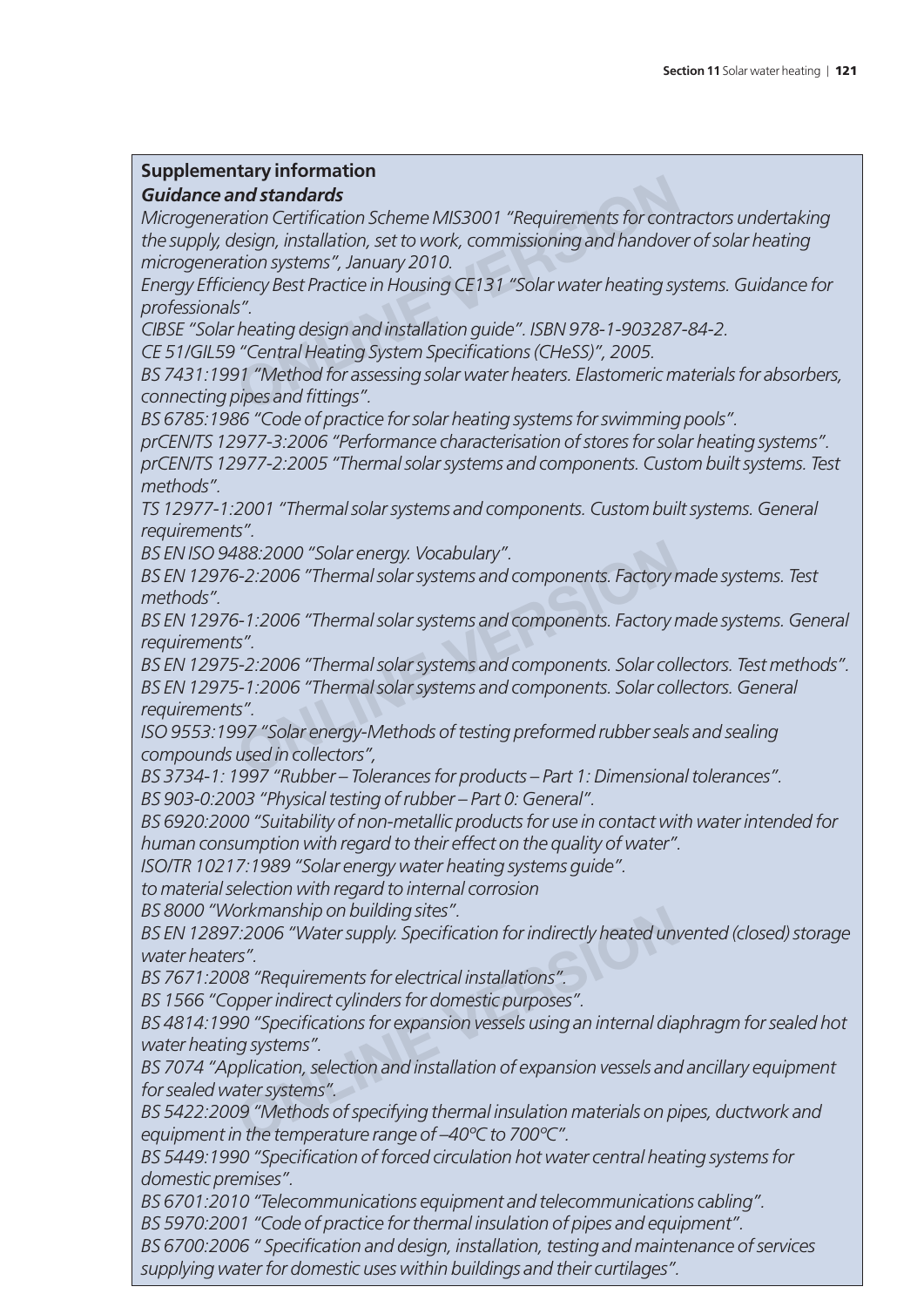## **Lighting**

## 12.1 Scope of guidance

This section provides guidance on the specification of fixed internal and external lighting for new and existing dwellings to meet relevant energy efficiency requirements in building regulations. **ONLINE**<br> **ONLINE AND SOLUTION**<br> **EXPLANER AND SOLUTION**<br> **POSITION**<br> **POSITION**<br> **POSITION**<br> **POSITION**<br> **POSITION** 

### 12.2 Key terms

*Circuit-watt* means the power consumed in lighting circuits by lamps and, where applicable, their associated control gear (including transformers and drivers) and power factor correction equipment. Proven consumed in lighting circuits by lamps and, vassociated control gear (including transformers and drivers)<br>equipment.<br>Proven and a appropriate housing. The control gear may<br>ated elsewhere in or near to the fixed ligh

**Light fitting** means a fixed light or lighting unit that can comprise one or more lamps and lampholders, control gear and an appropriate housing. The control gear may be integrated in the lamp or located elsewhere in or near to the fixed light.

**Fixed external lighting** means lighting fixed to an external surface of the dwelling supplied from the occupier's electrical system. It excludes lighting in common areas of blocks of flats and in other communal accessways.

## 12.3 Internal and external lighting

Fixed internal and external lighting should meet the minimum standards for efficacy and controls in Table 40. **ONLINE VERSION**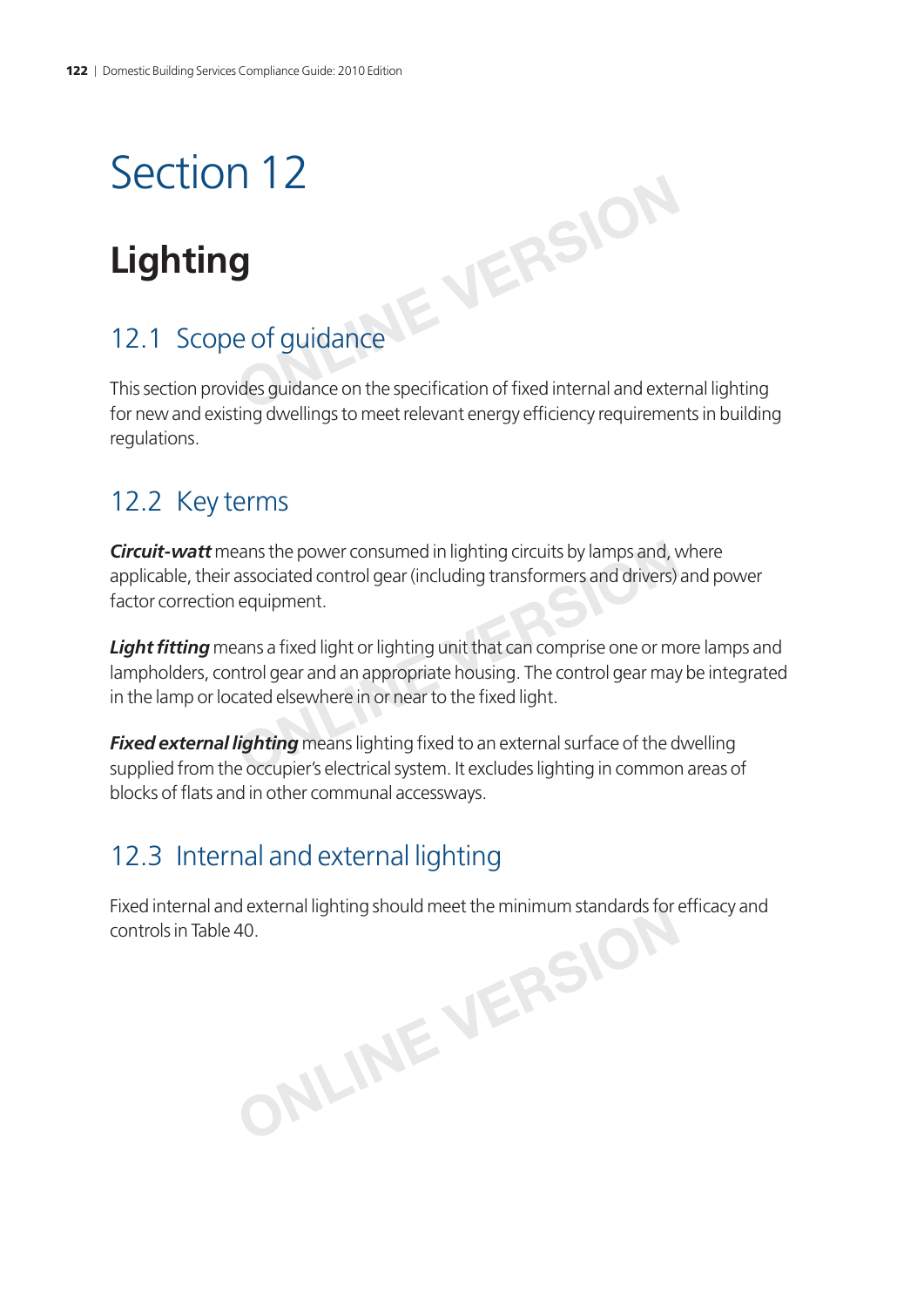| Table 40: Recommended minimum standards for fixed internal and external<br>lighting |                                                                                                                                                                                                                                                                                                                                                                                                                                                                                                                                                                                                                                                                                                                      |                                                                                                                                                                                                                                                                                                                                                                                                                                                                                                                                                                                                                                                                                             |
|-------------------------------------------------------------------------------------|----------------------------------------------------------------------------------------------------------------------------------------------------------------------------------------------------------------------------------------------------------------------------------------------------------------------------------------------------------------------------------------------------------------------------------------------------------------------------------------------------------------------------------------------------------------------------------------------------------------------------------------------------------------------------------------------------------------------|---------------------------------------------------------------------------------------------------------------------------------------------------------------------------------------------------------------------------------------------------------------------------------------------------------------------------------------------------------------------------------------------------------------------------------------------------------------------------------------------------------------------------------------------------------------------------------------------------------------------------------------------------------------------------------------------|
| Lighting                                                                            | New and replacement systems                                                                                                                                                                                                                                                                                                                                                                                                                                                                                                                                                                                                                                                                                          | <b>Supplementary information</b>                                                                                                                                                                                                                                                                                                                                                                                                                                                                                                                                                                                                                                                            |
| <b>Fixed</b><br>internal<br>lighting                                                | In the areas affected by the building<br>a.<br>work, provide low energy light<br><b>fittings</b> (fixed lights or lighting units)<br>that number not less than three per<br>four of all the <b>light fittings</b> in the<br>main dwelling spaces of those areas<br>(excluding infrequently accessed<br>spaces used for storage, such as<br>cupboards and wardrobes).<br>b. Low energy light fittings should<br>have lamps with a luminous efficacy<br>greater than 45 lamp lumens per<br>circuit-watt and a total output<br>greater than 400 lamp lumens.<br>c. Light fittings whose supplied<br>power is less than 5 circuit-watts are<br>excluded from the overall count of<br>the total number of light fittings. | Light fittings may be either:<br>dedicated fittings which will<br>have separate control gear and<br>will take only low energy lamps<br>(e.g. pin based fluorescent or<br>compact fluorescent lamps); or<br>standard fittings supplied<br>$\bullet$<br>with low energy lamps with<br>integrated control gear (e.g.<br>bayonet or Edison screw base<br>compact fluorescent lamps).<br><b>Light fittings</b> with GLS tungsten<br>filament lamps or tungsten<br>halogen lamps would not meet the<br>standard.<br>The Energy Saving Trust publication<br>GIL 20, "Low energy domestic<br>lighting", gives guidance on<br>identifying suitable locations for<br>fixed energy efficient lighting. |
| <b>Fixed</b><br>external<br>lighting                                                | Where fixed external lighting is<br>installed, provide <i>light fittings</i> with the<br>following characteristics:<br>a. Either:<br>lamp capacity not greater than<br>İ.<br>100 lamp-watts per light fitting;<br>and<br>all lamps automatically controlled<br>ii.<br>so as to switch off after the<br>area lit by the fitting becomes<br>unoccupied; and<br>iii. all lamps automatically controlled<br>so as to switch off when daylight<br>is sufficient.<br>b. Or<br>lamp efficacy greater than 45<br>Τ.<br>lumens per circuit-watt; and<br>ii. all lamps automatically controlled<br>so as to switch off when daylight<br>is sufficient; and<br>iii. light fittings controllable<br>manually by occupants.       |                                                                                                                                                                                                                                                                                                                                                                                                                                                                                                                                                                                                                                                                                             |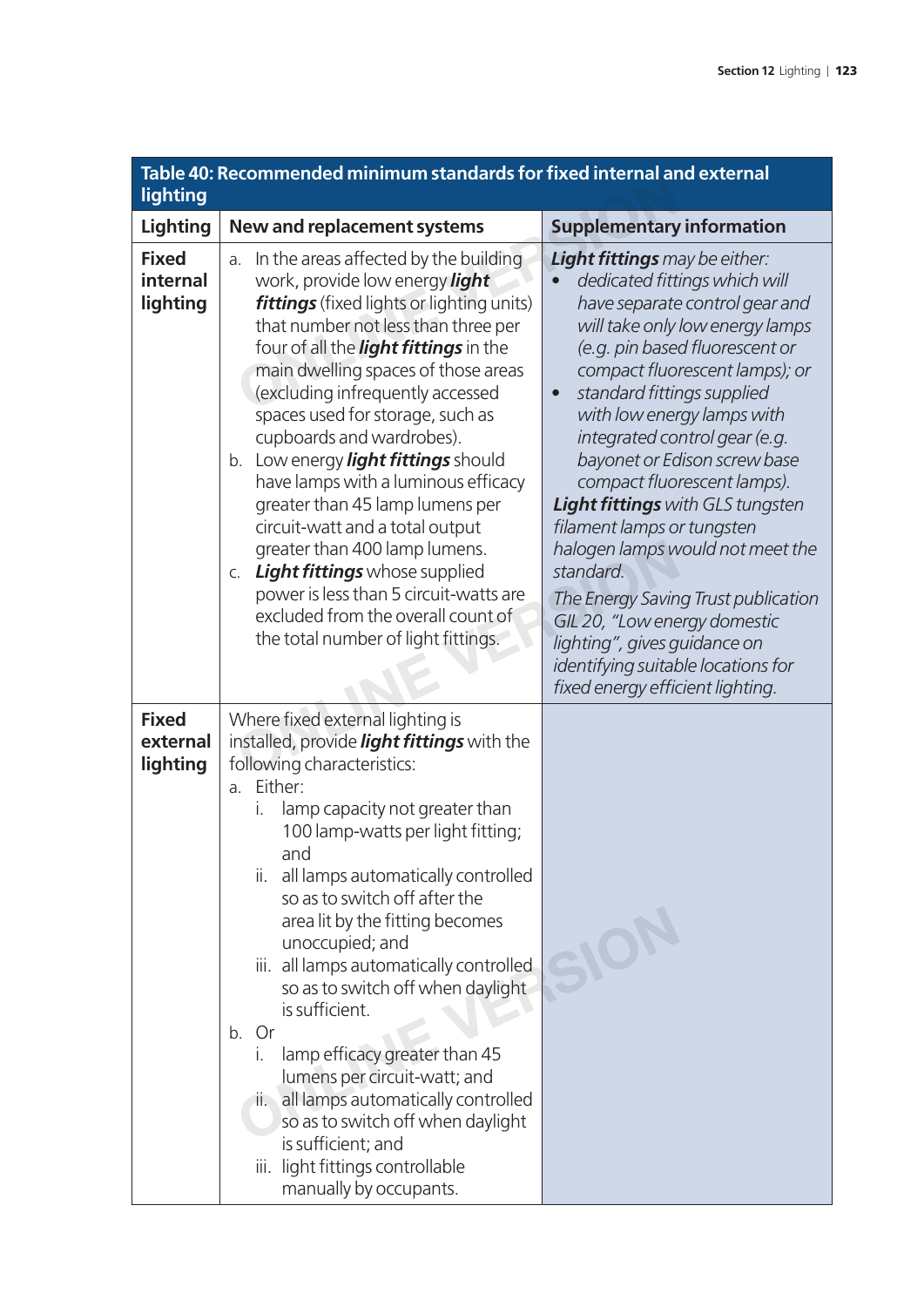#### **Table 40: Recommended minimum standards for fi xed internal and external lighting** *(continued)*

#### *British Standards*

*BS EN 15193:2007 "Energy performance of buildings – Energy requirements for lighting".*

#### *Other related documents*

CE80 "Domestic lighting innovations", Energy Efficiency Best Practice in Housing. *CE61 "Energy efficient lighting – guidance for installers and specifiers", Energy Saving Trust.* **ONLINE VERSION**

*EP84 "Housing for people with sight loss", Thomas Pocklington Trust Design Guide. IP412 "Making the most of your sight: Improve the lighting in your home", RNIB and Thomas Pocklington Trust.*

#### *Energy Saving Trust best practice standards*

*The Energy Saving Trust sets best practice "Energy Saving Recommended (ESR)" standards*  for lamps that cover not only energy efficiency, but also other aspects of quality including *colour rendering, warm-up time, product life and power factor. It is advisable to install only ESR low energy lamps in dwellings.*

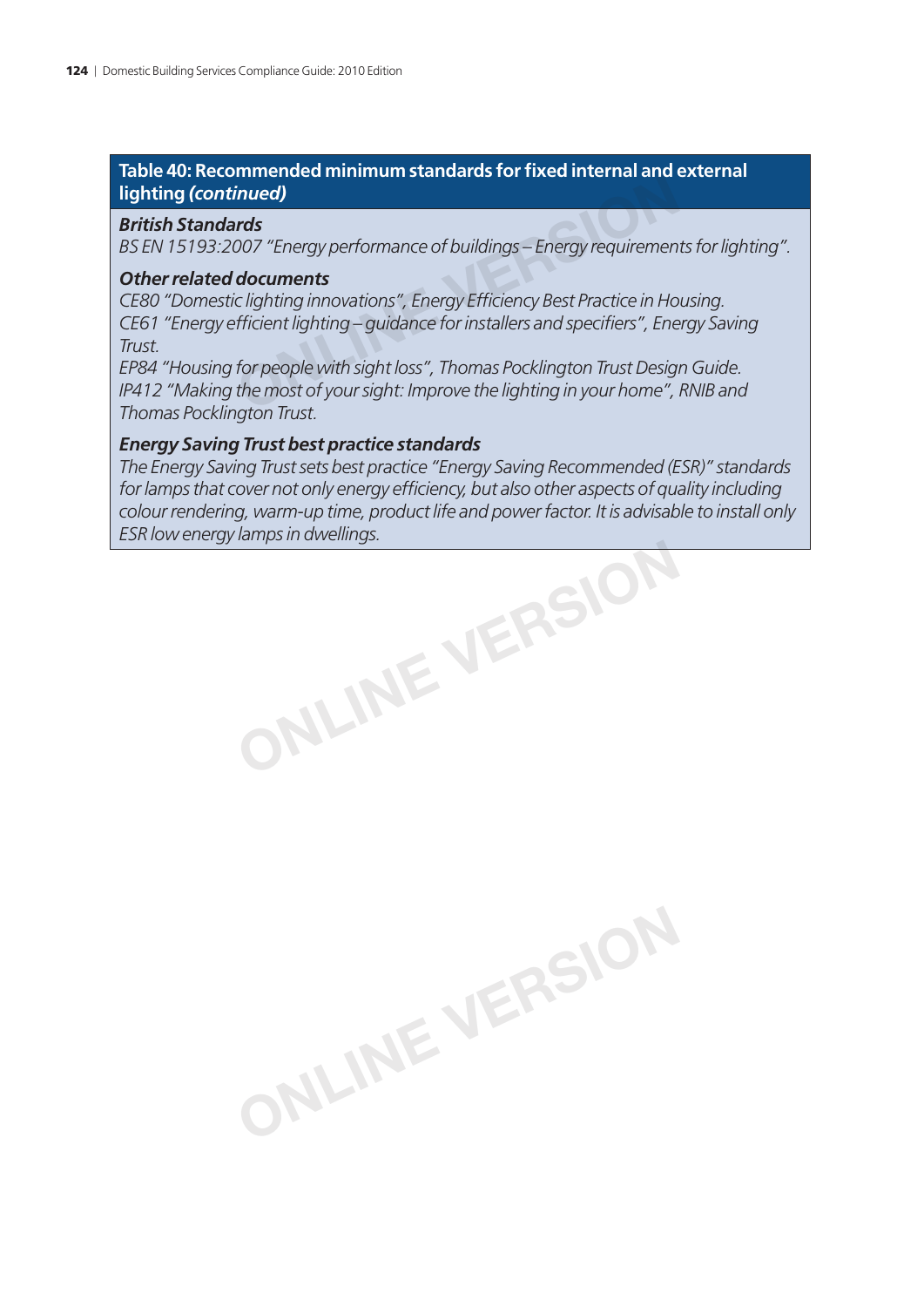# **Micro-combined heat and power packages Combined heat and power**<br>**ges**<br>peof guidance

## 13.1 Scope of guidance

This section provides guidance on the specification of micro-combined heat and power (micro-CHP) packages for dwellings to meet relevant energy efficiency requirements in building regulations.

The guidance covers micro-CHP systems with an electrical output less than 5 kWe which are: **Example 1**<br> **Example 10**<br> **EXERCISE 10**<br> **EXERCISE 20**<br> **EXERCISE 20**<br> **PERCISE 20**<br> **PERCISE 20**<br> **PERCISE 20**<br> **PERCISE 20**<br> **PERCISE 20**<br> **PERCISE 20**<br> **PERCISE 20**<br> **PERCISE 20**<br> **PERCISE 20**<br> **PERCISE 20**<br> **PERCISE 2** 

- heat-led
- capable of exporting electricity to the grid, and
- controlled in such a way as to avoid heat dumping.

### 13.2 Key terms

*Heating plant emission rate (HPER)* is the annual CO<sub>2</sub> emissions from fuel and power consumed by the heating plant, offset by the emissions saved as a result of any electricity generated by the heating plant, divided by the heat output over a year. It is measured in units of kg of CO<sub>2</sub> per kWh. To calculate **HPER** it is necessary to know the **plant size ratio**. Note: The *HPER* includes any auxiliary space and water heating that may be necessary, i.e. it represents the performance of all heating plant needed to provide space and water heating service to the building, assuming a standard demand pattern.

**Plant size ratio (PSR)** is defined as the nominal heat output of the heating plant divided by the design heat loss (the average heat loss of the building on a cold day with a temperature differential of 24.2°C). Note: For a given heat demand, the **PSR** determines the part-load condition for the heating plant. **Example 10 and particular conducts of an including, assuming a standard demand pattern.<br>
<b>CONCITY** is defined as the nominal heat output of the heating energies in the distribution of 24.2°C). Note: For a given heat deman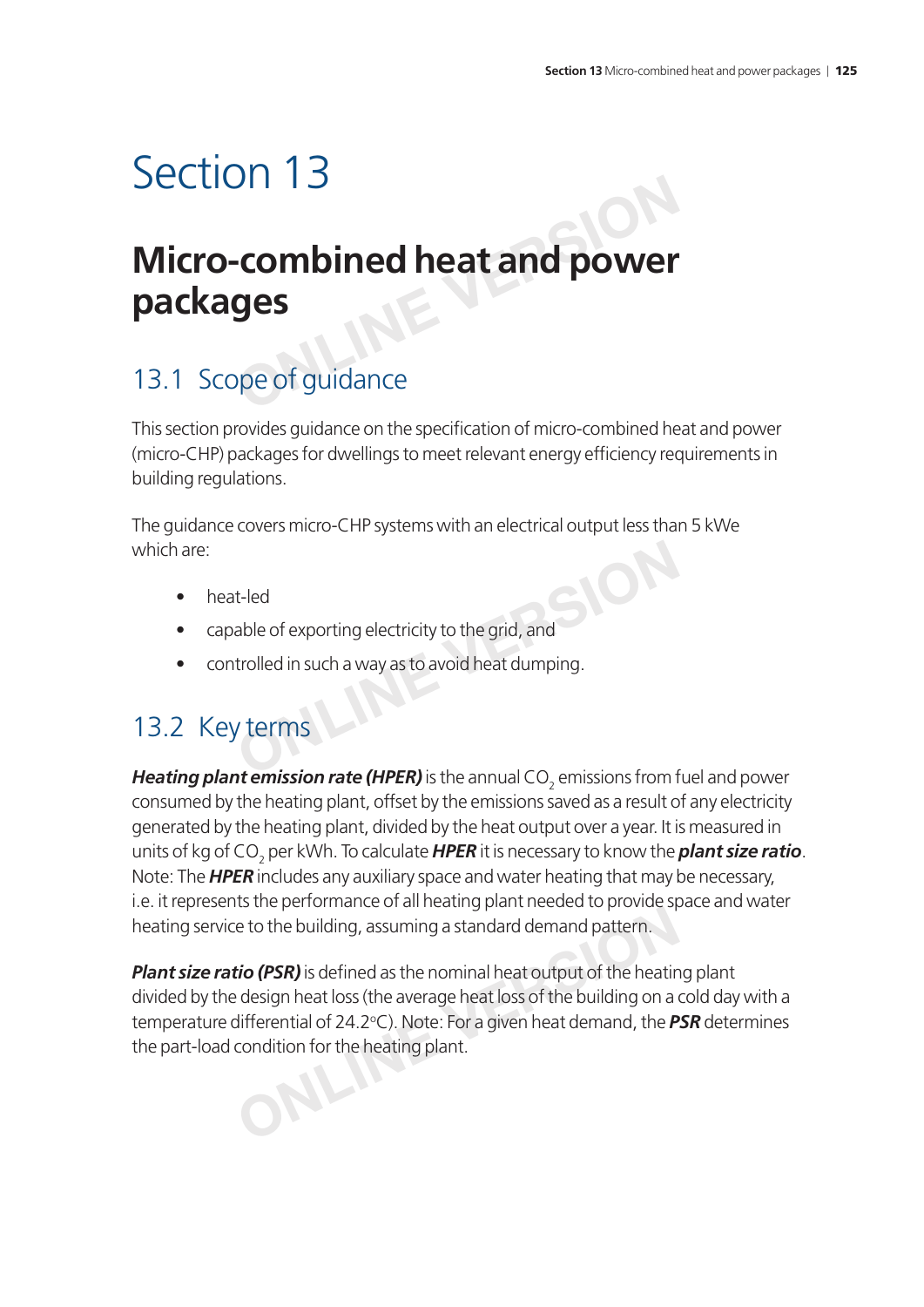### 13.3 Micro-CHP systems

- a. For *new systems* and *replacement systems,* the HPER of the micro-CHP package (calculated as in c. below) should be no greater than the carbon emission factor for the fuel divided by the minimum efficiency for a regular boiler using that fuel, at the PSR determined as in b. below. The design heat loss of the dwelling should be calculated using the Energy Saving Trust's *Whole house boiler*  sizing method for houses and flats<sup>10</sup>. **w systems** and **replacement systems**, the HPER of the mige (calculated as in c. below) should be no greater than the con factor for the fuel divided by the minimum efficiency for a hat fuel, at the PSR determined as in b.
- b. The *PSR* for the micro-CHP system when operating in the intended dwelling should be calculated as defined in 13.2 above.
- c. The *HPER* of the micro-CHP system should be calculated at the *PSR* determined in c. above, using the methodology set out in DECC's Annual Performance Method (APM)<sup>11</sup>, and the performance data for the micro-CHP package establied by testing according to BSI PAS 67<sup>12</sup>.

#### **Supplementary information** *British Standards*

*BS EN 15316-4-4:2007 "Heating systems in buildings – method for calculation of system*  energy requirements and system efficiencies – Heat generation systems, building*integrated cogeneration systems".* **Properties Argumes Serverse Serverse Serverse Serverse Serverse Serverse Alternation systems in buildings – method for calculat<br>
Alternation systems efficiencies – Heat generation systems, but<br>
<b>Properties SAP 2009** "Meth

#### *Other documents*

*Appendix N of SAP 2009 "Method to evaluate the annual energy performance of micro-cogeneration heating systems in dwellings".*

*BSRIA BG 2/2007 "CHP for existing buildings: Guidance on design and installation".*

- <sup>10</sup> Energy Saving Trust CE54 Whole house boiler sizing method for houses and flats. This is an interactive calculator available from the Energy Saving Trust at www.energysavingtrust.org.uk/housingbuildings/publications. The design heat loss in kW is the basic design heat loss in box U (from the 2010 edition). **ONLINE VERSION**
- **<sup>11</sup>** *Method to evaluate the annual energy performance of micro-cogeneration heating systems in dwellings* (APM), SAP 2009 revision, DECC. Available from www.bre.co.uk/sap2009.
- **<sup>12</sup>** BSI PAS 67: 2008 *Laboratory tests to determine the heating and electrical performance of heat-led micro-cogeneration packages primarily intended for heating dwellings*.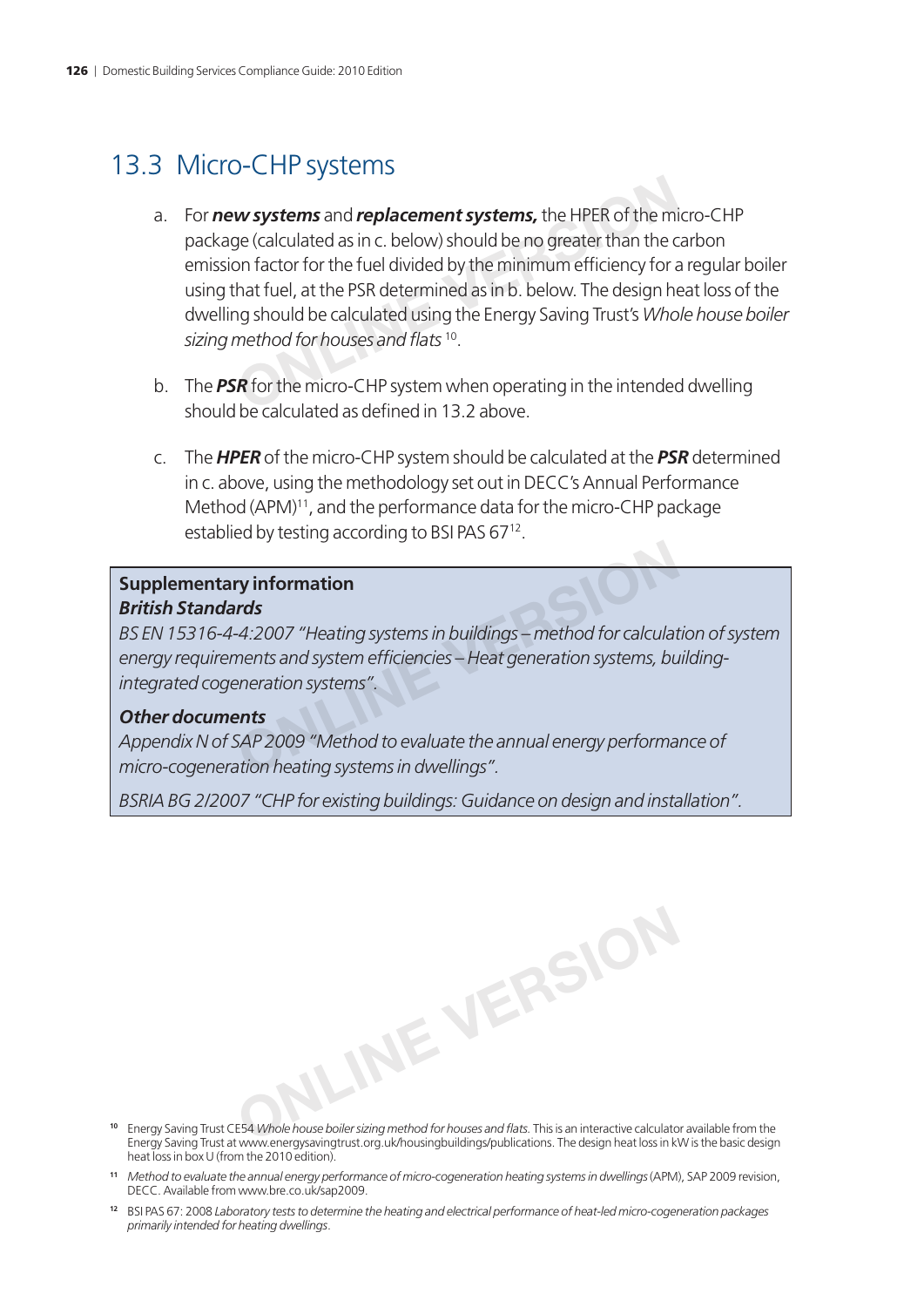## **Heating system circulators**

## 14.1 Scope of guidance

This section provides guidance on the specification of stand-alone, glandless heating system circulators to meet relevant energy efficiency requirements in building regulations. **ONLINER STREM CITCULATORS**<br> **ONLINE STREM CITCULATORS**<br>
ppe of guidance on the specification of stand-alone, gland<br>
tents meet relevant account of stand-alone, gland

The guidance does not apply to circulators supplied as integrated units within the casing of boilers.

## 14.2 Circulators

| 14.2 Circulators                                                                                                                                                                            |                                                                                                                                                                                                                                                                                                                                                                                                                                                                                                                                                                                                                                   |  |  |
|---------------------------------------------------------------------------------------------------------------------------------------------------------------------------------------------|-----------------------------------------------------------------------------------------------------------------------------------------------------------------------------------------------------------------------------------------------------------------------------------------------------------------------------------------------------------------------------------------------------------------------------------------------------------------------------------------------------------------------------------------------------------------------------------------------------------------------------------|--|--|
| Heating system circulators provided as part of new systems or replacement systems in<br>dwellings should meet the minimum standards for energy efficiency in Table 41.                      |                                                                                                                                                                                                                                                                                                                                                                                                                                                                                                                                                                                                                                   |  |  |
| Table 41: Recommended minimum standards for stand-alone, glandless heating<br>system circulators                                                                                            |                                                                                                                                                                                                                                                                                                                                                                                                                                                                                                                                                                                                                                   |  |  |
| <b>New and replacement systems</b>                                                                                                                                                          | <b>Supplementary information</b>                                                                                                                                                                                                                                                                                                                                                                                                                                                                                                                                                                                                  |  |  |
| Stand-alone glandless circulators should be<br>a.<br>labelled for energy efficiency in accordance<br>with the Europump Labelling Scheme, and have<br>a rating in the range A to G.<br>NLINE | Further information and<br>guidance, including a list of<br>approved glandless domestic<br>circulators, is available at<br>www.bpma.org.uk.<br>The EuP Directive will introduce<br>a requirement for all circulators<br>placed on the market from<br>January 2013 to have a minimum<br>Energy Efficiency Index (EEI),<br>initially equivalent to an A-rating<br>under the Europump Labelling<br>Scheme, and later equivalent<br>to an $A^*$ rating. To meet these<br>standards, over the next three to<br>five years the circulator industry<br>will have to switch from using<br>induction motors to permanent<br>magnet motors. |  |  |